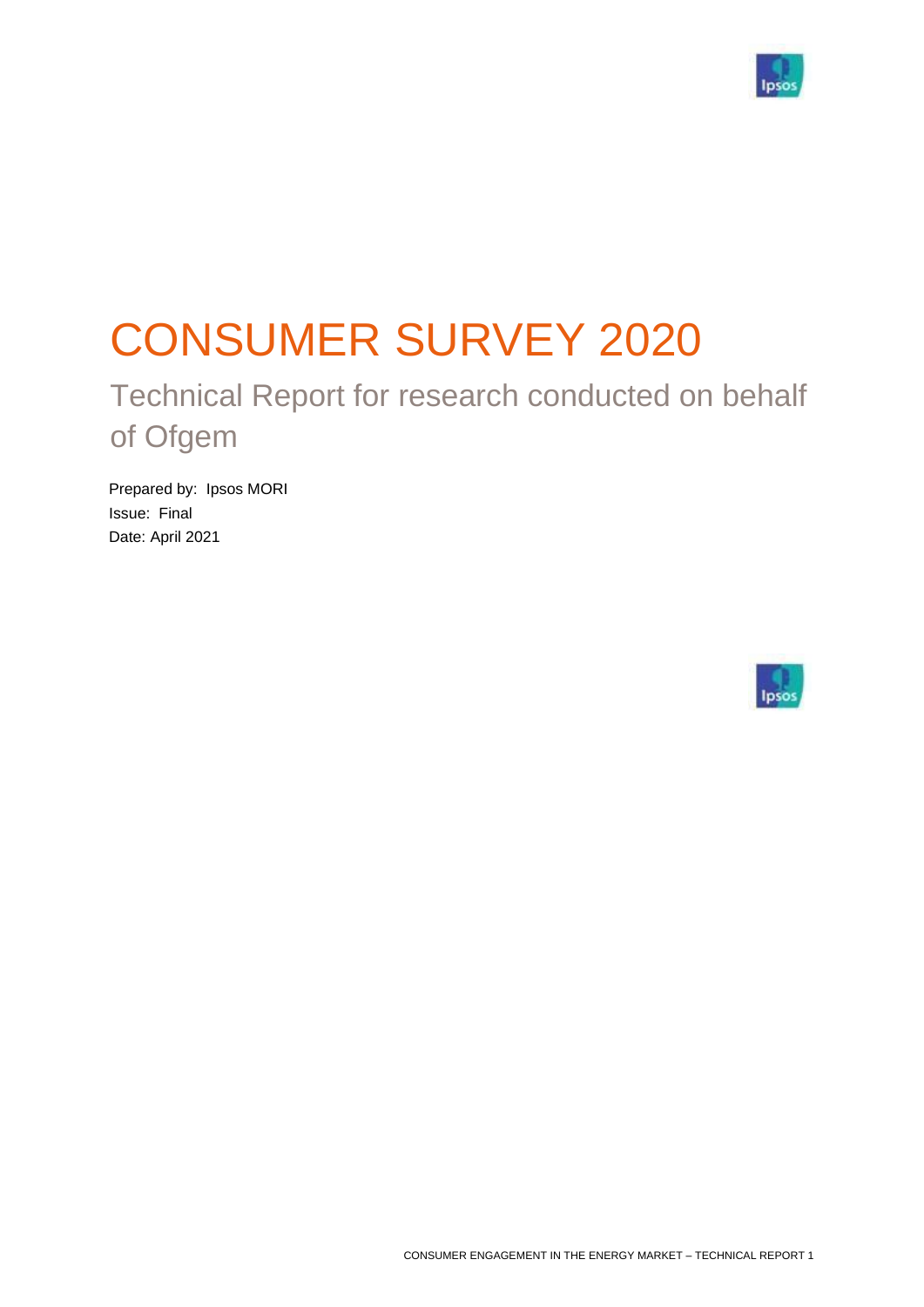# **Table of Contents**



| 1                | <b>Survey methodology</b>                                         | 3              |
|------------------|-------------------------------------------------------------------|----------------|
| 1.1              | 2020 Consumer Engagement Survey                                   | 3              |
| 1.2              | Sample universe and survey eligibility                            | 3              |
| 1.3              | Sampling                                                          | 4              |
| 1.4              | Wales / Scotland boosts                                           | 4              |
| 1.5              | Telephone parallel run                                            | 5              |
| $\mathbf{2}$     | Questionnaire design                                              | 5              |
| 2.1              | Main questionnaire changes between 2019 to 2020                   | 5              |
| 2.1.1            | <b>New areas of interest</b>                                      | 5              |
| $2.2\phantom{0}$ | Cognitive testing                                                 | $\,6$          |
| 3                | <b>Analysis and reporting</b>                                     | $\overline{7}$ |
| 3.1              | Weighting                                                         | 7              |
| 3.1.1            | <b>Main dataset</b>                                               | $\overline{7}$ |
| 3.1.2            | <b>Wales / Scotland Boosts</b>                                    | 8              |
| 3.2              | Telephone parallel run                                            | 8              |
| 3.3              | Statistical significance                                          | 8              |
| 3.4              | Key definitions                                                   | 9              |
| 3.5              | Calculating overall results                                       | 9              |
| 3.6              | Segmentation                                                      | 10             |
| 3.7              | Accompanying data tables and SPSS                                 | 10             |
| 4                | <b>Questionnaire and filters</b>                                  | 11             |
| 4.1              | Changes and additions made to questionnaire between 2019 and 2020 | 11             |
| 4.2              | Deletions made to questionnaire between 2019 - 2020               | 30             |
| 4.3              | Segmentation question set                                         | 35             |
| 4.4              | Full 2020 Questionnaire                                           | 36             |
| 4.5              | <b>Questionnaire filters</b>                                      | 86             |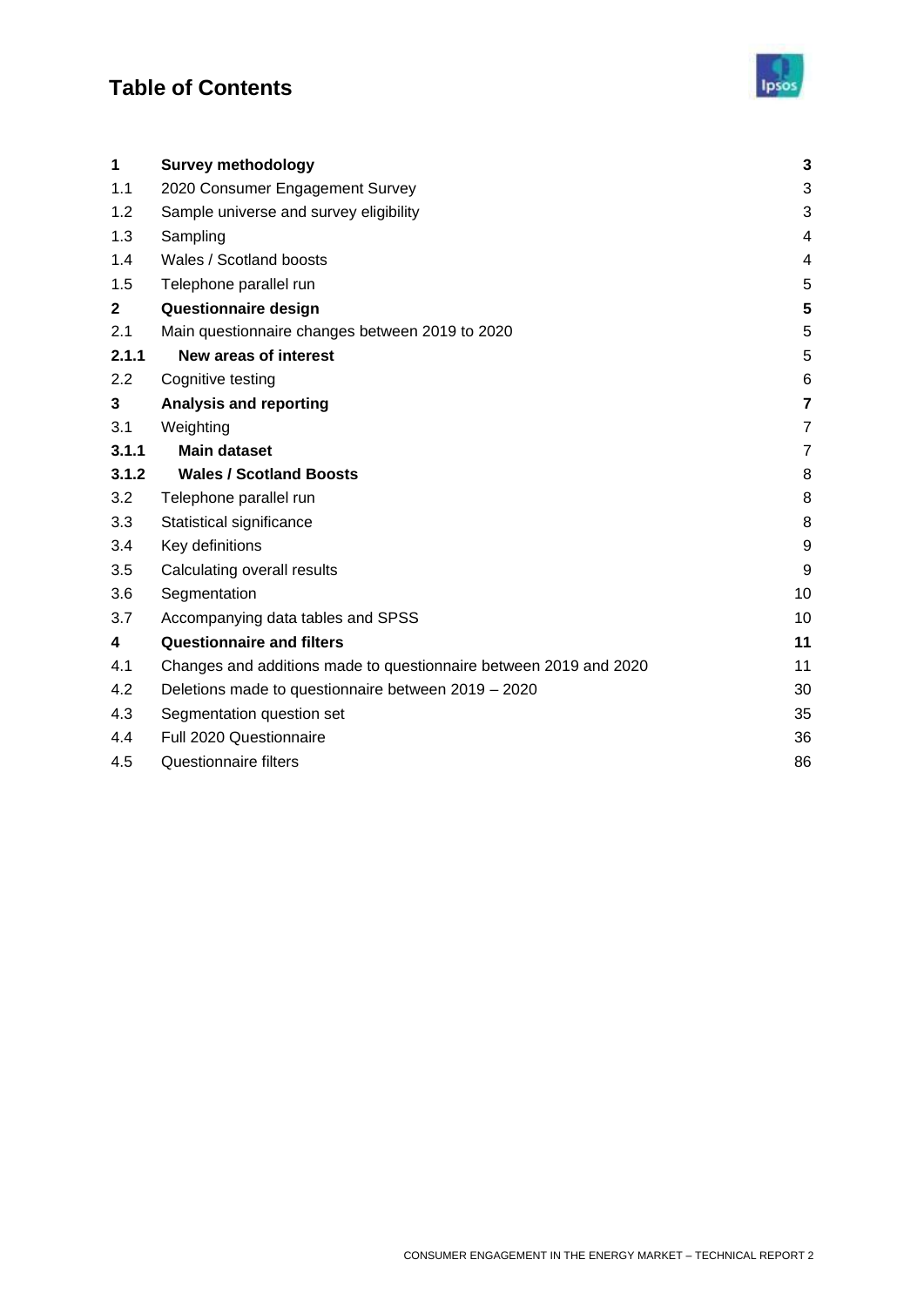# <span id="page-2-0"></span>**1 Survey methodology**



#### <span id="page-2-1"></span>**1.1 2020 Consumer Survey**

As has been the case in previous years, the consumer survey in 2020 comprised two elements – a main Great Britain (GB) wide survey and a boost survey. Boost interviews were conducted in Wales and Scotland to achieve a higher base size to enable further analysis within each country. In addition, this year, extra interviews were conducted among electric vehicle owners, solar panel owners, and those signed up to auto switching services in order to provide a larger base size for analysis among these groups. The following sections will provide more detail on the methodology for each element.

#### **The main survey**

Fieldwork for the main 2020 survey was carried out between  $14<sup>th</sup>$  September and  $6<sup>th</sup>$  November 2020. The survey transitioned from a face to face methodology to online this year, with surveys being completed among online survey panellists on the Ipsos i-say panel utilising Computer Assisted Web Interviewing (CAWI). To understand the impact of the methodological change, a Computer Assisted Telephone Interviewing (CATI) parallel run also took.

Within the main survey, interviews were carried out with 4608 gas and/or electricity consumers, including 3883 consumers with both mains gas and electricity, 49 (1% of the total sample) with mains gas only, and 676 (15% of the total sample) with mains electricity only. Overall, 3932 participants had mains gas, and 4559 had mains electricity.

#### **Boost surveys**

Two boost surveys were carried out in Wales and Scotland to increase the sample sizes within each country to allow further analysis. Total results for each country (including both the main and boost samples, which are reported in separate table sets to the main GB sample) were weighted based on the weighting schemes established in 2018<sup>1</sup> .

Boost surveys were carried out among a number of consumer groups of interest – electric vehicle owners, those with solar panels and those signed up to auto switching services (services that scan the market and automatically switch customers to a better energy deal if there's one available.Total results for these groups (among the boost sample and natural fallout within the main sample) are also reported in separate table sets to the main GB sample, weighted to the same nationally representative weighting scheme as within the total GB sample set.

#### <span id="page-2-2"></span>**1.2 Sample universe and survey eligibility**

The target sample was the same as at previous waves: domestic energy consumers who are responsible for their household energy bills. All participants were at least 16 years old, resident in Great Britain, and met the following eligibility criteria:

- having mains gas and/or mains electricity in their household;
- being solely or jointly responsible, for the gas and/or electricity bills in their household.

These criteria were applied through screening questions at the beginning of the survey. Consequently, the following groups were excluded from the sample:

- those living in a property where the landlord organised and paid the energy bills;
- those living in a household where another household member or members take responsibility for the bills (where the decision maker was unavailable – e.g. an adult still living at home where parents take responsibility paying for the bills);
- those dependent on a non-household member to manage bills on their behalf

<sup>&</sup>lt;sup>1</sup> More details on the weighting method can be found in section 3.1.2 below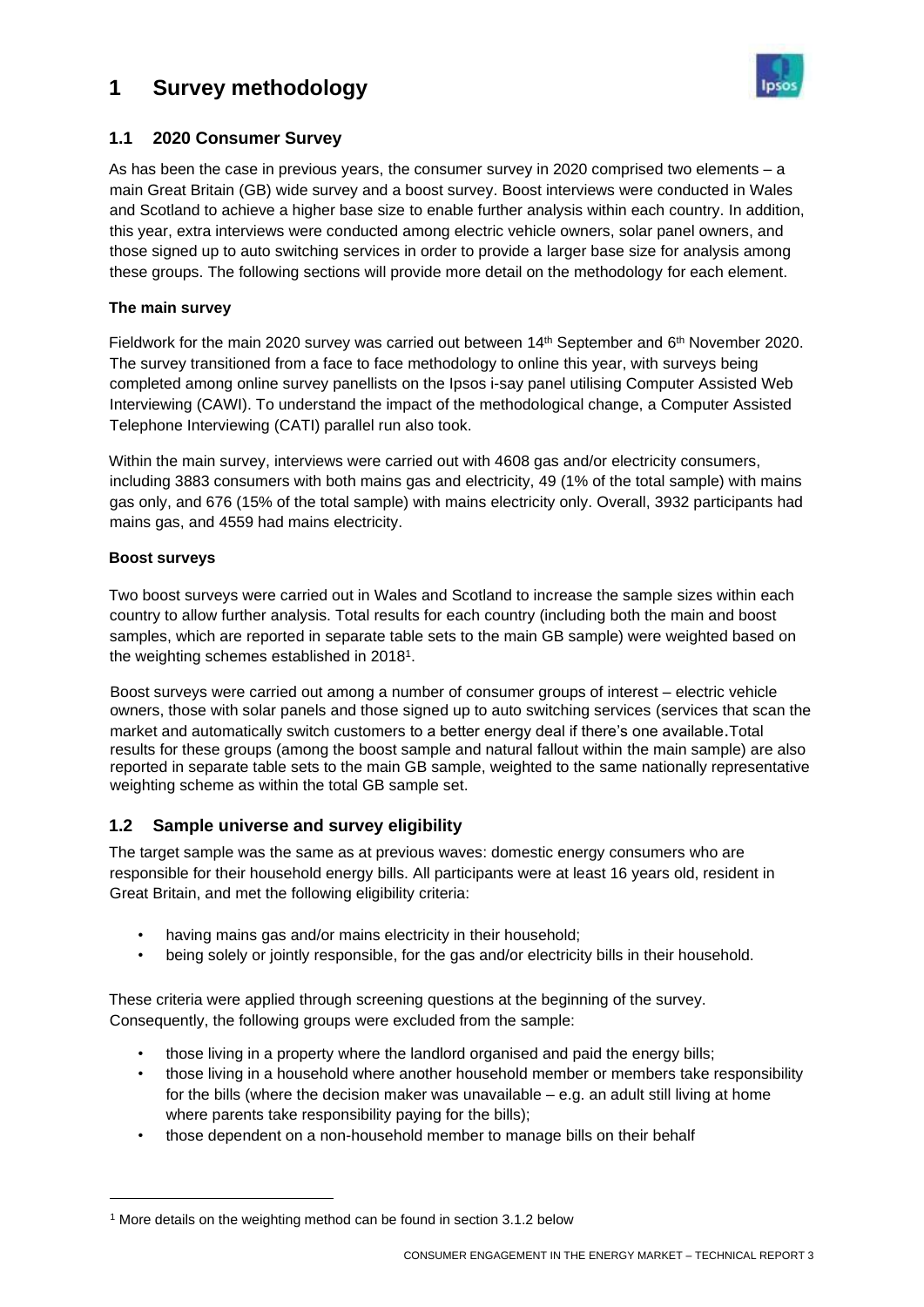

#### <span id="page-3-0"></span>**1.3 Sampling**

Quota targets were used to ensure that the final achieved sample was nationally representative. Because we were interviewing someone in the household who is responsible/jointly responsible for the gas and electricity bills, age quotas were originally created from the head of household (HOH) profiles from GfK's Financial Research Survey<sup>2</sup>. Separate quotas were also applied to region, working status and gender, in line with targets from previous years.

| Quota group              | <b>Target proportion of</b><br>interviews set % |
|--------------------------|-------------------------------------------------|
| 16-34                    | 19%                                             |
| 35-54                    | 51%                                             |
| $55+$                    | 30%                                             |
|                          |                                                 |
| Male                     | 50%                                             |
| Female                   | 50%                                             |
|                          |                                                 |
| Working full time        | 44%                                             |
| Not working full time    | 56%                                             |
|                          |                                                 |
| <b>North East</b>        | 4%                                              |
| <b>North West</b>        | 11%                                             |
| Yorkshire and the Humber | 8%                                              |
| East Midlands            | 7%                                              |
| <b>West Midlands</b>     | 9%                                              |
| East                     | 10%                                             |
| London                   | 14%                                             |
| South East               | 14%                                             |
| South West               | 9%                                              |
| Wales                    | 5%                                              |
| Scotland                 | 9%                                              |

## <span id="page-3-1"></span>**1.4 Wales / Scotland boosts**

Fieldwork boosts were conducted in Wales and Scotland this year to increase the possibility for further analysis and reduce the confidence intervals associated with the survey estimates. An extra 180 interviews were conducted in Wales and 120 in Scotland.

Weighting targets were determined from data collected in 2018. Questions were run on omnibus surveys in each country by Beaufort (Wales) and Kantar TNS (Scotland), to determine accurate target populations of bill payers / partners within each nation<sup>3</sup>. Each sample was drawn to be representative

<sup>&</sup>lt;sup>2</sup> GfK Financial Research Survey: A syndicated survey of financial holdings behaviour and attitudes based on a sample of 60,000 per year using mixed interview mode of face to face and online interviews.

<sup>&</sup>lt;sup>3</sup> A detailed breakdown of the resulting weighting targets can be found in the weighting section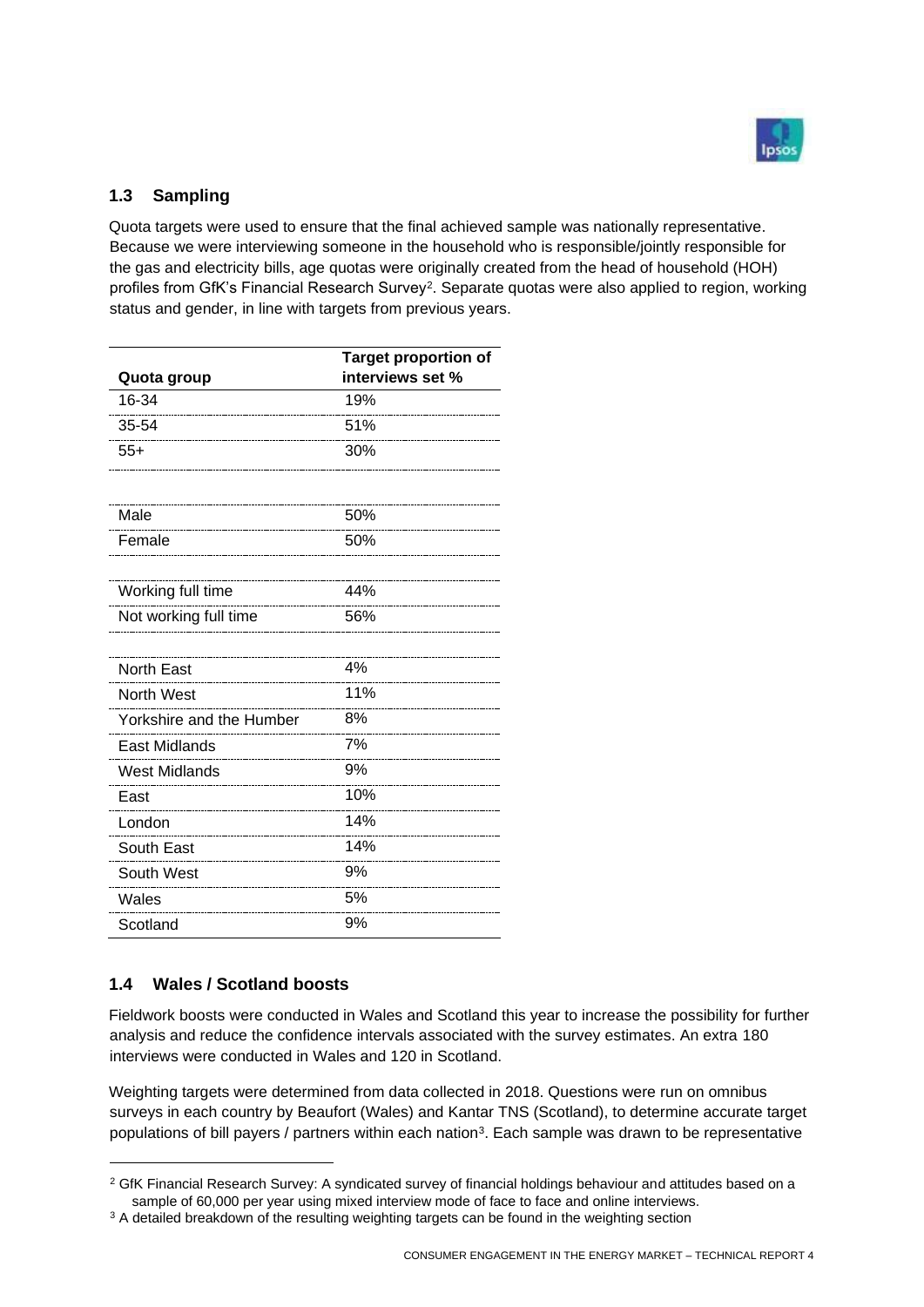of the individual nation, and stratified within the country based on constituencies. Participants were asked the two opening questions from the main survey (Q1 and Q2) and the demographic profile of those who would qualify for the main survey (have mains gas and / or electricity, and some responsibility for paying the bills) was recorded and used to weight the total sample for each home nation<sup>4</sup>.

Separate sets of tabulations were produced for Great Britain (main dataset only), for Wales and Scotland (with interviews from the main sample added to the boost and weighted to targets taken from the omnibus surveys, as outlined above), and for the three behavioural groups of interest (electric vehicle owners, solar panel owners and those signed up to auto switching services).

## <span id="page-4-0"></span>**1.5 Telephone parallel run**

In order to understand the impact of transitioning the survey to online on energy engagement metrics, a parallel telephone run took place in 2020. This was originally intended to be run face to face, but this was not possible given the COVID-19 related social distancing restrictions in place in summer 2020. Given the importance of the internet in comparing and switching, Ofgem was keen to understand the impact of an online sample (predominantly made up of heavier internet users) on results and engagement levels. 1635 interviews were conducted on the Ipsos MORI telephone omnibus among energy bill payers or their partners aged 16 and above in Great Britain. Quotas were set on age, gender, social grade and region, to ensure a sample representative of bill payers / partners, and mirroring the online sample.

The telephone questionnaire only included key questions from the full online questionnaire (covering key demographics, screening questions and engagement metrics).

# <span id="page-4-1"></span>**2 Questionnaire design**

The original questionnaire was designed by Ofgem and TNS BMRB (now Kantar Public) for the 2014 baseline study and evolved through the 2015 and 2016 surveys. The 2017 survey involved some significant revisions to the questionnaire, a process carried out by Ofgem and GfK in close collaboration. The survey transferred to Ipsos MORI in 2019, as part of the acquisition of some divisions of GfK. In 2020 Ofgem identified several new focus areas which resulted in significant questionnaire amendments. The changes made from 2019 - 2020 are outlined below.

The median interview length for the 2020 survey was 25 minutes.

## <span id="page-4-2"></span>**2.1 Main questionnaire changes between 2019 to 2020**

All changes to the questionnaire were logged throughout the development process. An outline of all changes (additions, amendments and deletions) made between 2019 and 2020, and a full version of the 2020 questionnaire and filters used, are provided in section 4.

#### <span id="page-4-3"></span>**2.1.1 New areas of interest**

A number of questions were added in 2020 in order to explore several new issues which Ofgem had identified (question names are given in brackets below to enable their identification in the questionnaire):

- **Property details:** Ofgem identified a need to better understand several details about the household which would impact on energy usage: including age of the property (PROPAGE), the property type (PROPTYPE),
- **Achieving net zero carbon emissions:** With the need achieve net zero carbon emissions by 2050, questions were added to measure uptake as well as consideration and barriers to



<sup>&</sup>lt;sup>4</sup> The full questionnaire can be found in the 2018 technical report [here](https://www.ofgem.gov.uk/system/files/docs/2018/10/consumer_engagement_survey_2018_technical_report_0.pdf)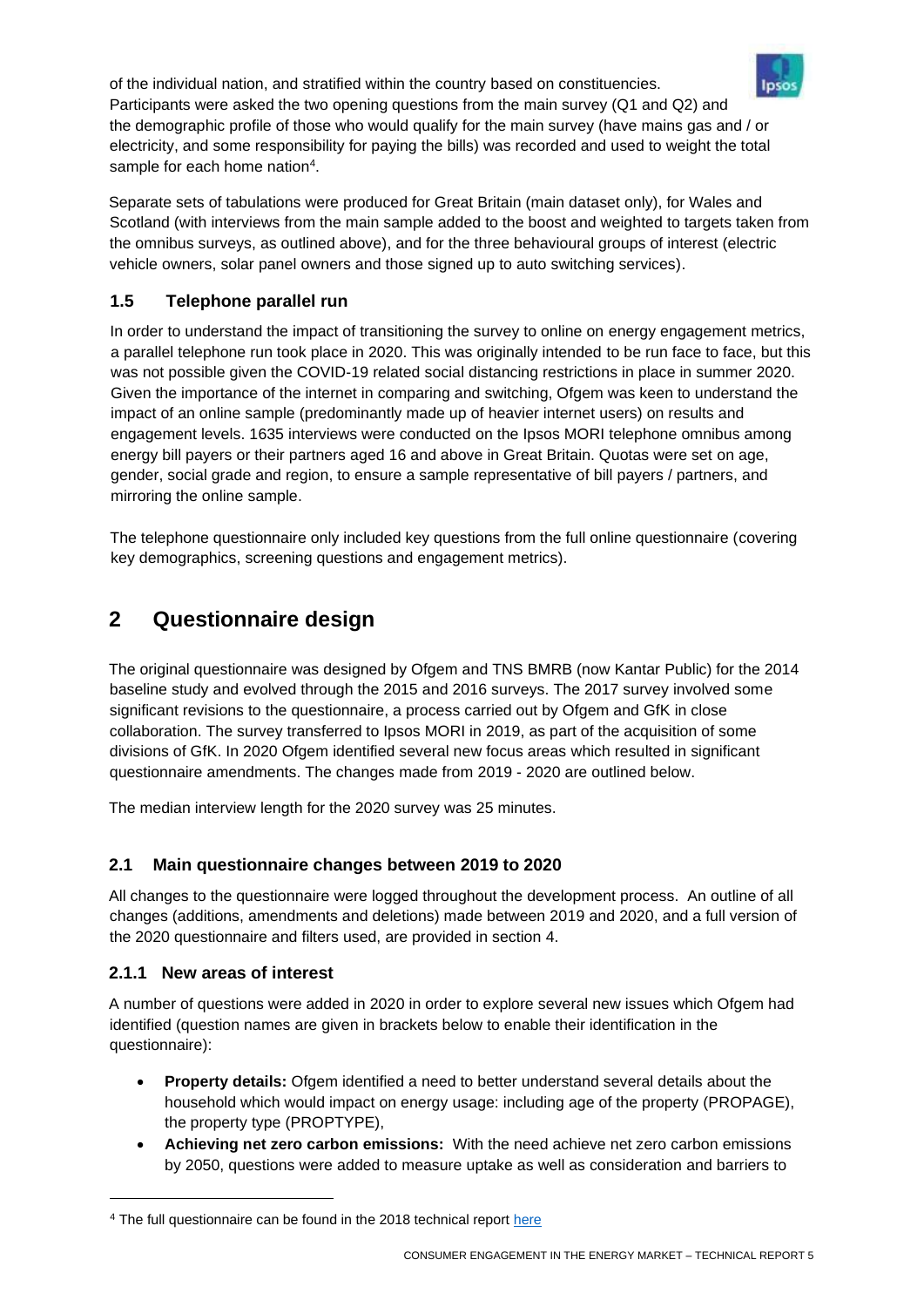consideration of several low carbon technologies and household items including electric / hybrid vehicles, smart meters, renewable energy (e.g. solar panels), home battery storage, smart technologies and renewable / low carbon heating systems (BCHECK; WHERECH; METHODS2BOOST; SM9; INTCONT1HC; INTCONT1EV; QHEAT1; QHEAT2; QCHANGES1; QCHANGES2; QEV2; QEV3)

- **Decarbonisation attitudes and behaviours:** Questions were added to measure understanding of terminology relating to decarbonising the economy and achieving net zero carbon emissions, understanding of the carbon contribution of different behaviours, uptake / likelihood to begin behaviours that incur fewer carbon emissions, and awareness of government policies in the area (DECARB1; DECARB 2; DECARB 4; DECARB 7)
- **Peak and off-peak energy periods:** Questions were added on consumer awareness of peak energy periods, understanding of what these meant for consumers, as well as uptake and likelihood to switch to one (PEAK 1; PEAK 2; PEAK 3; PEAK 3A; PEAK 4)
- **Financial impact of COVID-19:** Given the very different context in which the survey took place in 2020 compared to previous years, it was important to understand whether the COVID-19 pandemic had had an impact on household finances. A question was added to understand if any of a number of possible impacts (job loss, loss of income etc) had been experienced (QCOVID1)
- **Energy market engagement:** the survey still needed to track consumer engagement in the energy market. Questions measuring energy market engagement were simplified to cover gas and electricity in combination (COMPARE1; COMPARE 2; ENGAGE1; ENGAGE2; FIRSTTIME)

A fuller list of questionnaire changes this year can be found in section 4 of this report.

#### <span id="page-5-0"></span>**2.2 Cognitive testing**

In order to develop the questions to be added into the survey in 2020, new questions were tested before launch. The testing consisted of **fifteen hour-long cognitive interviews** conducted by Ipsos MORI researchers to understand comprehension of question wording, key terms and any areas of difficulty. The cognitive interviews were carried out using online webinars and were conducted between  $11<sup>th</sup> - 13<sup>th</sup>$  August 2020. Participants logged on to a secure webinar site which enabled the researcher to simultaneously share their computer screen with them to replicate as closely as possible what respondents would see on their screen in an online interview. The researcher worked through the full interview with the participant, with additional time taken during the interview to seek clarification, check comprehension of key questions, and better understand reasoning behind responses given. There was a particular focus on new or altered questions, and identifying areas of difficulty or ambiguity.

Participants were taken through twenty-seven questions from the updated questionnaire covering:

- Heating
- Electric vehicle and photovoltaic ownership
- Decarbonisation / climate change
- Comparing / switching tariff / supplier
- Ways of paying for and using energy e.g. tariffs including Time of Use tariffs, peak vs offpeak, smart appliances

Participants were recruited through an external recruitment agency, Criteria, with the following quotas set to ensure a spread of participant characteristics:

- Twelve from social grade ABC1 (those working in managerial, clerical or other professional roles) / twelve from social grade C2DE (those working in manual roles, doing casual work or those not in work (including those retired))
- Eight males / Eight females
- Five 18-34 year olds / five 35-54 year olds / five 55-74 year olds
- At least two consumers paying via pre-payment meter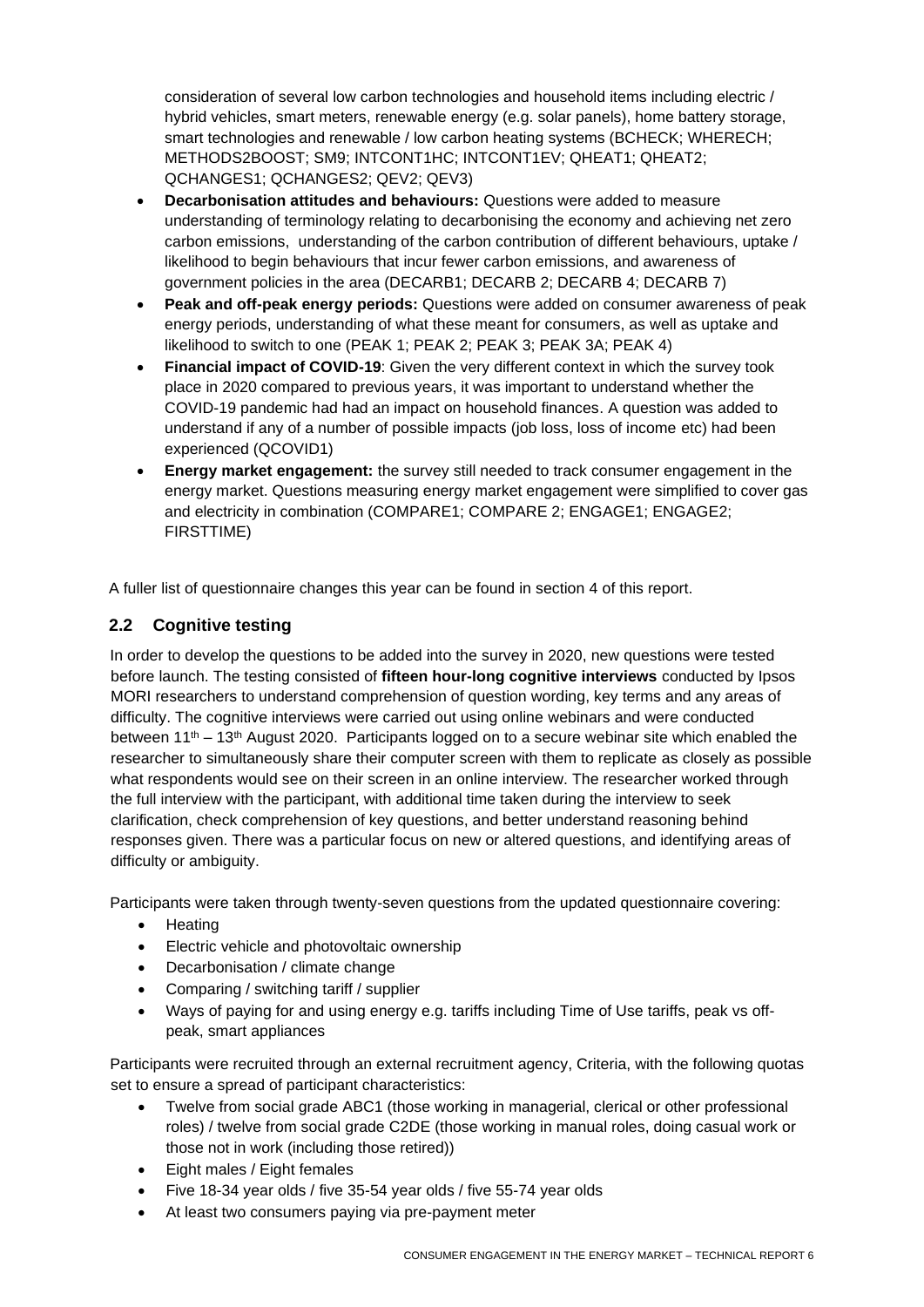• At least two consumers who had recently switched energy supplier in the past 12 months



Recruiters were asked to obtain a spread of life-stage, family status, property type, housing tenure, and working status: they did not work to hard (compulsory) quotas, so as to maximise the number of interviews that could be conducted in a short period of time, and also to gain a spread of responses. Interviewers were briefed by telephone before starting work, including briefing on a feedback version of the draft questionnaire they were asked to contribute to so as to collate feedback from the interviewers and their participants, and fed into questionnaire amendments.

A full annotated version of the questionnaire was then shared with Ofgem and changes to the questionnaire were agreed and signed off with Ofgem. A full PowerPoint report was also provided to Ofgem detailing some key learnings and findings from the cognitive testing exercise to inform any future questionnaire development exercises.

# <span id="page-6-0"></span>**3 Analysis and reporting**

#### <span id="page-6-1"></span>**3.1 Weighting**

#### <span id="page-6-2"></span>**3.1.1 Main dataset**

Rim weighting is an iterative process of correcting for biases in sub-groups of combined characteristics, such as age, gender and social grade to match to known population targets.

Weights for main 2020 dataset were the same as those used in previous years. These were developed in 2017 based on the profile of eligible respondents in the 2016 survey<sup>5</sup>, using the same variables (namely age and social grade within gender, working status within gender and Government Office Region). Weighted and unweighted profiles are shown below<sup>6</sup>.

|                                    | Weighted | <b>Unweighted</b> |
|------------------------------------|----------|-------------------|
| <b>AGE WITHIN SOCIAL GRADE</b>     |          |                   |
| ABC <sub>1</sub>                   |          |                   |
| 16-34                              | 9.6%     | 12.0%             |
| 35-64                              | 36.8%    | 55.8%             |
| $65+$                              | 9.6%     | 10.2%             |
| C <sub>2</sub> DE                  |          |                   |
| 16-34                              | 6.4%     | 3.3%              |
| 35-64                              | 30.0%    | 16.0%             |
| $65+$                              | 7.5%     | 2.7%              |
| <b>WORKING STATUS</b>              |          |                   |
| Employed full time / Self employed | 44.0%    | 42.9%             |
| Employed part time                 | 8.2%     | 9.4%              |
| Not working                        | 47.8%    | 47.7%             |
| <b>REGION</b>                      |          |                   |
| <b>NORTH EAST</b>                  | 4.2%     | 4.3%              |
| <b>NORTH WEST</b>                  | 11.3%    | 11.3%             |
| YORKSHIRE AND THE HUMBER           | 8.5%     | 8.5%              |

#### **Table 3.1 Weighted and unweighted profiles**

<sup>5</sup> Previous to this, the survey was run as part of an omnibus, so the weighting targets were based on weighting all cases to be nationally representative (based on age, social grade within gender, working status within gender and government office region), then filtering out ineligible respondents (those without responsibility for their household energy supply) from the dataset. As this was no longer possible once the survey was run as a bespoke survey, the weights developed through this process in 2016 have been used since.

<sup>&</sup>lt;sup>6</sup> More details on how the current weighting scheme was devised can be found in the 2017 technical repor[t here](https://www.ofgem.gov.uk/system/files/docs/2017/09/consumer_engagement_survey_2017_technical_report_0.pdf)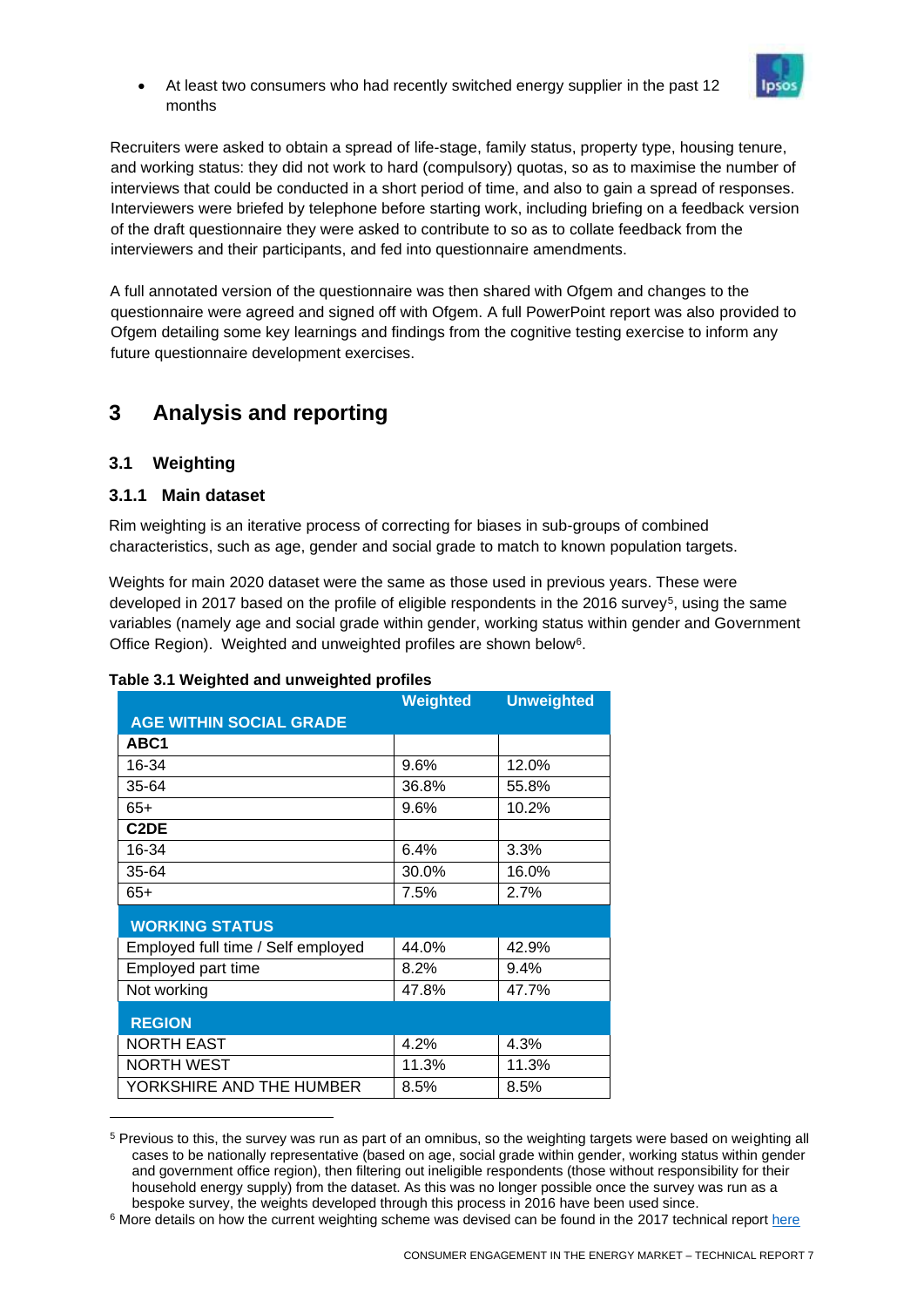| <b>SCOTLAND</b>      | 8.6%  | 7.4%  |
|----------------------|-------|-------|
| <b>EAST MIDLANDS</b> | 7.5%  | 7.7%  |
| <b>WEST MIDLANDS</b> | 9.1%  | 9.1%  |
| <b>EAST</b>          | 9.6%  | 10.1% |
| <b>WALES</b>         | 4.9%  | 4.8%  |
| <b>LONDON</b>        | 13.5% | 12.9% |
| <b>SOUTH EAST</b>    | 14.1% | 14.4% |
| <b>SOUTH WEST</b>    | 8.8%  | 9.4%  |

## <span id="page-7-0"></span>**3.1.2 Wales / Scotland Boosts**

Unweighted and weighted sample profiles for the Wales and Scotland tabulations are shown below. Weighting targets were taken from the Beaufort and TNS Omnibus Surveys carried out in 2018.

|                     | <b>Wales</b> |                   | <b>Scotland</b> |                   |
|---------------------|--------------|-------------------|-----------------|-------------------|
| <b>GENDER</b>       | Weighted     | <b>Unweighted</b> | Weighted        | <b>Unweighted</b> |
| Male                | 47%          | 46%               | 48%             | 46%               |
| Female              | 53%          | 54%               | 52%             | 54%               |
| <b>AGE</b>          |              |                   |                 |                   |
| 16-34               | 22%          | 16%               | 22%             | 18%               |
| 35-64               | 72%          | 76%               | 72%             | 74%               |
| $65+$               | 6%           | 7%                | 6%              | 8%                |
| <b>SOCIAL GRADE</b> |              |                   |                 |                   |
| AB                  | 20%          | 34%               | 21%             | 43%               |
| C <sub>1</sub>      | 28%          | 30%               | 35%             | 30%               |
| C <sub>2</sub>      | 20%          | 12%               | 20%             | 12%               |
| DE                  | 32%          | 24%               | 24%             | 15%               |

## <span id="page-7-1"></span>**3.2 Telephone parallel run**

Following the completion of the telephone parallel run, the telephone and online samples were compared to see if there were any identifiable factors or differences in sample composition driving increased engagement among the online sample which could be used to control this within the tracking data. The profiles were checked at length, including segment make-up, demographic differences and responses for key indicators of engagement and action. While engagement was consistently higher among the online sample, engagement patterns across groups were found to be similar across both samples (i.e. the same groups were more likely to have engaged regardless of methodology), and there were no outlying groups found to be driving increased engagement within the online sample. Thus the decision was made not to apply any additional weights to the online sample.

#### <span id="page-7-2"></span>**3.3 Statistical significance**

When using the survey results it is important to remember that not all differences are statistically significant. The participants who took part in the survey are only a sample of the total "population", so we cannot be certain that the figures obtained are exactly those that would have been reached if everyone had taken part (the "true" values).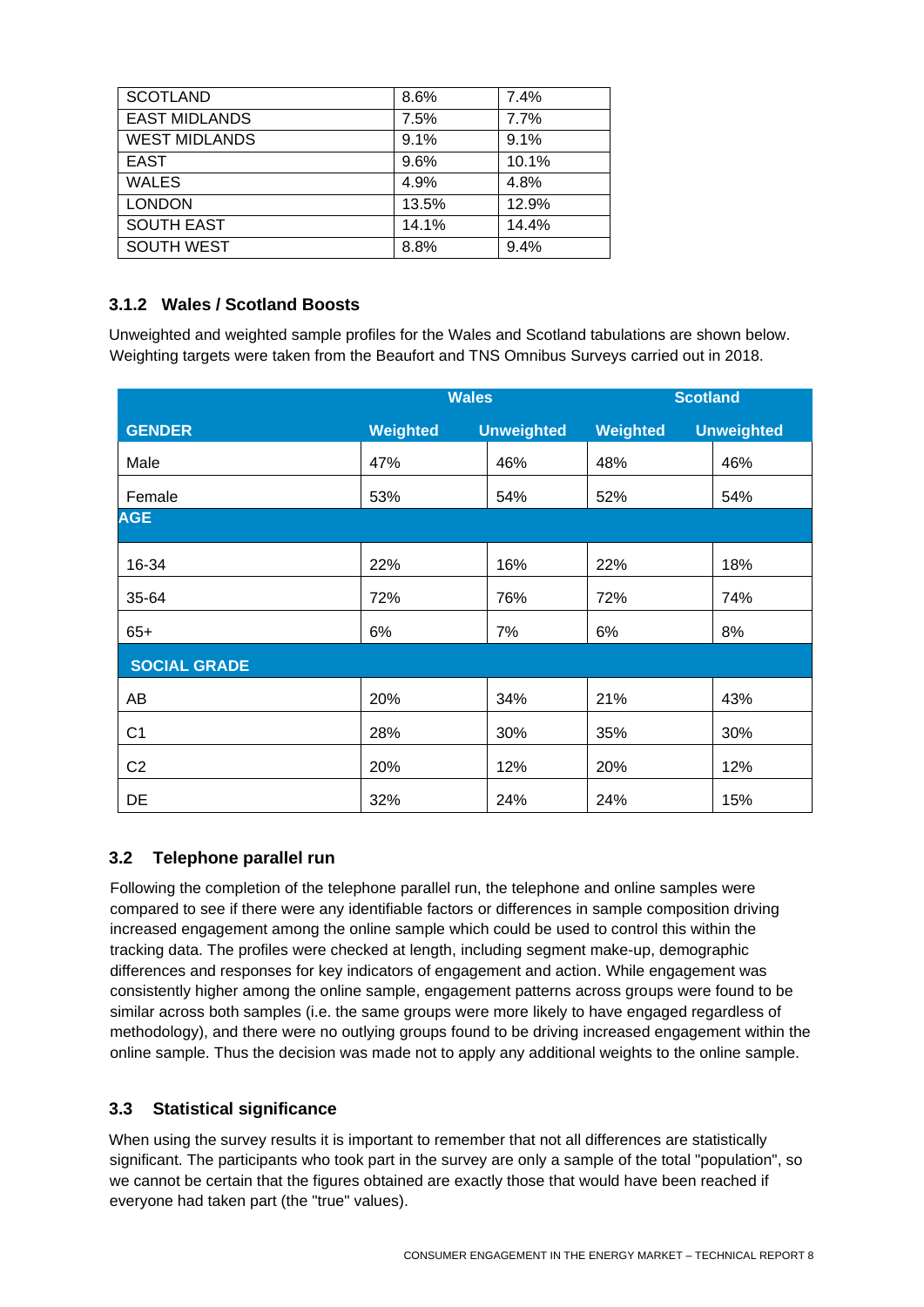For survey results based on a quota sampling approach, we can predict the variation between the sample results and the "true" values using the sample size and the result for each question. The confidence with which we can make this prediction is 95% - that is, the chances are 95 in 100 that the "true" value will fall within a specified range (the confidence interval). We can also test whether the difference between the results of two separate groups (e.g. the 2020 and 2019 surveys) are statistically significant. To be statistically significant, the difference must be greater than the 95% confidence interval.

Had the survey been based on a simple random sample we would have considered a difference of two percentage points or more to be significant at the p<0.05 level (with slight variation according to the size of the proportions). However, as the all waves of the survey have been conducted using a quota sample, rather than a random probability sample, statistical differences are presented (both in the main report and on the accompanying data tables) on an indicative basis only.

## <span id="page-8-0"></span>**3.4 Key definitions**

Some of the key terminology used throughout both the written and technical reports is listed below:

- P12M engaged switched supplier, tariff, or compared tariffs in the past 12 months
- P12M unengaged none of the above actions in the past 12 months
- Ever switched have ever switched supplier
- Never switched have never switched supplier
- P12M switchers switched supplier or tariff in past 12 months
- P12M supplier switchers switched supplier in the last year
- P12M tariff switchers switched tariff in the last year
- P12M comparers compared supplier / tariff in the last year (but not switched)

#### <span id="page-8-1"></span>**3.5 Calculating overall results**

The survey contains different versions of certain questions in order to capture differences between gas only consumers, electricity only consumers, those who use both on separate tariffs, and those who use both on a dual fuel tariff. Some variables in the tables and SPSS file are therefore based on two measures: one asked of gas or electricity only consumers, or those who have both from the same supplier or tariff, and one asked of those who have both gas and electricity from separate suppliers or tariffs. For these variables, results were calculated by averaging data across the two questions, to provide a single overall figure. The same approach was taken in 2019, 2018, 2017 and 2016.

#### *Example of average result based on proportion of consumers – energy supplier (variable Q3 in the tables):*

When calculating the proportion of consumers with each energy supplier, there were two separate questions:

- **Q3a.** Who is your household's current energy supplier; (*asked of respondents who have just gas or electricity supply, or if both have them from the same supplier*)
- **Q3b.** What are the names of your household's current gas and electricity suppliers; (*asked of respondents who have both gas and electricity from different suppliers*)

NB. for analysis purposes, the tables for Q3a and Q3b (table Q3) were rebased on **all** those who had a gas / electricity supply and are responsible for it.

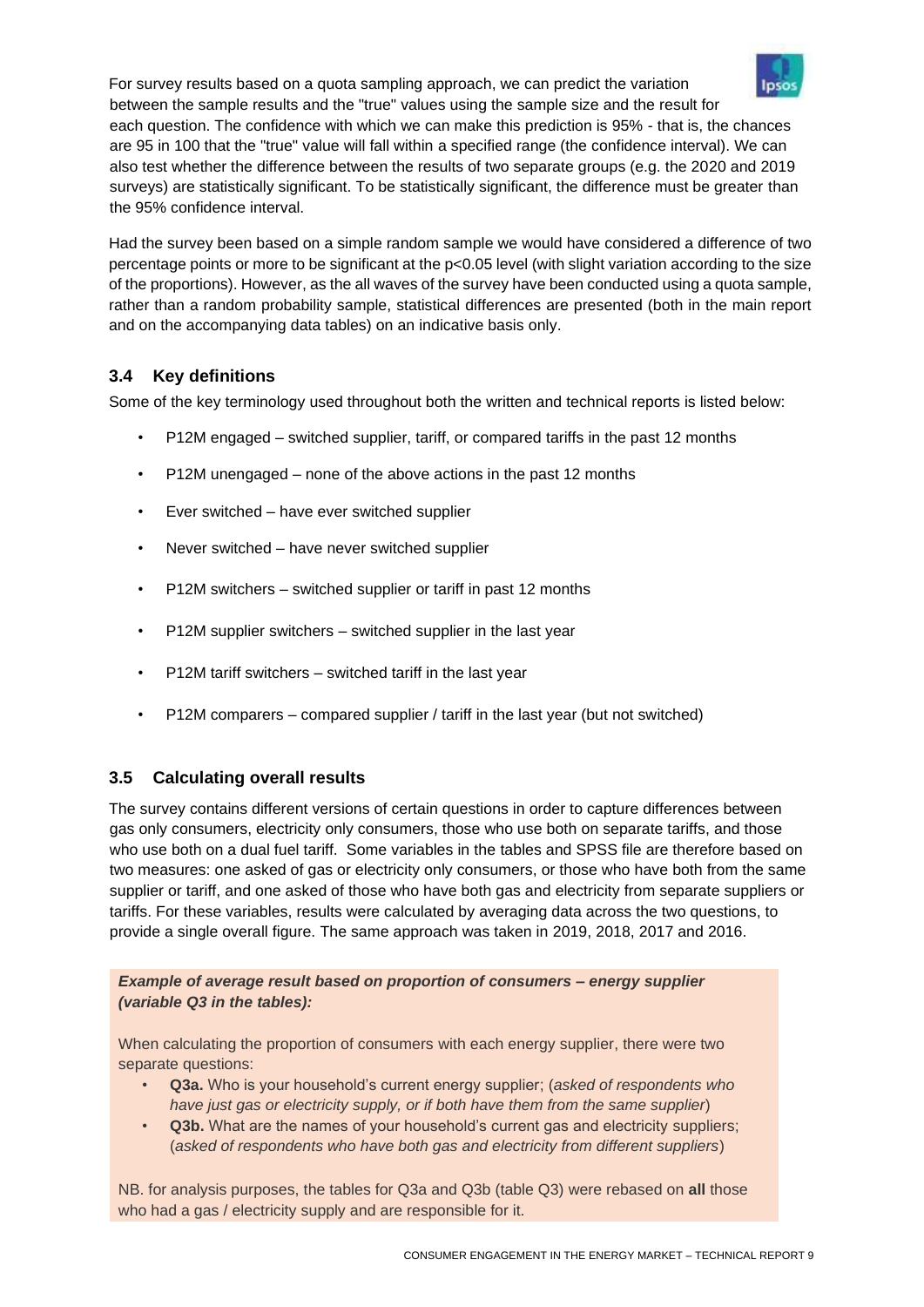Each consumer was asked only one of the questions based on whether they have a gas or electricity supply, or if both, whether these are on a dual fuel tariff. The table for Q3 combines responses at both questions to provide overall proportions for each supplier based on the total sample.

The below table shows metrics reported on that are calculated using the above approach.

| Table 3.1 Examples of metrics which are calculated as % of consumers |  |
|----------------------------------------------------------------------|--|
|----------------------------------------------------------------------|--|

| <b>Metric</b>   | <b>Question Numbers</b> |
|-----------------|-------------------------|
| Energy supplier | Q3a / Q3b               |
| Payment method  | Q5a / Q5b               |

#### <span id="page-9-0"></span>**3.6 Segmentation**

Cases from the 2020 dataset were allocated into the segmentation set up in 2017 using the allocation algorithm and a shortened question set<sup>7</sup> as used in in previous years. The overall allocation efficiency was 78%. This means that 78% of cases were allocated into the same segment they would have been allocated to if they had completed the full segmentation questionnaire (and not only the shortened question set).

#### <span id="page-9-1"></span>**3.7 Accompanying data tables and SPSS**

Supporting data tables, in MS Excel, showing full socio-demographic variations are published alongside the main and technical reports. These tables include statistical significance testing at the 95% level of confidence. Each question from the 2020 survey is presented against a series of analysis cross breaks (including standard demographics such as age and social grade, and survey-specific variables such as level of engagement, supplier type and segment). The data tables also include a set of tables showing each analysis cross break against the other analysis cross breaks. There are six sets of tables in 2020 – the main Great Britain dataset, (the 4608 sample), an all-Wales set (standard and boost Wales samples), all-Scotland set (standard and boost samples), then sets for behavioural groups (electric vehicle owners, solar panel owners and those signed up to auto switching services).

An SPSS data file is also available from Ofgem upon request. This provides participant level data for further analysis, and includes derived variables and cross breaks included in the main report and data tables (but excluding variables suppressed under the Utilities Act, Section 105).

<sup>7</sup> See appendix 4.3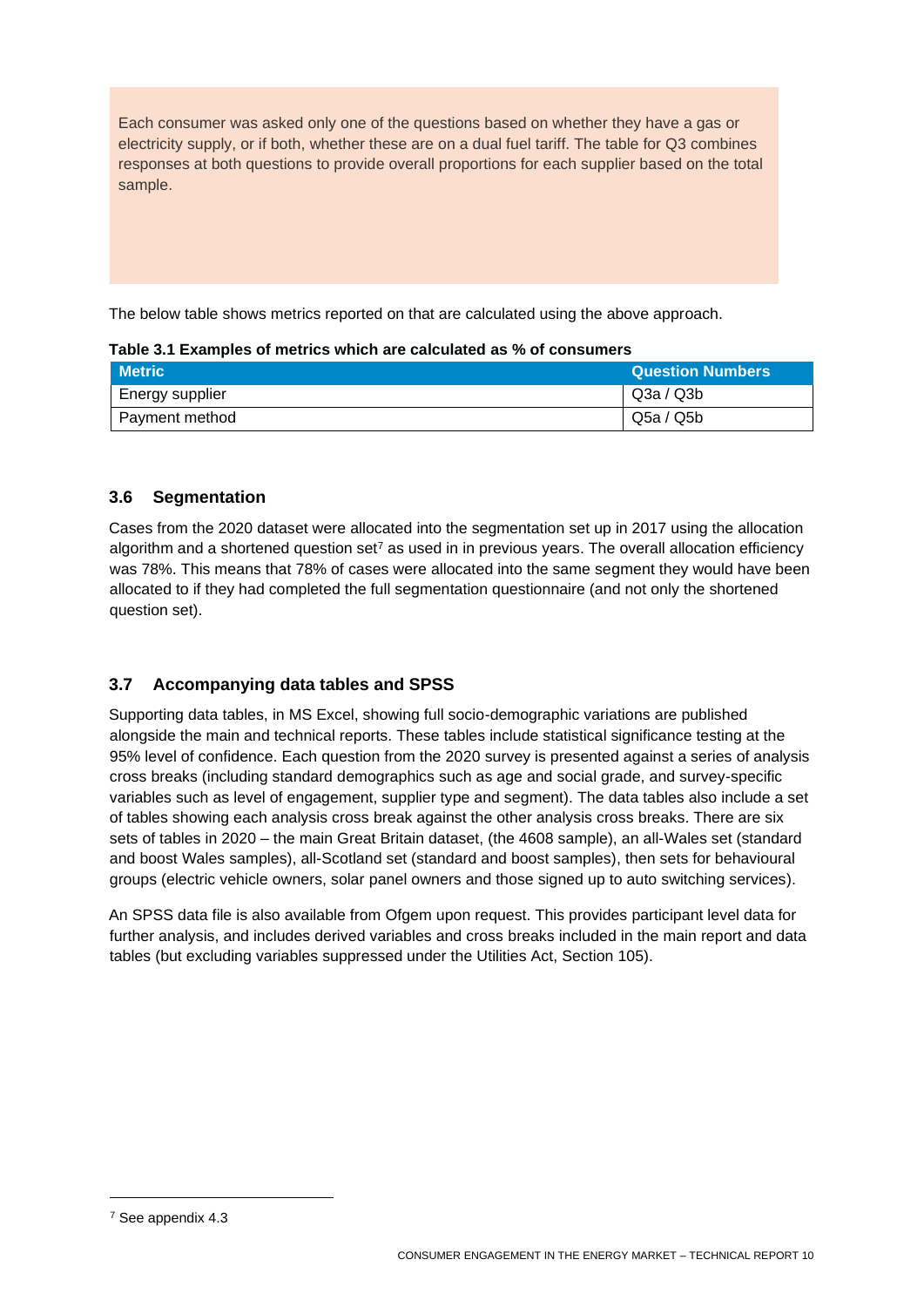

# **4 Questionnaire and filters**

## **4.1 Changes and additions made to questionnaire between 2019 and 2020**

<span id="page-10-1"></span><span id="page-10-0"></span>

| Type/ description      | <b>Question name</b> | 2019                                                                                                                                                             | 2020                                                                                                                                                                 |
|------------------------|----------------------|------------------------------------------------------------------------------------------------------------------------------------------------------------------|----------------------------------------------------------------------------------------------------------------------------------------------------------------------|
| Addition/ new question | Year/ month          |                                                                                                                                                                  | What is your date of birth?                                                                                                                                          |
| Addition/ new question | GENDER_NONBINARY     |                                                                                                                                                                  | Which of the following describes how you think<br>of yourself?                                                                                                       |
| Addition/ new question | QMKTSIZE_GB          |                                                                                                                                                                  | Where do you live?                                                                                                                                                   |
| Addition/ new question | EMP01                |                                                                                                                                                                  | What is your personal current employment<br>status?                                                                                                                  |
| Addition/ new question | EU01HINC             |                                                                                                                                                                  | Are you the one in your household who has the<br>highest income?                                                                                                     |
| Addition/ new question | UK01OCCR             |                                                                                                                                                                  | In which of the below categories does your<br>occupation fall? If retired or unemployed,<br>please indicate the category closest to your<br>previous occupation.     |
| Addition/ new question | UK01OCCHI            |                                                                                                                                                                  | What is the occupation of the person with the<br>highest income? If retired or unemployed,<br>please indicate the category closest to his/her<br>previous occupation |
| Additional into text   | <b>INTRO1</b>        | We would now like to ask you some questions<br>about gas and electricity suppliers on behalf of<br>Ofgem, the independent energy regulator for<br>Great Britain. | We would now like to ask you some questions<br>about gas and electricity suppliers on behalf of<br>Ofgem, the independent energy regulator for<br>Great Britain.     |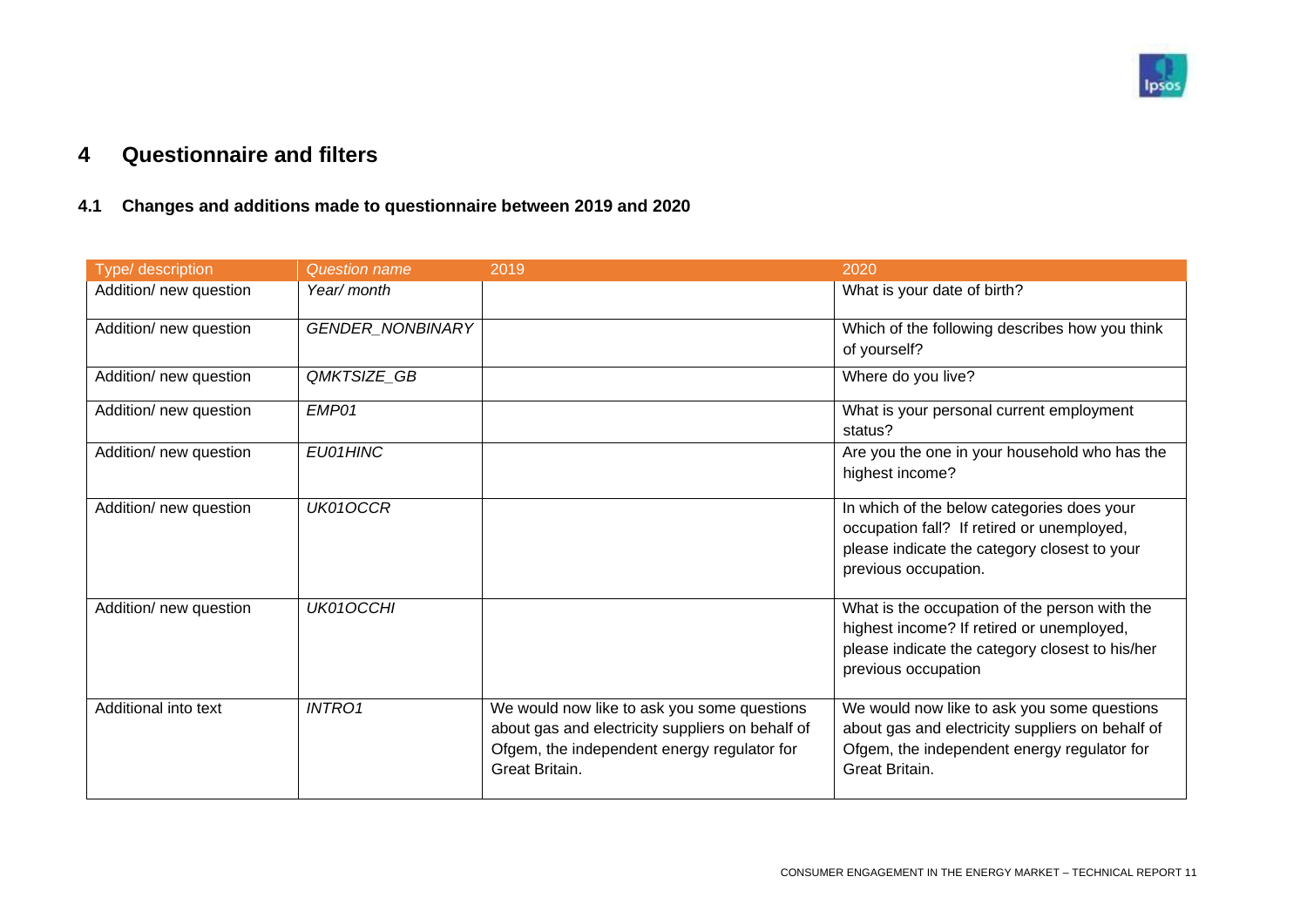

| Type/ description       | <b>Question name</b> | 2019                                           | 2020                                                                                               |
|-------------------------|----------------------|------------------------------------------------|----------------------------------------------------------------------------------------------------|
|                         |                      | To start with, a few questions to make sure we | To start with, a few questions to make sure we                                                     |
|                         |                      | are speaking with the right people.            | are speaking with the right people.                                                                |
|                         |                      |                                                | In this survey, some questions will be about                                                       |
|                         |                      |                                                | personal categories such as your household,                                                        |
|                         |                      |                                                | employment status, and background. A "Prefer<br>not to answer" option will be available for you to |
|                         |                      |                                                | select, if you wish to use it.                                                                     |
|                         |                      |                                                | Ipsos has been commissioned by Ofgem to<br>carry out this research and only Ofgem will have        |
|                         |                      |                                                | access to this anonymised data.                                                                    |
|                         |                      |                                                | Participation is completely voluntary and you                                                      |
|                         |                      |                                                | may withdraw your consent at any time. Your<br>survey answers will be combined with the            |
|                         |                      |                                                | answers from all other participants and used for                                                   |
|                         |                      |                                                | market research reporting, and your personal                                                       |
|                         |                      |                                                | data will be held for no longer than 12 months.<br>Do you accept the collection of personal data?  |
|                         |                      |                                                |                                                                                                    |
| Question position moved | <b>TENURE</b>        | Please tell us whether your home is            | Please tell us whether your home is                                                                |
| Addition/ new question  | <b>PROPTYPE</b>      |                                                | What type of property does your household live                                                     |
|                         |                      |                                                | in?                                                                                                |
| Addition/ new question  | <b>PROPAGE</b>       |                                                | When was this property built?                                                                      |
| Addition/ new question  | <b>VEHICLE</b>       |                                                | Do you or any other members of your household<br>have use of a car or van?                         |
|                         |                      |                                                |                                                                                                    |
| Addition/ new question  | <b>BCHECK</b>        |                                                | Can we check, does your household have any of<br>these things?                                     |
| Addition/ new question  | <b>WHERECH</b>       |                                                | Where do you usually charge your plug-in                                                           |
|                         |                      |                                                | electric vehicle(s)?                                                                               |
| Addition/ new question  | METHODS2BOOST        |                                                | And which, if any of these has your household                                                      |
|                         |                      |                                                | signed up to?                                                                                      |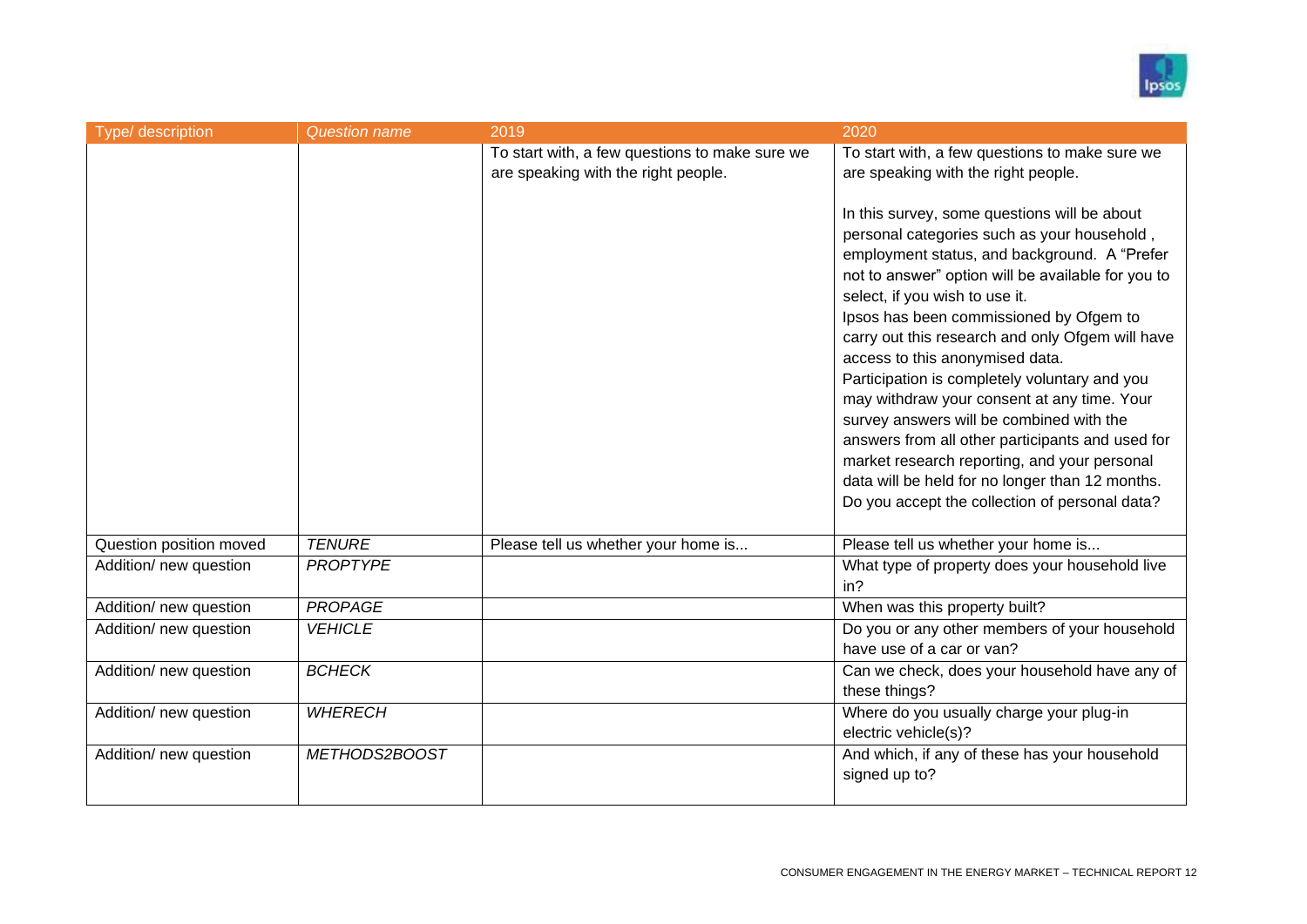

| Type/ description      | <b>Question name</b> | 2019                                         | 2020                                               |
|------------------------|----------------------|----------------------------------------------|----------------------------------------------------|
| New intro text         | <b>INTRO2</b>        |                                              | Next we'd like you to think a little about some    |
|                        |                      |                                              | issues that have been in the news recently.        |
|                        | DECARB1              |                                              | How would you rate your understanding of what      |
| Addition/ new question |                      |                                              | the following terms mean?                          |
|                        |                      |                                              |                                                    |
| Addition/ new question | DECARB2              |                                              | How big a part, if any, do you think the following |
|                        |                      |                                              | activities play in human contribution to climate   |
|                        |                      |                                              | change in the UK over the past few years?          |
| Addition/ new question | DECARB4              |                                              | Thinking about things you and your household       |
|                        |                      |                                              | might do in order to limit your own contribution   |
|                        |                      |                                              | to climate change, how likely or unlikely would    |
|                        |                      |                                              | you be to make the following changes within the    |
|                        |                      |                                              | next few years?                                    |
| Addition/ new question | <b>DECARB7</b>       |                                              | The Government has introduced some new             |
|                        |                      |                                              | energy policies. Which, if any, of these changes   |
|                        |                      |                                              | that are coming to the UK have you heard of        |
|                        |                      |                                              | before today?                                      |
| Addition/ new question | Q3A                  |                                              | Who is your household's current energy             |
|                        |                      |                                              | supplier?                                          |
| Addition/ new question | Q3B                  |                                              | What are the names of your household's current     |
|                        |                      |                                              | gas and electricity suppliers?                     |
| Addition/ new question | Q5A (formerly Q5)    |                                              | How does your household pay for your energy?       |
| Addition/ new question | Q5B (formerly Q6)    |                                              | How does your household pay for your gas and       |
|                        |                      |                                              | electricity? If you pay using different methods,   |
|                        |                      |                                              | please select both.                                |
| Amendment/ change to   | ENG                  | Thinking about energy generally.             | Thinking about energy generally.                   |
| answer codes           |                      | To what extent do you agree or disagree with | To what extent do you agree or disagree with       |
|                        |                      | these things?                                | the following statements?                          |
|                        |                      | <b>STATEMENTS</b>                            | <b>STATEMENTS</b>                                  |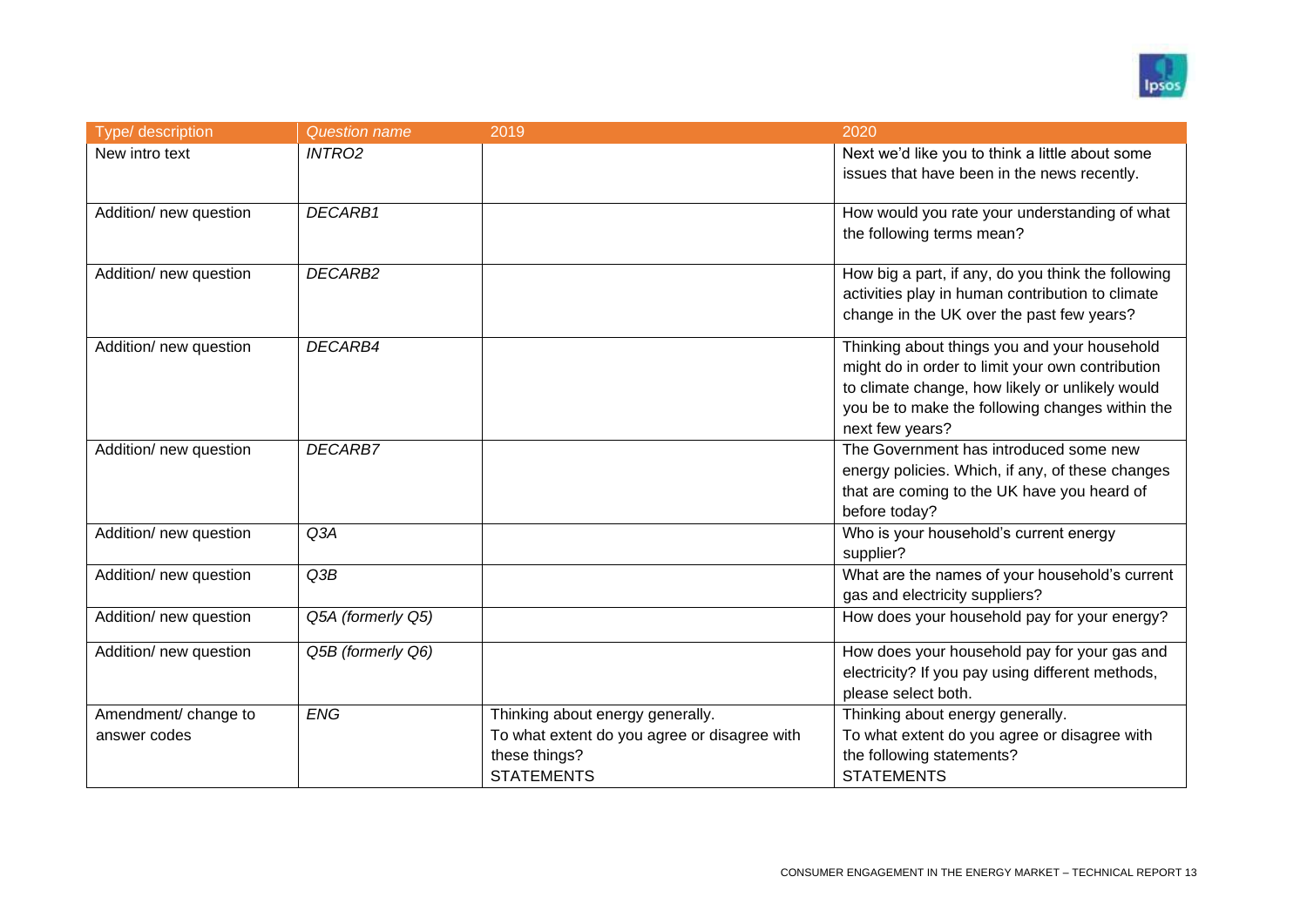

| Type/ description      | <b>Question name</b> | 2019                                          | 2020                                             |
|------------------------|----------------------|-----------------------------------------------|--------------------------------------------------|
|                        |                      | 1.I understand how much energy is used around | 1.I understand how much energy is used around    |
|                        |                      | my home                                       | my home                                          |
|                        |                      | 2.I'm concerned about how much energy is used | 2.I'm concerned about how much energy is used    |
|                        |                      | in our home                                   | in our home                                      |
|                        |                      | 3.                                            | 3.I think I'm doing enough myself to tackle the  |
|                        |                      |                                               | effects of climate change                        |
|                        |                      | <b>CODES</b>                                  |                                                  |
|                        |                      | 1. Disagree strongly                          | <b>CODES</b>                                     |
|                        |                      | 2. Disagree                                   | 1. Disagree strongly                             |
|                        |                      | 3. Disagree slightly                          | 2. Disagree                                      |
|                        |                      | 4. Neither agree nor disagree                 | 3. Disagree slightly                             |
|                        |                      | 5. Agree slightly                             | 4. Neither agree nor disagree                    |
|                        |                      | 6. Agree                                      | 5. Agree slightly                                |
|                        |                      | 7. Agree strongly                             | 6. Agree                                         |
|                        |                      | 99. Don't know                                | 7. Agree strongly                                |
|                        |                      | 98. Prefer not to say                         | 99. Don't know                                   |
|                        |                      | 99. Don't know                                | 98. Prefer not to say                            |
|                        |                      |                                               |                                                  |
| Addition/ new question | SM9 (formerly SM6)   |                                               | How likely or unlikely would you be to install a |
|                        |                      |                                               | smart meter in the next two years?               |
| Addition/ new question | COMPARE1             |                                               | Have you or your household ever compared         |
|                        |                      |                                               | energy deals to see if you could switch to a     |
|                        |                      |                                               | different supplier or tariff?                    |
| Addition/ new question | COMPARE2             |                                               | Have you or your household compared energy       |
|                        |                      |                                               | deals in the past 12 months to see if you could  |
|                        |                      |                                               | switch to a different supplier or tariff?        |
| Addition/ new question | ENGAGE1              |                                               | Which, if any, of these things have you or your  |
|                        |                      |                                               | household ever done?                             |
| Addition/ new question | ENGAGE2              |                                               | And which, if any, of these have you or your     |
|                        |                      |                                               |                                                  |
|                        |                      |                                               | household done in the past 12 months?            |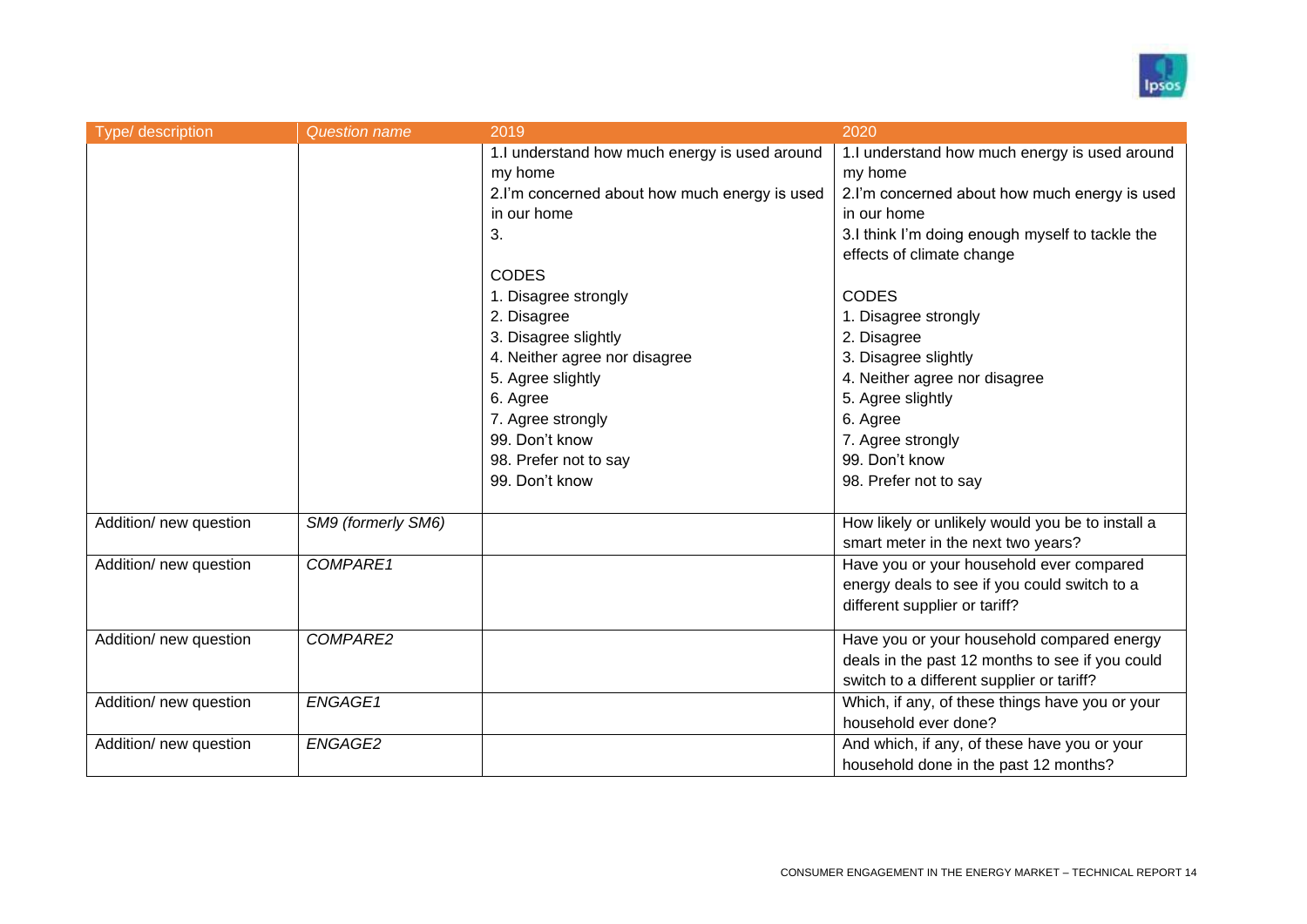

| Type/ description         | <b>Question name</b> | 2019                                                                                                                   | 2020                                                           |
|---------------------------|----------------------|------------------------------------------------------------------------------------------------------------------------|----------------------------------------------------------------|
| Addition/ new question    | <b>FIRSTTIME</b>     |                                                                                                                        | Thinking about the last time you switched                      |
|                           |                      |                                                                                                                        | energy supplier, was that the first time you've                |
|                           |                      |                                                                                                                        | ever done it, or have you switched energy                      |
|                           |                      |                                                                                                                        | supplier before in the past?                                   |
| Routing/text substitution | Dummset              |                                                                                                                        | SET PRIORITY OF WHICH RECENT                                   |
| change                    |                      |                                                                                                                        | EXPERIENCE TO ASK ABOUT IT MULTIPLE                            |
|                           |                      |                                                                                                                        | <b>CODED, PRIORITY IS:</b>                                     |
|                           |                      |                                                                                                                        | A SWITCHED SUPPLIER P12M                                       |
|                           |                      |                                                                                                                        | <b>B SWITCHED TARIFF</b>                                       |
|                           |                      |                                                                                                                        | C COMPARED                                                     |
| Amendment/ change to      | Q161                 | DO NOT PROMPT                                                                                                          | And thinking about the last time you <answer< td=""></answer<> |
| answer codes              |                      | And thinking about the last time you <answer< td=""><td>from Dumm1&gt;, what were the main reasons that</td></answer<> | from Dumm1>, what were the main reasons that                   |
|                           |                      | from Dumm1>, what were the main reasons that                                                                           | caused you to do that?                                         |
|                           |                      | caused you to do that?                                                                                                 | Please select up to three answers                              |
|                           |                      | IF NECESSARY: Was it something that                                                                                    |                                                                |
|                           |                      | happened that made you start to think about it,                                                                        | I received a bill or direct debit \<br>1.                      |
|                           |                      | or was there something that you saw or heard or                                                                        | prepayment statement from my supplier                          |
|                           |                      | read?                                                                                                                  | I received a price increase notice from<br>2.                  |
|                           |                      | INTERVIEWER INSTRUCTION: MULTIPLE                                                                                      | my supplier                                                    |
|                           |                      | CODE UP TO 3 RESPONSES                                                                                                 | 3.<br>I received an end of fixed term tariff                   |
|                           |                      |                                                                                                                        | notice from my supplier                                        |
|                           |                      | 1 I received a bill or direct debit \ prepayment                                                                       | I received an annual summary or review<br>4.                   |
|                           |                      | statement from my supplier                                                                                             | from my supplier                                               |
|                           |                      | 2 I received a price increase notice from my                                                                           | I moved home<br>5.                                             |
|                           |                      | supplier                                                                                                               | I saw / heard advertising / media<br>6.                        |
|                           |                      | 3 I received an end of fixed term tariff notice                                                                        | coverage on energy suppliers                                   |
|                           |                      | from my supplier                                                                                                       | Talked to a friend, family member, or<br>7.                    |
|                           |                      | 4 I received an annual summary or review from                                                                          | neighbour                                                      |
|                           |                      | my supplier                                                                                                            | 97. Other - please type in                                     |
|                           |                      | 5 I received information about my energy                                                                               | 98. Prefer not to say [EXCLUSIVE]                              |
|                           |                      | consumption from my supplier                                                                                           | 99. Don't know [EXCLUSIVE]                                     |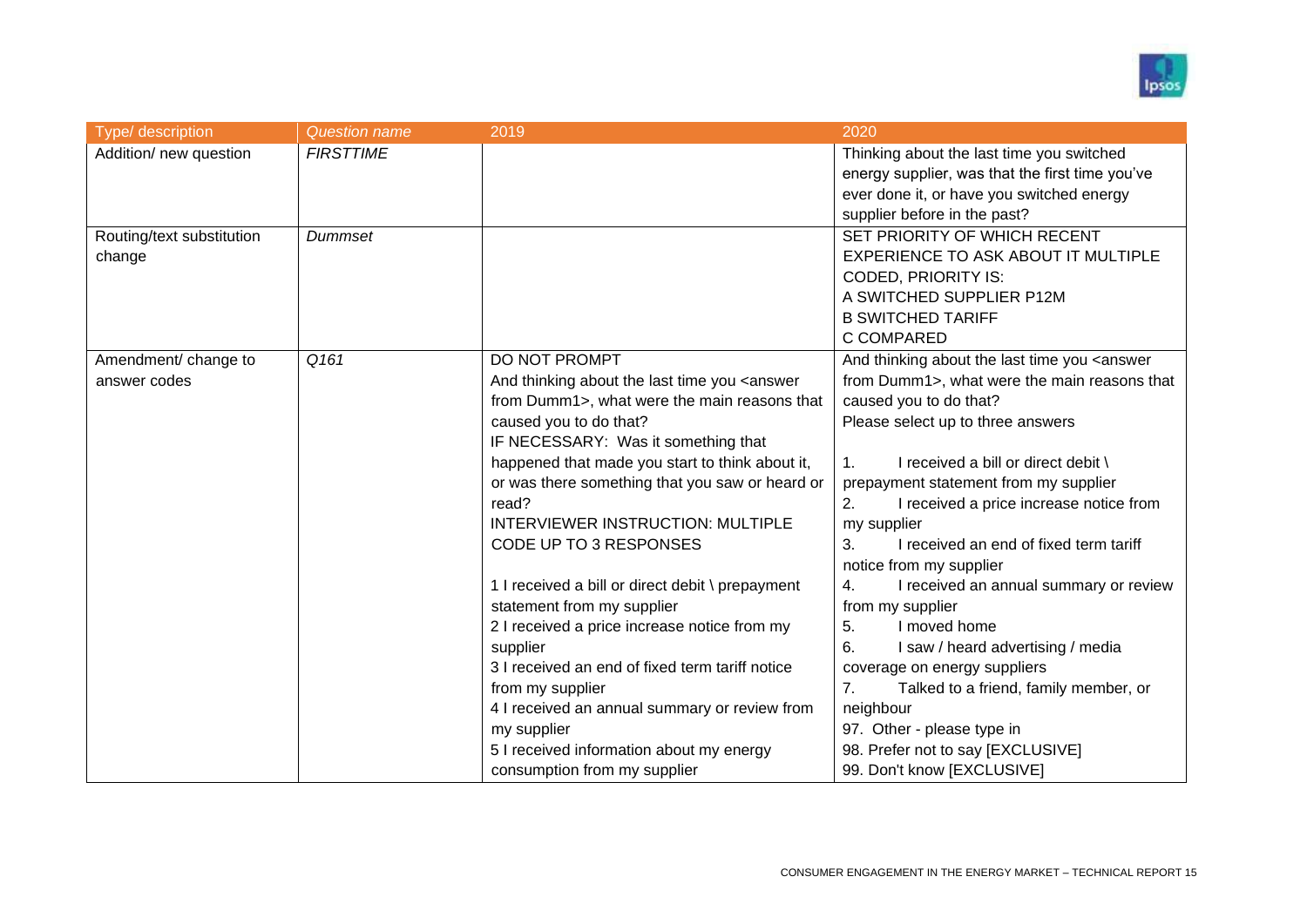

| Type/ description    | <b>Question name</b> | 2019                                                      | 2020                                              |
|----------------------|----------------------|-----------------------------------------------------------|---------------------------------------------------|
|                      |                      | 6 I saw a message on a communication from my              |                                                   |
|                      |                      | supplier about how I could make savings by                |                                                   |
|                      |                      | changing tariff or payment method with my                 |                                                   |
|                      |                      | current supplier                                          |                                                   |
|                      |                      | 7 I received another communication from my                |                                                   |
|                      |                      | supplier                                                  |                                                   |
|                      |                      | 8. I received a communication from another                |                                                   |
|                      |                      |                                                           |                                                   |
|                      |                      | supplier                                                  |                                                   |
|                      |                      | 10 I moved home                                           |                                                   |
|                      |                      | 14 I saw / heard advertising / media coverage on          |                                                   |
|                      |                      | energy suppliers                                          |                                                   |
|                      |                      | 21. Prompted by energy scanning service or                |                                                   |
|                      |                      | automated switching service (e.g. Auto Sergei,            |                                                   |
|                      |                      | Moneysavingexpert/ Martin lewis Cheap Energy              |                                                   |
|                      |                      | Club)                                                     |                                                   |
|                      |                      | 20 Talked to a friend, family member, or                  |                                                   |
|                      |                      | neighbour                                                 |                                                   |
|                      |                      | 97: Other - please type in                                |                                                   |
|                      |                      | 98 Refused                                                |                                                   |
|                      |                      | 99 Don't know                                             |                                                   |
| Amendment/ change to | Q165                 | DO NOT PROMPT                                             | When you last <answer dumm1="" from="">,</answer> |
| answer codes         |                      | And when you last <answer dumm1="" from="">, how</answer> | how did you find out about the deals offered?     |
|                      |                      | did you find out about the deals offered?                 |                                                   |
|                      |                      | <b>INTERVIEWER INSTRUCTION: MULTIPLE</b>                  | 1: Using an online\website price comparison       |
|                      |                      | CODE AS MANY AS APPLY                                     | service (e.g. USwitch, Money Supermarket)         |
|                      |                      |                                                           | 2. Using an energy scanning service (e.g. Auto    |
|                      |                      | 1: I used an online\website price comparison              | Sergei, Martin Lewis Cheap Energy Club)           |
|                      |                      | service (e.g. USwitch, Money Supermarket)                 | 3: Using an automated switching service (e.g.     |
|                      |                      | 2. Using an energy scanning service (e.g. Auto            | Flipper, Voltz, Swuto, Energy Scanner)            |
|                      |                      | Sergei, Martin Lewis Cheap Energy Club)                   | 4: Rang my supplier                               |
|                      |                      | 3: Using an automated switching service (e.g.             | 6: Looked at my supplier's own website            |
|                      |                      |                                                           |                                                   |
|                      |                      | Flipper, Voltz, Swuto, Energy Scanner)                    | 7: Looked at the websites of other suppliers      |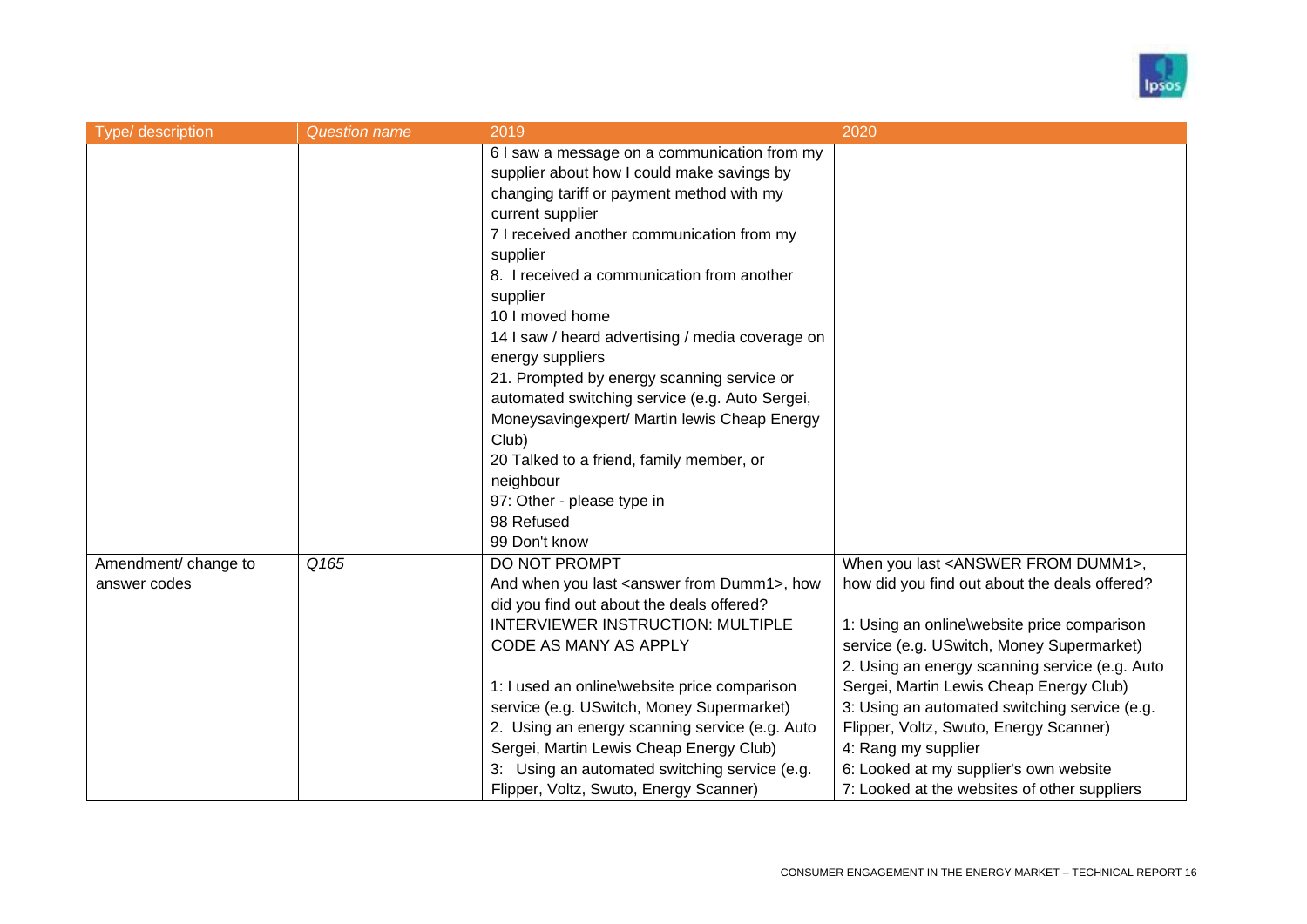

| Type/ description    | <b>Question name</b> | 2019                                                                                                                                        | 2020                                                                               |
|----------------------|----------------------|---------------------------------------------------------------------------------------------------------------------------------------------|------------------------------------------------------------------------------------|
|                      |                      | 4: I rang my supplier                                                                                                                       | 8. A friend or family member told me about it                                      |
|                      |                      | 5: I rang other suppliers                                                                                                                   | 97: Other - please specify                                                         |
|                      |                      | 6: I looked at my supplier's own website                                                                                                    | 98: Prefer not to say [EXCLUSIVE]                                                  |
|                      |                      | 7: I looked at the websites of other suppliers                                                                                              | 99: Don't know [EXCLUSIVE]                                                         |
|                      |                      | 8: I spoke to a supplier salesperson in the                                                                                                 |                                                                                    |
|                      |                      | street\shopping centre \ public place                                                                                                       |                                                                                    |
|                      |                      | 9: A friend or family member told me about it                                                                                               |                                                                                    |
|                      |                      | 9: A supplier salesperson knocked at my door                                                                                                |                                                                                    |
|                      |                      | 14: Through a collective (group) switching                                                                                                  |                                                                                    |
|                      |                      | campaign organised by a third party (e.g.                                                                                                   |                                                                                    |
|                      |                      | council\charity\housing association \ Big Switch,                                                                                           |                                                                                    |
|                      |                      | ready to switch etc.)                                                                                                                       |                                                                                    |
|                      |                      |                                                                                                                                             |                                                                                    |
|                      |                      | 97: Other - please type in                                                                                                                  |                                                                                    |
|                      |                      | 98 Refused                                                                                                                                  |                                                                                    |
|                      |                      | 99 Don't know                                                                                                                               |                                                                                    |
| Amendment/ change to | <b>NOTSH</b>         | DO NOT PROMPT                                                                                                                               | Are there any particular reasons why you have                                      |
| answer codes         |                      | Are there any particular reasons why you have                                                                                               | not <shopped any<="" are="" around="" if="" see="" td="" there="" to=""></shopped> |
|                      |                      | not <shopped any<="" are="" around="" if="" see="" td="" there="" to=""><td>better energy deals /switched tariff or switched</td></shopped> | better energy deals /switched tariff or switched                                   |
|                      |                      | better energy deals /switched tariff or switched                                                                                            | supplier>?                                                                         |
|                      |                      | supplier>?                                                                                                                                  | Please select all codes that apply                                                 |
|                      |                      | CHOOSE ALL THAT APPLY. CODE FIRST                                                                                                           | 1. Existing supplier/tariff is satisfactory                                        |
|                      |                      | MENTION THEN OTHER MENTIONS                                                                                                                 | 2. Didn't think I'd save enough to make it                                         |
|                      |                      |                                                                                                                                             | worthwhile changing                                                                |
|                      |                      |                                                                                                                                             | 3. Confident I'm on the best deal for me                                           |
|                      |                      | Cost/price                                                                                                                                  | 5. Good service from my existing supplier                                          |
|                      |                      | 1. Existing supplier/tariff is satisfactory                                                                                                 | (including customer service, reliable supply etc)                                  |
|                      |                      | 2. Didn't think I'd save enough to make it                                                                                                  | 6. Too much hassle/effort                                                          |
|                      |                      | worthwhile changing<br>3. Confident I'm on the best deal for me                                                                             | 96. Nothing specific                                                               |
|                      |                      |                                                                                                                                             | 97. Other (specify)                                                                |
|                      |                      | Quality / reliability - existing supplier                                                                                                   | 99. Don't know [EXCLUSIVE]                                                         |
|                      |                      |                                                                                                                                             | 98. Prefer not to say [EXCLUSIVE]                                                  |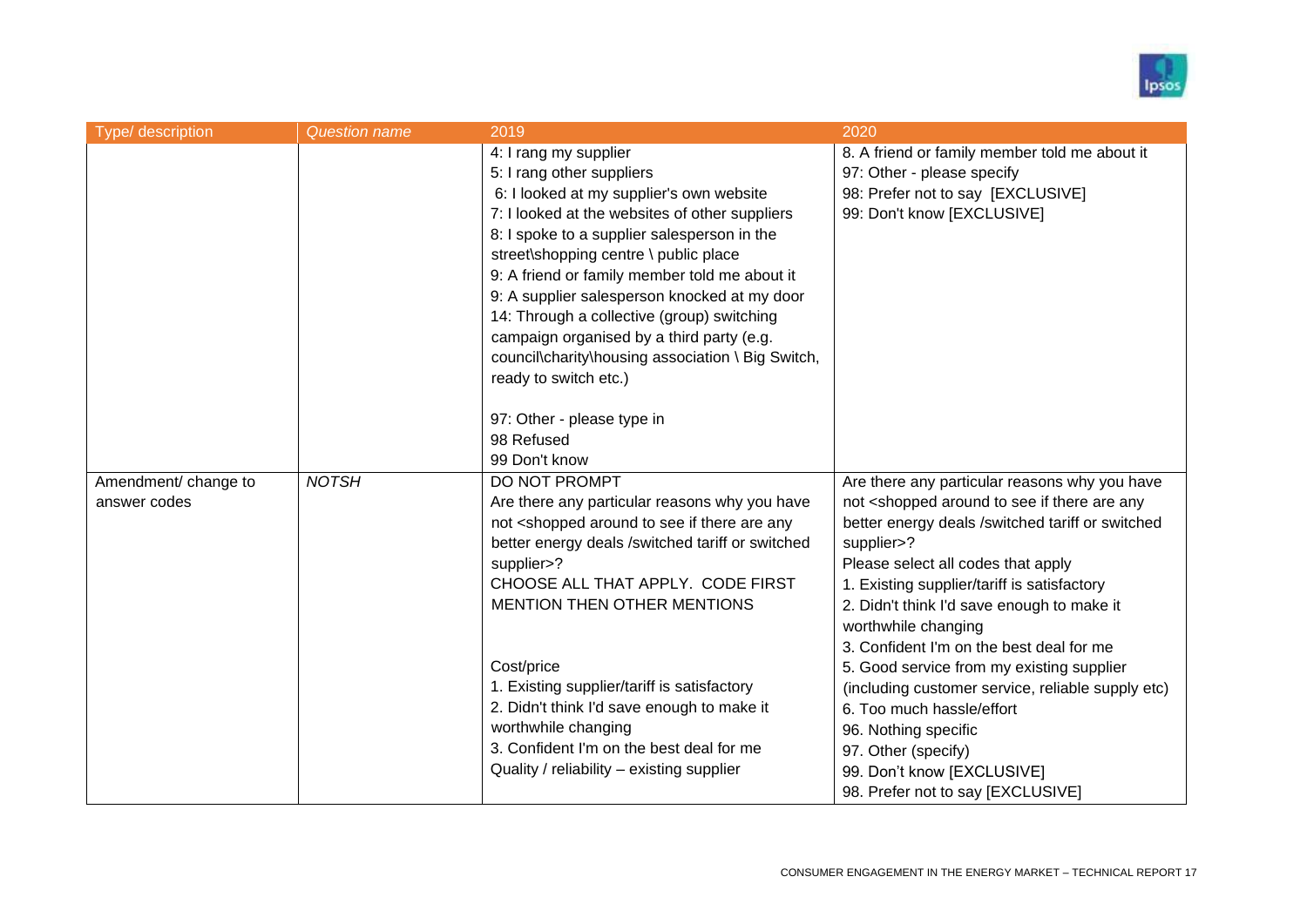

| Type/ description | <b>Question name</b> | 2019                                                | 2020 |
|-------------------|----------------------|-----------------------------------------------------|------|
|                   |                      | 5. Good service from existing supplier (including   |      |
|                   |                      | customer service, reliable supply etc)              |      |
|                   |                      | Existing supplier characteristics                   |      |
|                   |                      | 7. Good reputation - existing supplier              |      |
|                   |                      | 8. Green credentials - existing supplier            |      |
|                   |                      | Additional features / services of existing supplier |      |
|                   |                      | 10. Customer loyalty scheme (e.g. perks, reward     |      |
|                   |                      | points, vouchers, cashback)                         |      |
|                   |                      | 12. Energy bundled in with other services (e.g.     |      |
|                   |                      | telephone, credit card)                             |      |
|                   |                      | 13. Difficult to find information (include          |      |
|                   |                      | information about own tariffs/bills/usage/other     |      |
|                   |                      | suppliers)                                          |      |
|                   |                      | 14. Don't understand /difficult to compare tariffs  |      |
|                   |                      | 27. Because I receive special assistance from       |      |
|                   |                      | my supplier (e.g. help to read meters, bills in     |      |
|                   |                      | accessible format, on priority services register,   |      |
|                   |                      | receive warm home discount)                         |      |
|                   |                      | Switching to alternative                            |      |
|                   |                      | 15. In debt to supplier                             |      |
|                   |                      | 16. Unable to switch- landlord won't allow          |      |
|                   |                      | 17. Have smart meter/difficult to switch with       |      |
|                   |                      | smart meter                                         |      |
|                   |                      | <b>Others</b>                                       |      |
|                   |                      | 20.Do not need to shop around as energy             |      |
|                   |                      | scanning/auto-switching service would say if a      |      |
|                   |                      | better deal is available                            |      |
|                   |                      | 21 Do not need to shop around as price cap will     |      |
|                   |                      | ensure I don't pay too much                         |      |
|                   |                      | 22 Don't want to risk switching because             |      |
|                   |                      | suppliers are going out of business                 |      |
|                   |                      | General                                             |      |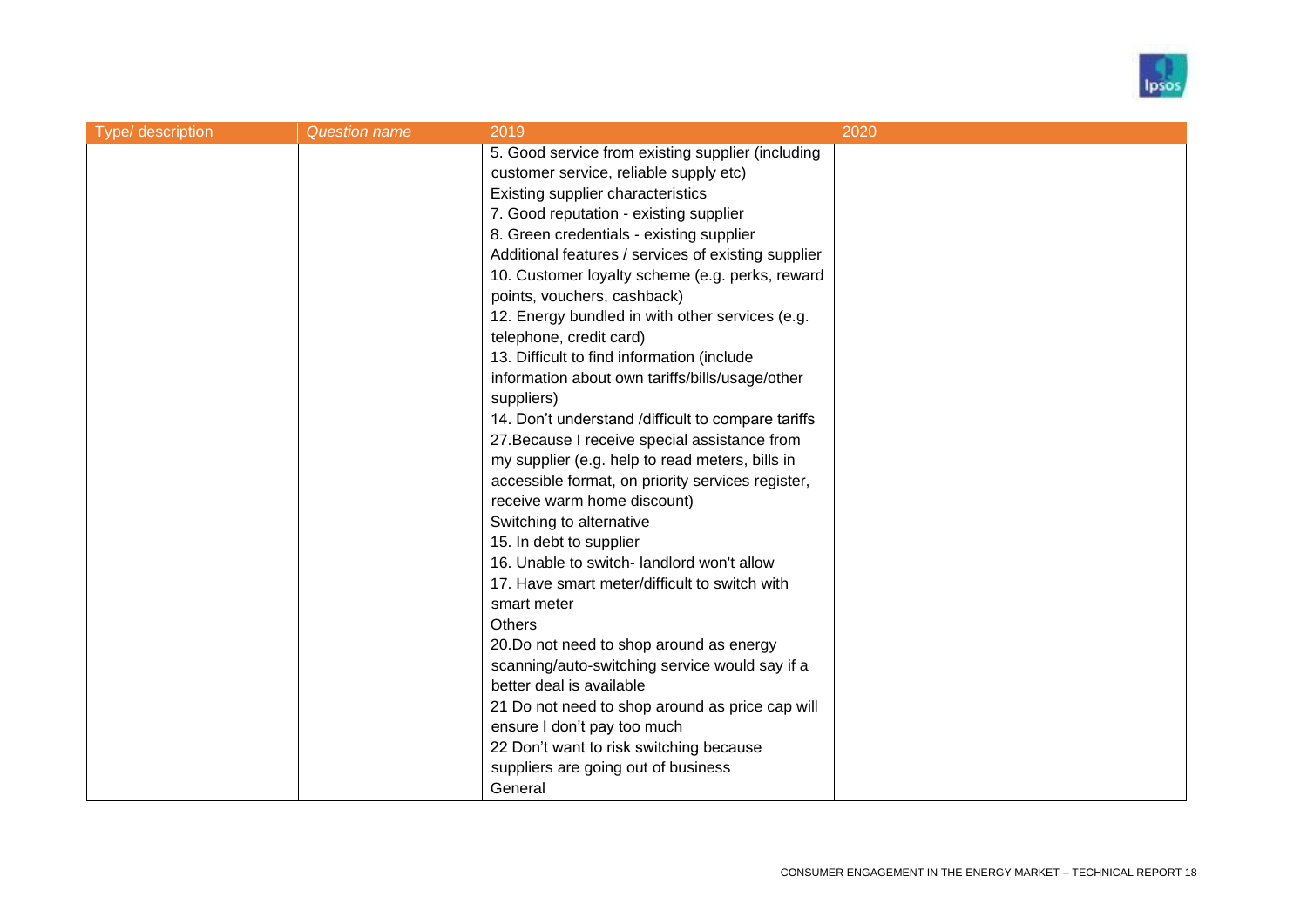

| Type/ description                    | <b>Question name</b> | 2019                                                                                                                                                                                                                                                                                                                                                                                                                                                                                                                                                                                                                                                                                                                   | 2020                                                                                                                                                                                                                                                                                                                                                                                                                                                                                                    |
|--------------------------------------|----------------------|------------------------------------------------------------------------------------------------------------------------------------------------------------------------------------------------------------------------------------------------------------------------------------------------------------------------------------------------------------------------------------------------------------------------------------------------------------------------------------------------------------------------------------------------------------------------------------------------------------------------------------------------------------------------------------------------------------------------|---------------------------------------------------------------------------------------------------------------------------------------------------------------------------------------------------------------------------------------------------------------------------------------------------------------------------------------------------------------------------------------------------------------------------------------------------------------------------------------------------------|
|                                      |                      | 23. Not interested<br>24. Too complicated<br>25. All suppliers are much the same/no<br>difference<br>26. Too much hassle/effort<br>96. Nothing specific<br>97. Other (specify)<br>99. Don't know<br>98. Prefer not to say                                                                                                                                                                                                                                                                                                                                                                                                                                                                                              |                                                                                                                                                                                                                                                                                                                                                                                                                                                                                                         |
| Amendment/ change to<br>answer codes | <b>RISKS</b>         |                                                                                                                                                                                                                                                                                                                                                                                                                                                                                                                                                                                                                                                                                                                        | What, if anything, do you think might be the risks<br>associated with switching energy suppliers?                                                                                                                                                                                                                                                                                                                                                                                                       |
| Amendment/ change to<br>answer codes | Q121                 | How much do you agree or disagree?<br>i) Switching is a hassle that I've not got time for<br>ii) I worry that if I switch things will go wrong<br>iv) Switching energy suppliers takes too long<br>vi) It's too hard to work out whether I would save<br>or not if I switched<br>vii) I would only consider switching to a large or<br>well-known energy supplier<br>viii) The fact that some suppliers have gone out<br>of business puts me off switching<br>ix) (if SM4=1 AND SM7 = $1/3$ )) I worry that if I<br>switch energy supplier my smart meter will stop<br>working<br>1: Agree strongly<br>2: Tend to agree<br>3: Neither agree nor disagree<br>4: Tend to disagree<br>5: Disagree strongly<br>98: Refused | How much do you agree or disagree?<br><b>STATEMENTS</b><br>1. Switching is a hassle that I've not got time for<br>2. I would only consider switching to a large or<br>well-known energy supplier<br>4. (if SM4=1 AND SM7 = $1/3$ )) I worry that if I<br>switch energy supplier my smart meter will stop<br>working<br><b>CODES</b><br>1: Agree strongly<br>2: Tend to agree<br>3: Neither agree nor disagree<br>4: Tend to disagree<br>5: Disagree strongly<br>98: Prefer not to say<br>99: Don't know |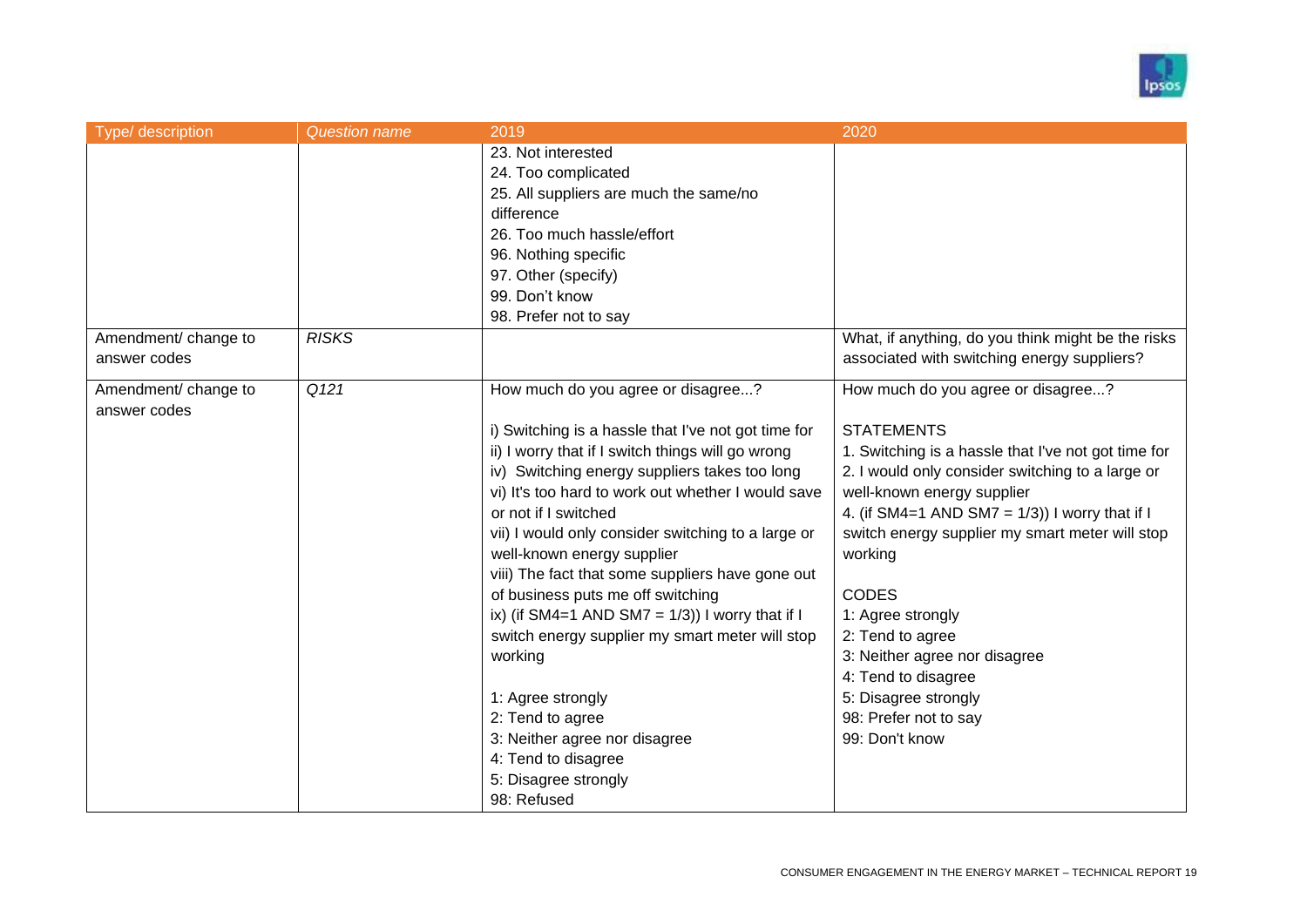

| Type/ description    | <b>Question name</b> | 2019                                                | 2020                                                                 |
|----------------------|----------------------|-----------------------------------------------------|----------------------------------------------------------------------|
|                      |                      | 99: Don't know                                      |                                                                      |
|                      |                      |                                                     |                                                                      |
|                      |                      |                                                     |                                                                      |
|                      |                      |                                                     |                                                                      |
|                      |                      |                                                     |                                                                      |
|                      |                      |                                                     |                                                                      |
|                      |                      |                                                     |                                                                      |
|                      |                      |                                                     |                                                                      |
|                      |                      |                                                     |                                                                      |
|                      |                      |                                                     |                                                                      |
|                      |                      |                                                     |                                                                      |
|                      |                      |                                                     |                                                                      |
|                      |                      |                                                     |                                                                      |
|                      |                      |                                                     |                                                                      |
|                      |                      |                                                     |                                                                      |
| Amendment/ change to | CONF <sub>2</sub>    | How confident or unconfident do you feel about      | How confident or unconfident do you feel about                       |
| answer codes         |                      | doing these things related to energy suppliers?     | doing these things related to energy suppliers?<br><b>STATEMENTS</b> |
|                      |                      | i. Comparing the different energy deals available   | 1. Comparing the different energy deals                              |
|                      |                      | ii. Choosing the best energy deal for your          | available                                                            |
|                      |                      | household                                           | 2. Choosing the best energy deal for your                            |
|                      |                      | iii. Making a complaint to your energy supplier, if | household                                                            |
|                      |                      | you had a reason to complain                        | <b>CODES</b>                                                         |
|                      |                      |                                                     | 1: Very confident                                                    |
|                      |                      | 1: Very confident                                   | 2: Fairly confident                                                  |
|                      |                      | 2: Fairly confident                                 | 3: Neutral                                                           |
|                      |                      | 3: Neutral                                          | 4: Not very confident                                                |
|                      |                      | 4: Not very confident                               | 5: Not confident at all                                              |
|                      |                      | 5: Not confident at all                             | 98: Prefer not to say                                                |
|                      |                      | 98: Refused                                         | 99: Don't know                                                       |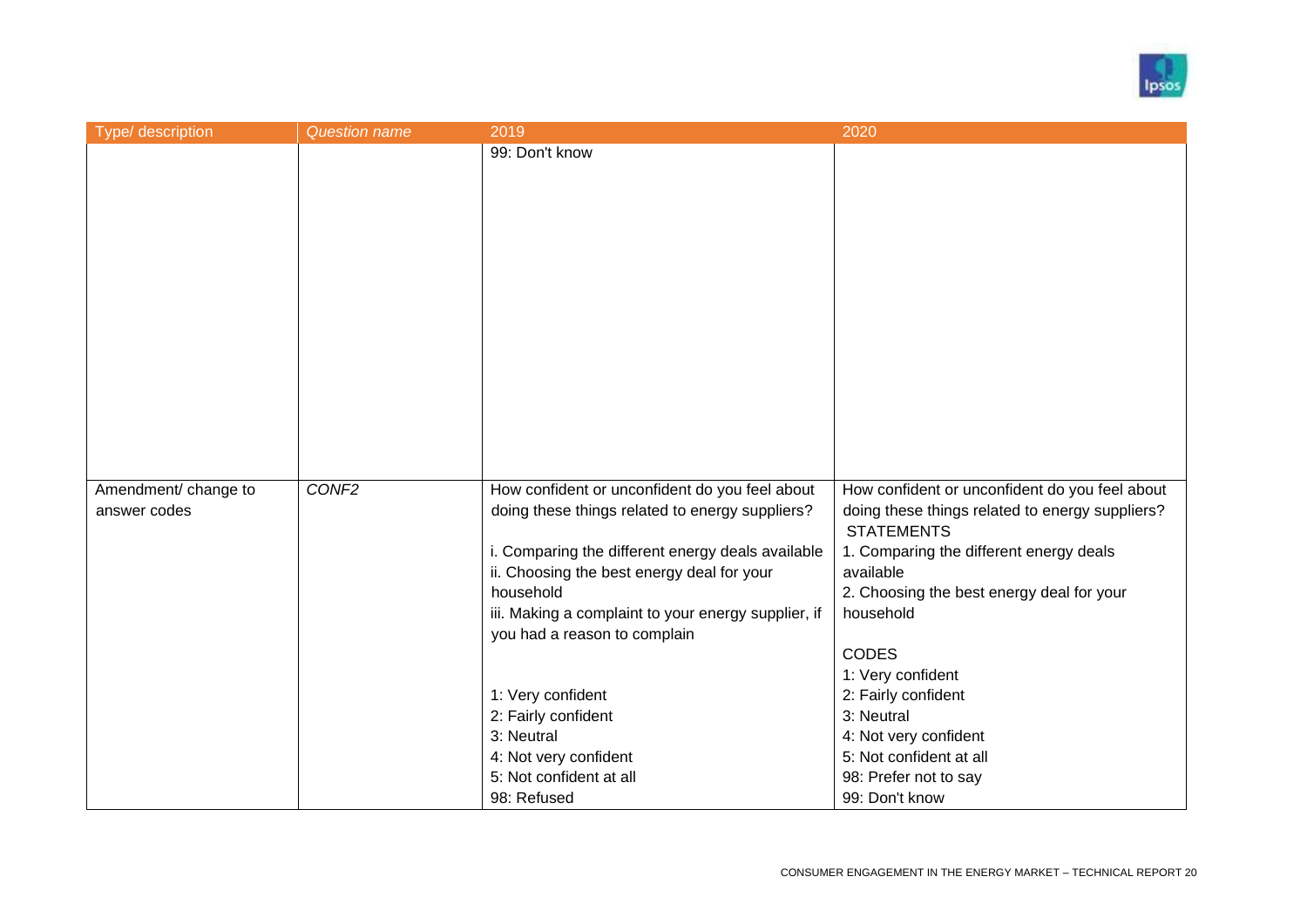

| Type/ description    | <b>Question name</b> | 2019                                              | 2020                                             |
|----------------------|----------------------|---------------------------------------------------|--------------------------------------------------|
|                      |                      | 99: Don't know                                    |                                                  |
|                      |                      |                                                   |                                                  |
|                      |                      |                                                   |                                                  |
| Amendment/ change to | $\overline{Q68}$     | To what extent do you trust or distrust your      | To what extent do you trust or distrust your     |
| answer codes         |                      | energy supplier to?                               | energy supplier(s) to?                           |
|                      |                      | i) Treat you fairly in their dealings with you    | <b>STATEMENTS</b>                                |
|                      |                      | ii) Provide clear and helpful information for you | 1. Treat you fairly in their dealings with you   |
|                      |                      | iii) Charge you a fair price for your gas and     | 3. Charge you a fair price for your gas and      |
|                      |                      | electricity                                       | electricity                                      |
|                      |                      | 1: Completely trust                               | <b>CODES</b>                                     |
|                      |                      | 2: Tend to trust                                  | 1: Completely trust                              |
|                      |                      | 3: Neither trust nor distrust                     | 2: Tend to trust                                 |
|                      |                      | 4: Tend to distrust                               | 3: Neither trust nor distrust                    |
|                      |                      |                                                   | 4: Tend to distrust                              |
|                      |                      | 5: Strongly distrust<br>98: Refused               |                                                  |
|                      |                      | 99: Don't know                                    | 5: Strongly distrust<br>98: Prefer not to say    |
|                      |                      |                                                   | 99: Don't know                                   |
|                      | <b>SPATT</b>         |                                                   |                                                  |
| Amendment/ change to |                      | To what extent do you agree or disagree with      | To what extent do you agree or disagree with     |
| answer codes         |                      | these statements about energy suppliers           | these statements about energy suppliers          |
|                      |                      | ii. I would be wary of using an energy supplier I |                                                  |
|                      |                      | have never heard of                               | <b>STATEMENTS</b>                                |
|                      |                      | iii. If I was going to change energy supplier, I  | 1. If I was going to change energy supplier, I   |
|                      |                      | would look for a supplier who offered me extra    | would look for a supplier who offered me extra   |
|                      |                      | rewards                                           | rewards                                          |
|                      |                      | iv. I would be happy to pay slightly more for my  | 2. I would be happy to pay slightly more for my  |
|                      |                      | energy if my supplier offered me better customer  | energy if my supplier offered me better customer |
|                      |                      | service                                           | service                                          |
|                      |                      | 1: Agree strongly                                 | <b>CODES</b>                                     |
|                      |                      | 2: Tend to agree                                  | 1: Agree strongly                                |
|                      |                      | 3: Neither agree nor disagree                     | 2: Tend to agree                                 |
|                      |                      |                                                   |                                                  |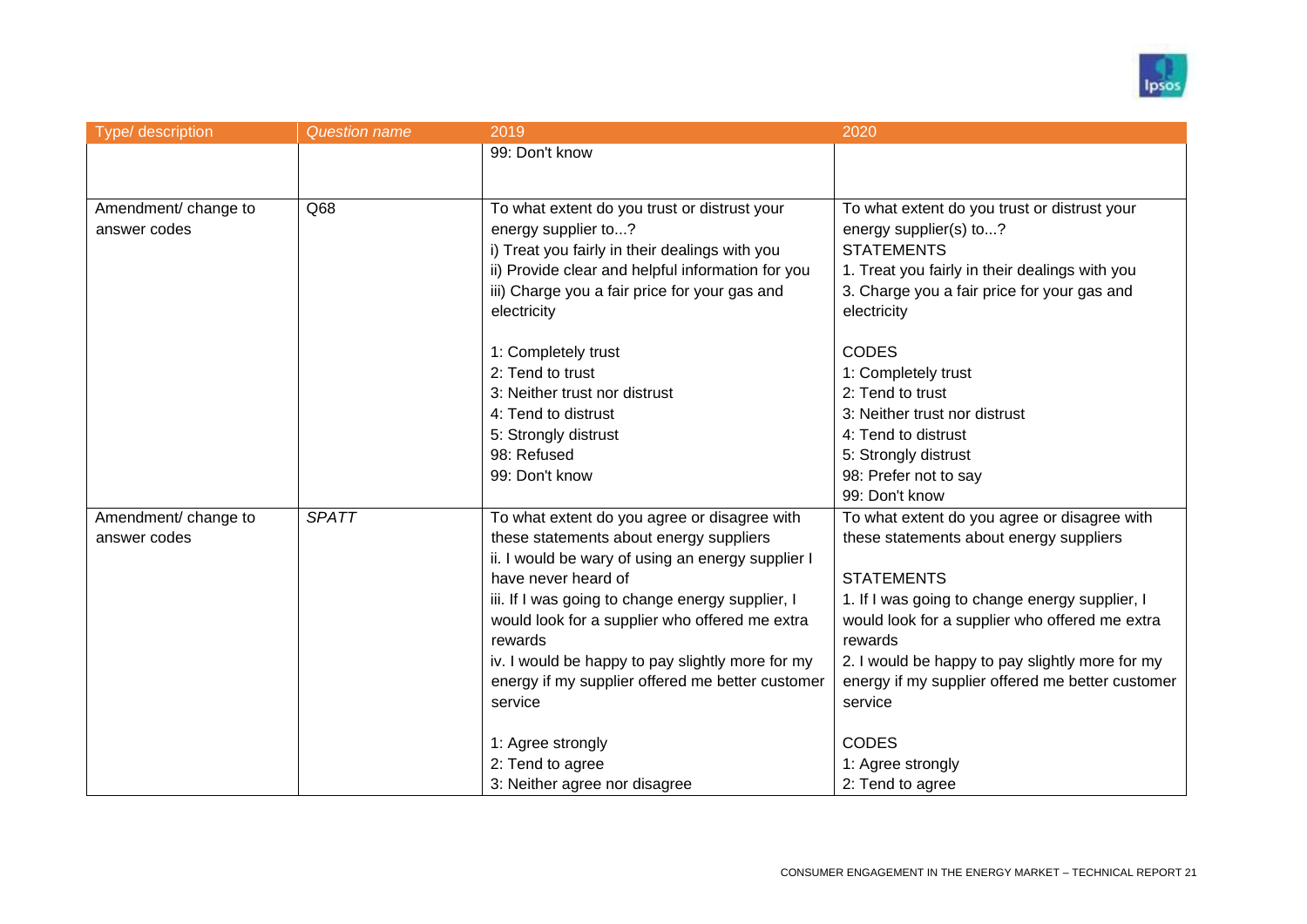

| Type/ description      | <b>Question name</b> | 2019                 | 2020                                                   |
|------------------------|----------------------|----------------------|--------------------------------------------------------|
|                        |                      | 4: Tend to disagree  | 3: Neither agree nor disagree                          |
|                        |                      | 5: Disagree strongly | 4: Tend to disagree                                    |
|                        |                      | 98: Refused          | 5: Disagree strongly                                   |
|                        |                      | 99: Don't know       | 98: Prefer not to say                                  |
|                        |                      |                      | 99: Don't know                                         |
|                        |                      |                      |                                                        |
|                        |                      |                      |                                                        |
|                        |                      |                      |                                                        |
| Addition/ new question | PEAK                 |                      | The cost of energy is lower during certain times       |
|                        |                      |                      | of the day, when there is less demand, so it           |
|                        |                      |                      | costs suppliers less to get the energy to your         |
|                        |                      |                      | household.                                             |
|                        |                      |                      |                                                        |
|                        |                      |                      | These times are known as off-peak times, in            |
|                        |                      |                      | contrast to peak times when demand is higher,          |
|                        |                      |                      | and energy costs more.                                 |
|                        |                      |                      |                                                        |
|                        |                      |                      | Before today, were you aware that there are            |
|                        |                      |                      | peak and off-peak times for energy usage?              |
| Addition/ new question | PEAK2                |                      | And what time(s) of day do you understand as           |
|                        |                      |                      | being peak time for energy usage?                      |
| Addition/ new question | PEAK3                |                      | Is your household on a tariff where you pay less       |
|                        |                      |                      | for energy used off peak, called a 'time of use'       |
|                        |                      |                      | tariff?                                                |
| Addition/ new question | PEAK3A               |                      | Has your household ever been offered a 'time of        |
|                        |                      |                      | use' tariff where you pay less for energy used off     |
|                        |                      |                      | peak?                                                  |
| Addition/ new question | PEAK4                |                      | And if a time of use tariff was available, how         |
|                        |                      |                      | likely would your household be to switch to it?        |
|                        |                      |                      | <if <="" sm7=""> 1/3 Your household would need to</if> |
|                        |                      |                      | have a smart meter installed and> to gain any          |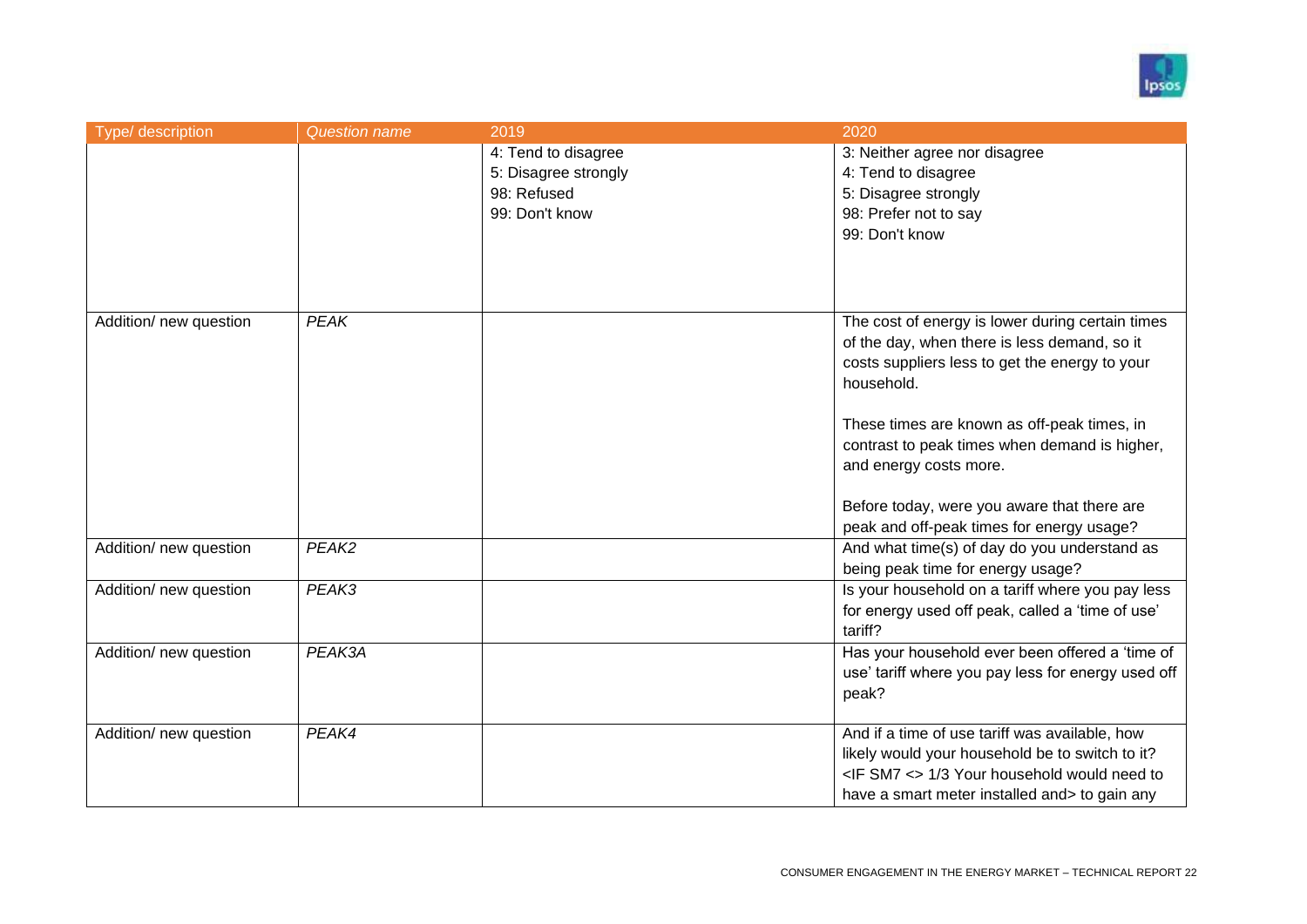

| Type/ description                        | <b>Question name</b> | 2019                                                                                                                                                                                                                                                                       | 2020                                                                                                                                                                                                                                                                                                                                                                                                                                    |
|------------------------------------------|----------------------|----------------------------------------------------------------------------------------------------------------------------------------------------------------------------------------------------------------------------------------------------------------------------|-----------------------------------------------------------------------------------------------------------------------------------------------------------------------------------------------------------------------------------------------------------------------------------------------------------------------------------------------------------------------------------------------------------------------------------------|
|                                          |                      |                                                                                                                                                                                                                                                                            | benefits from the tariff you would need to make<br>sure you reduce the amount of energy your<br>household uses at peak times.                                                                                                                                                                                                                                                                                                           |
| Amendment/ change to<br>question wording | <b>WHENAPP</b>       | Which of these do you tend to use on weekdays<br>between 4pm and 8pm?                                                                                                                                                                                                      | Now thinking about the hours of 4pm-8pm on<br>weekdays, which of these appliances do you<br>tend to use at these times?                                                                                                                                                                                                                                                                                                                 |
| Amendment/ change to<br>question wording | <b>LOADSH</b>        | How easy or difficult would it be for your<br>household to change when you do these things<br>to a time when there is less demand for energy<br>((e.g. to the middle of the day or overnight)?                                                                             | How easy or difficult would it be for your<br>household to change when you do these things<br>to different times of the day (outside of 4pm -<br>8pm). Again, please think about how you could<br>use appliances nowadays.                                                                                                                                                                                                              |
| Amendment/ change to<br>question wording | <b>WHATPRE</b>       | Can you tell me a bit about what prevents your<br>household from being able to <do<br>washing/drying/run the dishwasher/charge your<br/>electric vehicle&gt; at a time when there is less<br/>demand for energy (e.g. to the middle of the<br/>day, or overnight)?</do<br> | Can you describe in a bit more detail what<br>prevents your household from being able to do<br>this (IF CODE 4 OR 5 FOR ONLY ONE ITEM<br>AT LOADSH) / these things (IF CODE 4 OR 5<br>FOR MORE THAN ONE ITEM AT LOADSH) at<br>a different time of day (outside of 4-8pm)?                                                                                                                                                               |
| Amendment/ change to<br>question title   | <b>INTCONT1APP</b>   |                                                                                                                                                                                                                                                                            | Smart appliances, for example a washing<br>machine, could be linked to an external<br>company, such as your energy supplier. The<br>external company would monitor when the cost<br>of energy falls, and with your agreement would<br>remotely control when your appliance runs.<br>To use the appliance you would load it and set it<br>as ready, and the external company would start<br>the appliance when the cost of energy falls. |
|                                          |                      |                                                                                                                                                                                                                                                                            | (IF NECESSARY: You could still use the<br>appliance in the same way as usual, by loading                                                                                                                                                                                                                                                                                                                                                |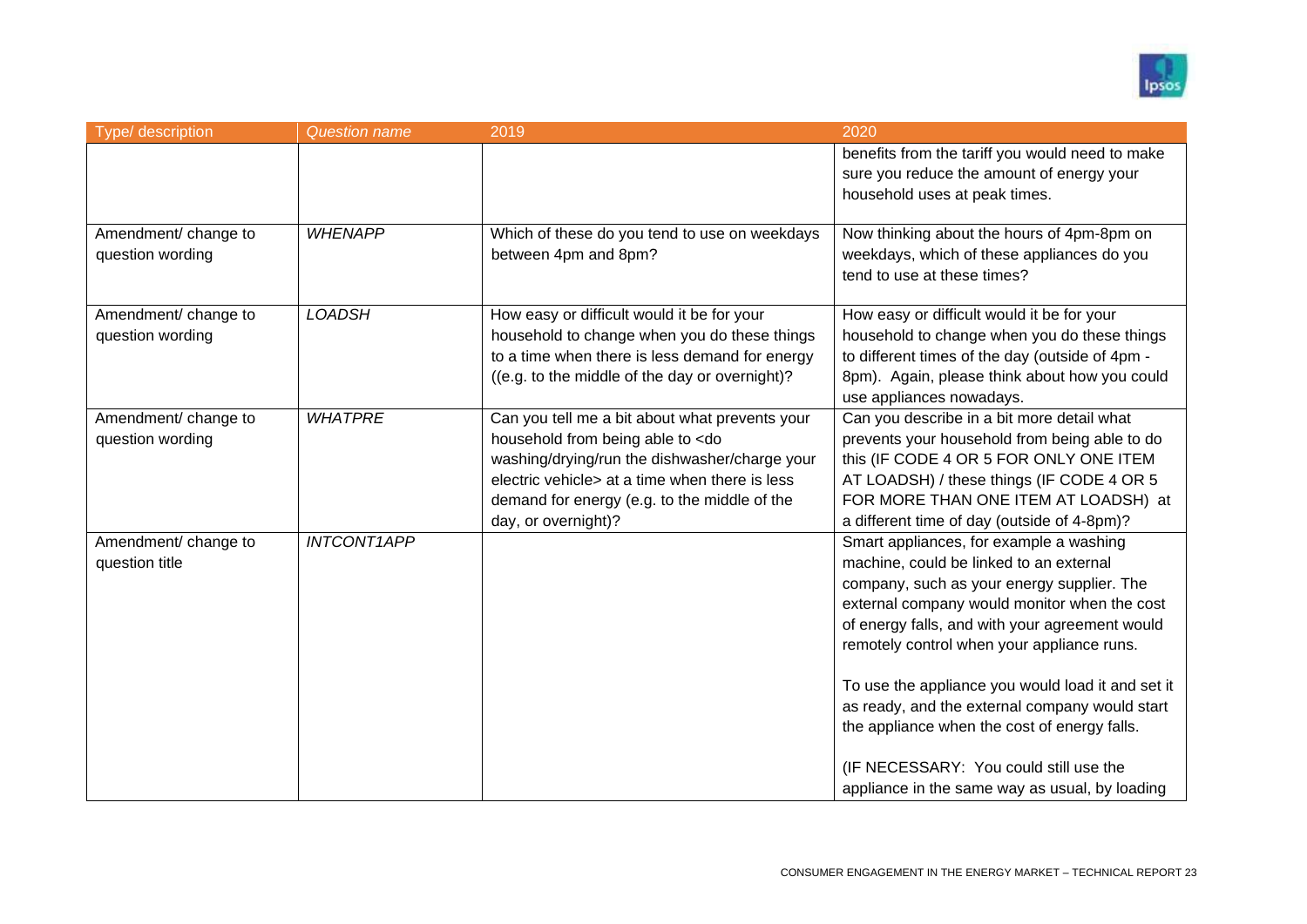

| Type/ description      | <b>Question name</b> | 2019 | 2020                                                                                                                                                                                                                                                                                                                                                                                                                                                                                                                                                                                              |
|------------------------|----------------------|------|---------------------------------------------------------------------------------------------------------------------------------------------------------------------------------------------------------------------------------------------------------------------------------------------------------------------------------------------------------------------------------------------------------------------------------------------------------------------------------------------------------------------------------------------------------------------------------------------------|
|                        |                      |      | it up and turning it on to run; or you could use a<br>timer or app yourself to programme when it<br>would run).                                                                                                                                                                                                                                                                                                                                                                                                                                                                                   |
|                        |                      |      | [If have an $EV = APPLIANCE = 6$ ] You could<br>also use this type of system to charge your<br>electric vehicle.<br>How likely would you be to use appliances like<br>this to reduce the cost of your household's<br>energy bills?                                                                                                                                                                                                                                                                                                                                                                |
| Addition/ new question | <b>INTCONT1HC</b>    |      | Smart controls for home heating could be linked<br>to an external company, such as your energy<br>supplier. The external company would monitor<br>when the cost of energy falls, and with your<br>agreement would remotely control your home<br>heating.                                                                                                                                                                                                                                                                                                                                          |
|                        |                      |      | You would set your home's heating timer and<br>thermostat to the temperature you prefer. The<br>external company may reduce the temperature<br>on your thermostat by one or two degrees for a<br>short period of time at peak times to manage<br>demand on the energy network at busy times.<br>The difference should be very small and should<br>not be noticeable, and in return your household<br>would receive a small financial reward in the<br>form of a cheaper energy tariff or a credit on<br>your energy bill.<br>You could still over-ride this by turning the<br>thermostat back up. |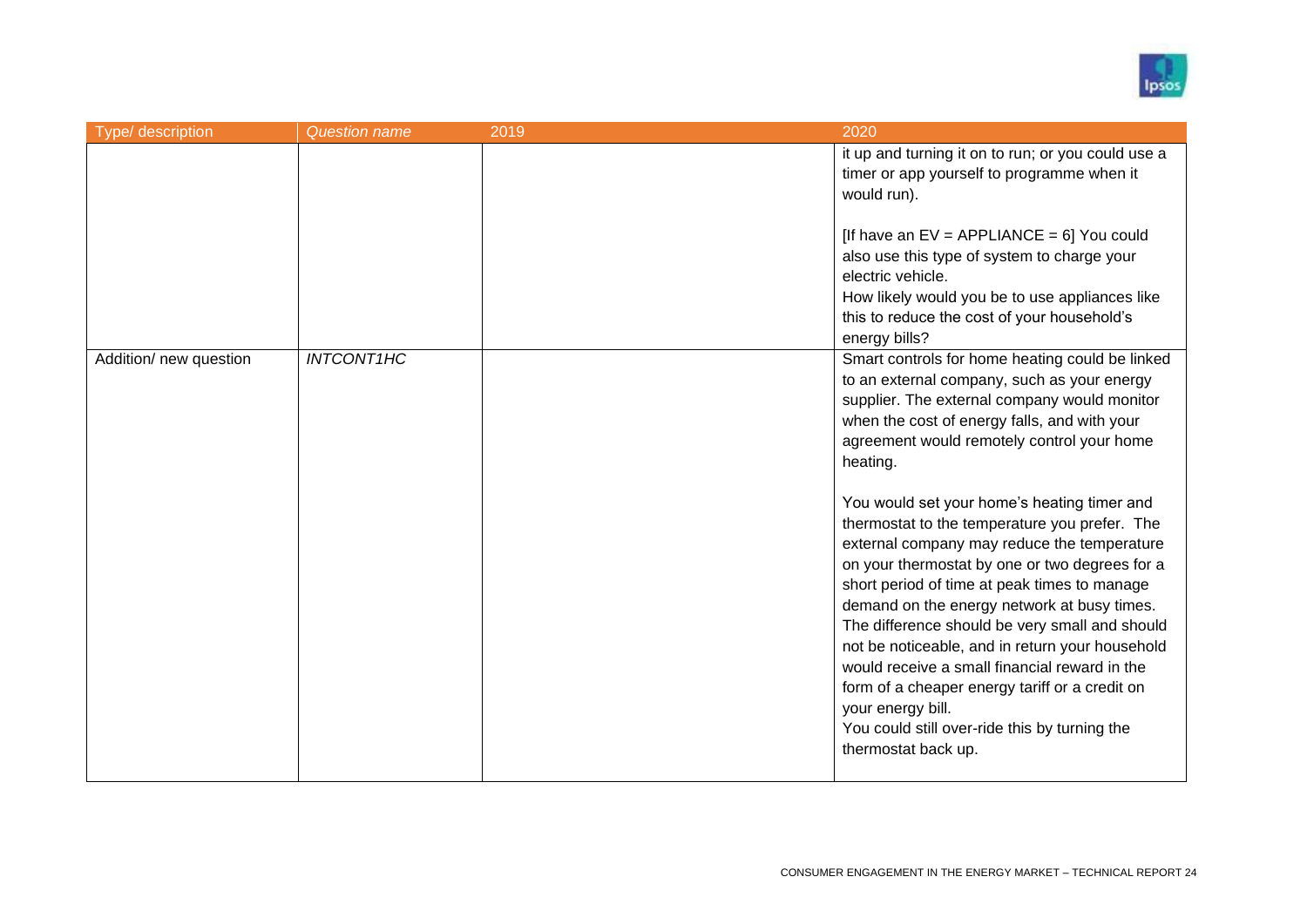

| Type/ description      | <b>Question name</b> | 2019 | 2020                                                                                                                                                                                                                                                                                                              |
|------------------------|----------------------|------|-------------------------------------------------------------------------------------------------------------------------------------------------------------------------------------------------------------------------------------------------------------------------------------------------------------------|
|                        |                      |      | How likely would you be to use a home heating<br>system like this to reduce the cost of your<br>household's energy bills?                                                                                                                                                                                         |
| Addition/ new question | <b>INTCONT1EV</b>    |      | Smart controls for charging plug-in electric<br>vehicles at home could be linked to an external<br>company, such as your energy supplier. The<br>external company would monitor when the cost<br>of energy falls, and with your agreement would<br>remotely control how quickly and when your<br>vehicle charges. |
|                        |                      |      | You would plug in your vehicle to charge in the<br>usual way. The external company may slow<br>down the amount of power being used to charge<br>the vehicle, or stop it altogether for a certain<br>time period to help them to manage demand on<br>the energy network at busy times.                             |
|                        |                      |      | The vehicle would still be ready for you to use<br>when you need it because you would have told<br>the supplier how much battery charge you need<br>and when you need it.                                                                                                                                         |
|                        |                      |      | In return your household would receive a small<br>financial reward in the form of a cheaper energy<br>tariff or a credit on your energy bill.                                                                                                                                                                     |
|                        |                      |      | How likely would you be to use a system like this<br>to charge your electric vehicle in order to reduce<br>the cost of your household's energy bills?                                                                                                                                                             |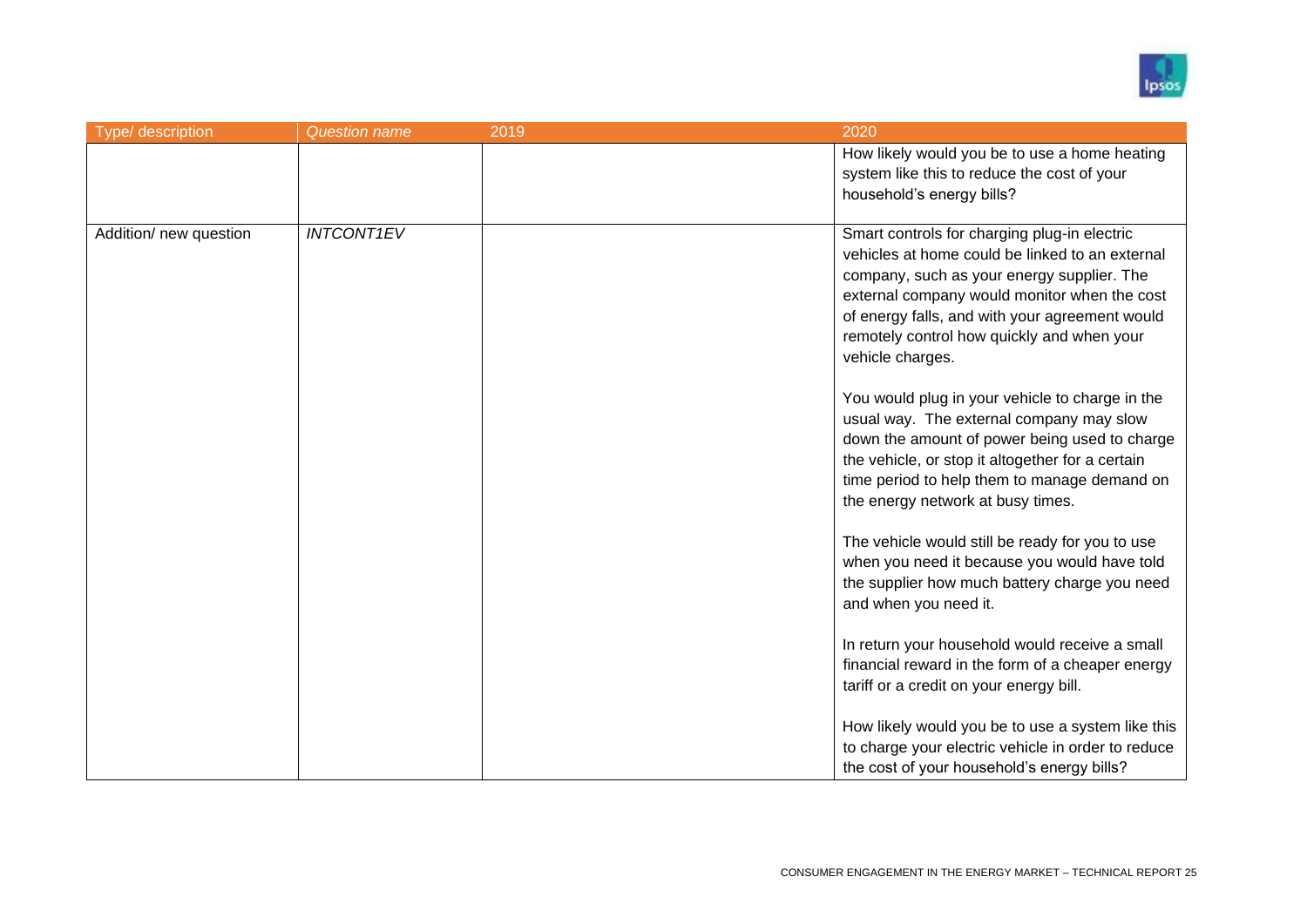

| Type/ description                    | <b>Question name</b> | 2019                                                                                                                                                                                                                                                                                                                                                                                                                      | 2020                                                                                                                                                                                                                                                                                                                                                                                                                                                                                                                                                                                                                                                                                                                                                                                                                                                                                                                                                                                            |
|--------------------------------------|----------------------|---------------------------------------------------------------------------------------------------------------------------------------------------------------------------------------------------------------------------------------------------------------------------------------------------------------------------------------------------------------------------------------------------------------------------|-------------------------------------------------------------------------------------------------------------------------------------------------------------------------------------------------------------------------------------------------------------------------------------------------------------------------------------------------------------------------------------------------------------------------------------------------------------------------------------------------------------------------------------------------------------------------------------------------------------------------------------------------------------------------------------------------------------------------------------------------------------------------------------------------------------------------------------------------------------------------------------------------------------------------------------------------------------------------------------------------|
| Amendment/ change to<br>answer codes | <b>WHYCOMF</b>       | Why do you say you would feel <intcomf <math="" =="">1/<br/>2-&gt;comfortable/ INTCOMF = 4/5 -<br/>&gt;uncomfortable/ INTCOMF = 3 -&gt;neither<br/>comfortable nor uncomfortable&gt; about using the<br/>service we've just discussed?<br/>(IF NECESSARY:<br/>This is a service where<br/>you would allow an external company to control<br/>when household appliances run)<br/>Type in verbatim<br/>Don't know</intcomf> | Why do you say you would feel uncomfortable<br>about using the service we've just discussed?<br>(This is a service where you would allow an<br>external company to control when household<br><substitute depending="" on="" which<br="">QUESTIONS ASKED ABOVE appliances or<br/>heating run or when plug-in electric vehicles<br/>charge&gt;)<br/>Concerns around data sharing<br/><math>\mathbf{1}</math>.<br/>2.<br/>Wouldn't trust external company with<br/>this information<br/>3.<br/>Concerns around cost of appliances<br/>Concern that the company may not<br/>4.<br/>switch the appliance on/things wouldn't be done<br/>Concerns about when they would switch<br/>5.<br/>it on/like to run appliances when I'm at home<br/>(e.g. risk of fire, flooding, noise)<br/>6.<br/>Concerns around internet access / using<br/>it / I do not have internet access<br/>7.<br/>Other reason (please specify)<br/>98. Prefer not to say [EXCLUSIVE]<br/>99. Don't know [EXCLUSIVE]</substitute> |
| Addition/ new question               | QHEAT1               |                                                                                                                                                                                                                                                                                                                                                                                                                           | Which of the following types of household<br>heating systems had you heard of before today?                                                                                                                                                                                                                                                                                                                                                                                                                                                                                                                                                                                                                                                                                                                                                                                                                                                                                                     |
| Addition/ new question               | QHEAT2               |                                                                                                                                                                                                                                                                                                                                                                                                                           | Which is the main heating system that your<br>household uses to heat the majority of your<br>home in winter? Is it                                                                                                                                                                                                                                                                                                                                                                                                                                                                                                                                                                                                                                                                                                                                                                                                                                                                              |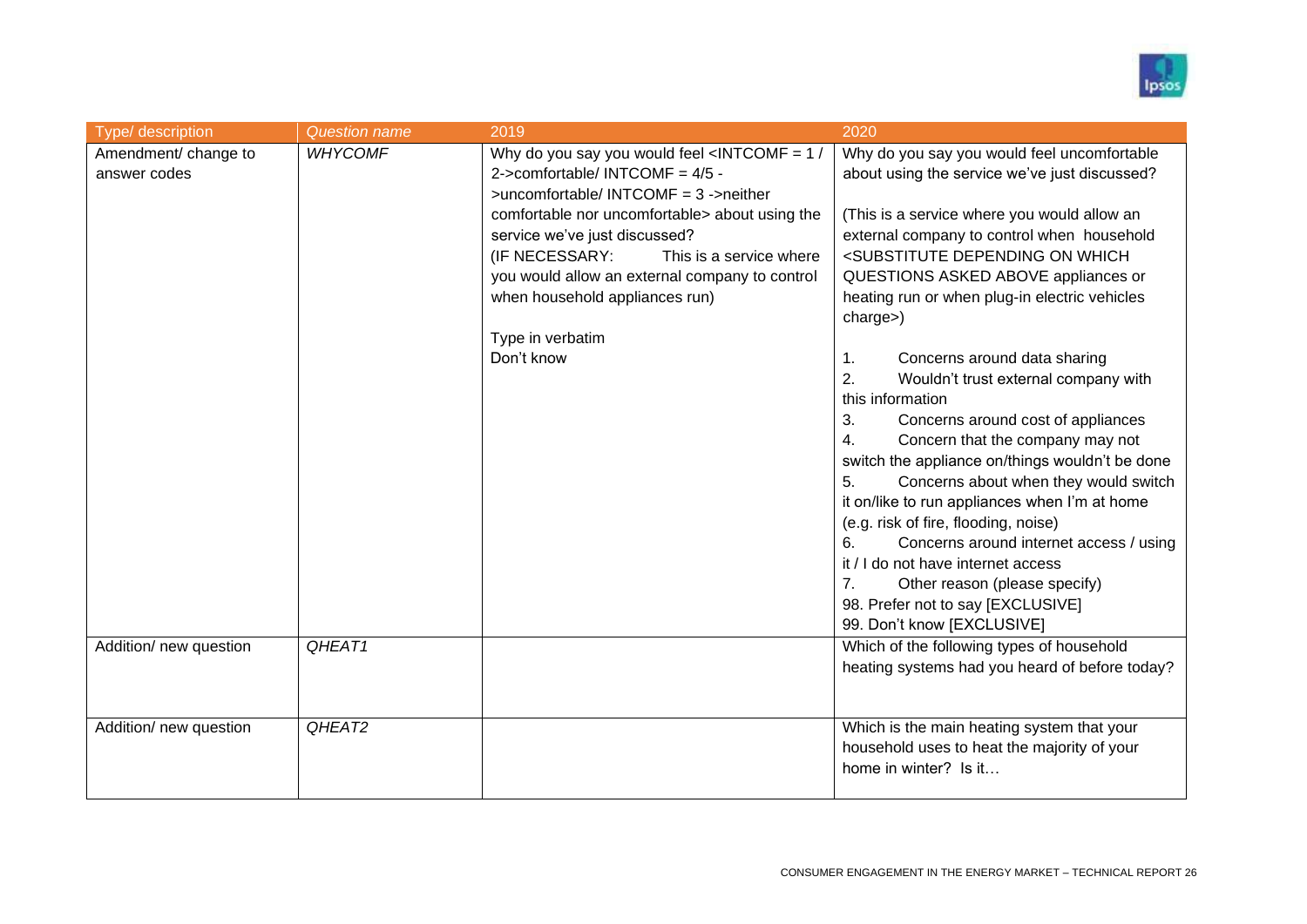

| Type/ description      | <b>Question name</b> | 2019                                                                                                                            | 2020                                                                                                                                                                                                                                                                                                                                                                                                                                                                                                                                                                                                                                                                |
|------------------------|----------------------|---------------------------------------------------------------------------------------------------------------------------------|---------------------------------------------------------------------------------------------------------------------------------------------------------------------------------------------------------------------------------------------------------------------------------------------------------------------------------------------------------------------------------------------------------------------------------------------------------------------------------------------------------------------------------------------------------------------------------------------------------------------------------------------------------------------|
| Addition/ new question | CHANGES1             |                                                                                                                                 | Thinking realistically, how likely are you or your<br>household to do these things?                                                                                                                                                                                                                                                                                                                                                                                                                                                                                                                                                                                 |
| Addition/ new question | CHANGES2             |                                                                                                                                 | Is there anything in particular that stops you and<br>your household from <making at<br="" changes="">CHANGES&gt;?</making>                                                                                                                                                                                                                                                                                                                                                                                                                                                                                                                                         |
| Addition/ new question | QEV <sub>2</sub>     |                                                                                                                                 | How likely would you be to change your<br>household's car or van to an electric or plug-in<br>hybrid one in the next five years?                                                                                                                                                                                                                                                                                                                                                                                                                                                                                                                                    |
| Addition/ new question | QEV3                 |                                                                                                                                 | Why do you say your household is unlikely to<br>change to an electric or plug-in hybrid car or van<br>in the next five years?                                                                                                                                                                                                                                                                                                                                                                                                                                                                                                                                       |
| New intro wording      | <b>INTRO10</b>       | Now some questions about you and your<br>household, so we can look at your answers<br>alongside those of other people like you. | Now some questions about you and your<br>household, so we can look at your answers<br>alongside those of other people like you.<br>Please note: some of the following questions<br>may be considered personal. We would like to<br>remind you that your participation is strictly<br>voluntary and that your responses are used for<br>research purposes only. The answers that you<br>provide will be presented in aggregate form and<br>none of them will be linked back to you in any<br>way. All data will be collected and processed in<br>adherence to the Market Research Society's<br>Code of Conduct and the General Data<br>Protection Regulation (GDPR). |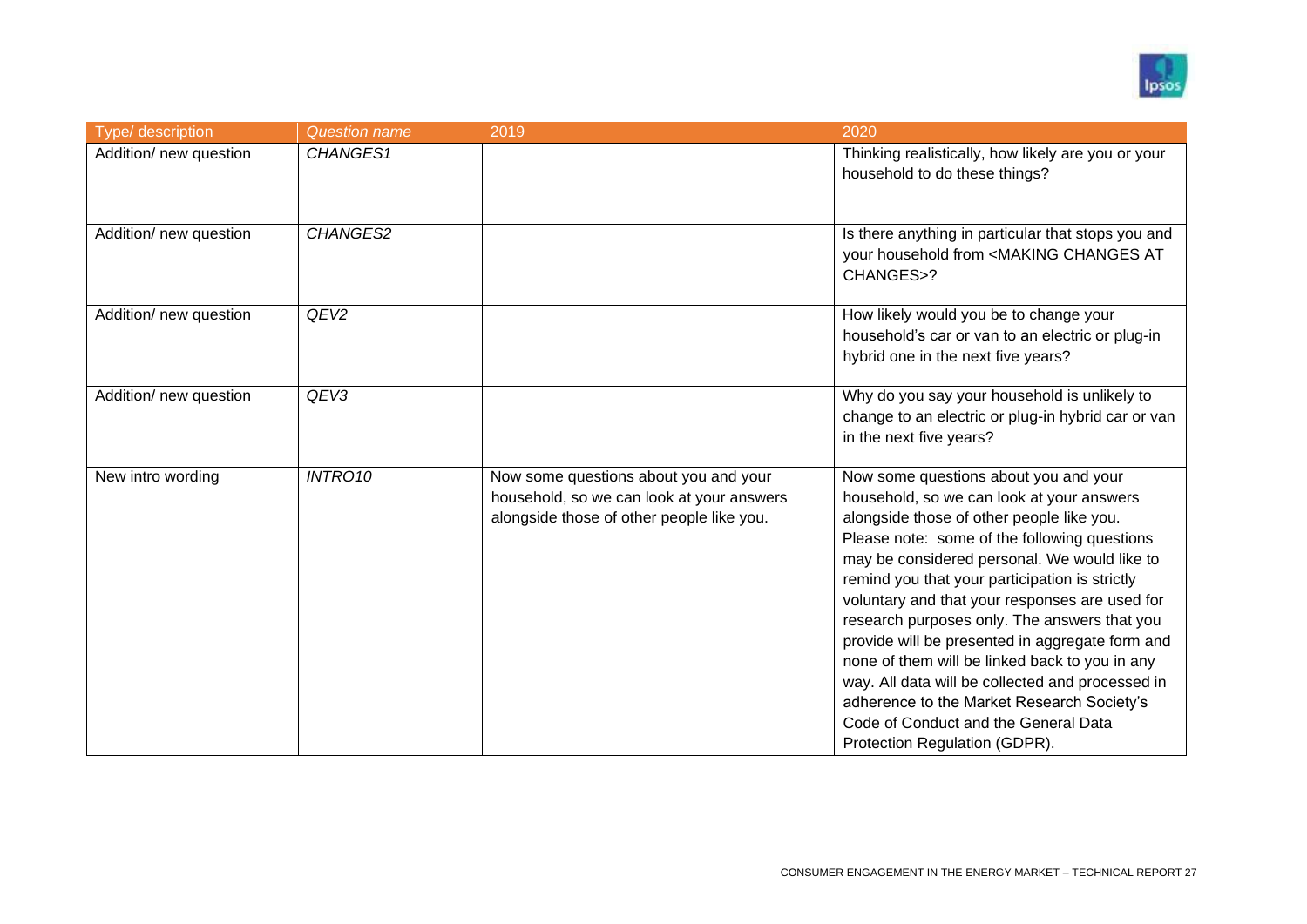

| Type/ description      | <b>Question name</b> | 2019                                                                                                                                                                                                                                                                                                                                                                                                                                                                                                                                                                                                                     | 2020                                                                                                                                                                                                                                                                                                                                                                                                                                                                                                                                                                                                                                    |
|------------------------|----------------------|--------------------------------------------------------------------------------------------------------------------------------------------------------------------------------------------------------------------------------------------------------------------------------------------------------------------------------------------------------------------------------------------------------------------------------------------------------------------------------------------------------------------------------------------------------------------------------------------------------------------------|-----------------------------------------------------------------------------------------------------------------------------------------------------------------------------------------------------------------------------------------------------------------------------------------------------------------------------------------------------------------------------------------------------------------------------------------------------------------------------------------------------------------------------------------------------------------------------------------------------------------------------------------|
| Addition/ new question | UK02ETH.             |                                                                                                                                                                                                                                                                                                                                                                                                                                                                                                                                                                                                                          | Some questions can be sensitive in nature. We<br>would like to remind you that your participation<br>is strictly voluntary and that your responses are<br>used for research purposes only. A "Prefer not<br>to answer" option is available for you to select, if<br>the case.<br>What is your ethnic group?                                                                                                                                                                                                                                                                                                                             |
| Addition/ new question | UK02EDU              |                                                                                                                                                                                                                                                                                                                                                                                                                                                                                                                                                                                                                          | What is your highest level of education attained?                                                                                                                                                                                                                                                                                                                                                                                                                                                                                                                                                                                       |
| Amendment/ change to   | Q133I                | Do you receive any of the following tax credits or                                                                                                                                                                                                                                                                                                                                                                                                                                                                                                                                                                       | Do you receive any of these?                                                                                                                                                                                                                                                                                                                                                                                                                                                                                                                                                                                                            |
| answer codes           |                      | social security benefits?<br>Please include those you receive personally or<br>jointly with your partner/spouse<br>PLEASE SELECT ALL THAT APPLY<br>Not receiving any benefits or credits<br>$\mathbf{1}$ .<br>(SINGLE CODE ONLY)<br><b>Child Benefit</b><br>2.<br>3.<br><b>Child Tax Credit</b><br>4.<br>Council Tax Benefit/Council Tax<br>Reduction<br>5.<br>Disability Living Allowance or Personal<br>Independence Payment (PIP)<br>6.<br><b>Employment and Support Allowance</b><br>(ESA)<br>7.<br>Guardian's Allowance<br>8.<br><b>Housing Benefit</b><br>9.<br><b>Incapacity Benefit</b><br>Income Support<br>10. | Please include those you receive personally or<br>jointly with your partner/spouse.<br>PLEASE SELECT ALL THAT APPLY<br><b>Child Benefit</b><br>$\mathbf{1}$ .<br>2.<br>Any Tax Credit (e.g. Child Tax Credit,<br><b>Working Tax Credit)</b><br>3.<br>Any means tested benefit (e.g.<br>Universal Credit, Housing/Council Tax Benefit,<br>Income Support, Jobseeker's Allowance)<br>Warm Home Discount<br>4.<br>5.<br>Registered for the energy and water<br>priority services register<br>6.<br>Other benefits or schemes (please<br>specify)<br>None of these<br>7.<br>98: Prefer not to say [EXCLUSIVE]<br>99: Don't know [EXCLUSIVE] |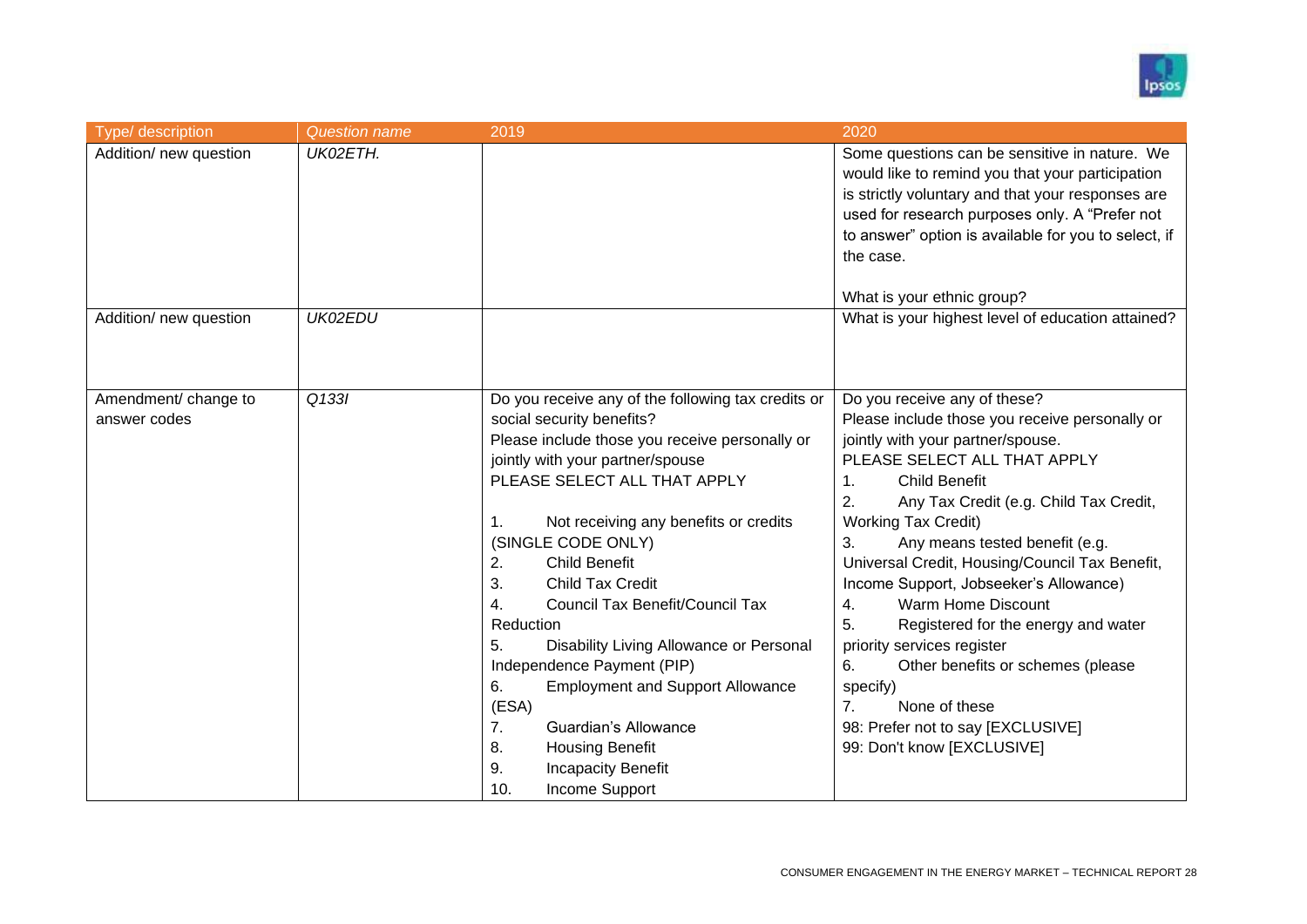

| Type/ description                    | <b>Question name</b> | 2019                                                                                                                                                                                                                                                                                                                                                                                            | 2020                                                                                                                                                                                                                                                                                                                                 |
|--------------------------------------|----------------------|-------------------------------------------------------------------------------------------------------------------------------------------------------------------------------------------------------------------------------------------------------------------------------------------------------------------------------------------------------------------------------------------------|--------------------------------------------------------------------------------------------------------------------------------------------------------------------------------------------------------------------------------------------------------------------------------------------------------------------------------------|
|                                      |                      | 11.<br>Jobseeker's Allowance<br><b>State Retirement Pension (including</b><br>12.<br>Widow's Pension or Bereavement Allowance)<br>13.<br><b>Pension Credit</b><br><b>Universal Credit</b><br>14.<br>15.<br><b>Working Tax Credit</b><br><b>Carers Allowance</b><br>16.<br><b>Winter Fuel Allowance</b><br>17.<br><b>Warm Home Discount</b><br>18.<br>Registered for the energy and water<br>19. |                                                                                                                                                                                                                                                                                                                                      |
|                                      |                      | priority services register<br>Other benefits (please specify)<br>20.<br>98: Refused<br>99: Don't know                                                                                                                                                                                                                                                                                           |                                                                                                                                                                                                                                                                                                                                      |
| Addition/ new question               | COVID1               |                                                                                                                                                                                                                                                                                                                                                                                                 | As a result of the COVID pandemic, have any of<br>these happened to you or your household?                                                                                                                                                                                                                                           |
| Amendment/ change to<br>answer codes | ADULTS1              | How many ADULTS aged between 16 and 64<br>are there in your household?<br><b>ENTER NUMBER</b><br>98. Refused<br>99. Don't know                                                                                                                                                                                                                                                                  | We would like to look at your answers alongside<br>those from other households like yours. Which,<br>if any, of these groups of people live in your<br>household?<br>Any children aged under 5<br>1.<br>2.<br>Any children aged 5-15<br>3.<br>Any adults aged 65+<br>None of these [EXCLUSIVE]<br>4.<br>5.<br>Don't know [EXCLUSIVE] |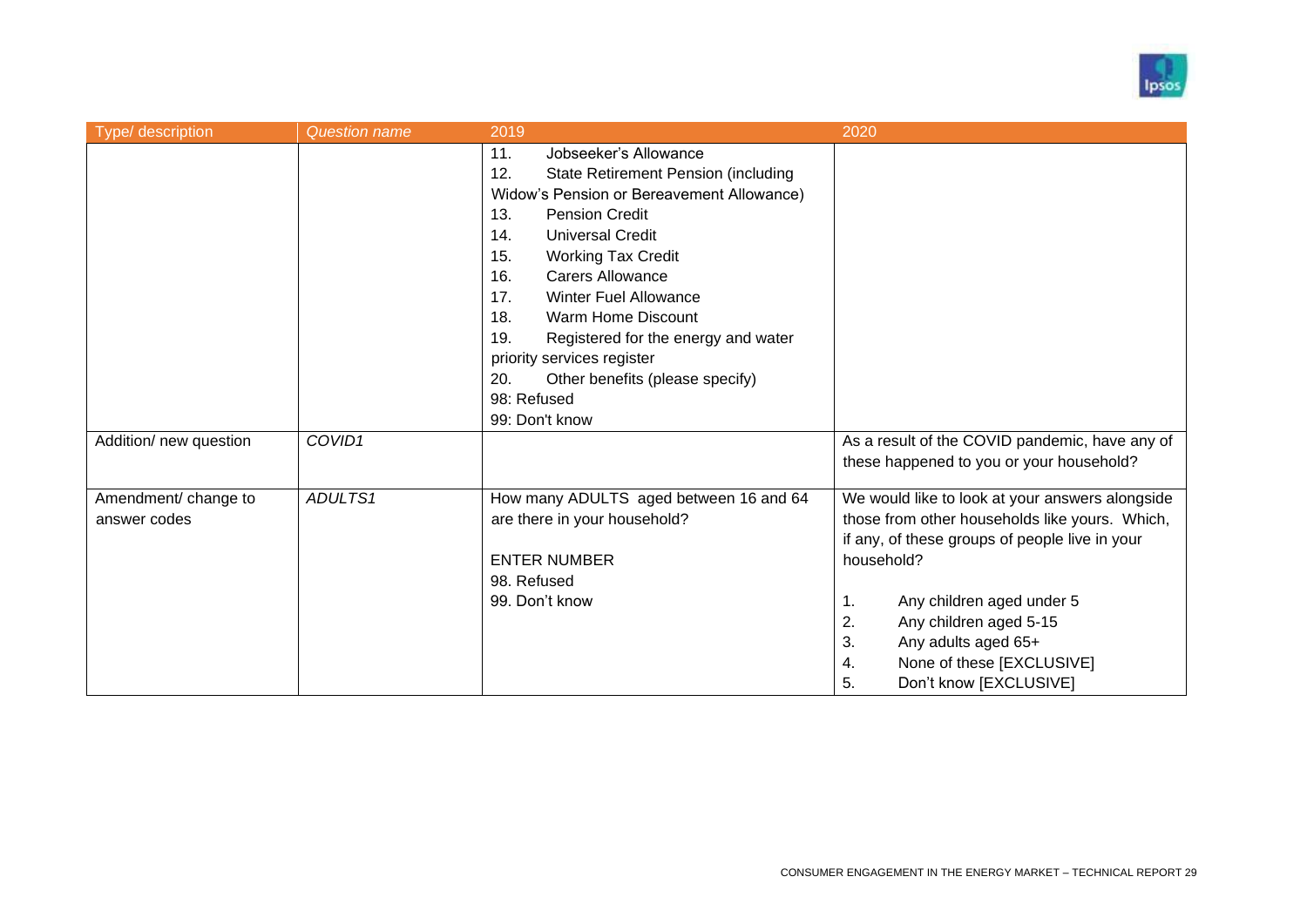

## **4.2 Deletions made to questionnaire between 2019 – 2020**

<span id="page-29-0"></span>

| <b>Question number</b> | Question                                                                                                                                                                                                                  |
|------------------------|---------------------------------------------------------------------------------------------------------------------------------------------------------------------------------------------------------------------------|
| Q3                     | Who is your current gas supplier?                                                                                                                                                                                         |
| Q4                     | Who is your current electricity supplier?                                                                                                                                                                                 |
| Q151                   | Who is your current gas and electricity supplier?                                                                                                                                                                         |
| Q <sub>5</sub>         | How to you pay for your gas?                                                                                                                                                                                              |
| Q <sub>6</sub>         | How to you pay for your electricity?                                                                                                                                                                                      |
| Q9                     | Interviewer code, was that                                                                                                                                                                                                |
| <b>APPRX</b>           | And can I check, is that the actual amount you pay, or an approximation?                                                                                                                                                  |
| Q10                    | Do you primarily manage your <gas and="" electricity="" gas=""> account online or via an app? This would include things like<br/>submitting meter readings, checking your energy use or changing your direct debit.</gas> |
| Q13                    | Do you pay different amounts for your energy depending on when you use it because you are on one of the following meters or tariffs?                                                                                      |
| SM <sub>1</sub>        | Before today had you heard of smart meters?                                                                                                                                                                               |
| SM <sub>6</sub>        | Since receiving a smart meter, to what extent                                                                                                                                                                             |
| Q14                    | Which of the following do you think it is possible for energy customers to do?                                                                                                                                            |
| Q <sub>21</sub>        | How many times, if at all, have you ever switched your gas supplier?                                                                                                                                                      |
| Q138                   | When did you last switch gas supplier?                                                                                                                                                                                    |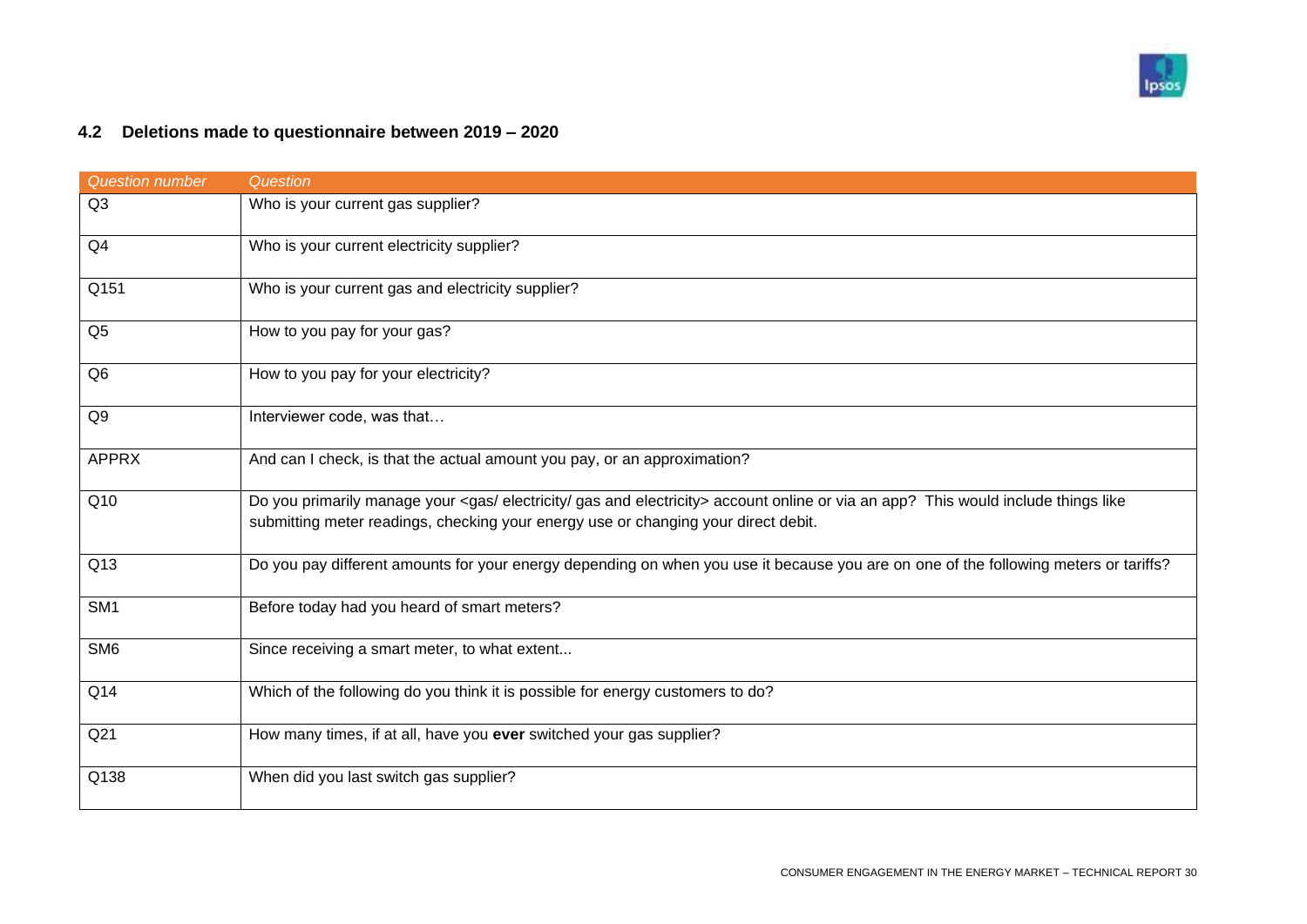

| Q22           | How many times, if at all, have you ever switched your electricity supplier?                                                                                                                                                                                                                  |
|---------------|-----------------------------------------------------------------------------------------------------------------------------------------------------------------------------------------------------------------------------------------------------------------------------------------------|
| Q139          | When did you last switch electricity supplier?                                                                                                                                                                                                                                                |
| Q154          | Thinking about the last time you switched an energy supplier, which of these did you do?                                                                                                                                                                                                      |
| <b>TMESG</b>  | How many times if at all, have you ever switched your gas tariff?                                                                                                                                                                                                                             |
| <b>WHNSG</b>  | When did you last switch gas tariff?                                                                                                                                                                                                                                                          |
| <b>TMESE</b>  | How many times if at all, have you ever switched your electricity tariff?                                                                                                                                                                                                                     |
| <b>WHNSE</b>  | When did you last switch electricity tariff?                                                                                                                                                                                                                                                  |
| <b>SWITCH</b> | Thinking about the last time you switched an energy tariff which of these did you do?                                                                                                                                                                                                         |
| <b>CHNGG</b>  | Thinking about your gas supply, which if any of these have you done in the past 12 months?                                                                                                                                                                                                    |
| <b>CHNGE</b>  | Thinking about your electricity supply, which if any of these have you done in the past 12 months?                                                                                                                                                                                            |
| Q160          | Thinking of the last time you <answer dumm1="" from="">, what were your priorities?</answer>                                                                                                                                                                                                  |
| <b>MAINP</b>  | And which of these was your main priority the last time you <answer dumm1="" from="">?</answer>                                                                                                                                                                                               |
| <b>NOTIF</b>  | You mentioned earlier that you signed up to <if methods2="3"> an auto switching service/ IF METHODS2 = 2 &gt; an energy scanning<br/>service&gt;. Can I check, have you received any notifications from them about energy deals in the past 12 months?</if>                                   |
| Q156          | Thinking of the last time you <answer dumm1="" from=""> how did you switch?</answer>                                                                                                                                                                                                          |
| <b>PCWSW</b>  | Did you actually complete the switch through the <online automatic="" comparison="" price="" scanning="" service="" switching="">, or did<br/>you find out information from them and then complete the switch in some other way (e.g. calling the supplier you wanted to switch to)?</online> |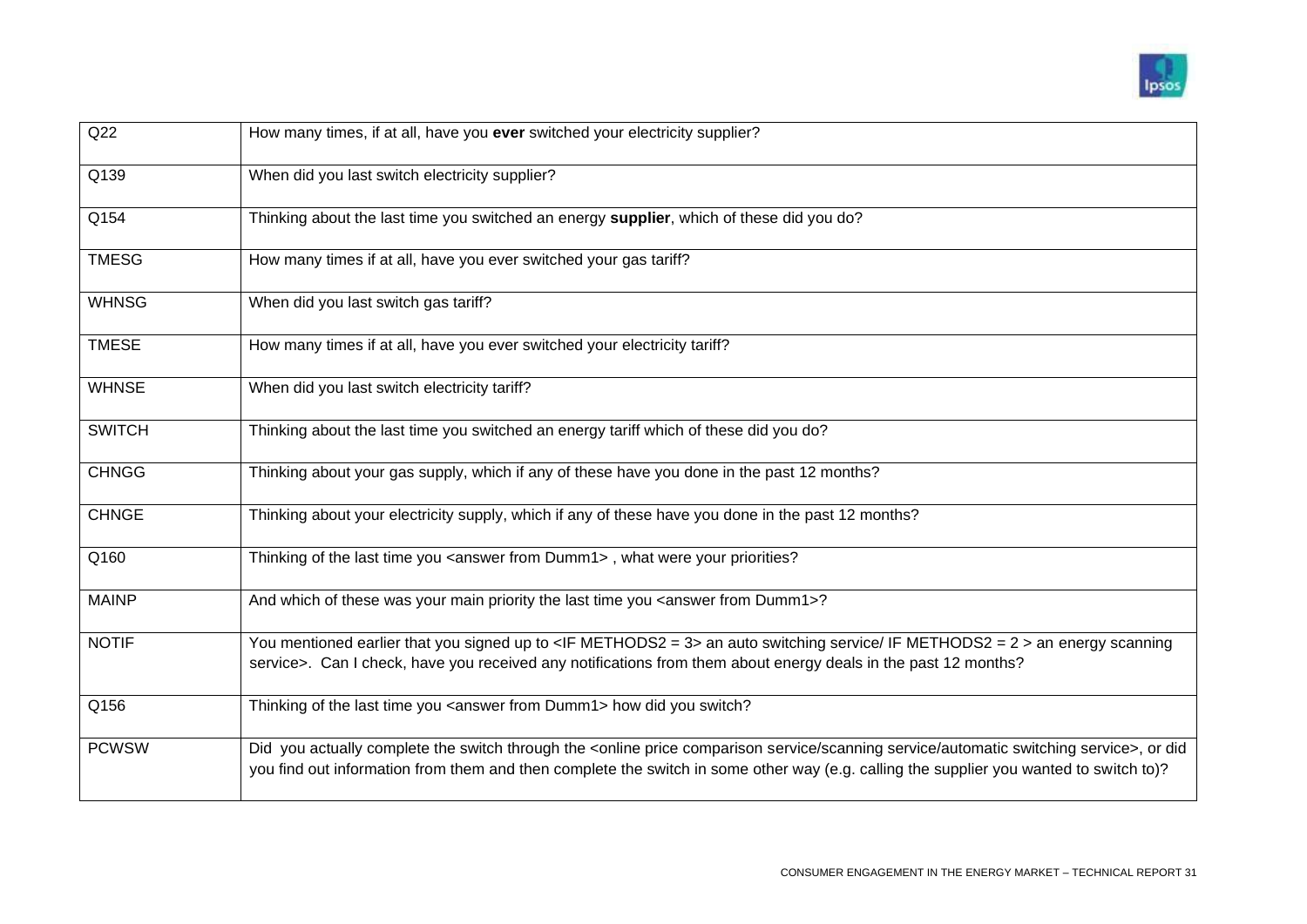

| <b>HELPS</b> | Did anyone who doesn't live with you go through or help you through the switching process on your behalf? If so, who?                                                                                                                                                       |
|--------------|-----------------------------------------------------------------------------------------------------------------------------------------------------------------------------------------------------------------------------------------------------------------------------|
| Q157         | Thinking of the last time you <answer dumm1="" from="">, how much do you agree or disagree with the statement?<br/>"I found it easy to decide which deal to switch to"</answer>                                                                                             |
| Q158         | Thinking of the last time you <answer dumm1="" from="">, taking into account every part of the process, from considering switching to the<br/>switch completion, how much do you agree or disagree with the statement?<br/>"I found the process of switching easy"</answer> |
| Q159         | To what extent do you agree or disagree with the following statement:<br>"The last time I switched supplier, I had sufficient control over the date I would actually be switched over"                                                                                      |
| Q166         | To the best of your knowledge, do you feel that you are now paying less than you would have if you had not <answer dumm1="" from="">?</answer>                                                                                                                              |
| Q123         | Thinking of the factors that matter most to you, how confident are you that you are currently on the best gas deal for you?                                                                                                                                                 |
| Q124         | Thinking of the factors that matter most to you, how confident are you that you are currently on the best electricity deal for you?                                                                                                                                         |
| <b>TRIED</b> | Can I just check, in the past 12 months have you tried to switch gas or electricity supplier but have been unable to for some reason?                                                                                                                                       |
| <b>DESCR</b> | Which, if any of these describe what happened?                                                                                                                                                                                                                              |
| Q73          | Thinking about the range of different tariffs available to you from energy suppliers, would you say that you have?                                                                                                                                                          |
| Q60          | To what extent do you trust or distrust your gas supplier(s) to?                                                                                                                                                                                                            |
| Q64          | Now thinking about your electricity supplier To what extent do you trust or distrust your electricity supplier to?                                                                                                                                                          |
| Q68          | To what extent do you trust or distrust your energy supplier to?                                                                                                                                                                                                            |
| Q59          | How satisfied or dissatisfied are you with the overall service you receive from your current gas supplier?                                                                                                                                                                  |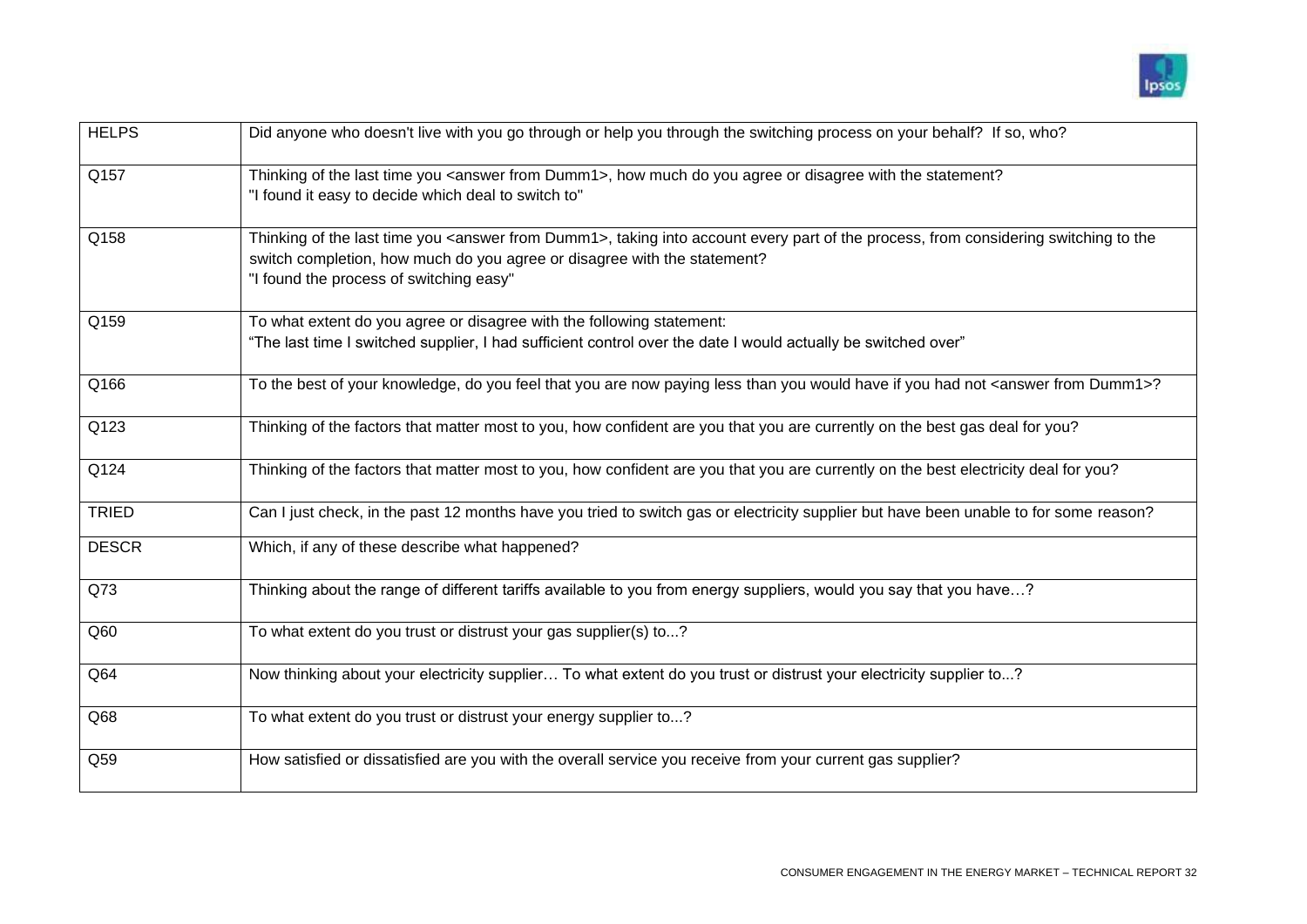

| Q63              | How satisfied or dissatisfied are you with the overall service you receive from your current electricity supplier?                                                                |
|------------------|-----------------------------------------------------------------------------------------------------------------------------------------------------------------------------------|
| Q67              | How satisfied or dissatisfied are you with the overall service you receive from your current energy supplier?                                                                     |
| <b>RECGAS</b>    | On a scale of 0 to 10 when 0 is not at all likely and 10 is extremely likely, how likely would you be to recommend your current gas<br>supplier to a friend or colleague?         |
| <b>RECELEC</b>   | On a scale of 0 to 10 when 0 is not at all likely and 10 is extremely likely, how likely would you be to recommend your current electricity<br>supplier to a friend or colleague? |
| <b>RECENERGY</b> | On a scale of 0 to 10 when 0 is not at all likely and 10 is extremely likely, how likely would you be to recommend your current energy<br>supplier to a friend or colleague?      |
| Q76              | In the last 12 months, have you or anyone in your household contacted a current or previous energy supplier to complain at all?                                                   |
| Q81              | Excluding any comment about their prices, do you believe your household has had cause to complain to an energy supplier in the last<br>year, but has not done so?                 |
| <b>NOTCM</b>     | Why did your household not make a complaint at that time?                                                                                                                         |
| QCAP1            | In the past year, a new energy price cap known as the default tariff price cap was introduced.<br>Before today, had you heard of this?                                            |
| QCAP2            | Do you think that your household's energy prices are currently covered under the default tariff price cap?                                                                        |
| <b>IMPACTCAP</b> | Which of these best describes how the default energy price cap makes you feel about switching energy suppliers?                                                                   |
| <b>GGSAVE</b>    | How likely would you be to change when your household uses appliances or charges electric vehicles if this meant you could save £x<br>per year on your energy bills?              |
| <b>INTCONT1</b>  | How likely would you be to use appliances like this to reduce the cost of your household's energy bills?                                                                          |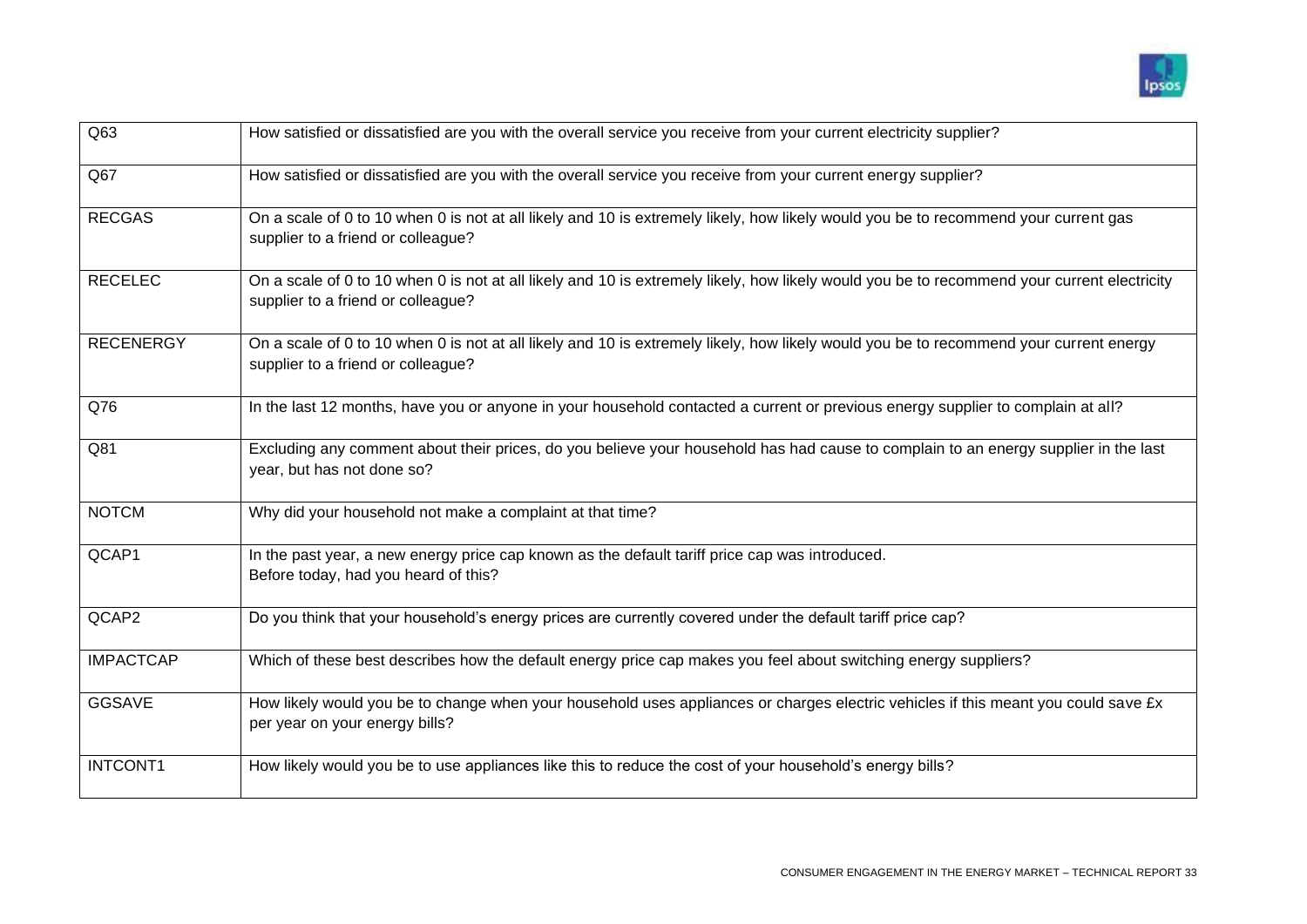

| Q120        | For which, if any, of the following services have you switched your provider in the last 12 months?                                                                                                                                                                                                                                                                                                                        |
|-------------|----------------------------------------------------------------------------------------------------------------------------------------------------------------------------------------------------------------------------------------------------------------------------------------------------------------------------------------------------------------------------------------------------------------------------|
| Q129        | Can I check, is English your first or main language?                                                                                                                                                                                                                                                                                                                                                                       |
| Q130        | What is the highest level of education you have completed? Please select one answer only.                                                                                                                                                                                                                                                                                                                                  |
| Q133        | This card shows incomes in weekly, monthly and annual amounts. Which of the groups on the card represents your personal\you and<br>your husband's\wife's\ partner's combined income before any deductions such as income tax or National Insurance? Please include<br>income from earnings, self-employment, benefits, pensions, and interest from savings. Just tell me the letter beside the row that applies<br>to you. |
| ARREA2      | Can I check, have you or anyone else in your household sought any advice or assistance to help to manage paying your household's<br>energy bills from any of these places?                                                                                                                                                                                                                                                 |
| QPPM3       | Can you tell me a little more about the circumstances that led to you being disconnected from your [INSERT FUEL TYPE CODED @<br>QPPM1] supply in the last year?                                                                                                                                                                                                                                                            |
| Q135        | Have you moved house in the last 12 months?                                                                                                                                                                                                                                                                                                                                                                                |
| ADULTS1     | How many ADULTS aged between 16 and 64 are there in your household?                                                                                                                                                                                                                                                                                                                                                        |
| ADULTS2     | How many ADULTS aged 65 or older are there in your household?                                                                                                                                                                                                                                                                                                                                                              |
| CHILD1      | Are there any childrenin the household of these ages?                                                                                                                                                                                                                                                                                                                                                                      |
| <b>WORK</b> | Are you personally                                                                                                                                                                                                                                                                                                                                                                                                         |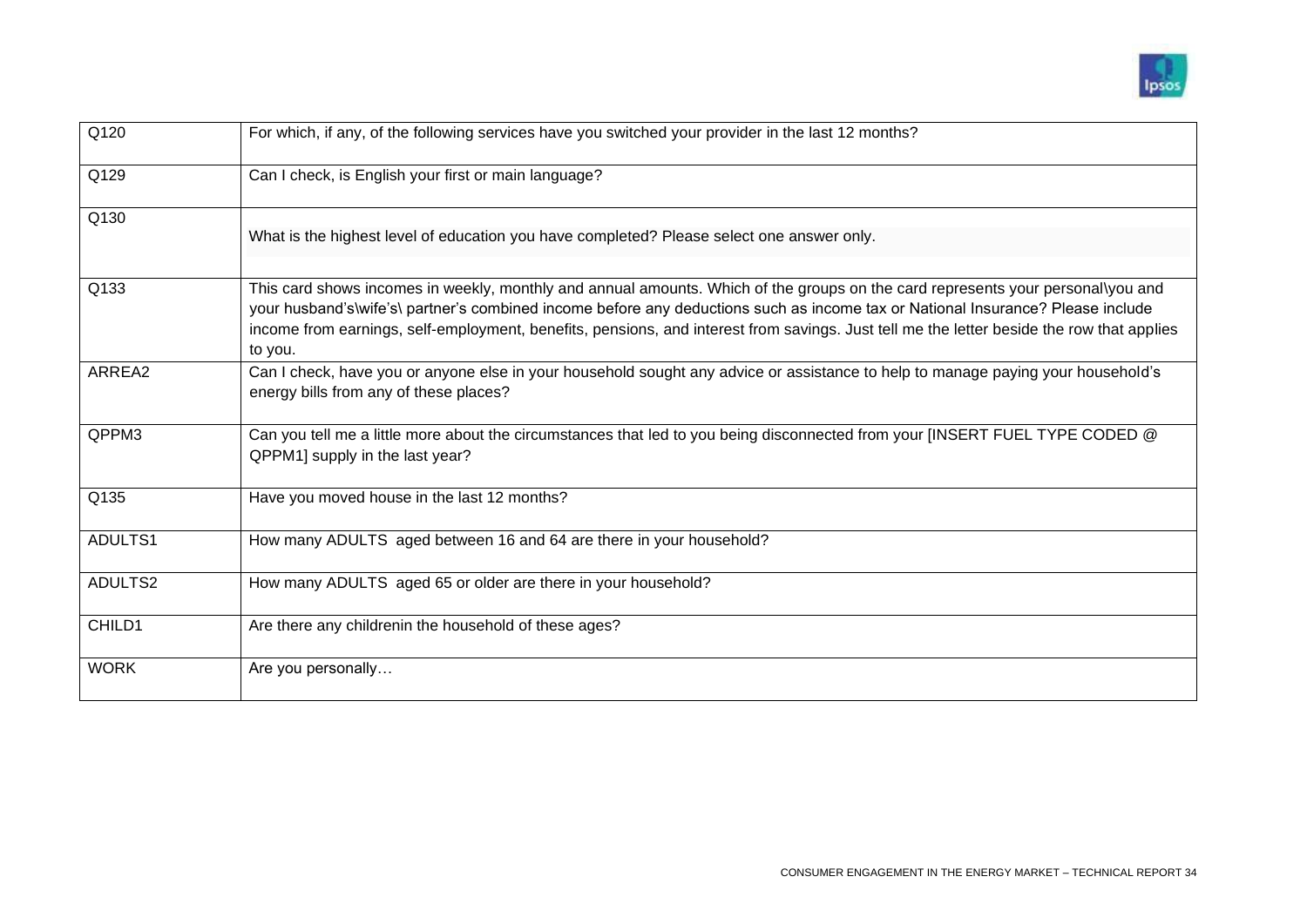

#### <span id="page-34-0"></span>**4.3 Segmentation question set**

#### **ASK ALL**

#### **Q1. To what extent do you agree or disagree with the following statements?**

i. As soon as I see a problem or challenge I start looking for possible solutions ii. I am able to follow through with things once I've made up my mind to do something iii. I usually continue to search for an item until it reaches my expectations iv. I am usually among the first to try a new product when it appears on the market

v. I always check bank or building society statements when I get them, including online

- 1. Agree strongly
- 2. Agree
- 3. Agree slightly
- 4. Neither agree nor disagree
- 5. Disagree slightly
- 6. Disagree
- 7. Disagree strongly

99. Don't know/Refused

#### **ASK ALL**

#### **Q2. To what extent do you agree or disagree with the following statements?**

i. Price comparison websites all have the same energy deals on them ii. Price comparison websites are unbiased in the way they display energy deals iii. Switching is a hassle that I've not got time for iv. If I was going to change energy supplier, I would look for a supplier who offered me extra rewards

v. I would be happy to pay slightly more for my energy if my supplier offered me better customer service

- 1: Agree strongly
- 2: Tend to agree
- 3: Neither agree nor disagree
- 4: Tend to disagree
- 5: Disagree strongly
- 99. Don't know/Refused

#### **ASK ALL**

**Q3. How confident or unconfident do you feel about doing things related to energy suppliers?**

i. Comparing the different energy deals available

- 1: Very confident
- 2: Fairly confident
- 3: Neutral
- 4: Not very confident
- 5: Not confident at all
- 99: Don't know / Refused

#### **ASK ALL**

**Q4a/b/c. To what extent do you trust or distrust your gas/electricity/energy supplier to…?** i. Treat you fairly in their dealings with you ii. Charge you a fair price for your gas/electricity/energy

- 1: Completely trust
- 2: Tend to trust
- 3: Neither trust nor distrust
- 4: Tend to distrust
- 5: Strongly distrust
- 99: Don't know / Refused / Not Answered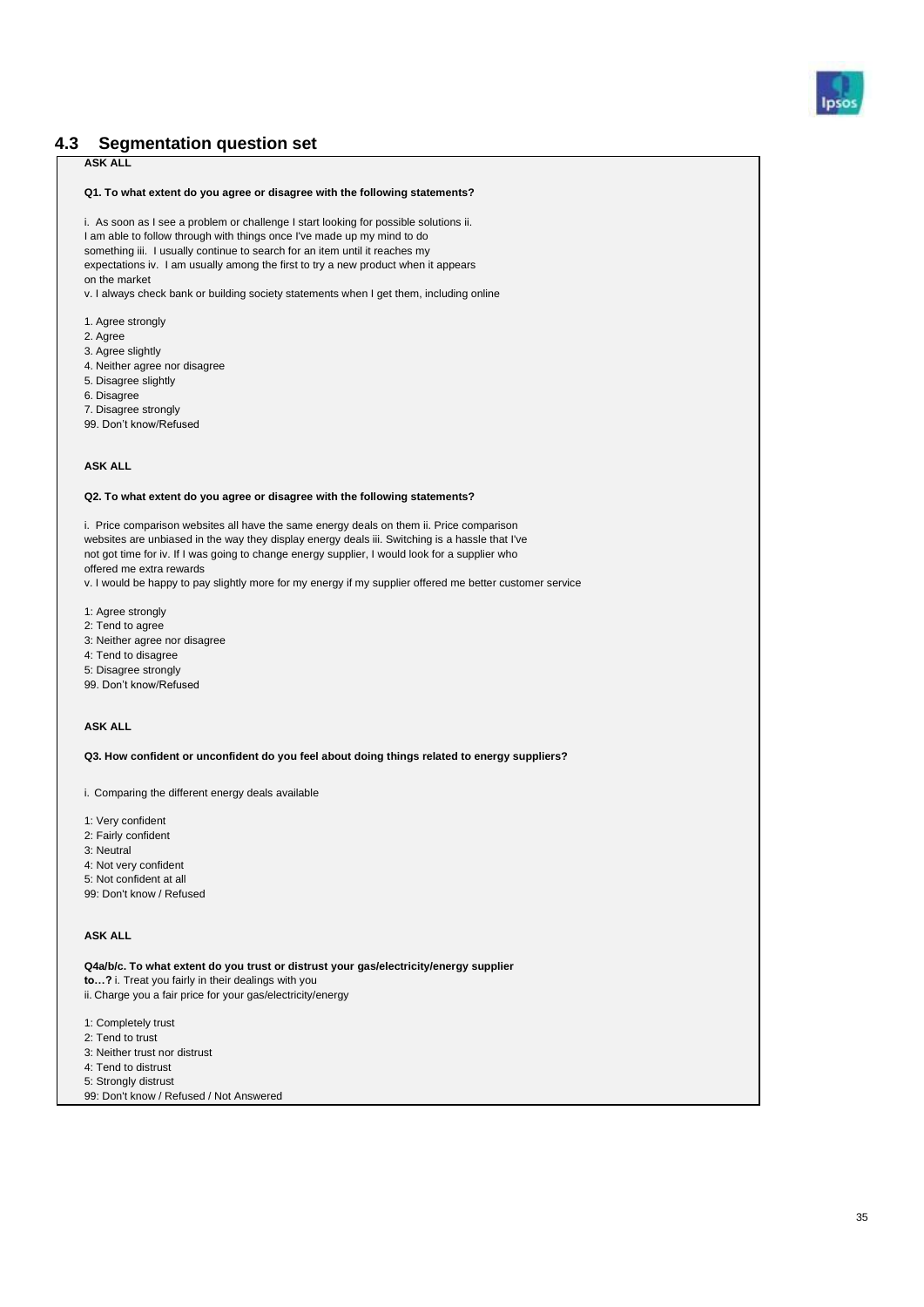## **OFGEM CONSUMER SURVEY 2020 Questionnaire**

<span id="page-35-0"></span>**Base: F0: All respondents**

YEAR/MONTH.

SINGLE CODE

What is your date of birth?

- **T** YEAR
- $\Box$  1910 1910
- ...
- $2015 2015$
- **MONTH**
- $\Box$  1 January
- 2 February
- \_3 March
- $\Box$  4 April
- $\Box$  \_5 May
- $\Box$  6 June
- $\Box$   $\Box$  July
- **D** 8 August
- □ 9 September
- 10 October
- 11 November
- 12 December

[STOP INTERVIEW IF <16 YEARS]

**Base: F0: All respondents**

## GENDER\_NONBINARY.

## **SINGLECODE**

Which of the following describes how you think of yourself?

- \_1 Male
- \_2 Female
- \_3 In another way
- \_4 Prefer not to answer

**Base: F0: All respondents**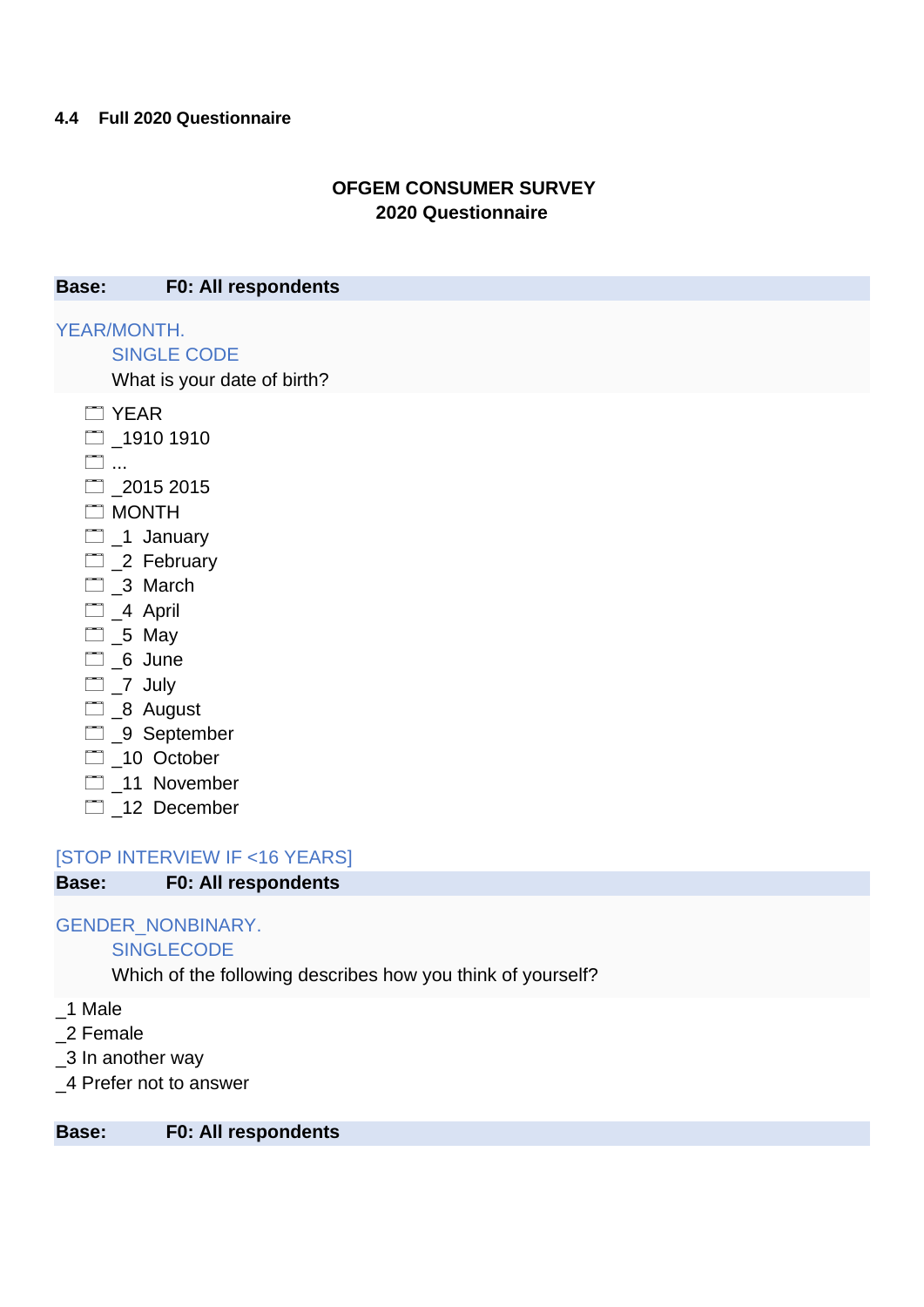#### QMKTSIZE\_GB SINGLE CODE

Where do you live?

Please note: This question may be considered personal. We would like to remind you that your participation is strictly voluntary and that your responses are used for research purposes only. The answers that you provide will be presented in aggregate form and none of them will be linked back to you in any way. All data will be collected and processed in adherence to the Market Research Society's Code of Conduct and the General Data Protection Regulation (GDPR).

| <b>Postcode</b>             |  |  |
|-----------------------------|--|--|
| <b>Postal Town</b>          |  |  |
| <b>Prefer Not to Answer</b> |  |  |

#### **Base: F0: All respondents**

#### EMP01.

#### SINGLE CODE

What is your personal current employment status?

#### Select only one

- \_1 Employed full-time
- \_2 Employed part-time
- \_3 Self employed
- \_4 Unemployed but looking for a job
- \_5 Unemployed and not looking for a job/Long-term sick or disabled
- \_6 Full-time parent, homemaker
- \_7 Retired
- \_8 Student/Pupil
- 98: Prefer not to say
- 99: Don't know

#### **Base: F0: All respondents**

### EU01HINC.

### SINGLE CODE

Are you the one in your household who has the highest income? [person with the largest income from employment, pensions, state benefits, investments or other sources]

#### Select only one

- \_1 Yes
- \_2 Yes, together with another household member
- $O<sub>3</sub>$  No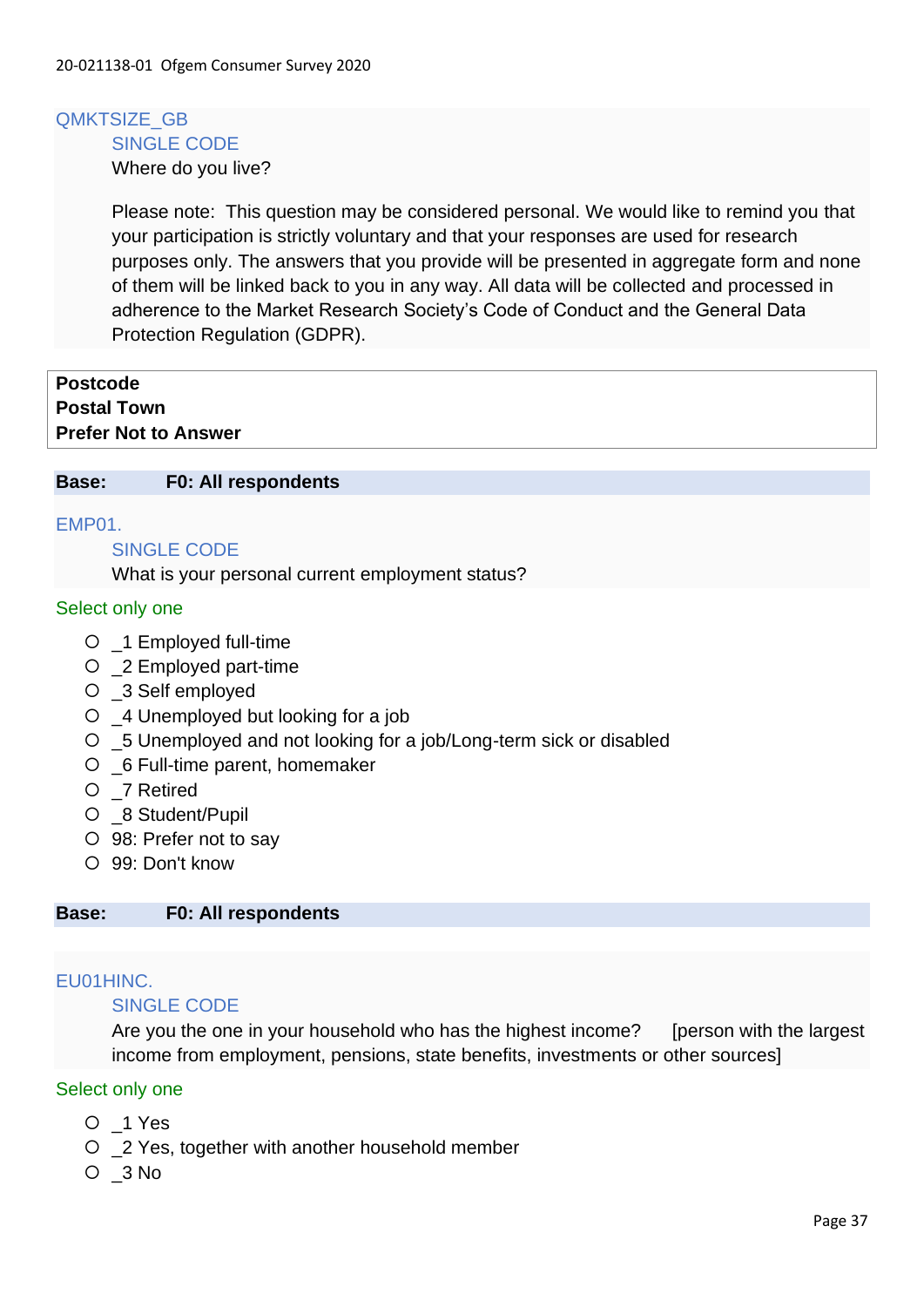### **Base: F171. Main / joint main income earner (EU01HINC = 1 or 2)**

*[Standard Screener: DO NOT MODIFY OR TRANSLATE]*

### UK01OCCR.

### SINGLE CODE

In which of the below categories does your occupation fall? If retired or unemployed, please indicate the category closest to your previous occupation.

### Select only one

USE UK01OCCR response list

### **Base: F172. Not main / joint main income earner (EU01HINC = 3)**

#### UK01OCCHI.

### SINCLE CODE

What is the occupation of the person with the highest income? If retired or unemployed, please indicate the category closest to his/her previous occupation.

### Select only one

USE UK01OCCHI response list

### UK01SG [HIDDEN]. HIDDEN QUESTION: SOCIAL GRADE

- \_1 A Upper middle class
- \_2 B Middle class
- \_3 C1 Lower middle class
- \_4 C2 Skilled working class
- \_5 D Working class
- \_6 E Lower level of subsistence

### **Base: F0: All respondents**

### INTRO1

We would now like to ask you some questions about gas and electricity suppliers on behalf of Ofgem, the independent energy regulator for Great Britain.

To start with, a few questions to make sure we are speaking with the right people.

In this survey, some questions will be about personal categories such as your household , employment status, and background. A "Prefer not to answer" option will be available for you to select, if you wish to use it.

Ipsos has been commissioned by Ofgem to carry out this research and only Ofgem will have access to this anonymised data.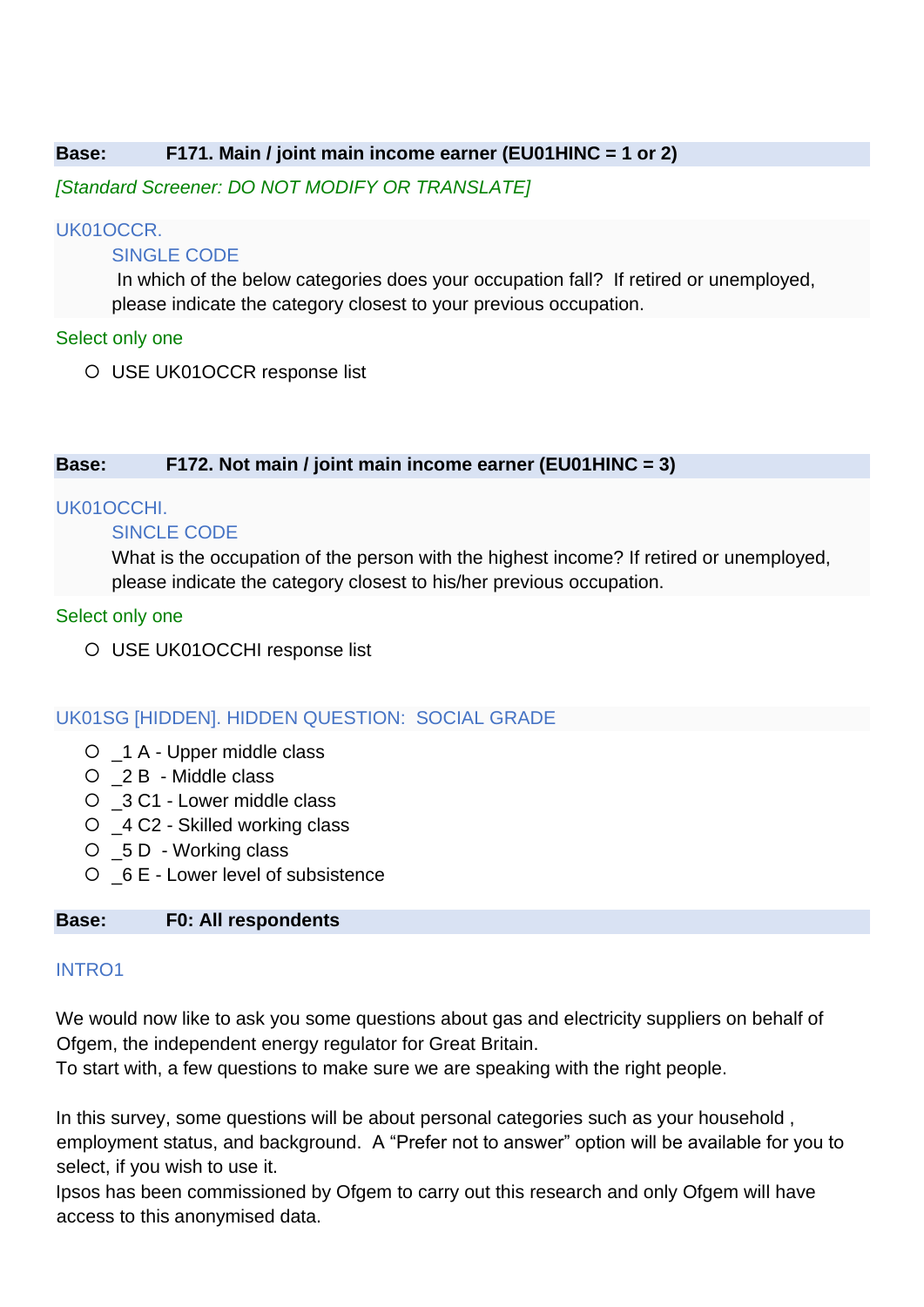Participation is completely voluntary and you may withdraw your consent at any time. Your survey answers will be combined with the answers from all other participants and used for market research reporting, and your personal data will be held for no longer than 12 months. Do you accept the collection of personal data?

- 1. Yes, I accept
- 2. No, I do not accept [STOP INTERVIEW]

**Base: F0: All respondents**

 $O<sub>1</sub>$ SINGLE CODE DO NOT ROTATE CODES

Do you have mains gas and / or mains electricity in your home?

1: Mains gas only 2: Mains electricity only 3: Mains gas and electricity 4: Neither 98: Prefer not to say 99: Don't know

### **Base: F1: Q1 = Codes 1-3 (Has gas and/or electricity supply)**

 $Q<sub>2</sub>$ SINGLE CODE DO NOT ROTATE

Are you responsible or jointly responsible for the gas and / or electricity bills in your household? If your landlord organises and pays the energy bills, please answer 'No'.

1: Yes, me alone 2: Yes, me and someone else (e.g. partner, housemate) jointly 3: No [STOP INTERVIEW] 98: Prefer not to say [STOP INTERVIEW] 99: Don't know [STOP INTERVIEW]

### **Base: F1: Q1 = Codes 1-3 (Has gas and/or electricity supply)**

DUMHH [HIDDEN] SINGLE CODE CODE TALKING ABOUT INDIVIDUAL ALONE, OR AS PART OF HOUSEHOLD AS FOLLOWS:  $Q2 = 1$  -> INDIVIDUAL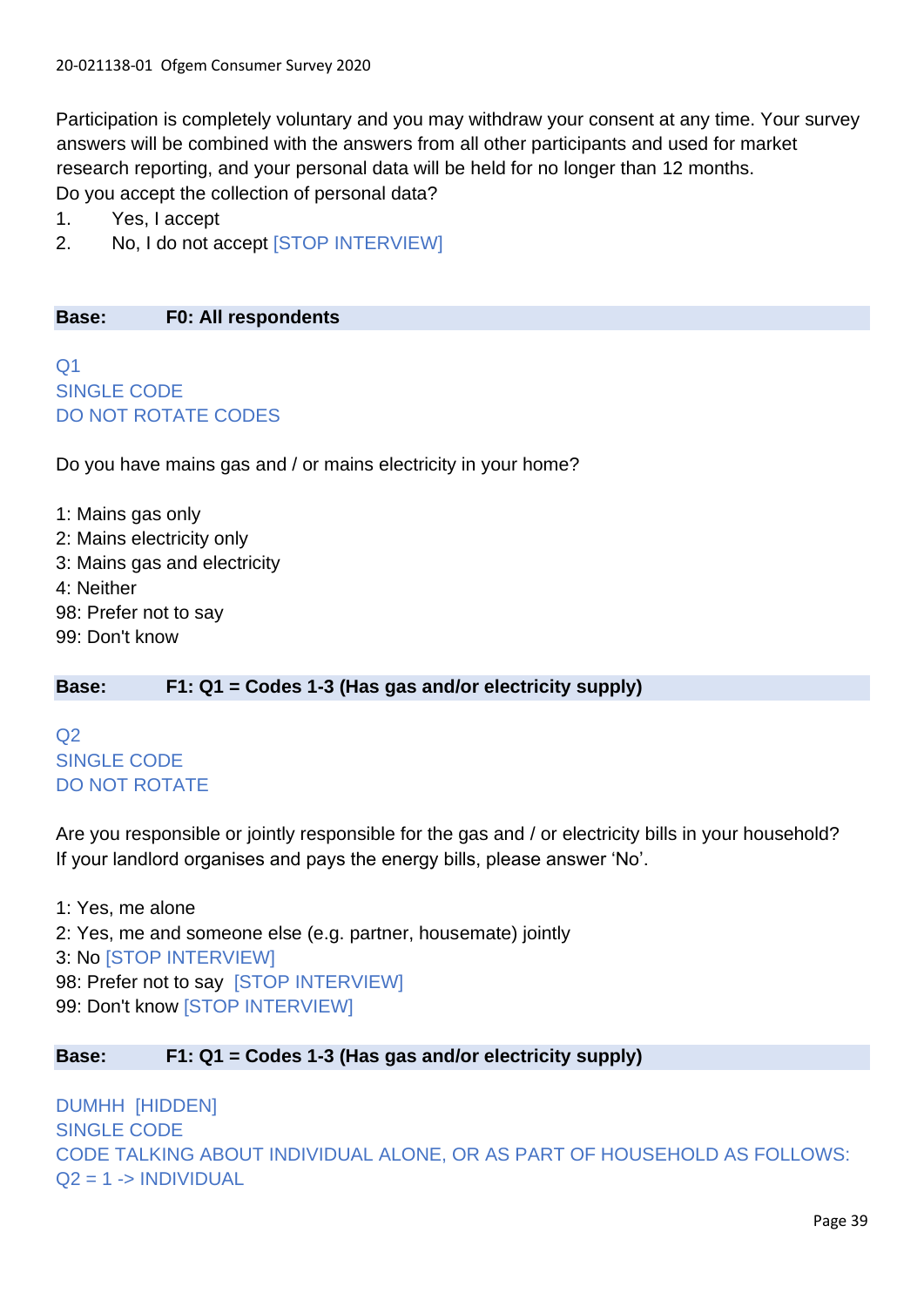# Q2 = 2 -> JOINTLY WITH HOUSEHOLD

**Base: F2: Q1 = Codes 1-3 AND Q2 = Codes 1 or 2 (Has gas and/or electricity supply and responsible for it)**

**TENURE** SINGLE CODE DO NOT ROTATE

Please tell us whether your home is...

- 1. Being bought on a mortgage
- 2. Owned outright by household
- 3. Rented from Local Authority
- 4. Rented from private landlord
- 5. Rented from Housing Association
- 6. Other
- 98. Prefer not to say
- 99. Don't know

**Base: F2: Q1 = Codes 1-3 AND Q2 = Codes 1 or 2 (Has gas and/or electricity supply and responsible for it)**

PROPTYPE SINGLE CODE DO NOT ROTATE

What type of property does your household live in?

- 1. House detached
- 2. House semi-detached
- 3. House end terrace
- 4. House mid terrace
- 5. Bungalow
- 6. Purpose built flat/maisonette
- 7. Converted flat/maisonette
- 8. Tenement
- 9. Other (please specify)
- 98. Prefer not to say
- 99. Don't know

**Base: F2: Q1 = Codes 1-3 AND Q2 = Codes 1 or 2 (Has gas and/or electricity supply and responsible for it)**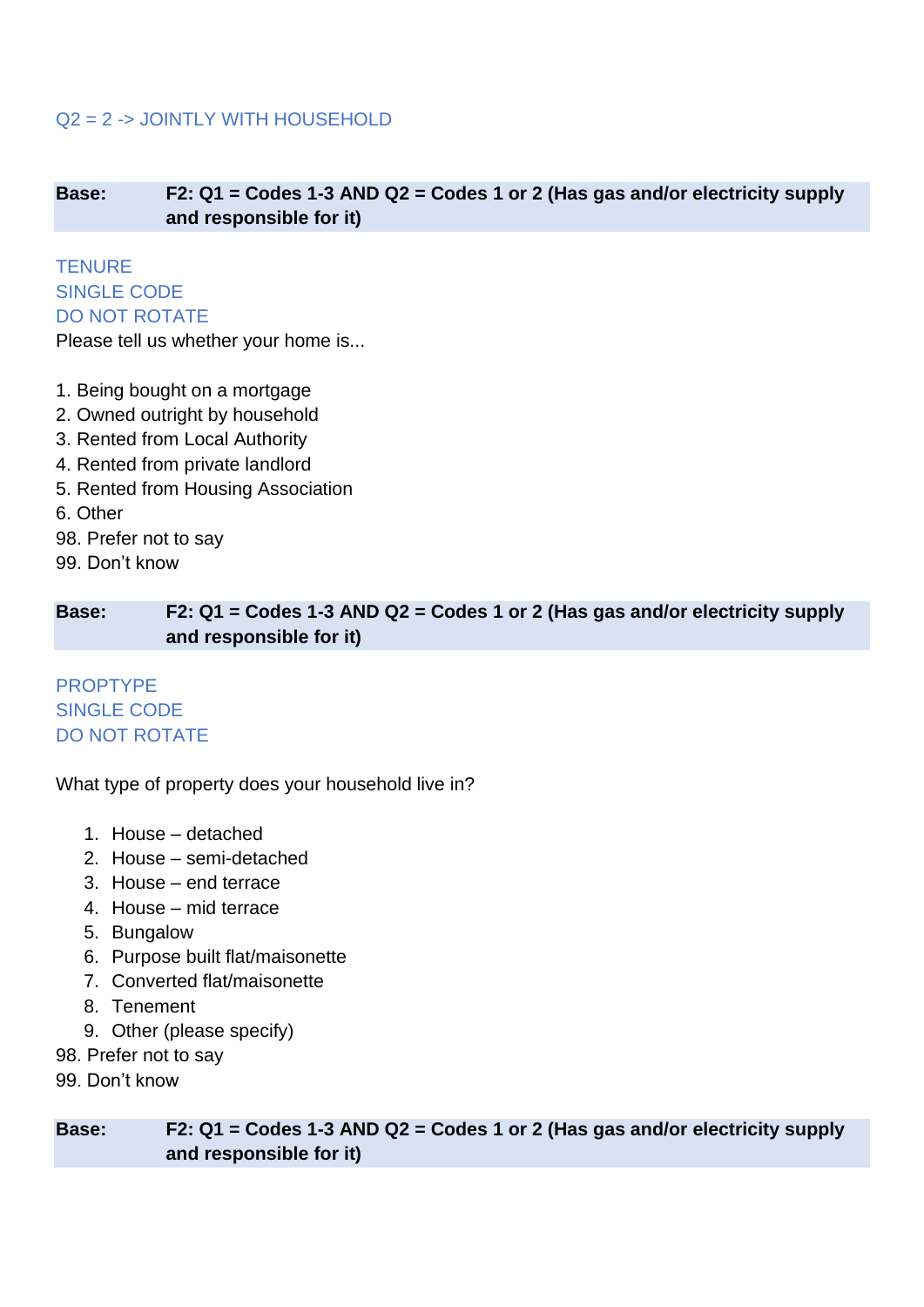PROPAGE SINGLE CODE DO NOT ROTATE

### When was this property built?

By that we mean when was the original building built, even if it was extended or converted later. If you're not sure, please give us your best estimate.

- 1. Before 1919
- 2. 1919-1929
- 3. 1930-1949
- 4. 1950-1989
- 5. 1990 -1999
- 6. 2000 or later
- 98. Prefer not to say
- 99. Don't know

### **Base: F2: Q1 = Codes 1-3 AND Q2 = Codes 1 or 2 (Has gas and/or electricity supply and responsible for it)**

# **VEHICLE** SINGLE CODE DO NOT ROTATE

Do you or any other members of your household have use of a car or van? Please include company cars or vans if they are available for private use by your household.

1. Yes 2. No

98. Prefer not to say

99. Don't know

**Base: F2: Q1 = Codes 1-3 AND Q2 = Codes 1 or 2 (Has gas and/or electricity supply and responsible for it)**

**BCHECK** MULTIPLE CODE

Can we check, does your household have any of these things? PLEASE CHOOSE ALL THAT APPLY

1. A hybrid car or van that you do not plug in to charge (that charges from the engine alone)  $(IF VEHICLE = CODE 1)$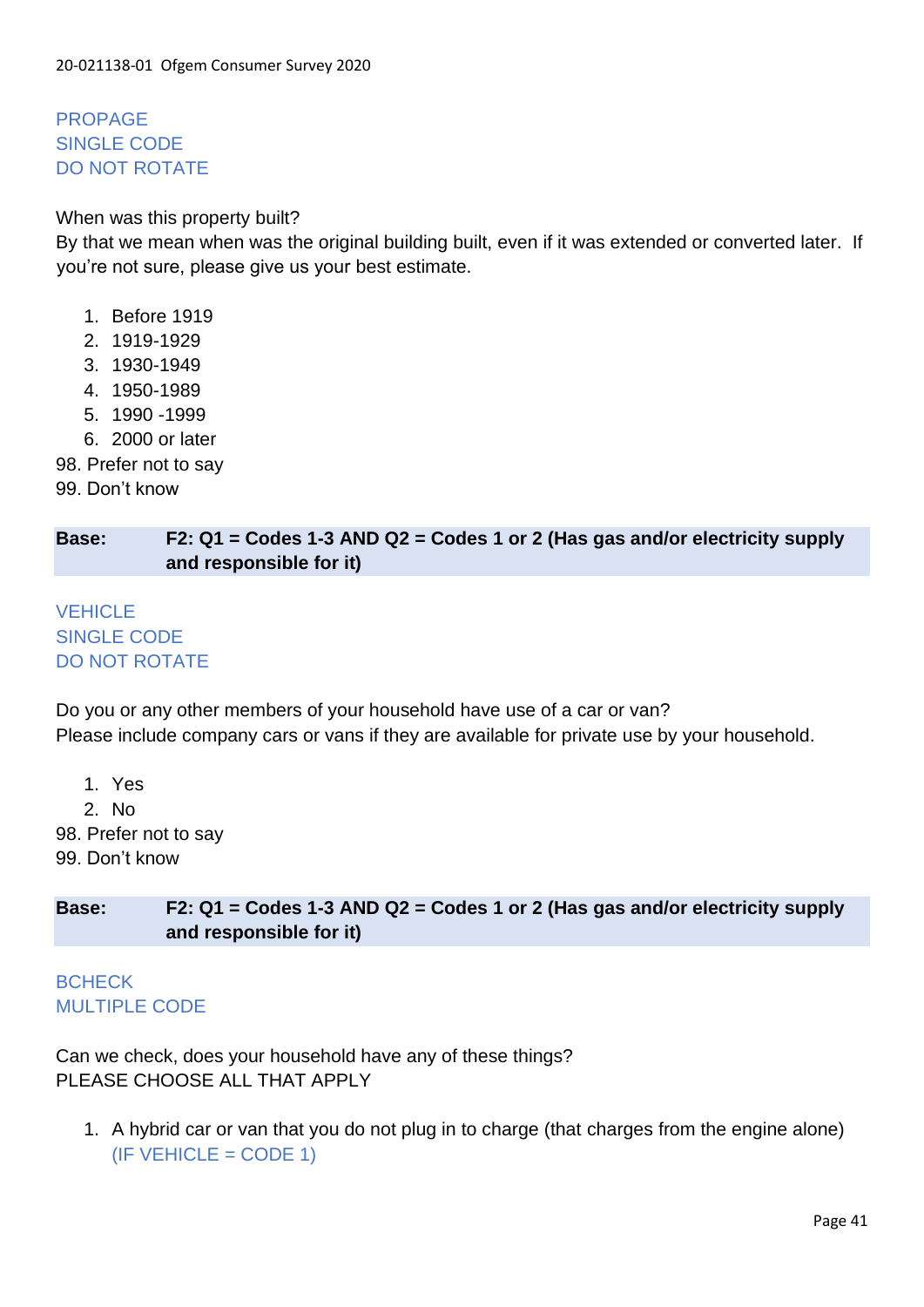- 2. A plug-in hybrid car or van (that charges from the engine, but that you can also plug in to charge) (IF VEHICLE = CODE 1)
- 3. A fully electric car or van (does not charge from the engine, has to be plugged in to charge)  $(IF VEHICLE = CODE 1)$
- 4. Solar panels (PV/photovoltaic to generate electricity)
- 5. Solar panels (water heating)
- 6. Home battery storage for electricity (eg. Tesla Powerwall)
- 7. None of these [EXCLUSIVE]
- 98. Prefer not to say [EXCLUSIVE]
- 99. Don't know [EXCLUSIVE]

### **Base: F175: BCHECK=2/3 (Have plug in electric vehicle)**

### **WHERECH** SINGLE CODE DO NOT ROTATE

### Where do you usually charge your plug-in electric vehicle(s)?

- 1. From home, using my electric charging point
- 2. From home, from the mains
- 3. Public chargepoint on my street or nearby
- 4. Public chargepoint on the motorway
- 5. Public chargepoint at the supermarket
- 6. Public chargepoint at a car park
- 7. Other public charging location
- 98. Prefer not to say [EXCLUSIVE]
- 99. Don't know [EXCLUSIVE]

# **BASE: MAIN SAMPLE: ONLY ASK IF DEMOGRAPHIC QUOTA FAIL ; BOOST SAMPLE: ASK ALL**

# METHODS2BOOST MULTI CODE DO NOT ROTATE CODES

And which, if any of these has your household signed up to?

- 1. Using a service that scans the energy market and contacts you if there is a better deal available (e.g. Auto Sergei, Moneysavingexpert, Martin Lewis Cheap Energy Club)
- 2. Using an auto-switching service that automatically switches you on to a better energy deal if there's one available (e.g. Flipper, WeFlip, Lookaftermybills, Switchcraft, Switchd, Migrate)
- 3. None of these [EXCLUSIVE]
- 98. Prefer not to say [EXCLUSIVE]
- 99. Don't know [EXCLUSIVE]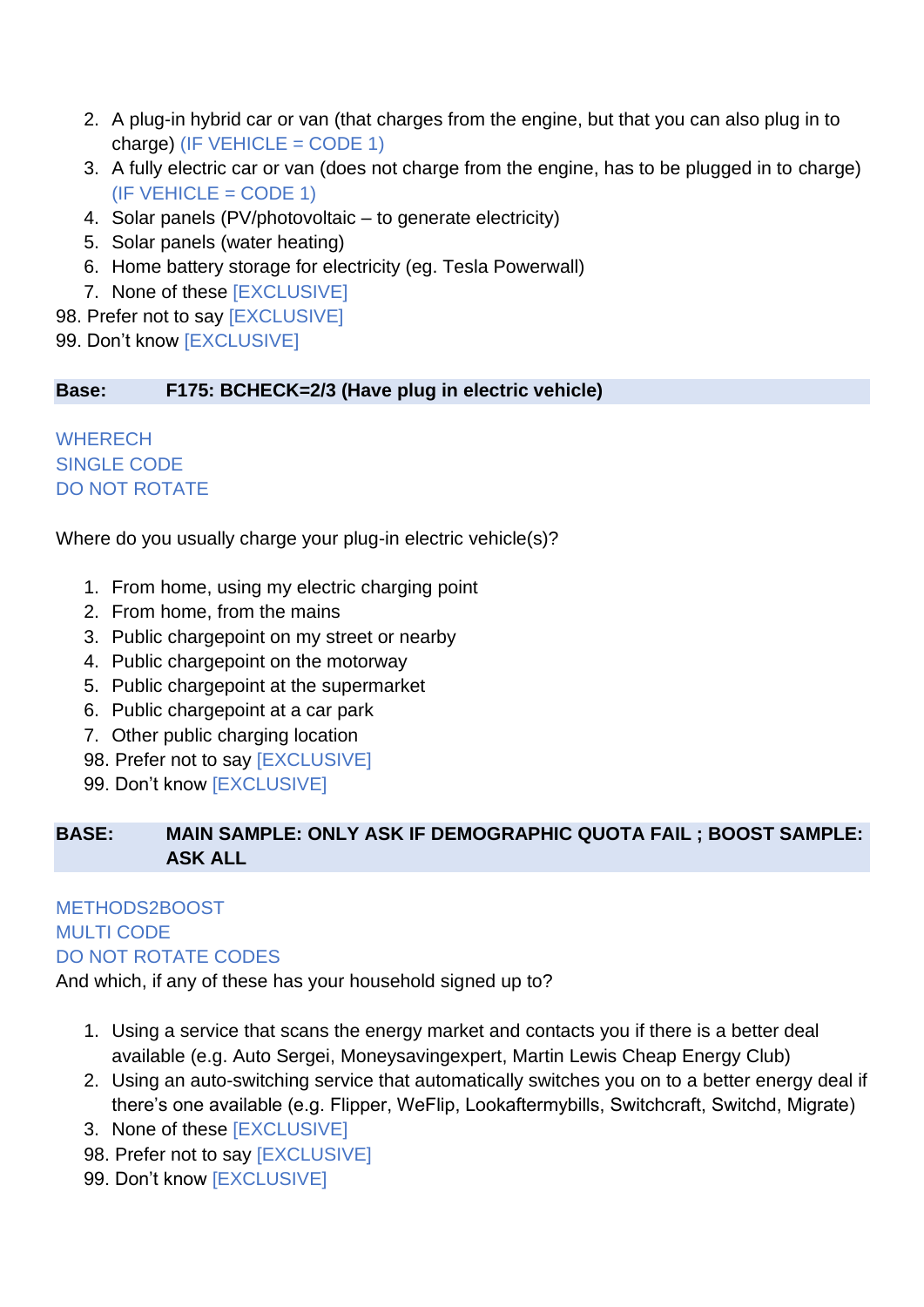# **SCRIPTER: IF OTHER QUOTA FAILS (AGE, GENDER, REGION), PLEASE ALLOCATE PARTICIPANTS TO BOOST GROUPS AS FOLLOWS (MUTICODE POSSIBLE) BCHECK = 3 ALLOCATE TO EV BOOST GROUP BCHECK=4 ALLOCATE TO SOLAR PANEL BOOST GROUP METHODS2BOOST=2 ALLOCATE TO AUTOSWITCH BOOST GROUP**

**MAIN SURVEY STARTS BELOW**

### **Base: F2: Q1 = Codes 1-3 AND Q2 = Codes 1 or 2 (Has gas and/or electricity supply and responsible for it)**

#### INTRO2

Before we start to speak about energy, we would like to ask a few questions about you personally. The first few questions are about whether and how you like to shop around for major service providers or for major purchases - not just for energy.

### **Base: F2: Q1 = Codes 1-3 AND Q2 = Codes 1 or 2 (Has gas and/or electricity supply and responsible for it)**

# EMPOW SINGLE CODE PER STATEMENT SHOW ONE STATEMENT (1-5) PER SCREEN ALTERNATE ORDER OF ANSWER LIST

To what extent do you agree or disagree with the following statements?

### **STATEMENTS**

- 1. As soon as I see a problem or challenge I start looking for possible solutions
- 2. I am able to follow through with things once I've made up my mind to do something
- 3. I usually continue to search for an item until it reaches my expectations
- 4. I am usually among the first to try a new product when it appears on the market
- 5. I always check bank or building society statements when I get them, including online

### **CODES**

- 1. Disagree strongly
- 2. Disagree
- 3. Disagree slightly
- 4. Neither agree nor disagree
- 5. Agree slightly
- 6. Agree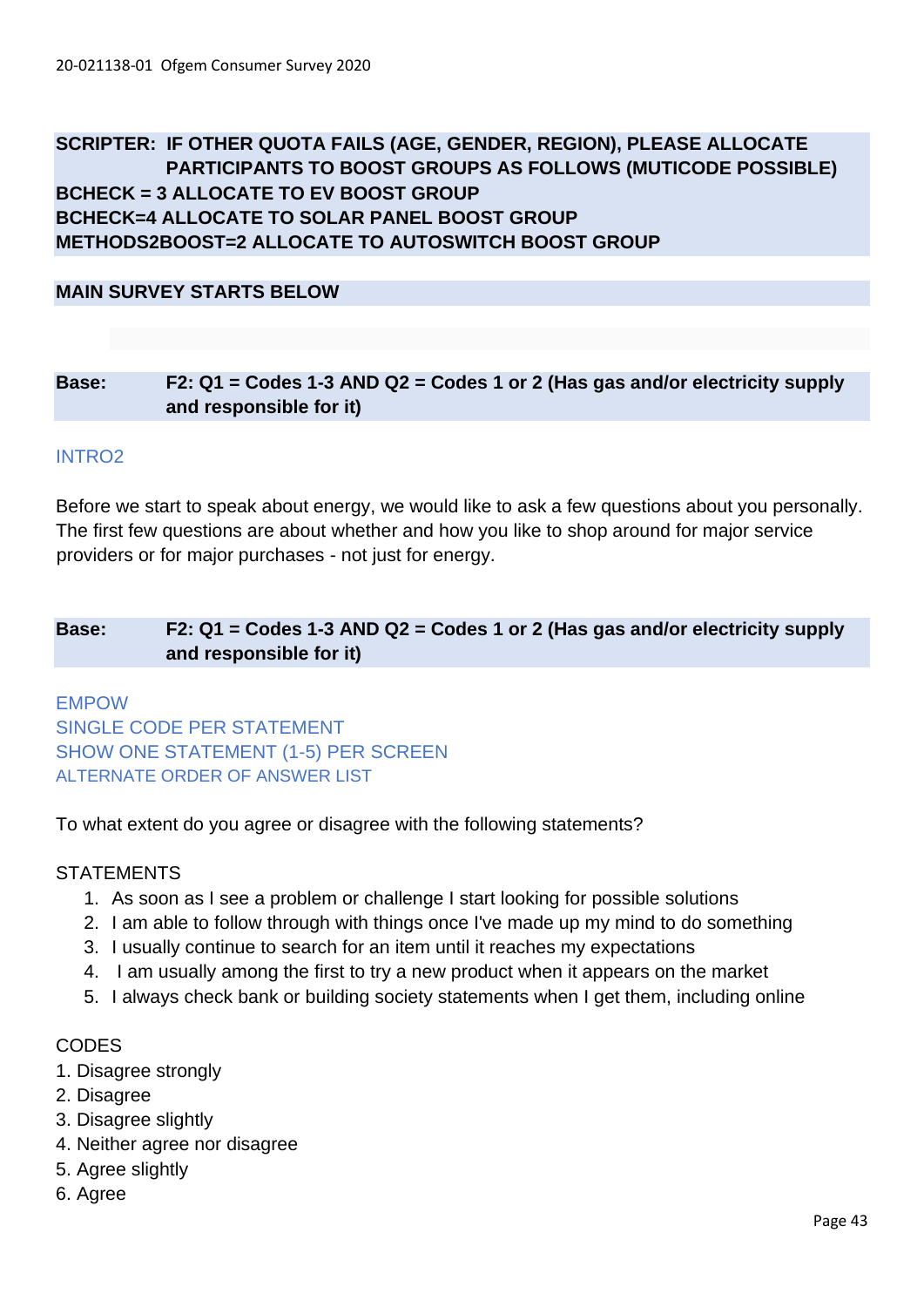7. Agree strongly 98. Prefer not to say [FIX AT END] 99. Don't know [FIX AT END]

## **Base: F2: Q1 = Codes 1-3 AND Q2 = Codes 1 or 2 (Has gas and/or electricity supply and responsible for it)**

**TRUST** SINGLE CODE PER ORGANISATION SHOW ONE ORGANISATION (1-4) PER SCREEN ROTATE ORDER OF ORGANISATIONS ALTERNATE ORDER OF ANSWER LIST

We will now show you a list of different organisations. To what extent do you personally trust or distrust each to be fair in the way they deal with customers and citizens?

# **ORGANISATIONS**

- 1. Energy suppliers
- 2. Internet/broadband suppliers
- 3. Banks/building societies
- 4. Insurance companies

# **CODES**

- 1. Completely trust
- 2. Tend to trust
- 3. Neither trust nor distrust
- 4. Tend to distrust
- 5. Completely distrust
- 98. Prefer not to say
- 99. Don't know

# **Decarbonisation**

Next we'd like you to think a little about some issues that have been in the news recently.

# **Base: F2: Q1 = Codes 1-3 AND Q2 = Codes 1 or 2 (Has gas and/or electricity supply and responsible for it)**

# DECARB1 SINGLECODE PER ITEM ONE ITEM PER SCREEN ROTATE ORDER OF ITEMS

How would you rate your understanding of what the following terms mean? ITEMS

1. Net zero carbon emissions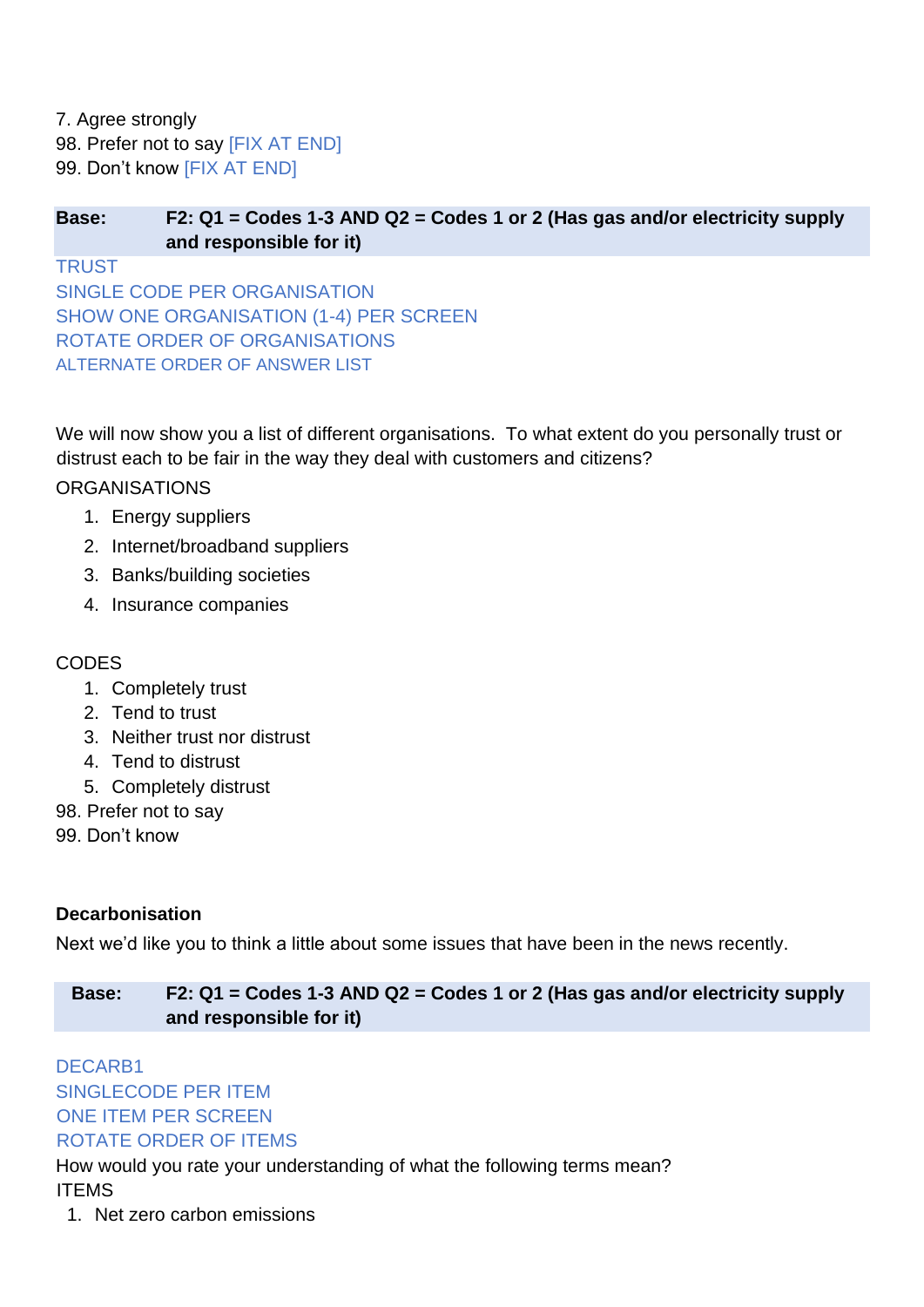- 2. Greenhouse gas emissions
- 3. Decarbonisation

### CODES

- 1. I have a good understanding of this term
- 2. I have a fair understanding of this term
- 3. I have a little understanding of this term
- 4. Just heard the term, don't know much
- 5. I have never heard of this term before
- 98. Prefer not to say
- 99. Don't know

### **Base: F2: Q1 = Codes 1-3 AND Q2 = Codes 1 or 2 (Has gas and/or electricity supply and responsible for it)DECARB2**

# DECARB2 SINGLECODE PER ITEM ONE ITEM PER SCREEN ROTATE ORDER OF ITEMS

### USE SLIDER

How big a part, if any, do you think the following activities play in human contribution to climate change in the UK over the past few years?

ITEMS

- 1. Exhaust emissions from trains, planes, cars, lorries
- 2. Burning coal, oil and gas in power stations to produce electricity
- 3. Heating and cooling our homes

### CODES – SHOW AS SLIDER WITH 7 POINT SCALE. LABEL ENDS AS SHOWN

- 1. A lot
- 2.
- 3.
- 4.
- 5.
- 6.
- 7. Nothing at all
- 98. Prefer not to say
- 99. Don't know

| Base: | F2: $Q1 =$ Codes 1-3 AND $Q2 =$ Codes 1 or 2 (Has gas and/or electricity supply |  |  |
|-------|---------------------------------------------------------------------------------|--|--|
|       | and responsible for it)                                                         |  |  |

#### DECARB4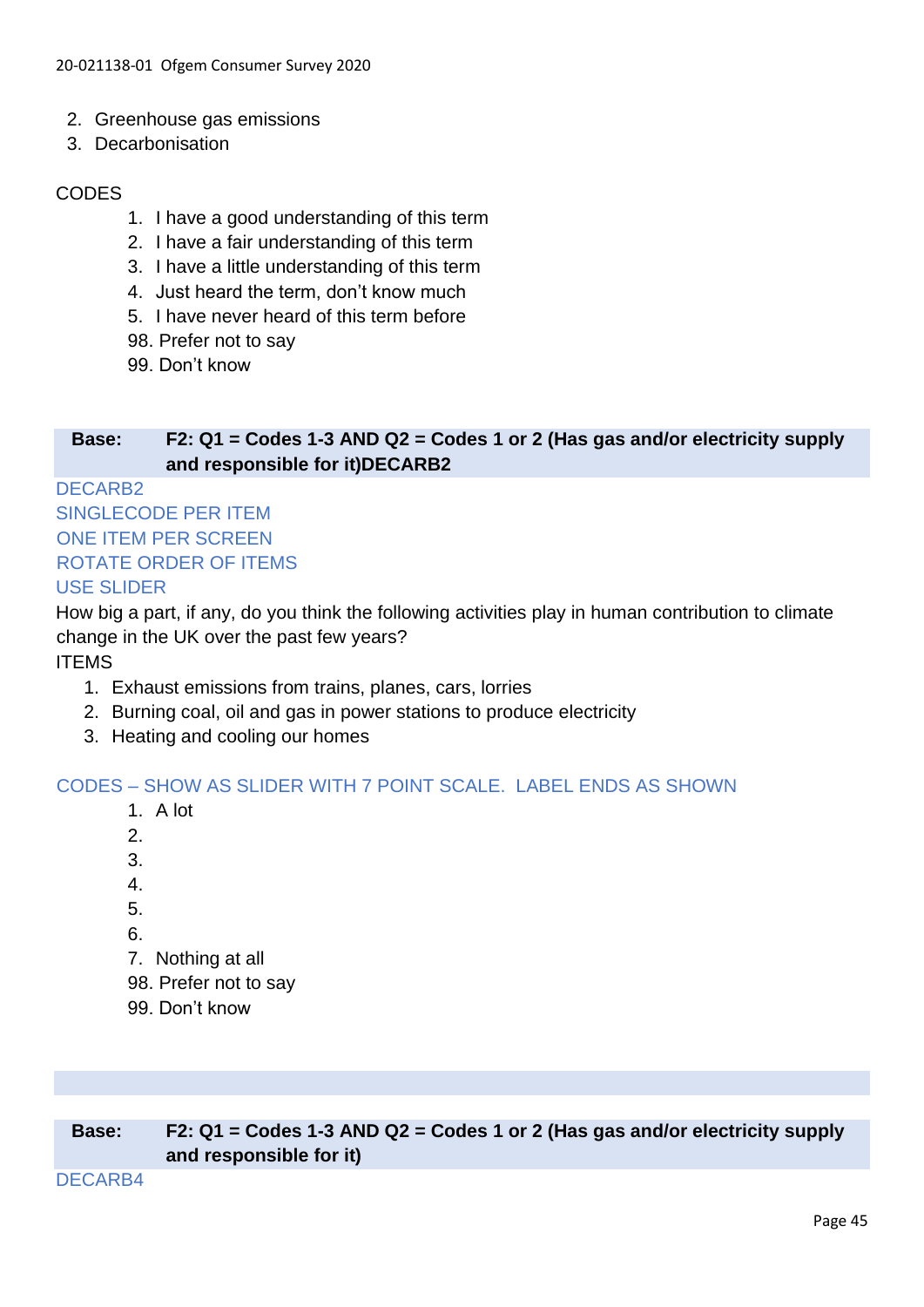# SINGLECODE PER ITEM ONE ITEM PER SCREEN ROTATE ORDER OF ITEMS

Thinking about things you and your household might do in order to limit your own contribution to climate change, how likely or unlikely would you be to make the following changes within the next few years?

ITEMS

1. Driving a car less and instead travelling by other means (e.g. public transport, walking, cycling)

2. Not flying, or replacing some flights with train or bus journeys

3. Saving energy at home (e.g. switching off lights, turning down a heating thermostat)

4. Saving energy at home by improving home's energy performance (e.g. better insulation, replacing doors/windows)

5. Installing new home heating systems that produce fewer greenhouse gases (e.g. efficient electric heating)

6. Using a wholly electric vehicle instead of a vehicle that uses petrol/diesel

# CODES

- 1. I am already doing this as much as I possibly can
- 2. Definitely will
- 3. Probably will
- 4. Might or might not
- 5. Probably will not
- 6. Definitely will not
- 7. Not applicable (PLEASE AMEND AS SHOWN BELOW)
	- FOR ITERATION 1/6 Not applicable, no car/not intending to get a car
	- FOR ITERATION 2 Not applicable
	- FOR ITERATION 3/4/5 Not applicable, tenant or no control over improvements to property
- 98. Prefer not to say
- 99. Don't know

### **Base: F2: Q1 = Codes 1-3 AND Q2 = Codes 1 or 2 (Has gas and/or electricity supply and responsible for it)**

DECARB7 SINGLECODE PER ITEM ONE ITEM PER SCREEN ROTATE ORDER OF ITEMS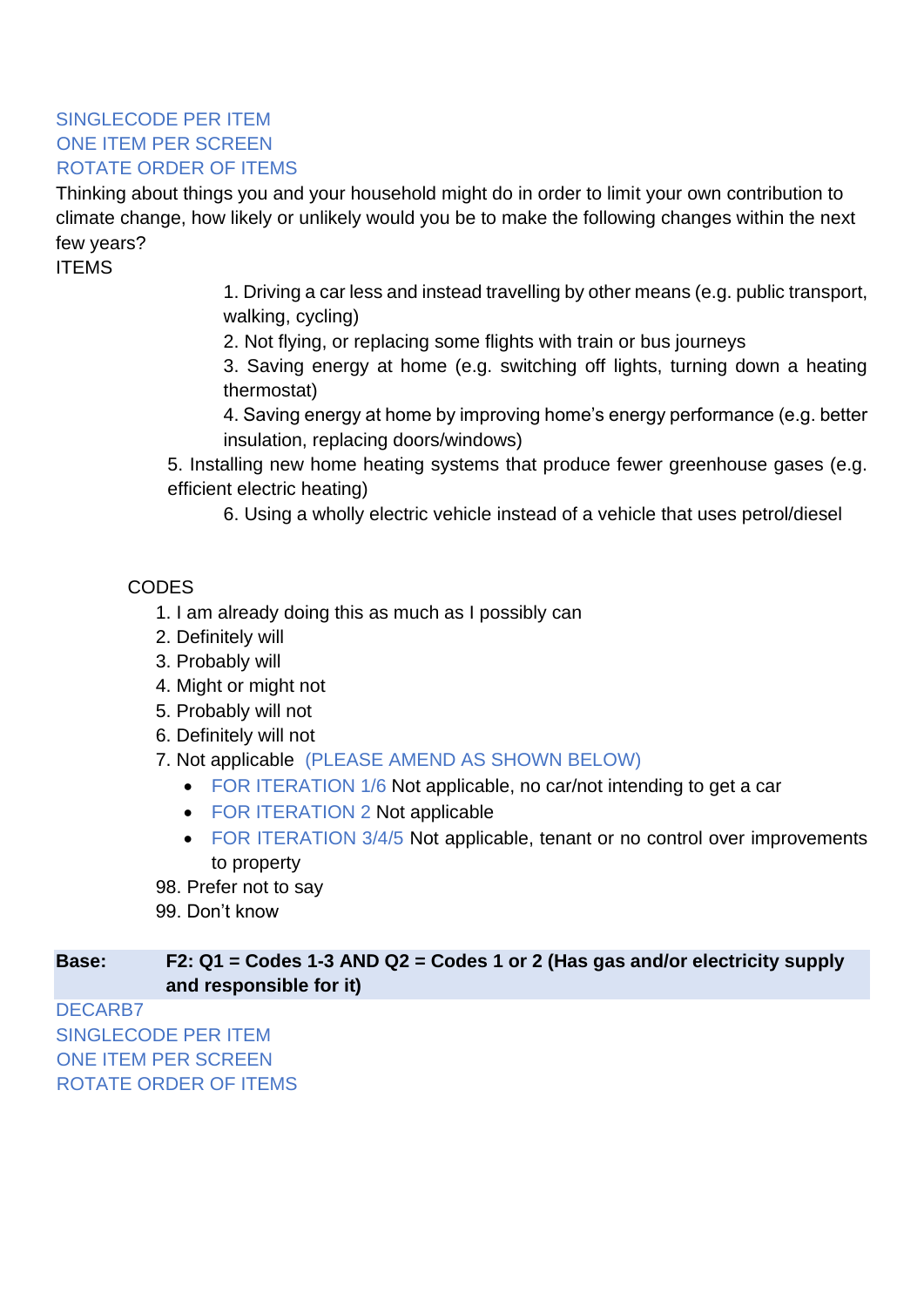The Government has introduced some new energy policies. Which, if any, of these changes that are coming to the UK have you heard of before today?

ITEMS

- 1. From 2025 new build homes will no longer be built with gas central heating and must have high performance insulation. Instead, properties will need to be built with energy efficient electric heating or other types of heating.
- 2. This year the Government has introduced the Green Homes Grant, a new scheme to provide financial assistance to people who want to make their properties more energy efficient.
- 3. Coal fired power stations will be phased out by 2024.
- 4. From 2035 it will only be possible to buy new electric cars in the UK, not cars powered by petrol or diesel cars or vans in the UK.

### **CODES**

- 1. Yes, I am definitely aware
- 2. I think I am aware / know some
- 3. I definitely am not aware
- 98. Prefer not to say
- 99. Don't know

# **Suppliers and tariffs**

# **Base: F2: Q1 = Codes 1-3 AND Q2 = Codes 1 or 2 (Has gas and/or electricity supply and responsible for it)**

### INTRO3

Now some more questions specifically about energy suppliers.

Here, we are interested in the energy supply to your household, and how your household chooses and uses energy.

# **Base: F2: Q1 = Code 3 AND Q2 = Codes 1 or 2 (Has gas and electricity supply and responsible for it)**

# Q150 SINGLE CODE DO NOT ROTATE

Is your household's gas and electricity supplied by the same energy supplier?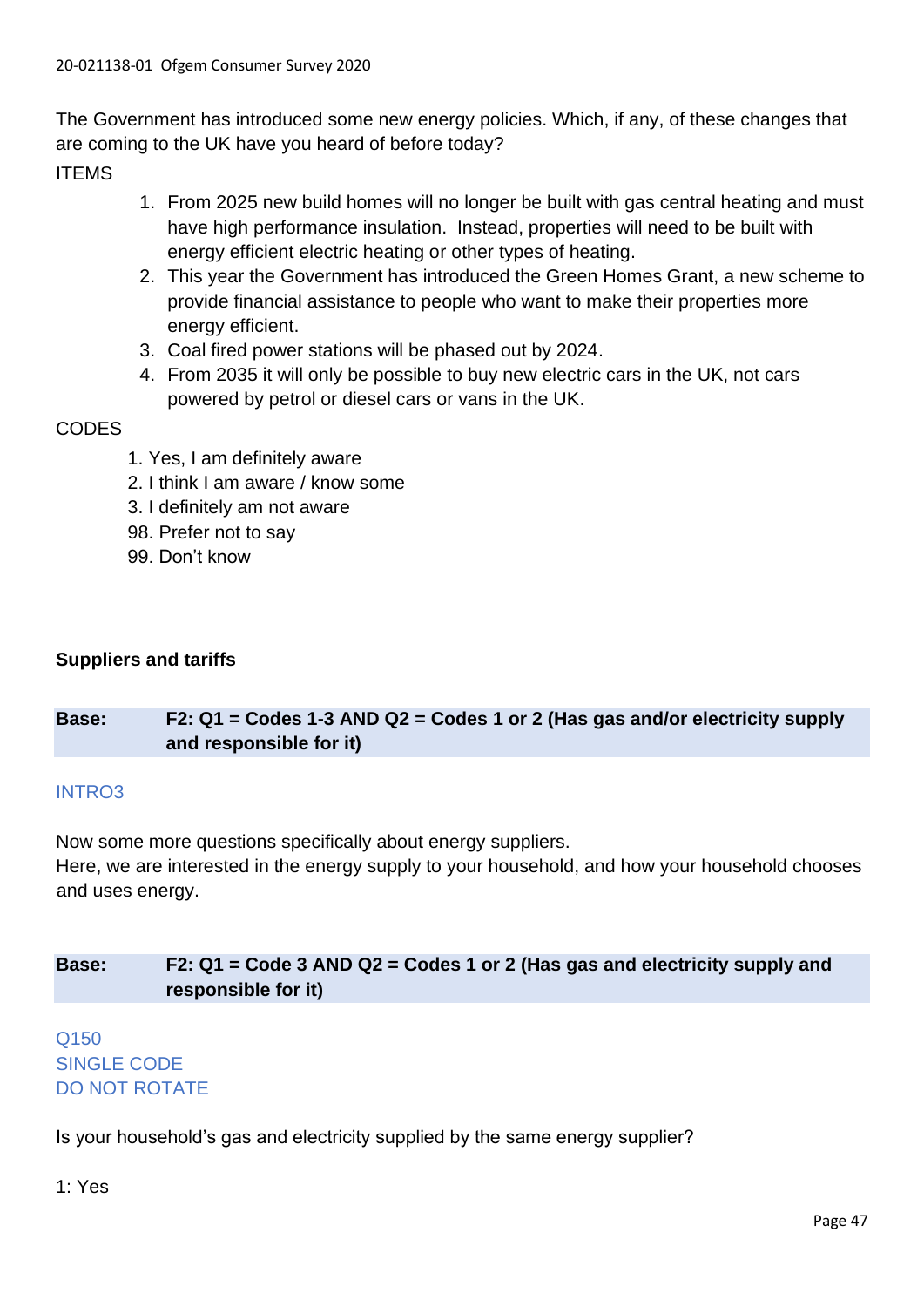2: No 98: Prefer not to say 99: Don't know

**Base: F173: Q1 = Codes 1-3 AND Q2 = Codes 1 or 2 AND Q150 <> 2/98/99 (Has gas and/or electricity supply and responsible for it and (if both) has both from same supplier))**

Q3A SINGLE CODE DO NOT ROTATE

Who is your household's current energy supplier?

- 1. British Gas
- 2. EDF
- 3. EON
- 4. Npower
- 5. Scottish Power
- 6. SSE
- 7. Avro Energy
- 8. Bulb energy
- 9. Green Network Energy Limited
- 10. Octopus Energy Limited
- 11. OVO Energy
- 12. Shell Energy (formerly First Utility)
- 13. Utilita
- 14. Utility Warehouse
- 15. Other (specify)
- 98. Prefer not to say
- 99. Don't know

### **Base: F174: Q150 = 2/98/99 (gas and electricity from different suppliers)**

Q3B MULTI CODE DO NOT ROTATE

What are the names of your household's current gas and electricity suppliers?

- 1. British Gas
- 2. EDF
- 3. EON
- 4. Npower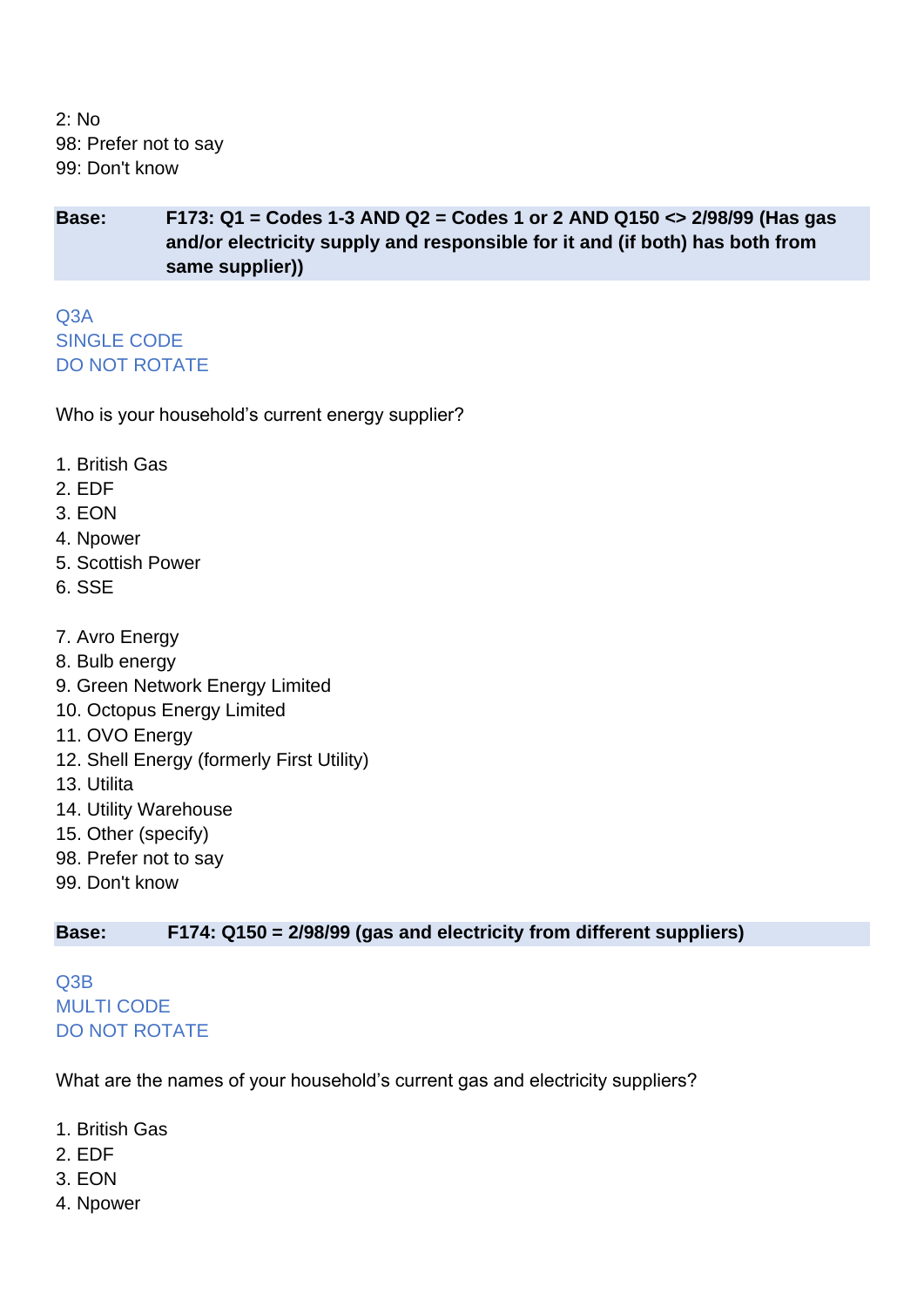- 5. Scottish Power
- 6. SSE
- 7. Avro Energy
- 8. Bulb energy
- 9. Green Network Energy Limited
- 10. Octopus Energy Limited
- 11. OVO Energy
- 12. Shell Energy (formerly First Utility)
- 13. Utilita
- 14. Utility Warehouse
- 15. Other (specify)
- 98. Prefer not to say [EXCLUSIVE]
- 99. Don't know [EXCLUSIVE]

**Base: F173: Q1 = Codes 1-3 AND Q2 = Codes 1 or 2 AND Q150 <> 2/98/99 (Has gas and/or electricity supply and responsible for it and (if both) has both from same supplier)**

Q5A SINGLE CODE DO NOT ROTATE

How does your household pay for your energy?

1: Monthly / quarterly direct debit (where your supplier takes the same amount of money from your bank account automatically)

2: Pay by cheque, cash or card on receipt of your bill

3: Prepayment meter (where you top up credit onto a key or card, or online, or using an app)

97: Other – please specify

- 98: Prefer not to say
- 99: Don't know

**Base: F174: Q150 = 2/98/99 (gas and electricity from different suppliers)** Q5B MULTI CODE DO NOT ROTATE

How does your household pay for your gas and electricity? If you pay using different methods, please select both.

1: Monthly / quarterly direct debit (where your supplier takes the same amount of money from your bank account automatically)

- 2: Pay by cheque, cash or card on receipt of your bill
- 3: Prepayment meter (where you top up credit onto a key or card, or online, or using an app)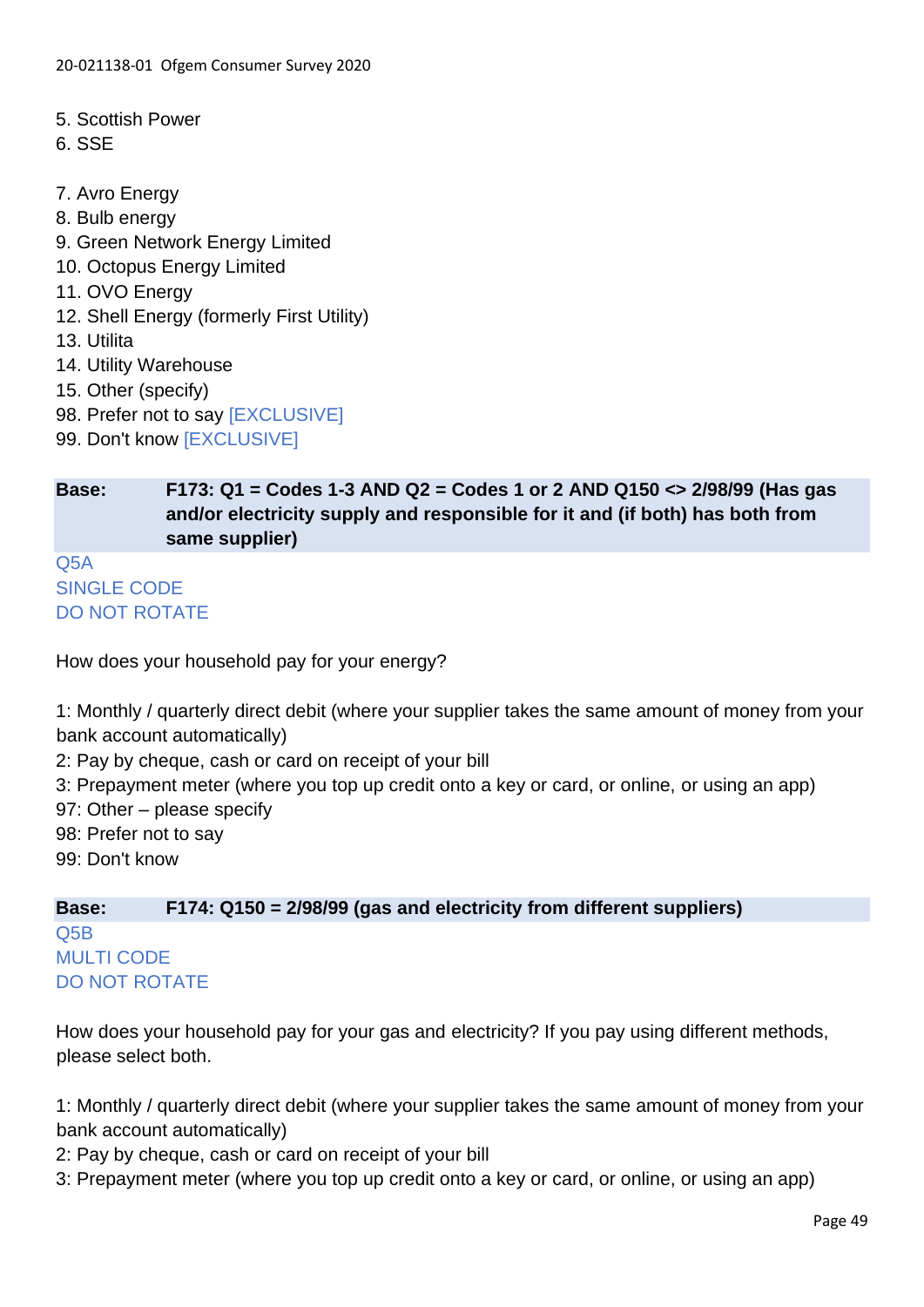97: Other – please specify

98: Prefer not to say [EXCLUSIVE]

99: Don't know [EXCLUSIVE]

### **Base: F2: Q1 = Codes 1-3 AND Q2 = Codes 1 or 2 (Has gas and/or electricity supply and responsible for it)**

Q8

SINGLE CODE – RESPONDENT SHOULD SELECT ONLY ONE CODE (A-D) ACROSS THE ENTIRE TABLE, NOT PER COLUMN

Please indicate how much you spend on home energy: that is electricity and mains gas if you have it.

You can answer per year, per quarter, per month or per week, but this should be on average across the whole year, including the winter.

|   | Per week | Per month   | Per quarter  | Per Year     |
|---|----------|-------------|--------------|--------------|
|   | £13      | Up to $£58$ | Up to $£174$ | Up to $£700$ |
| B | £14-23   | £59-100     | £175-300     | £701-£1200   |
|   | £23-29   | £100-124    | £301-374     | £1201-£1500  |
|   | $£30+$   | £125+       | $£375+$      | £1501+       |

98: Prefer not to say

99: Don't know

**Base: F2: Q1 = Codes 1-3 AND Q2 = Codes 1 or 2 (Has gas and/or electricity supply and responsible for it)**

ENG

SINGLE CODE PER STATEMENT SHOW ONE STATEMENT (1-3) PER SCREEN ROTATE ORDER OF STATEMENTS

Thinking about energy generally.

To what extent do you agree or disagree with the following statements? **STATEMENTS** 

- 1. I understand how much energy is used around my home
- 2. I'm concerned about how much energy is used in our home
- 3. I think I'm doing enough myself to tackle the effects of climate change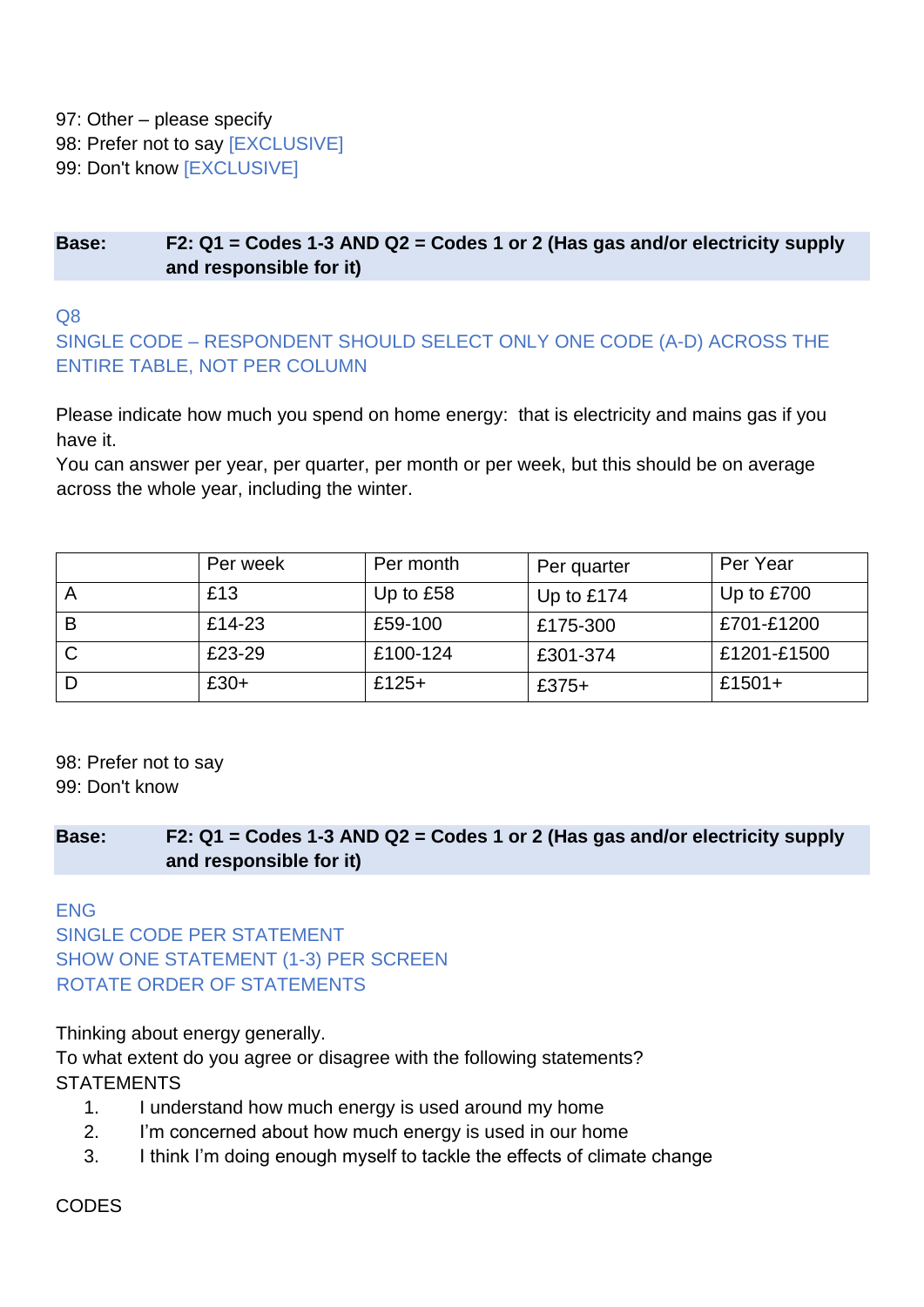- 1. Disagree strongly
- 2. Disagree
- 3. Disagree slightly
- 4. Neither agree nor disagree
- 5. Agree slightly
- 6. Agree
- 7. Agree strongly
- 98. Prefer not to say
- 99. Don't know

### **Base: F2: Q1 = Codes 1-3 AND Q2 = Codes 1 or 2 (Has gas and/or electricity supply and responsible for it)**

### INTRO4

TEXT SUBSTITUTION DISPLAY ENERGY TYPE <gas / electricity / gas and electricity> BASED ON FOLLOWING: Gas = F3: Q1 = CODE 1 AND Q2 = CODES 1 OR 2 (HAS GAS ONLY SUPPLY AND RESPONSIBLE FOR IT) Electricity = F4: Q1 = CODE 2 AND Q2 = CODES 1 OR 2 (HAS ELECTRICITY ONLY SUPPLY AND RESPONSIBLE FOR IT) Gas and electricity = F5:  $Q1$  = CODE 3 AND  $Q2$  = CODES 1 OR 2 (HAS GAS AND ELECTRICITY SUPPLY AND RESPONSIBLE FOR IT)

The next few questions are about your energy tariff. An energy tariff is the pricing plan for the <gas / electricity / gas and electricity> that you use.

# **Base: F2: Q1 = Codes 1-3 AND Q2 = Codes 1 or 2 (Has gas and/or electricity supply and responsible for it)**

Q11 SINGLE CODE DO NOT ROTATE TEXT SUBSTITUTION DISPLAY ENERGY TYPE <gas / electricity / gas and electricity> BASED ON FOLLOWING: Gas = F3: Q1 = CODE 1 AND Q2 = CODES 1 OR 2 (HAS GAS ONLY SUPPLY AND RESPONSIBLE FOR IT) Electricity = F4: Q1 = CODE 2 AND Q2 = CODES 1 OR 2 (HAS ELECTRICITY ONLY SUPPLY AND RESPONSIBLE FOR IT) Gas and electricity = F5: Q1 = CODE 3 AND Q2 = CODES 1 OR 2 (HAS GAS AND ELECTRICITY SUPPLY AND RESPONSIBLE FOR IT) DISPLAY RESPONSE CODES BASED ON FOLLOWING: 1. Yes, gas only =  $F3$  OR F5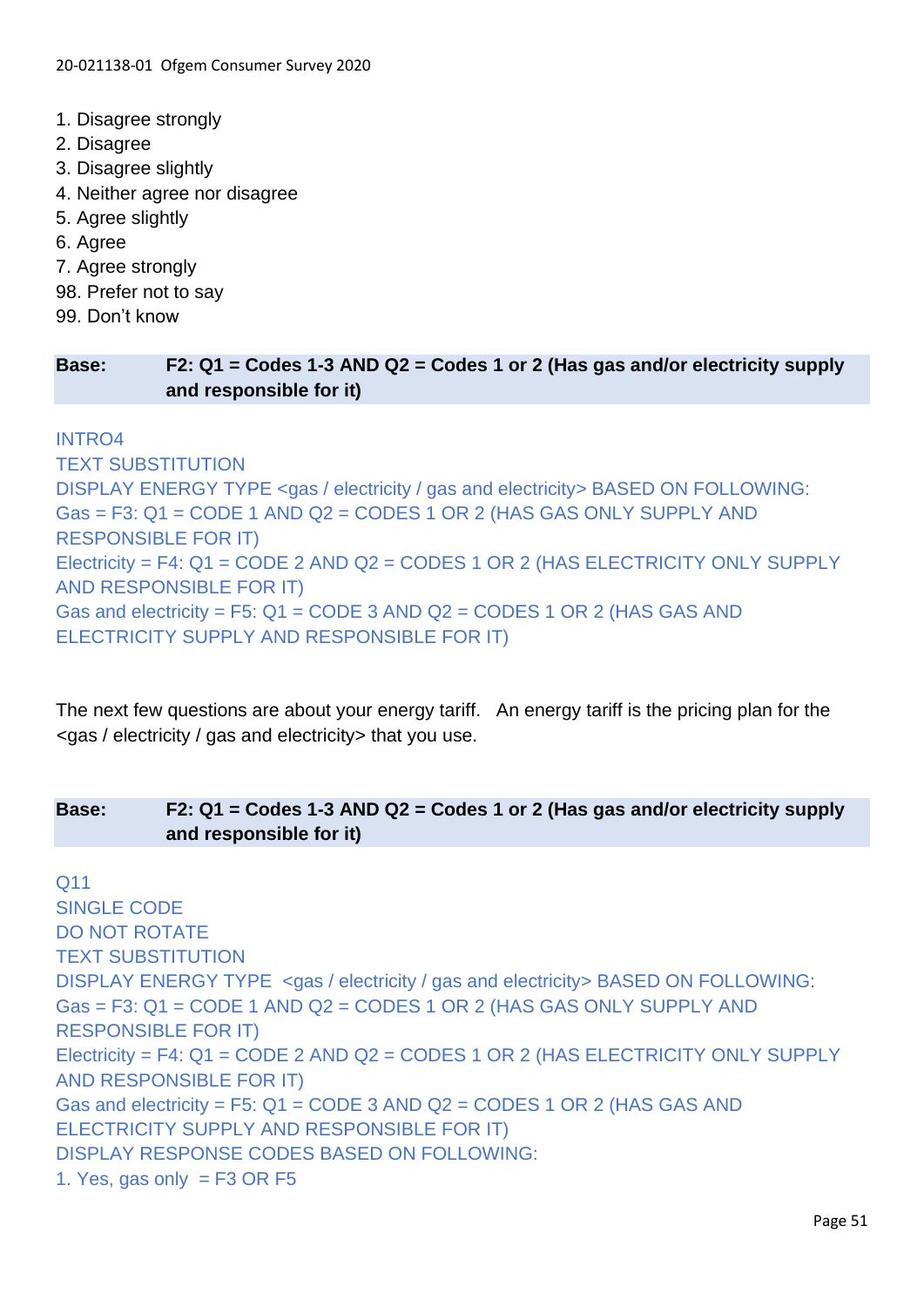2. Yes, electricity only = F4 OR F5 3. Yes, gas and electricity = F5

A fixed term tariff is a tariff that has a definite end date and you pay a set rate per unit of energy. Are you on a fixed term tariff for <gas / electricity / gas and electricity>?

These tariffs often state the length in their name, such as a 12 months fix, or a March 2021 fix.

1: Yes, gas only 2: Yes, electricity only 3: Yes gas and electricity 4: No 98: Prefer not to say 99: Don't know

#### **SMART METERS**

**Base: F2: Q1 = Codes 1-3 AND Q2 = Codes 1 or 2 (Has gas and/or electricity supply and responsible for it)**

#### INTRO5

Now there's a few questions about smart meters.

### **Base: F2: Q1 = Codes 1-3 AND Q2 = Codes 1 or 2 (Has gas and/or electricity supply and responsible for it)** SM4

# SINGLE CODE

Does your household have a smart meter?

1: Yes 2: No 98: Prefer not to say 99: Don't know

**Base: F129: SM4 = Code 1 (Has a smart meter)**

SM7 SINGLE CODE

Of the two energy meters described below, which is most similar to the one in your home?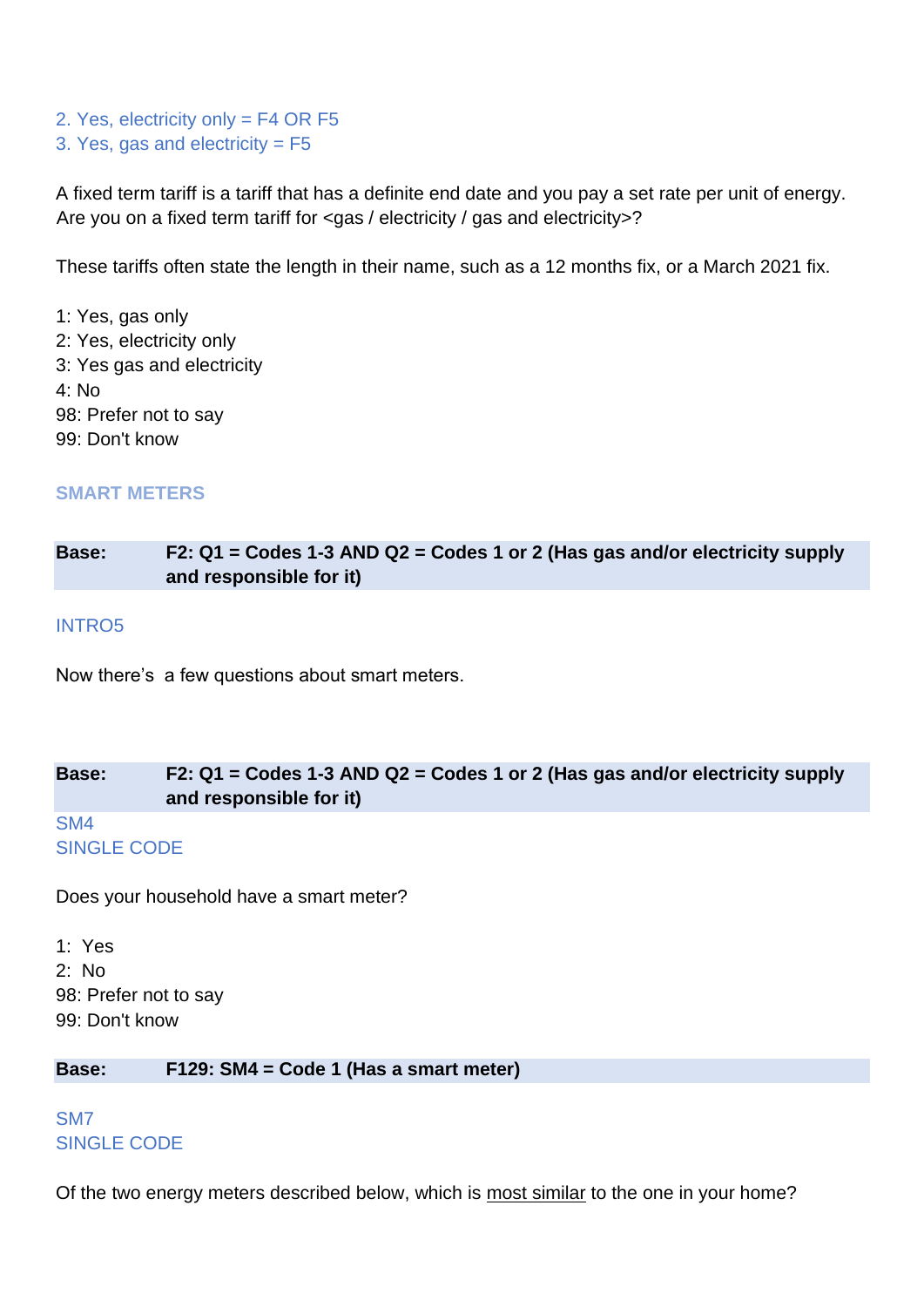| <b>Meter A</b>                                                                                                                                  | <b>Meter B</b>                                                                                                                                                                                                      |
|-------------------------------------------------------------------------------------------------------------------------------------------------|---------------------------------------------------------------------------------------------------------------------------------------------------------------------------------------------------------------------|
| Monitors energy use                                                                                                                             | Monitors energy use                                                                                                                                                                                                 |
| Automatically sends readings of how much<br>energy has been used in your home to your<br>supplier                                               | You or someone else in your household<br>personally send readings of how much<br>energy has been used in your home to your<br>supplier,<br>OR someone from your supplier visits your<br>home to take meter readings |
| Shows how much energy has been used in<br>pounds and pence on a display or an app or<br>online account                                          | Does not show how much energy has been<br>used in pounds and pence on a display or an<br>app or online account                                                                                                      |
| Has been installed in the last five years                                                                                                       | Was installed more than five years ago                                                                                                                                                                              |
| If you prepay for energy, you can top-up via<br>your mobile or online<br><only <math="" f140:="" shown="" to="">Q5A/B = CODE 3<br/>(PPM)</only> | If you prepay for energy, you must top-up at<br>a PayPoint, Post Office or other shop<br><only <math="" f140:="" shown="" to="">Q5A/B = CODE 3<br/>(PPM)</only>                                                     |

- 1. Meter A
- 2. Meter B
- 3. We have both types of meters in my/ourhome
- 98: Prefer not to say
- 99: Don't know

### **Base: F155: SM7 = Code 2 (Does not have smart meter type A)**

SM9

# SINGLE CODE

### DO NOT ROTATE CODES

How likely or unlikely would you be to install a smart meter in the next two years?

- 1: Definitely would
- 2: Probably would
- 3: Might or might not
- 4: Probably would not
- 5: Definitely would not
- 98: Prefer not to say
- 99: Don't know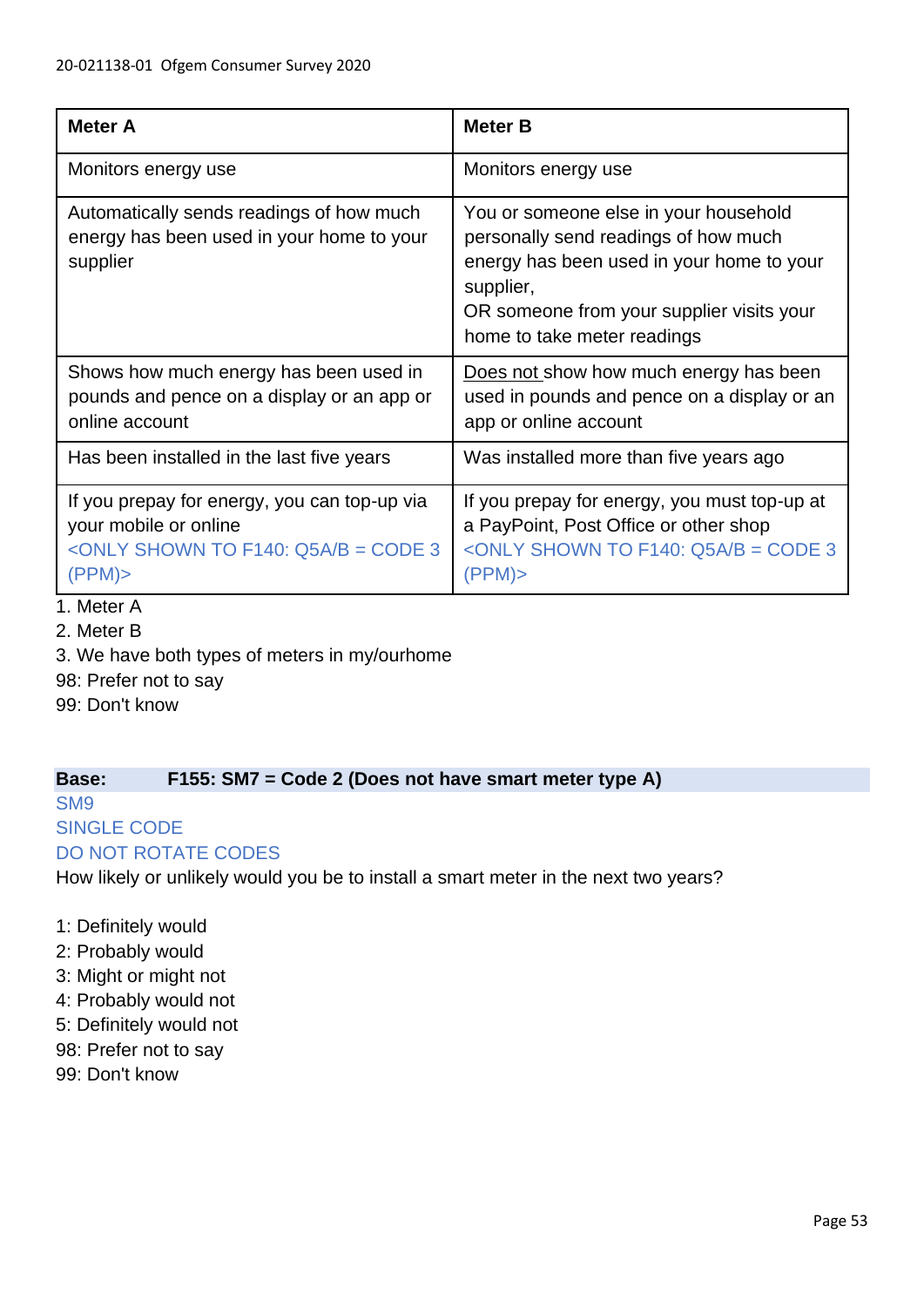### **ENGAGEMENT**

### **Base: F2: Q1 = Codes 1-3 AND Q2 = Codes 1 or 2 (Has gas and/or electricity supply and responsible for it)**

### INTRO6

We would now like to ask you some questions about comparing energy deals.

**Base: F2: Q1 = Codes 1-3 AND Q2 = Codes 1 or 2 (Has gas and/or electricity supply and responsible for it)**

# **METHODS** MULTIPLE CODE DO NOT ROTATE CODES

Which of these ways to compare energy deals and switch energy suppliers have you ever heard of?

- 1. Switching direct with the supplier (e.g. by phone, on their website)
- 2. Through a price comparison website (e.g. GoCompare, ComparetheMarket, Uswitch)
- 3. Using a service that scans the energy market and contacts you if there is a better deal available (e.g. Auto Sergei, Moneysavingexpert, Martin Lewis Cheap Energy Club)
- 4. Using an auto-switching service that automatically switches you on to a better energy deal if there's one available (e.g. Flipper, WeFlip, Lookaftermybills, Switchcraft, Switchd, Migrate)
- 5. None of these [EXCLUSIVE]
- 98. Prefer not to say **[EXCLUSIVE]**
- 99. Don't know [EXCLUSIVE]

### **Base: F145: METHODS = Codes 3 OR 4 (Aware of scanning or auto switching)**

MFTHODS<sub>2</sub> MULTI CODE DO NOT ROTATE CODES And which, if any of these has your household signed up to? ONLY SHOW THOSE AWARE OF AT METHODS

- 1. Using a service that scans the energy market and contacts you if there is a better deal available (e.g. Auto Sergei, Moneysavingexpert/Martin Lewis Cheap Energy Club)
- 2. Using an auto-switching service that automatically switches you on to a better energy deal if there's one available (e.g. Flipper, WeFlip, Lookaftermybills, Switchcraft, Switchd, Migrate)
- 3. None of these [EXCLUSIVE]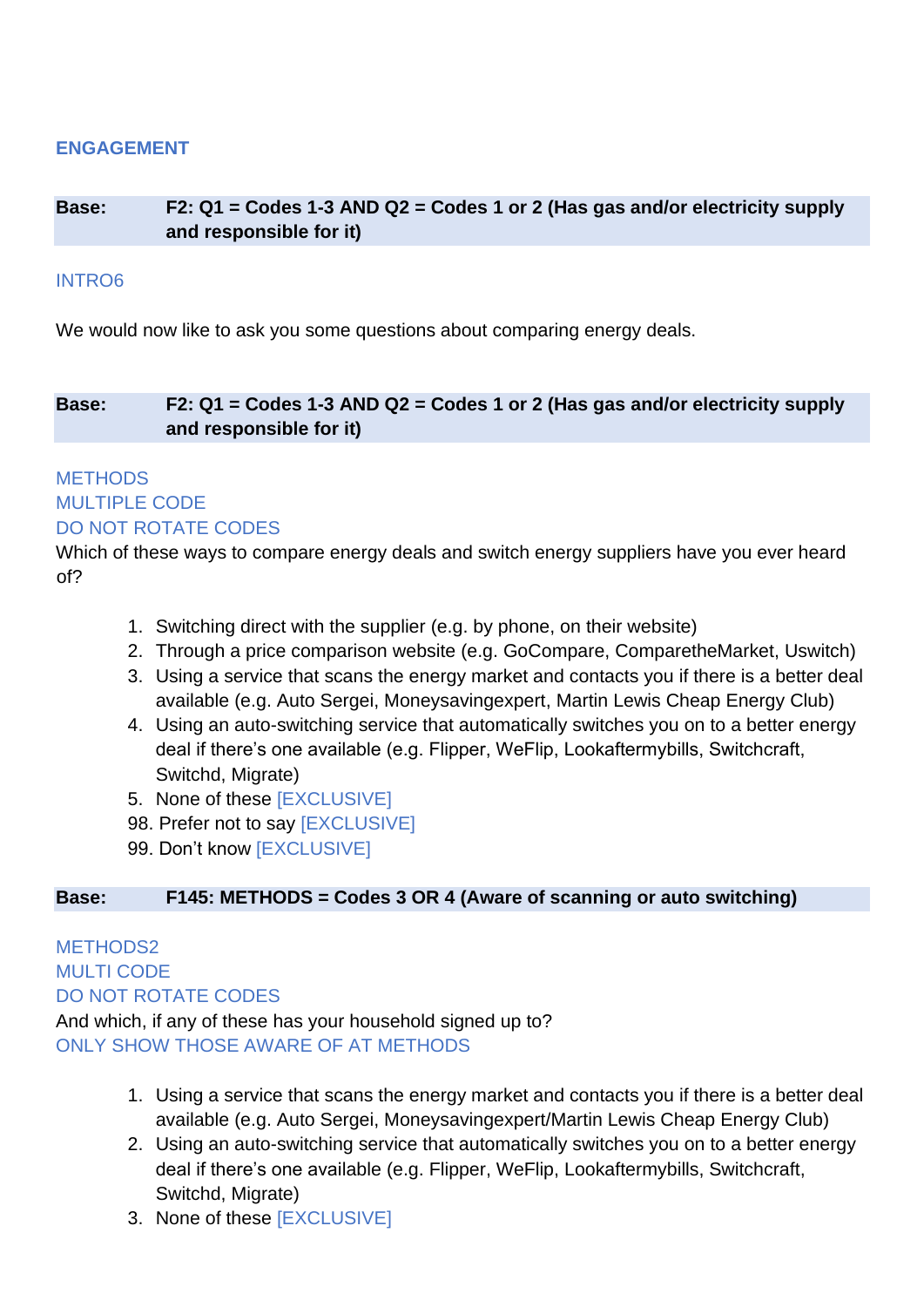- 98. Prefer not to say [EXCLUSIVE]
- 99. Don't know [EXCLUSIVE]

### **Base: F2: Q1 = Codes 1-3 AND Q2 = Codes 1 or 2 (Has gas and/or electricity supply and responsible for it)**

COMPARE1

### SINGLE CODE

Have you or your household **ever** compared energy deals to see if you could switch to a different supplier or tariff?  $\leq$  F Q1 = CODES 1 OR 3: This could be for either a gas or electricity supplier.>

- 1. Yes
- 2. No
- 98. Prefer not to say
- 99. Don't know

### **Base: F157: COMPARE1 = Code 1 (yes) (have ever compared deals)**

# COMPARE2

### SINGLE CODE

Have you or your household compared energy deals **in the past 12 months** to see if you could switch to a different supplier or tariff?  $\lt$  if Q1 = Codes 1 OR 3: This could be for either a gas or electricity supplier.>

- 1. Yes
- 2. No
- 98. Prefer not to say
- 99. Don't know

# **Base: F2: Q1 = Codes 1-3 AND Q2 = Codes 1 or 2 (Has gas and/or electricity supply and responsible for it)**

```
ENGAGE1
MULTIPLE CODE
DO NOT ROTATE CODES
```
Which, if any, of these things have you or your household **ever** done? < if Q1 = Codes 1 OR 3: This could be for either a gas or electricity supplier.>

- 1. Switched energy **supplier**  You could have switched direct with the supplier, through a price comparison website, or through an automated switching service (e.g. Flipper, Weflip)
- 2. Switched or renewed energy **tariff**, staying with same supplier
- 3. None of the above [EXCLUSIVE]
- 98. Prefer not to say [EXCLUSIVE]
- 99. Don't know [EXCLUSIVE]

#### **Base: F158: ENGAGE 1 = Codes 1 OR 2 (Have ever engaged)** ENGAGE2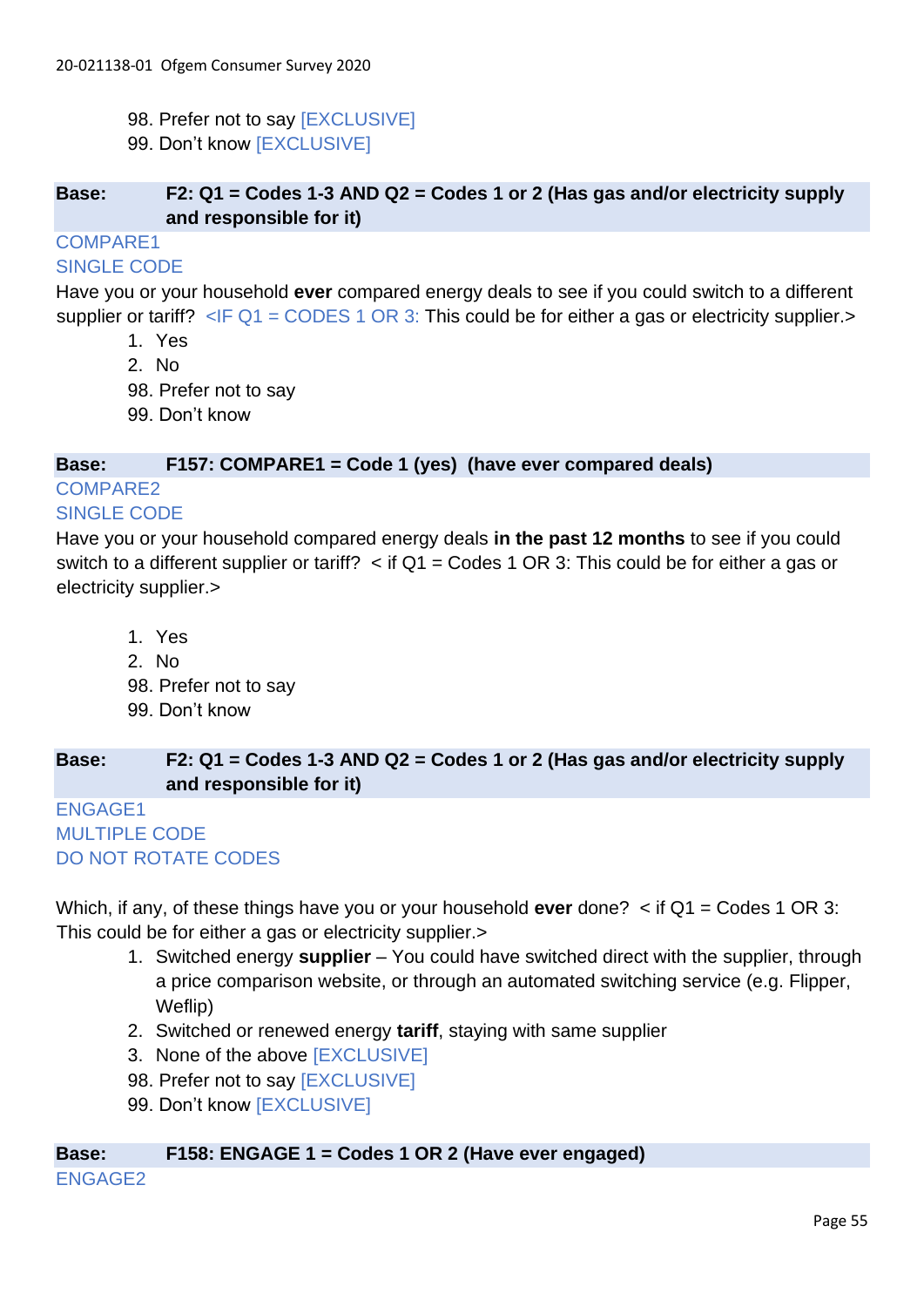# MULTIPLE CODE DO NOT ROTATE CODES

And which, if any, of these have you or your household done **in the past 12 months**? < if Q1 = Codes 1 OR 3: Again, this could be for either a gas or electricity supplier.>

# ONLY SHOW THOSE SELECTED AT ENGAGE1

- 1. Switched energy **supplier** You could have switched direct with the supplier, through a price comparison website, or through an automated switching service (e.g. Flipper, Weflip)
- 2. Switched or renewed energy **tariff**, staying with same supplier
- 3. None of the above [EXCLUSIVE]
- 98. Prefer not to say [EXCLUSIVE]
- 99. Don't know [EXCLUSIVE]

### **Base: F159: ENGAGE2 = Code 1 (switched energy supplier in past 12 months)**

### **FIRSTTIME** SINGLE CODE

Thinking about the last time you switched energy supplier, was that the first time you've ever done it, or have you switched energy supplier before in the past?

1: It was the first time 2: I've switched energy supplier before in the past 98: Prefer not to say 99: Don't know

# **Base: F160: COMPARE 2 = Code 1 OR ENGAGE 2 = Codes 1 OR 2 (Compared suppliers or tariffs in the past 12 months OR switched gas or electricity supplier or tariff)**

Dummset [HIDDEN] SINGLE CODE SET PRIORITY OF WHICH RECENT EXPERIENCE TO ASK ABOUT IF MULTIPLE CODED, PRIORITY IS: A SWITCHED SUPPLIER P12M (1) B SWITCHED TARIFF P12M (2) C COMPARED DEALS P12M (3) Set selected variable as Dumm1 ALL RESPONDENTS SHOULD BE CODED 1-3/96

### QUESTION NOT TO BE ASKED

PAST 12 MONTHS: 1: switched supplier =  $QENGAGE2 = 1$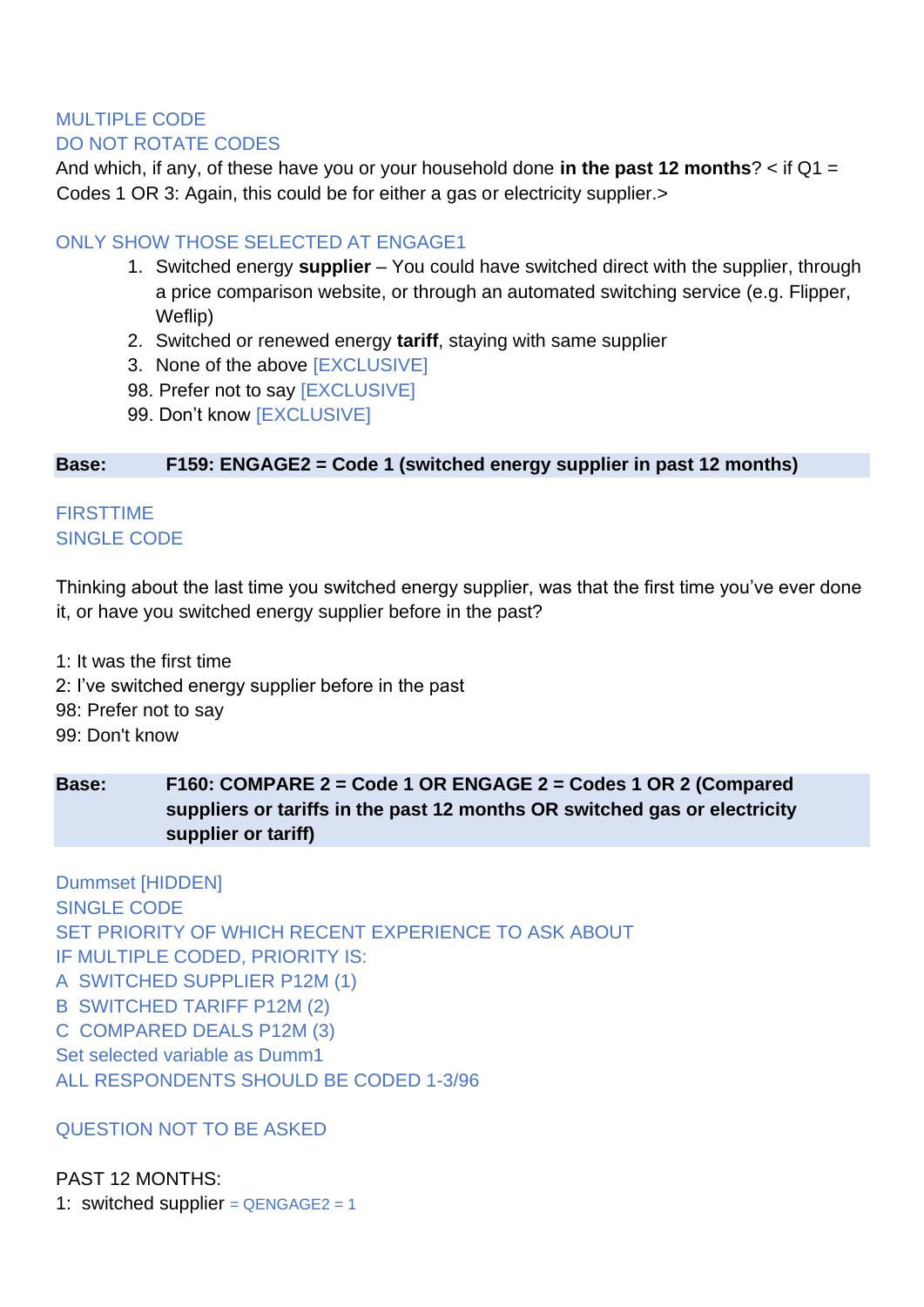2: switched tariff =  $QENGAGE2 = 2$  ONLY (AND NOT CODE 1) 3: compared energy deals =  $(QCOMPARE2 = 1)$  AND  $(QENGAGE2 \leq 1$  OR 2) 96: None of these =  $(QENGAGE2 \leq 1/2)$  AND  $(QCOMPARE2 \leq 1)$ 

# **Base: F160 COMPARE 2 = Code 1 OR ENGAGE 2 = Codes 1 OR 2 (Switched gas or electricity supplier or tariff, or compared suppliers or tariffs in the past 12 months)**

Q161 MULTIPLE CODE DO NOT ROTATE MAX 3 ANSWERS RECORD ORDER SUBSTITUTE IN FROM DUMM1

And thinking about the last time you <answer from Dumm1>, what were the main reasons that caused you to do that?

Please select up to three answers

- 1. I received a bill or direct debit \ prepayment statement from my supplier
- 2. I received a price increase notice from my supplier
- 3. I received an end of fixed term tariff notice from my supplier
- 4. I received an annual summary or review from my supplier
- 5. I moved home
- 6. I saw / heard advertising / media coverage on energy suppliers
- 7. Talked to a friend, family member, or neighbour
- 97. Other please type in
- 98. Prefer not to say [EXCLUSIVE]
- 99. Don't know [EXCLUSIVE]

**Base: F160: COMPARE 2 = Code 1 OR ENGAGE 2 = Codes 1 OR 2 (Compared suppliers or tariffs in the past 12 months OR switched gas or electricity supplier or tariff)**

Q165 MULTIPLE CODE DO NOT ROTATE SUBSTITUTE IN FROM DUMM1

When you last <ANSWER FROM DUMM1>, how did you find out about the deals offered?

1: Using an online\website price comparison service (e.g. USwitch, Money Supermarket)

2. Using an energy scanning service (e.g. Auto Sergei, Martin Lewis Cheap Energy Club)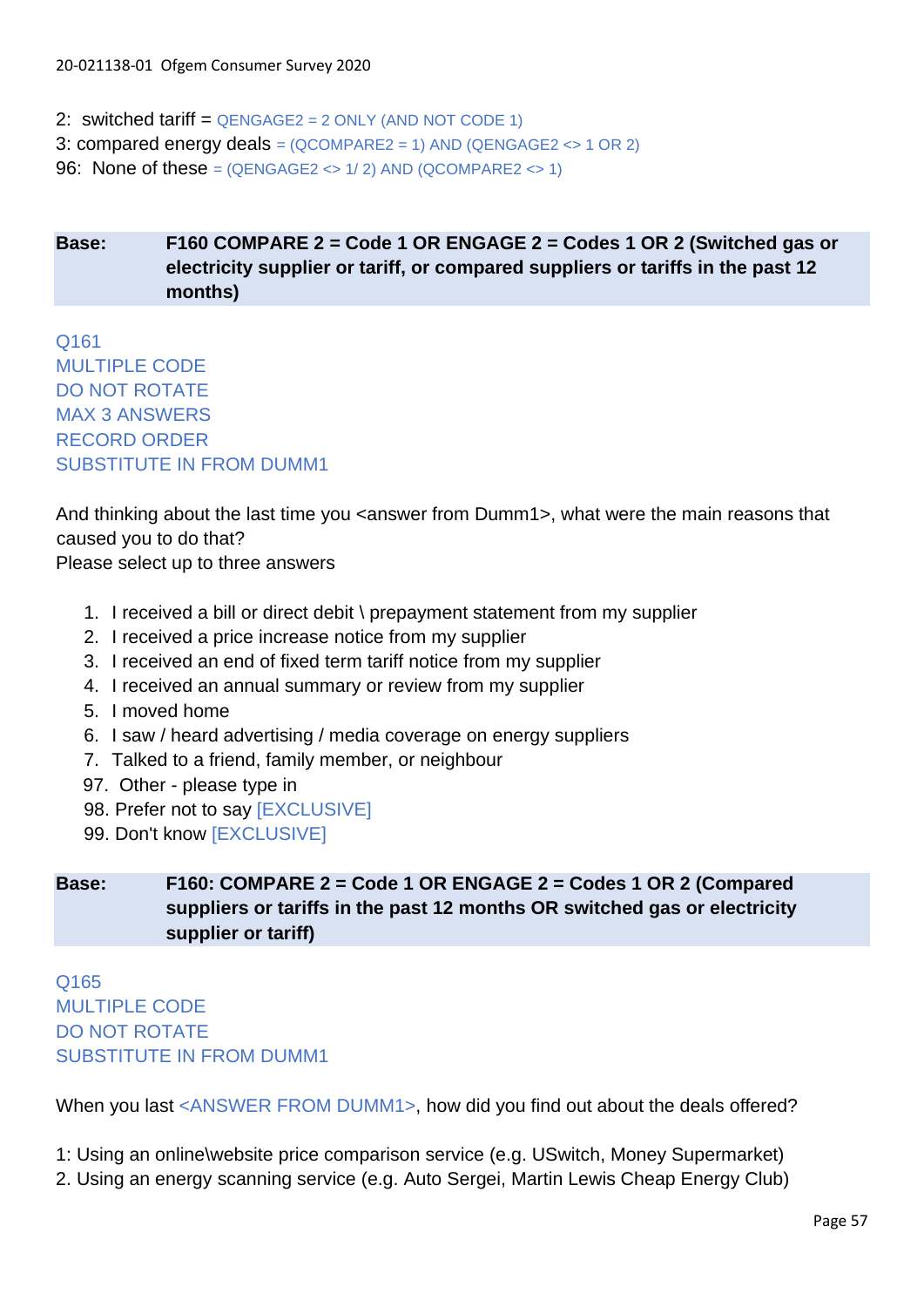3: Using an automated switching service (e.g. Flipper, Voltz, Swuto, Energy Scanner)

- 4: Rang my supplier
- 6: Looked at my supplier's own website
- 7: Looked at the websites of other suppliers
- 8. A friend or family member told me about it
- 97: Other please specify
- 98: Prefer not to say [EXCLUSIVE]
- 99: Don't know [EXCLUSIVE]

**Base: F176: (QCOMPARE2 = 1) AND (QENGAGE2 <> 1/ 2) (compared energy deals in past 12 months but not switched supplier or tariff) or (QCOMPARE2 <> 1) AND (QENGAGE2 <> 1/ 2) (have not compared or switched in past 12 months)**

**NOTSH** MULTIPLE CODE RECORD ORDER TEXT SUBSTITUTION: If Dummset = 96 then use -> shopped around to see if there are any better energy deals If Dummset = 3 then use -> switched tariff or switched supplier

Are there any particular reasons why you have not <shopped around to see if there are any better energy deals /switched tariff or switched supplier>?

Please select all codes that apply

- 1. Existing supplier/tariff is satisfactory
- 2. Didn't think I'd save enough to make it worthwhile changing
- 3. Confident I'm on the best deal for me
- 5. Good service from my existing supplier (including customer service, reliable supply etc)
- 6. Too much hassle/effort
- 96. Nothing specific
- 97. Other (specify)
- 99. Don't know [EXCLUSIVE]
- 98. Prefer not to say [EXCLUSIVE]

### **Base: F2: Q1 = Codes 1-3 AND Q2 = Codes 1 or 2 (Has gas and/or electricity supply and responsible for it)**

# Q125 SINGLE CODE

# ALTERNATE ORDER OF ANSWER LIST

Thinking of the factors that matter most to you, how confident are you that you are currently on the best energy deal for you?

- 1: Very confident
- 2: Fairly confident
- 3: Neutral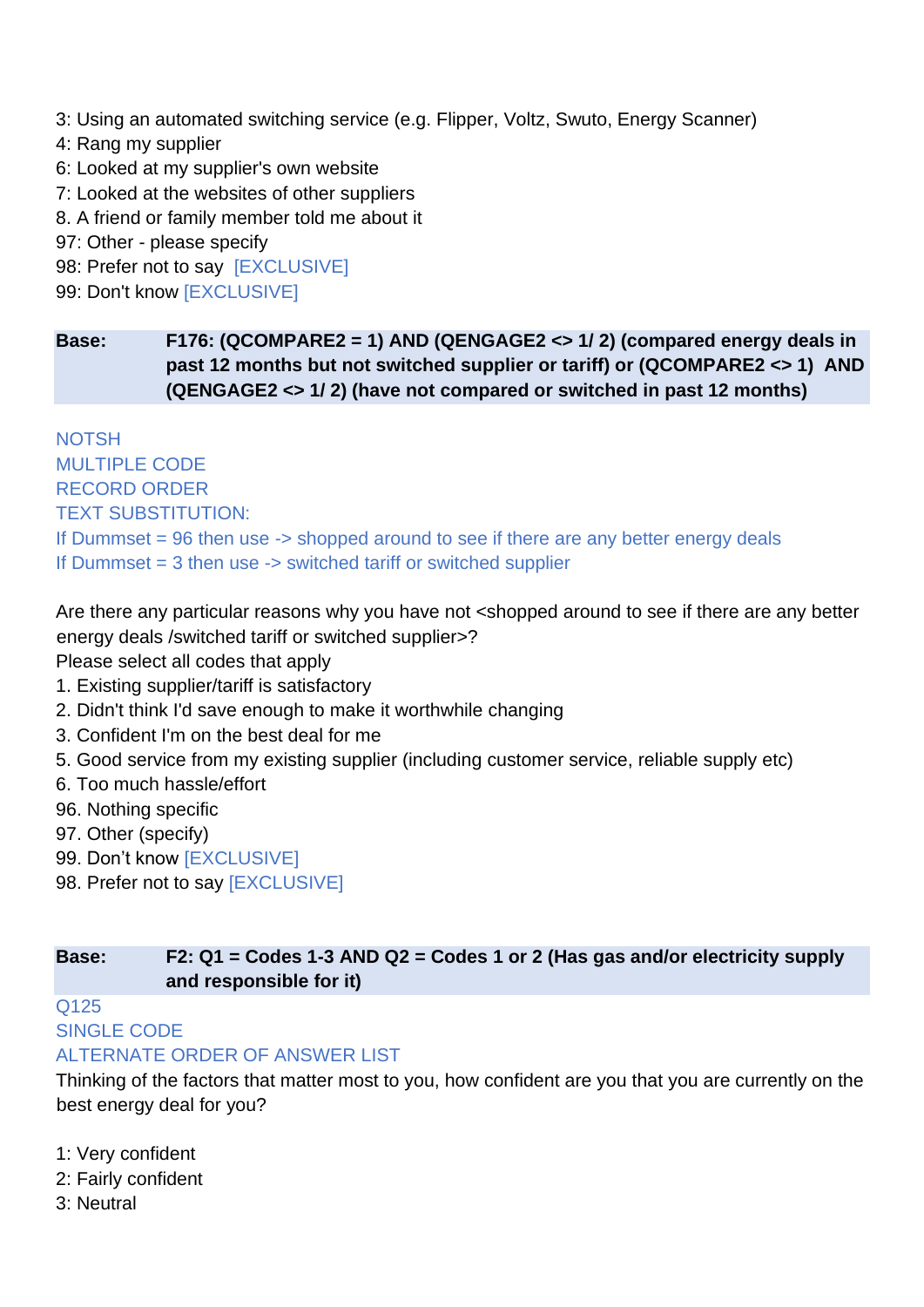4: Not very confident 5: Not confident at all 98: Prefer not to say [FIX AT END] 99: Don't know [FIX AT END]

# **Base: F2: Q1 = Codes 1-3 AND Q2 = Codes 1 or 2 (Has gas and/or electricity supply and responsible for it)**

INTRO3C

The next few questions are about your views on comparing and switching energy supplier more generally.

# **Base: F2: Q1 = Codes 1-3 AND Q2 = Codes 1 or 2 (Has gas and/or electricity supply and responsible for it)** Q145

SINGLE CODE ALTERNATE ORDER OF ANSWER LIST

How easy or difficult do you believe it is to compare different tariffs for electricity or gas?

1: Very easy 2: Fairly easy 3: Neither easy nor difficult 4: Fairly difficult 5: Very difficult 98: Prefer not to say [FIX AT END] 99: Don't know [FIX AT END]

# **Base: F2: Q1 = Codes 1-3 AND Q2 = Codes 1 or 2 (Has gas and/or electricity supply and responsible for it)**

**PCWST** SINGLE CODE PER STATEMENT RANDOMISE STATEMENTS SHOW ONE STATEMENT PER SCREEN

To what extent do you agree or disagree with the following statements about price comparison websites?

# **STATEMENTS**

1. Price comparison websites all have the same energy deals on them

2. Price comparison websites are unbiased in the way they display energy deals **CODES** 

1: Agree strongly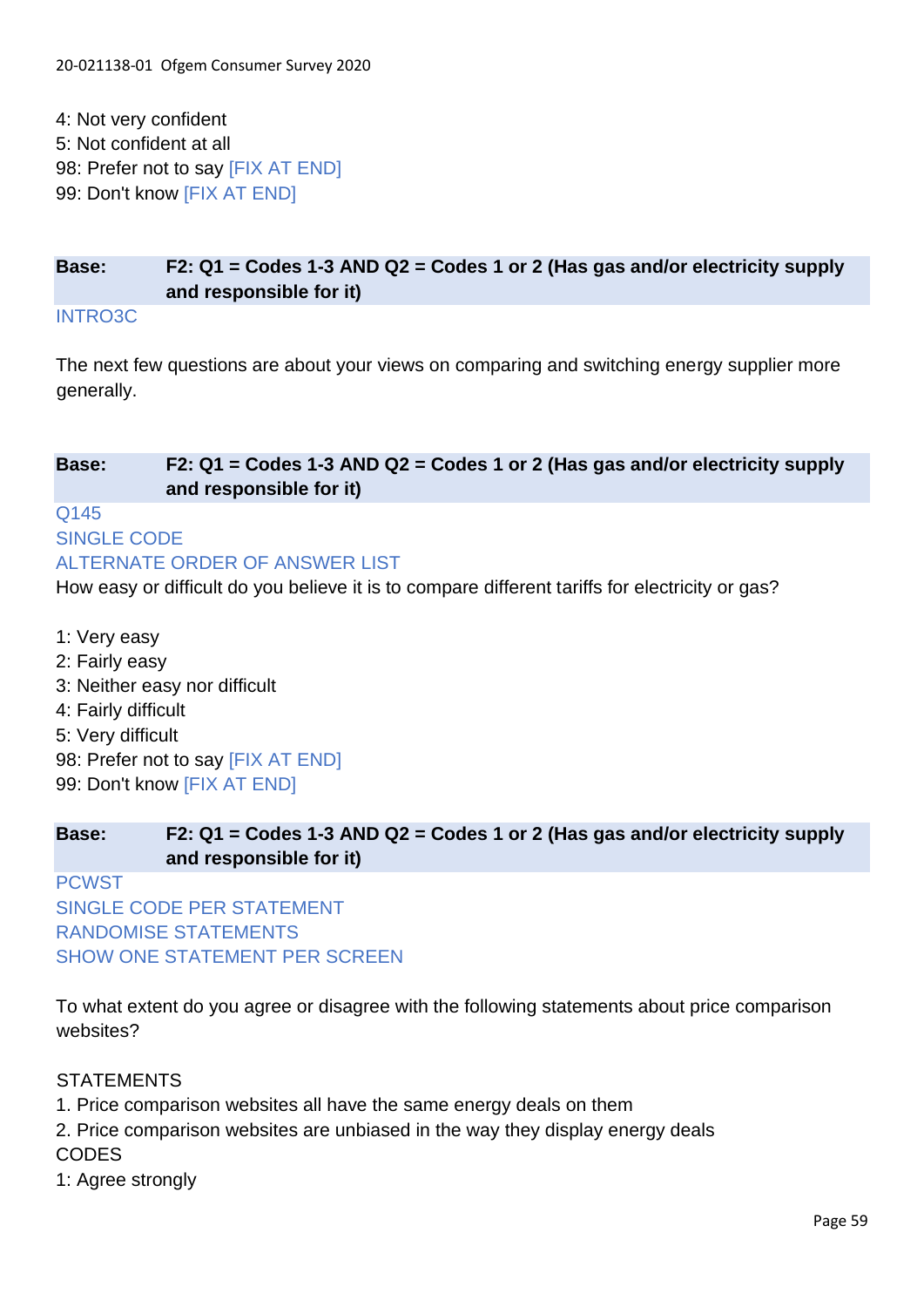2: Tend to agree 3: Neither agree nor disagree 4: Tend to disagree 5: Disagree strongly 98: Prefer not to say 99: Don't know

# **Base: F2: Q1 = Codes 1-3 AND Q2 = Codes 1 or 2 (Has gas and/or electricity supply and responsible for it)**

**RISKS** MULTIPLE CODE RANDOMISE CODES

What, if anything, do you think might be the risks associated with switching energy suppliers?

- 1. Something might go wrong and I might get cut off
- 2. Might not save as much as I thought
- 3. Costs might go up
- 4. The supplier I switch to might go bust
- 5. Double/shock billing (I might be billed by both suppliers)
- 96. No risks [EXCLUSIVE AND FIX AT THE END]
- 97. Other risk (please specify) [EXCLUSIVE AND FIX AT THE END]
- 98. Prefer not to say [EXCLUSIVE AND FIX AT THE END]
- 99. Don't know [EXCLUSIVE AND FIX AT THE END]

### **Supplier perceptions**

**Base: F2: Q1 = Codes 1-3 AND Q2 = Codes 1 or 2 (Has gas and/or electricity supply and responsible for it)**

INTRO3D2

To what extent do you agree or disagree with the following statements about energy suppliers?

### **Base: F2: Q1 = Codes 1-3 AND Q2 = Codes 1 or 2 (Has gas and/or electricity supply and responsible for it)**

Q121 SINGLE CODE FOR EACH STATEMENT RANDOMISE STATEMENTS ONE STATEMENT PER SCREEN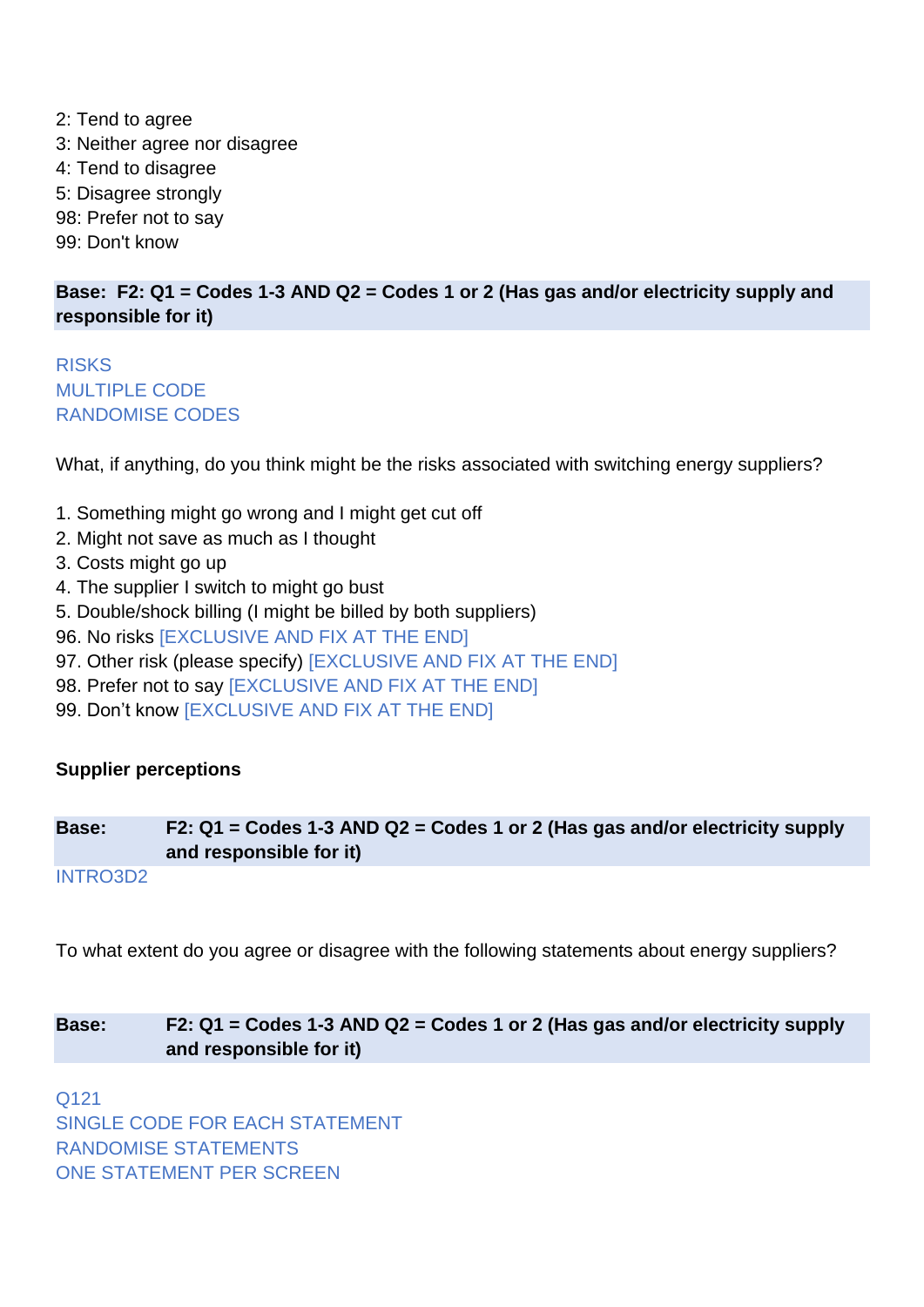How much do you agree or disagree...?

### **STATEMENTS**

- 1. Switching is a hassle that I've not got time for
- 2. I would only consider switching to a large or well-known energy supplier

4. (if SM4=1 AND SM7 = 1/3)) I worry that if I switch energy supplier my smart meter will stop working

### **CODES**

- 1: Agree strongly
- 2: Tend to agree
- 3: Neither agree nor disagree
- 4: Tend to disagree
- 5: Disagree strongly
- 98: Prefer not to say
- 99: Don't know

# **Base: F2: Q1 = Codes 1-3 AND Q2 = Codes 1 or 2 (Has gas and/or electricity supply and responsible for it)**

# CONF2 SINGLE CODE FOR EACH STATEMENT RANDOMISE STATEMENTS ONE STATEMENT PER SCREEN

How confident or unconfident do you feel about doing these things related to energy suppliers? **STATEMENTS** 

- 1. Comparing the different energy deals available
- 2. Choosing the best energy deal for your household

### **CODES**

- 1: Very confident
- 2: Fairly confident
- 3: Neutral
- 4: Not very confident
- 5: Not confident at all
- 98: Prefer not to say
- 99: Don't know

ENERGYOOB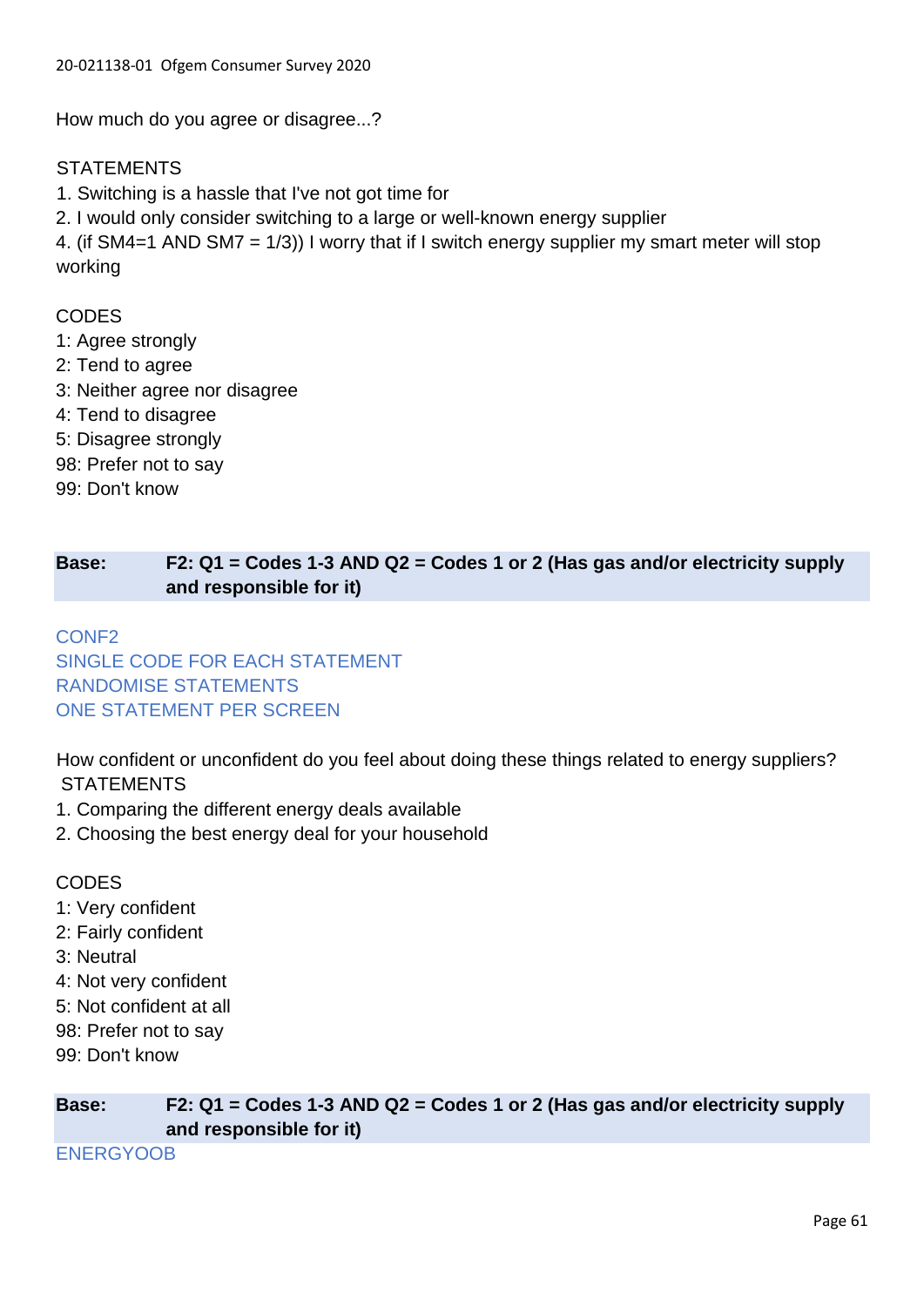# MULTIPLE CODE DO NOT ROTATE

Have you heard anything about energy companies going out of business recently?

- 1. Yes, it happened to me/us
- 2. Yes, it happened to a close friend/family member/someone we know of
- 3. Yes, have just heard about it [EXCLUSIVE]
- 4. No, have not heard about it [EXCLUSIVE]
- 98. Prefer not to say [EXCLUSIVE]
- 99. Don't know [EXCLUSIVE]

**Base: F147: ENERGYOOB = Codes 1-3 (Aware of energy companies going out of business)**

# IMPACTENERGYOOB SINGLE CODE DO NOT ROTATE

Which of these best describes how knowing that some energy suppliers have gone out of business makes you feel about switching energy suppliers?

- 1. Makes me much less likely to switch energy supplier in the future
- 2. Makes me a bit less likely
- 3. Makes no difference either way
- 4. Makes me a bit more likely
- 5. Makes me much more likely to switch energy supplier in the future
- 98. Prefer not to say
- 99. Don't know

# Base: **F148: ENERGYOOB = Code 1 (went through energy company failure themselves)**

### EXPENERGYOOB OPEN ENDED

You mentioned that an energy supplier you used went out of business. Would you be able to describe in a bit more detail about that?

- What happened?
- How did you find out about it?
- Can you describe any information you received?
- How was the process for you?
- How are things now?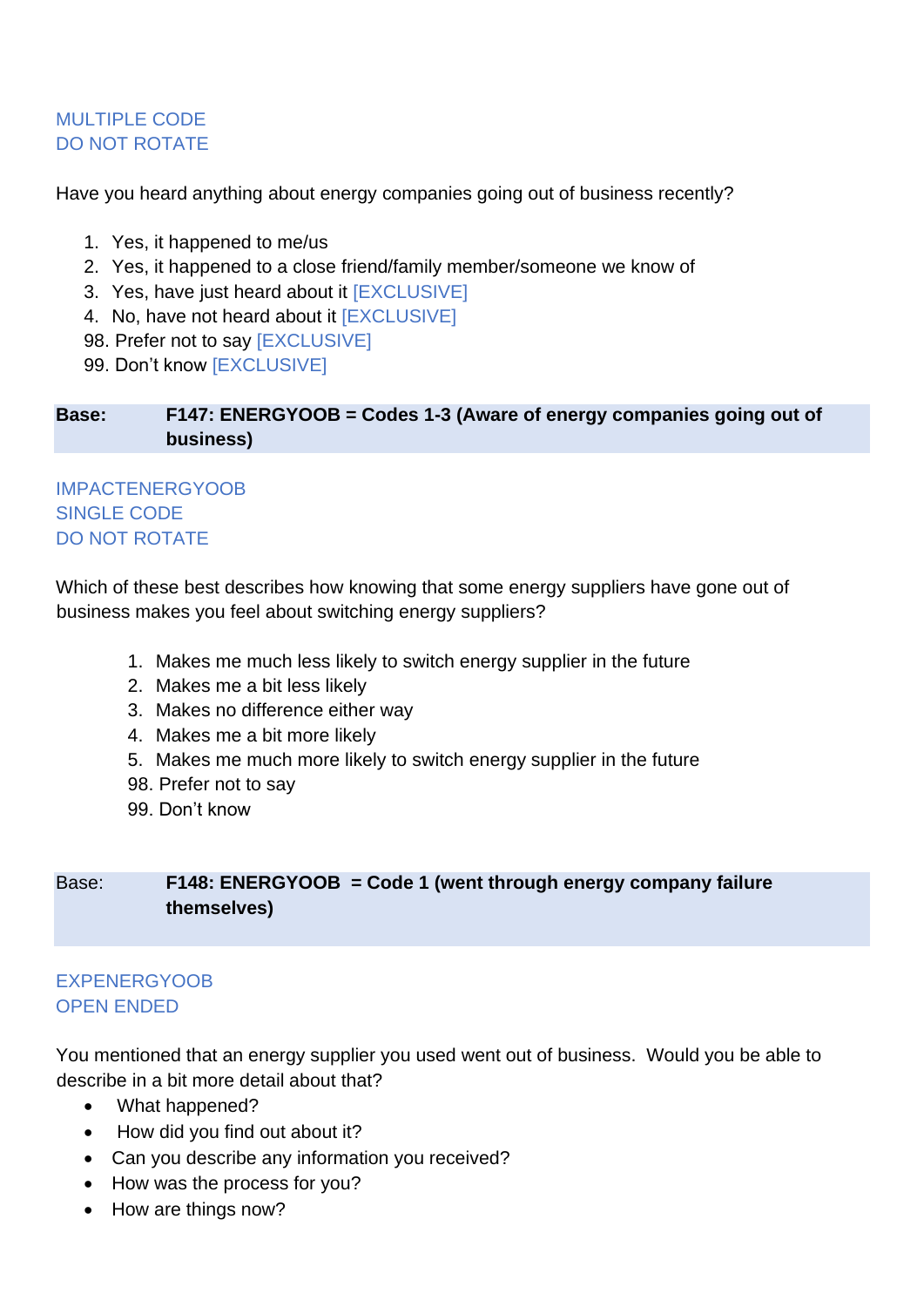- Are you happy with your new energy deal?
- Are you happy with the customer experience from your new supplier?
- How are things now?

### TYPE IN

- 98. Prefer not to say
- 99. Don't know

### **Base: F2: Q1 = Codes 1-3 AND Q2 = Codes 1 or 2 (Has gas and/or electricity supply and responsible for it)**

### INTRO7

We would now like to ask you some questions about your attitudes to your own and other energy suppliers.

# **Base: F2: Q1 = Codes 1-3 AND Q2 = Codes 1 or 2 (Has gas and/or electricity supply and responsible for it)**

Q68

SINGLE CODE FOR EACH STATEMENT RANDOMISE STATEMENTS ONE STATEMENT PER SCREEN

To what extent do you trust or distrust your energy supplier(s) to...?

### **STATEMENTS**

- 1. Treat you fairly in their dealings with you
- 3. Charge you a fair price for your gas and electricity

### **CODES**

- 1: Completely trust
- 2: Tend to trust
- 3: Neither trust nor distrust
- 4: Tend to distrust
- 5: Strongly distrust
- 98: Prefer not to say
- 99: Don't know

**Base: F2: Q1 = Codes 1-3 AND Q2 = Codes 1 or 2 (Has gas and/or electricity supply and responsible for it)**

**SPATT** 

SINGLE CODE FOR EACH STATEMENT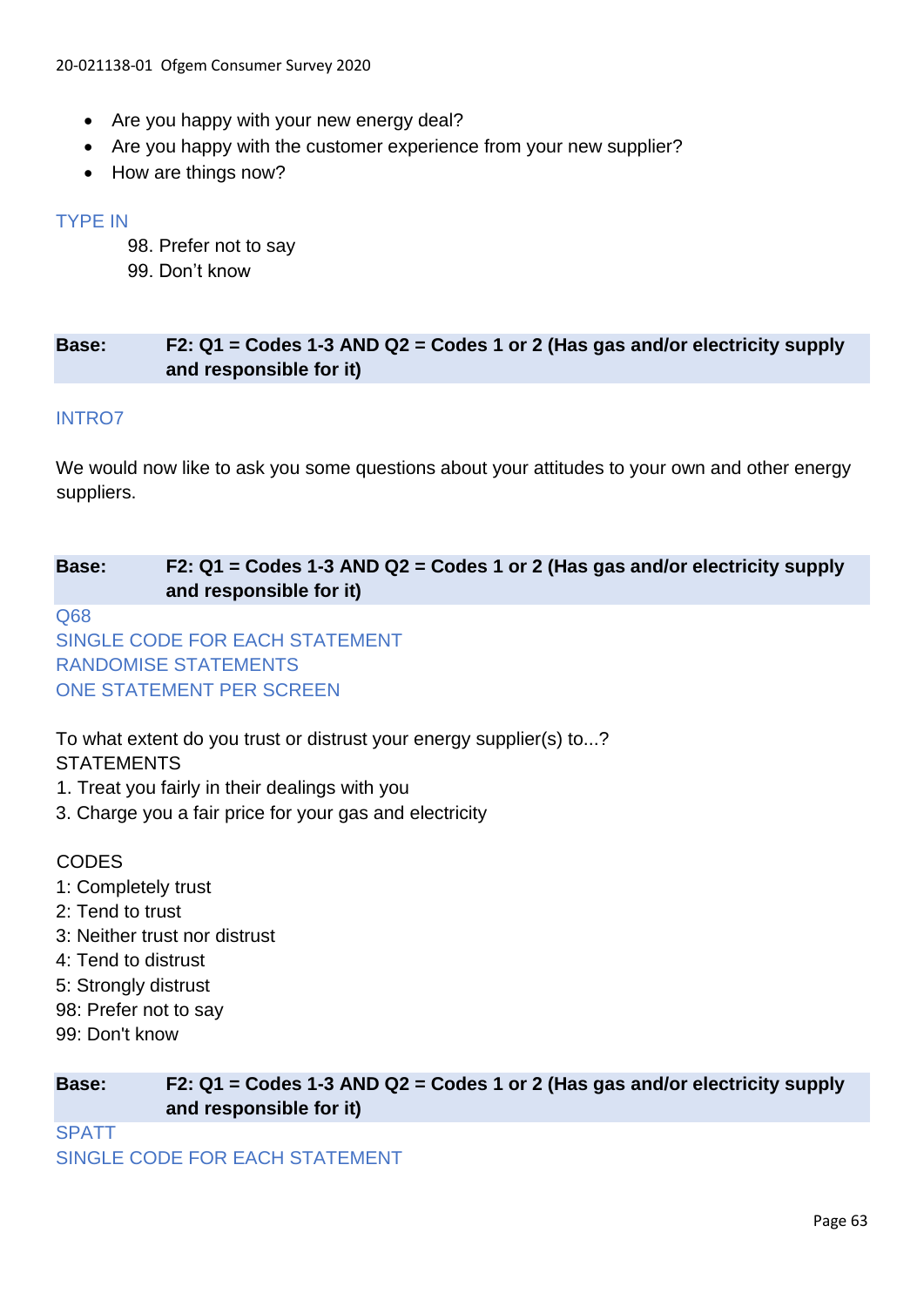### RANDOMISE STATEMENTS ONE STATEMENT PER SCREEN

To what extent do you agree or disagree with these statements about energy suppliers

### **STATEMENTS**

1. If I was going to change energy supplier, I would look for a supplier who offered me extra rewards

2. I would be happy to pay slightly more for my energy if my supplier offered me better customer service

### **CODES**

1: Agree strongly 2: Tend to agree 3: Neither agree nor disagree 4: Tend to disagree 5: Disagree strongly 98: Prefer not to say 99: Don't know

### **TIME OF USE**

**Base: F2: Q1 = Codes 1-3 AND Q2 = Codes 1 or 2 (Has gas and/or electricity supply and responsible for it)**

Changing the subject now to think about different types of tariff and ways of paying for energy.

### **Base: F2: Q1 = Codes 1-3 AND Q2 = Codes 1 or 2 (Has gas and/or electricity supply and responsible for it)**

# PEAK SINGLE CODE

The cost of energy is lower during certain times of the day, when there is less demand, so it costs suppliers less to get the energy to your household.

These times are known as off-peak times, in contrast to peak times when demand is higher, and energy costs more.

Before today, were you aware that there are peak and off-peak times for energy usage?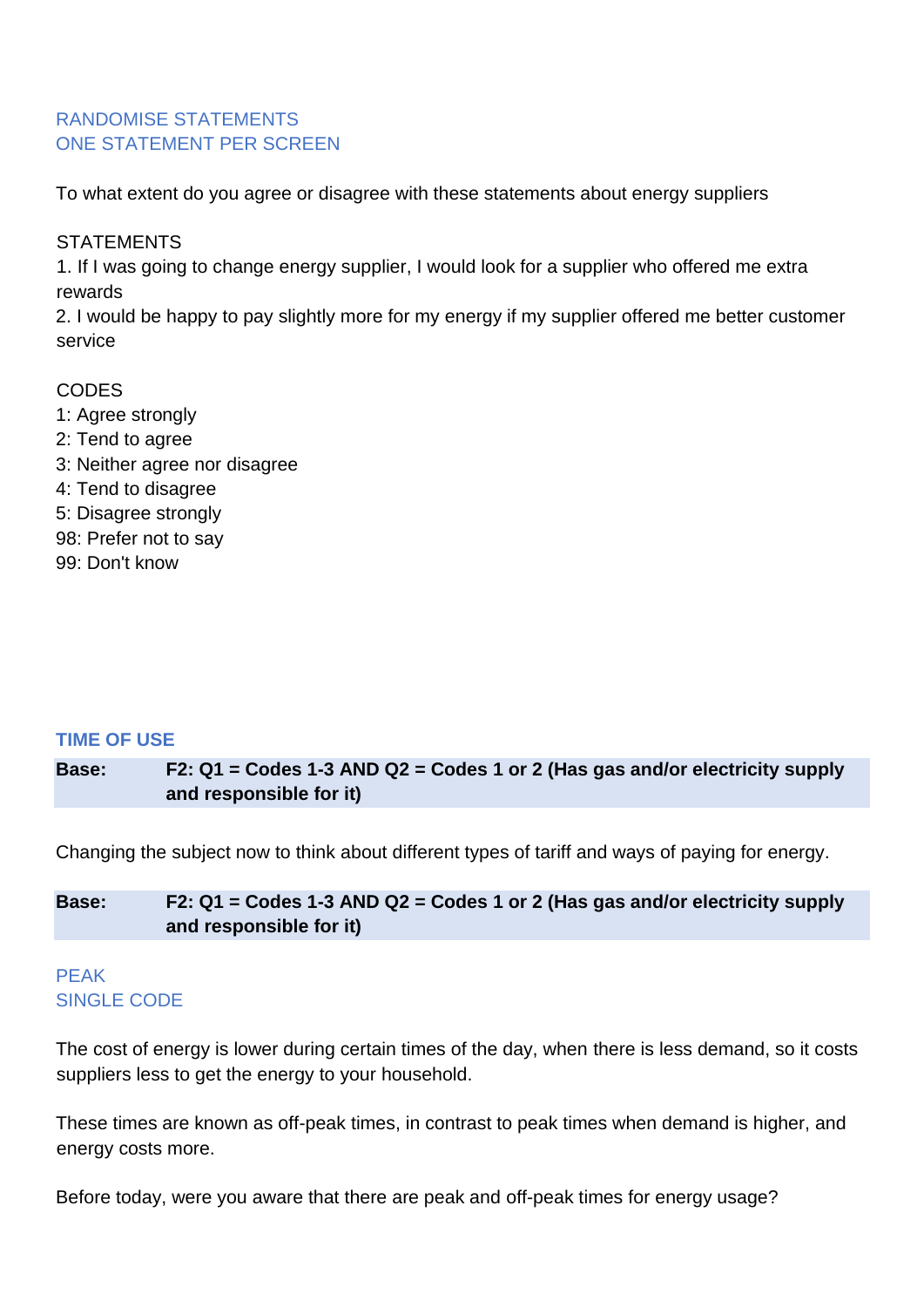1. Yes, I was aware of this 2. No, I was not aware of this 98: Prefer not to say 99: Don't know

### **Base: F163: PEAK = Code 1 (Aware of peak and off-peak periods)**

# PFAK<sub>2</sub> **MULTICODE**

And what time(s) of day do you understand as being peak time for energy usage? Please click on all of the boxes you think correspond to the hours which you think are peak time.

SHOW DAY AS 24 SINGLE HOUR TIME PARTS: LABELLED AS MIDNIGHT, 1AM …. MIDDAY, 1PM, 2PM ….

98: Prefer not to say [EXCLUSIVE AND FIX AT END] 99: Don't know [EXCLUSIVE AND FIX AT END]

### **Base: F163: PEAK = Code 1 (Aware of peak and off-peak periods)**

### PEAK3 SINGLE CODE

Energy costs different amounts to generate at different times of the day, so some suppliers have introduced 'Time of use' energy tariffs.

These charge consumers cheaper rates for their energy at certain times of night or day, when demand is at its lowest, and higher rates at popular times. This means that energy demand can be better managed, and customers can lower their bills.

Is your household on a tariff where you pay less for energy used off peak, called a 'time of use' tariff?

1. Yes 2. No 98: Prefer not to say 99: Don't know

**Base: F165: PEAK= Code 1 AND PEAK3<> Code 1(Aware of peak and off-peak periods and household not on a time of use tariff)**

PEAK3A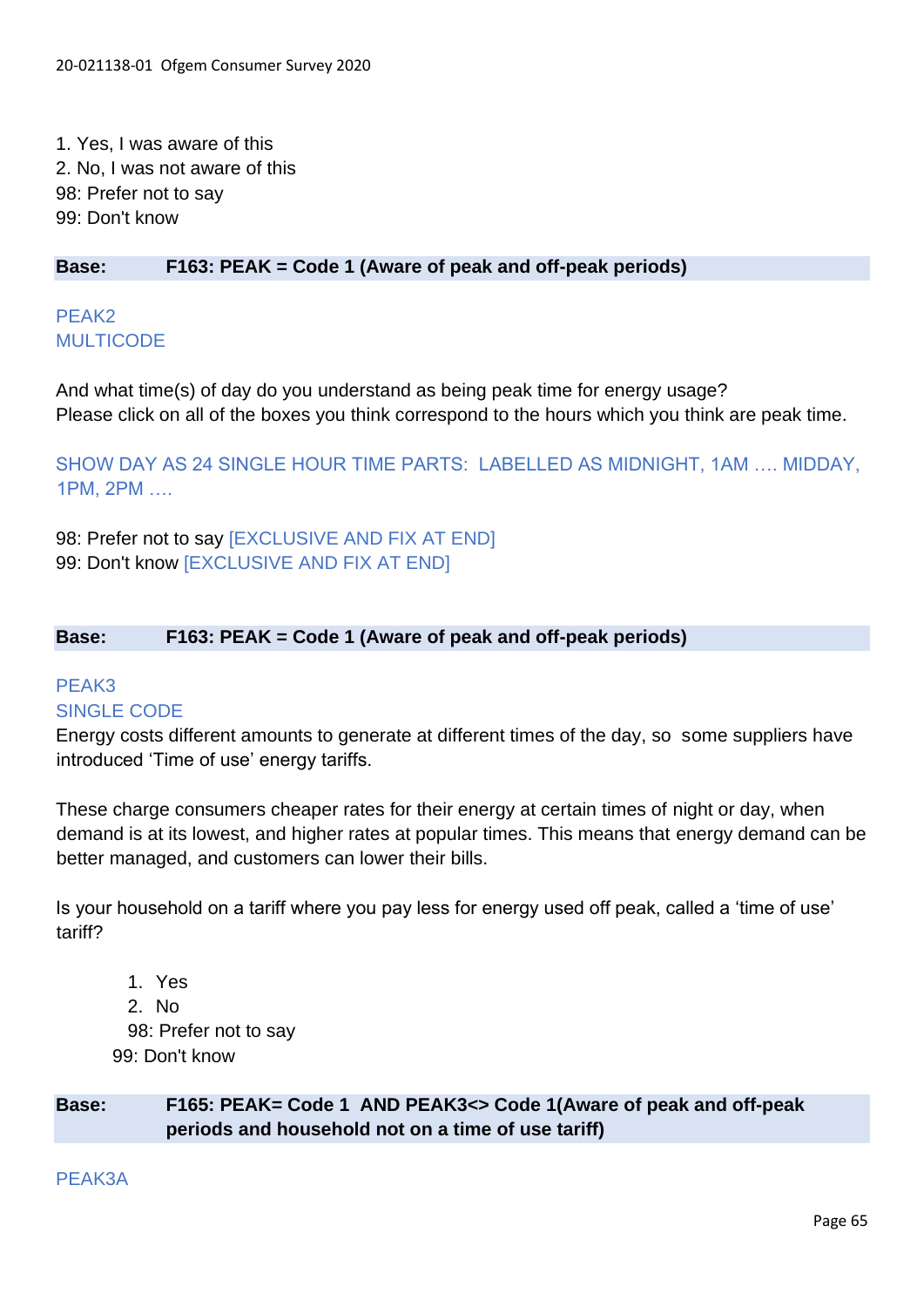### SINGLE CODE

Has your household ever been offered a 'time of use' tariff where you pay less for energy used off peak?

- 1. Yes, and we are in the process of switching
- 2. Yes, and we declined to switch
- 3. No, never been offered
- 98: Prefer not to say
- 99: Don't know

# **Base: F166: PEAK = Code 1 AND PEAK3 <> code 1 AND PEAK3A <> 1 (Aware of peak and off-peak periods and not on a time of use tariff and not in the process of switching)**

# PEAK4 SINGLE CODE ALTERNATE ORDER OF CODES

And if a time of use tariff was available, how likely would your household be to switch to it?  $\leq$ IF SM7  $\leq$  1/3 Your household would need to have a smart meter installed and to gain any benefits from the tariff you would need to make sure you reduce the amount of energy your household uses at peak times.

- 1. Definitely would
- 2. Probably would
- 3. Might or might not
- 4. Probably would not
- 5. Definitely would not
- 98: Prefer not to say [FIX AT END]
- 99: Don't know [FIX AT END]

# **Base: F2: Q1 = Codes 1-3 AND Q2 = Codes 1 or 2 (Has gas and/or electricity supply and responsible for it)**

Now thinking about the appliances you have in your home and how your household uses them.

# **Base: F2: Q1 = Codes 1-3 AND Q2 = Codes 1 or 2 (Has gas and/or electricity supply and responsible for it)**

APPLIANCE MULTIPLE CODE DO NOT ROTATE

Which, if any, of these appliances do you have in your household?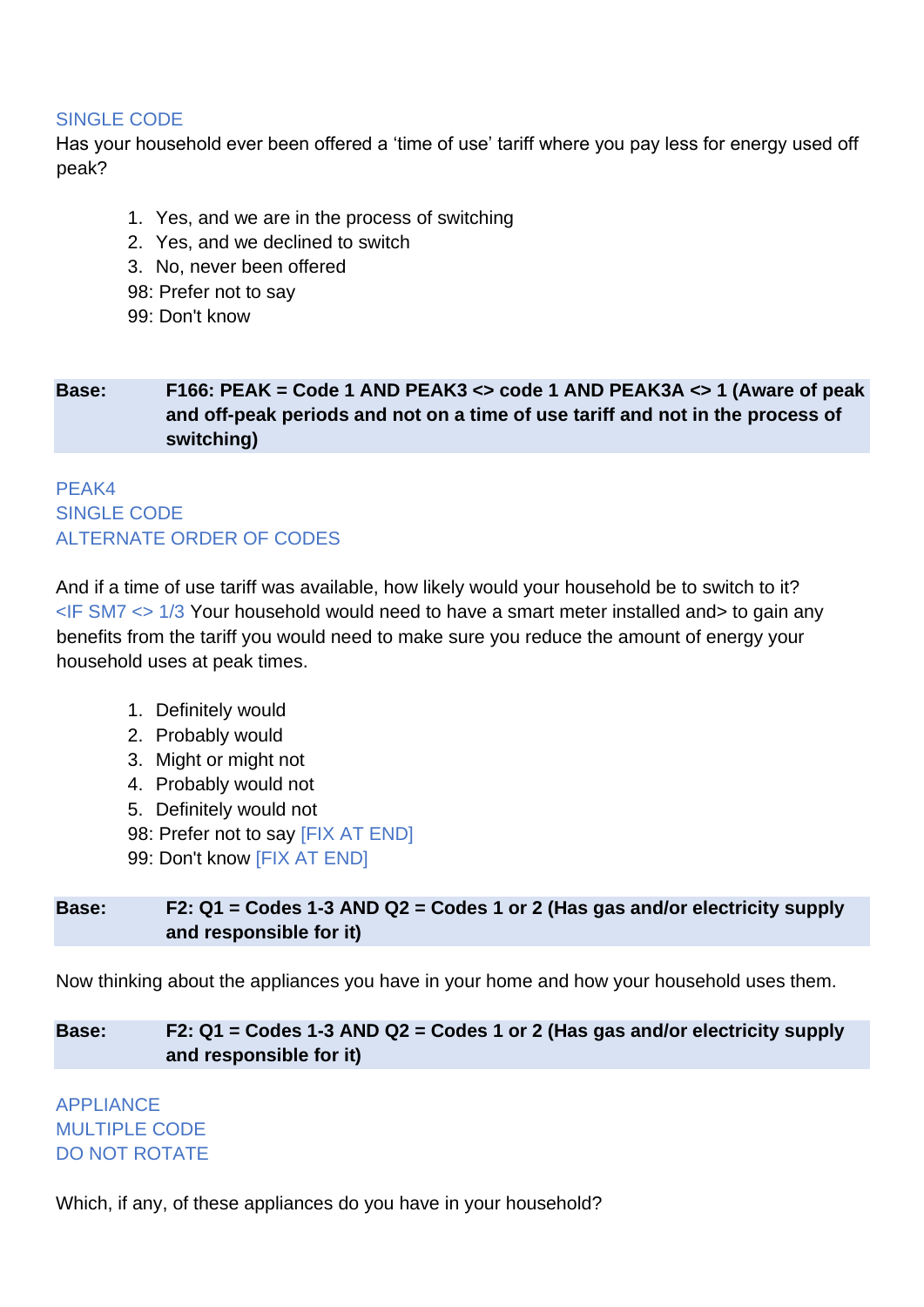- 1. Washing machine
- 2. Tumble dryer
- 3. Combined washer/dryer
- 4. Dishwasher
- 5. Fully electric vehicle
- 6. Energy storage (e.g. large batteries kept in garage)
- 7. Smart heating controls to enable you to programme your boiler online / by smart phone (e.g. NEST, HIVE)
- 8. Smart TRVs (thermostats for individual radiators that you can control through smart heating controls or online/by smart phone)
- 9. Smart bulbs, smart lights, smart plugs
- 96. None of these [EXCLUSIVE]
- 98: Prefer not to say **[EXCLUSIVE]**
- 99: Don't know [EXCLUSIVE]

### **Base: F149: APPLIANCE = Codes 1-5 (Use any relevant appliances)**

# WHENAPP MULTIPLE CODE DO NOT ROTATE

Now thinking about the hours of **4pm-8pm on weekdays**, which of these appliances do you tend to use at these times?

If the time varies, please say when they are done most often, and how you are using appliances nowadays.

Please select all that apply

### SHOW ONLY ITEMS CODED AT APPLIANCE

ROWS

- 1. Use <your washing machine (IF CODE 1 AT APPLIANCE) /the wash cycle on your washer/dryer (IF CODE 3 AT APPLIANCE) >
- 2. Use <your tumble dryer (IF CODE 2 AT APPLIANCE) / the dry cycle on your washer/dryer (IF CODE 3 AT APPLIANCE) >
- 3. Use your dishwasher (IF CODE 4 AT APPLIANCE)
- 4. Charge your electric vehicle (IF CODE 5 AT APPLIANCE OR 2 OR 3 AT BCHECK)
- 5. Varies too much to say [EXCLUSIVE]
- 97. None of these [EXCLUSIVE]
- 98. Prefer not to say [EXCLUSIVE]
- 99. Don't know [EXCLUSIVE]

**Base: F150: WHENAPP = Codes 1-4 (Uses any relevant appliance at peak times)**

# LOADSH SINGLE CODE PER APPLIANCE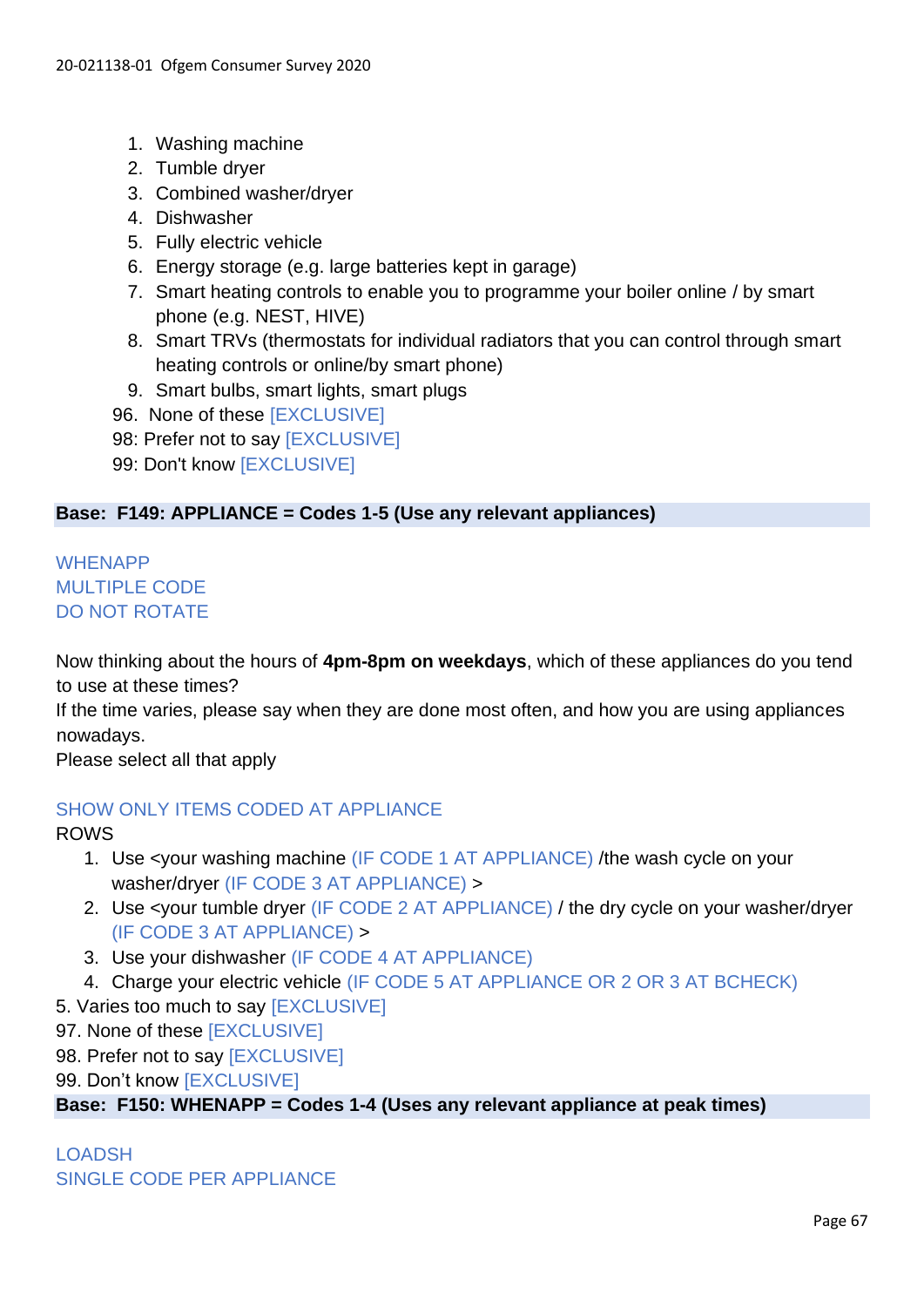# SHOW AS GRID

How easy or difficult would it be for your household to change when you do these things to different times of the day (outside of 4pm - 8pm). Again, please think about how you could use appliances nowadays.

### ROWS

- 1. Use <your washing machine (IF CODE 1 AT APPLIANCE) /the wash cycle on your washer/dryer (IF CODE 3 AT APPLIANCE) >
- 2. Use <your tumble dryer (IF CODE 2 AT APPLIANCE) / the dry cycle on your washer/dryer (IF CODE 3 AT APPLIANCE)
- 3. Use your dishwasher (IF CODE 4 AT APPLIANCE)
- 4. Charge your electric vehicle (IF CODE 5 AT APPLIANCE OR 2 OR 3 AT BCHECK)

### COLUMNS

- 1. Very easy
- 2. Quite easy
- 3. Neither easy nor difficult
- 4. Quite difficult
- 5. Very difficult
- 98: Prefer not to say
- 99. Don't know

### **Base: F151: LOADSH = Codes 4 or 5 for any item (Difficult to load shift)**

# WHATPRE **MULTICODE** ROTATE CODES

Can you describe in a bit more detail what prevents your household from being able to do this (IF CODE 4 OR 5 FOR ONLY ONE ITEM AT LOADSH) / these things (IF CODE 4 OR 5 FOR MORE THAN ONE ITEM AT LOADSH) at a different time of day (outside of 4-8pm)?

- 1. Not at home at those times (e.g. at work, study)
- 2. Do not want noise through the day or night (e.g. would wake shift workers, annoy neighbours)
- 3. Does not fit with childcare/caring responsibilities (e.g. would wake the baby)
- 4. It`s hard to plan when I need to use these appliances
- 5. Prefer to do them as I do at present
- 6. Safety concerns / not safe to leave appliance on unsupervised / at night
- 7. Other (specify)

98: Prefer not to say [EXCLUSIVE AND FIX AT END] 99: Don't know [EXCLUSIVE AND FIX AT END]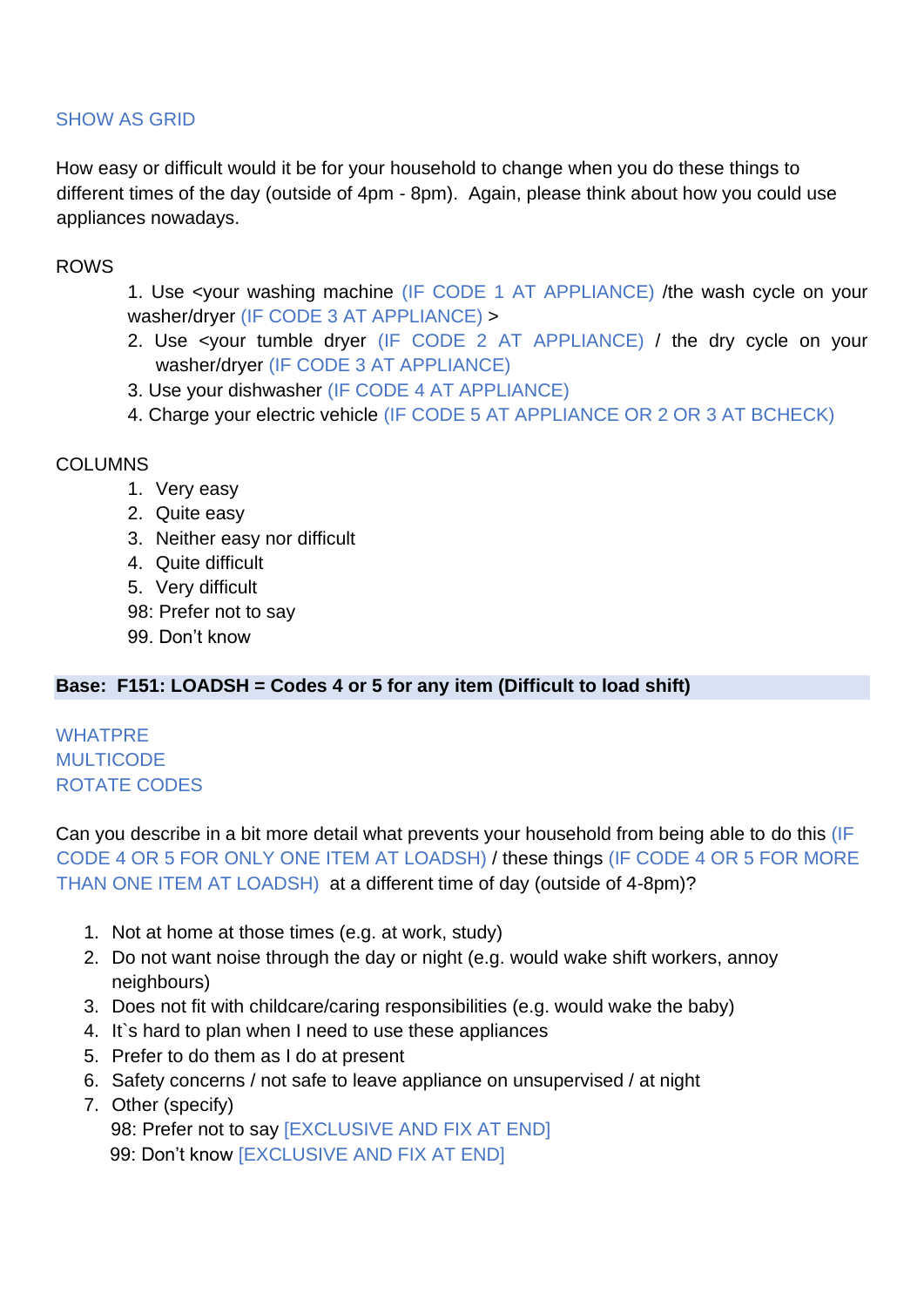### **Base: F2: Q1 = Codes 1-3 AND Q2 = Codes 1 or 2 (Has gas and/or electricity supply and responsible for it)**

In the next few years, new types of smart technology could become available. This would help people reduce their energy bills by changing when households use energy to times when it's cheaper.

# **IF PARTICIPANT IS ELIGIBLE TO ANSWER MORE THAN ONE OF NEXT THREE QUESTIONS, ROTATE ORDER OF PRESENTATION OF INTCONT1APP, INTCONT1HC, INTCONT1EV**

# **Base: F2: Q1 = Codes 1-3 AND Q2 = Codes 1 or 2 (Has gas and/or electricity supply and responsible for it)**

### INTCONT1APP SINGLE CODE ALTERNATE ORDER OF CODES

Smart appliances, for example a washing machine, could be linked to an external company, such as your energy supplier. The external company would monitor when the cost of energy falls, and with your agreement would remotely control when your appliance runs.

To use the appliance you would load it and set it as ready, and the external company would start the appliance when the cost of energy falls.

You could still use the appliance in the same way as usual, by loading it up and turning it on to run; or you could use a timer or app yourself to programme when it would run.

How likely would you be to use appliances like this to reduce the cost of your household's energy bills?

- 1. Definitely would
- 2. Probably would
- 3. Might or might not
- 4. Probably would not
- 5. Definitely would not

98: Prefer not to say [FIX AT END] 99. Don't know [FIX AT END]

**Base: F2: Q1 = Codes 1-3 AND Q2 = Codes 1 or 2 (Has gas and/or electricity supply and responsible for it)**

INTCONT1HC SINGLE CODE ALTERNATE ORDER OF CODES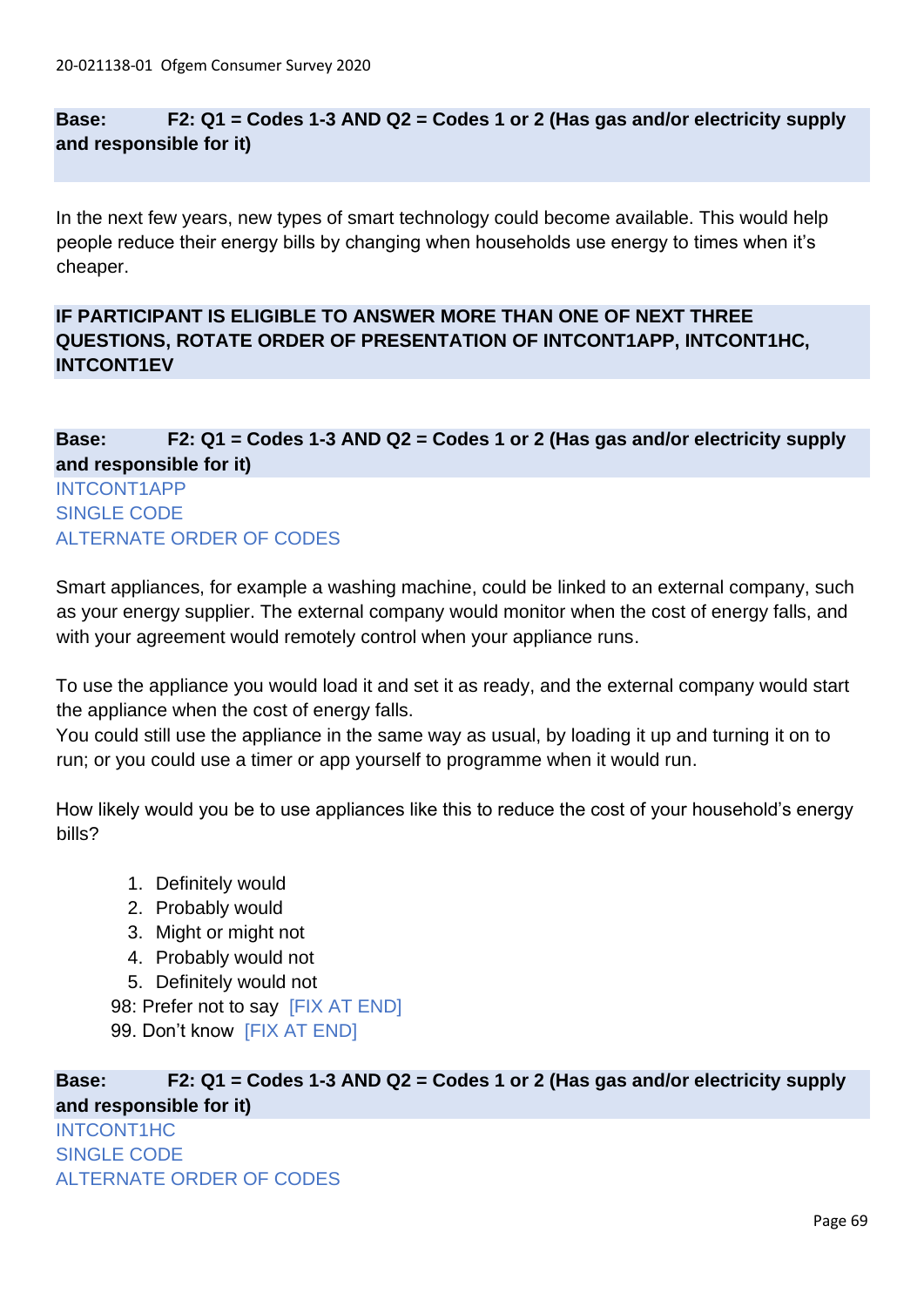Smart controls for home heating could be linked to an external company, such as your energy supplier. The external company would monitor when the cost of energy falls, and with your agreement would remotely control your home heating.

You would set your home's heating timer and thermostat to the temperature you prefer. The external company may reduce the temperature on your thermostat by one or two degrees for a short period of time at peak times to manage demand on the energy network at busy times. The difference should be very small and should not be noticeable, and in return your household would receive a small financial reward in the form of a cheaper energy tariff or a credit on your energy bill.

You could still over-ride this by turning the thermostat back up.

How likely would you be to use a home heating system like this to reduce the cost of your household's energy bills?

- 1. Definitely would
- 2. Probably would
- 3. Might or might not
- 4. Probably would not
- 5. Definitely would not

98: Prefer not to say [FIX AT END]

99. Don't know [FIX AT END]

### **Base: F175: BCHECK = Codes 2-3 (Have plug in EV)** INTCONT1EV SINGLE CODE ALTERNATE ORDER OF CODES

Smart controls for charging plug-in electric vehicles at home could be linked to an external company, such as your energy supplier. The external company would monitor when the cost of energy falls, and with your agreement would remotely control how quickly and when your vehicle charges.

You would plug in your vehicle to charge in the usual way. The external company may slow down the amount of power being used to charge the vehicle, or stop it altogether for a certain time period to help them to manage demand on the energy network at busy times.

The vehicle would still be ready for you to use when you need it because you would have told the supplier how much battery charge you need and when you need it.

In return your household would receive a small financial reward in the form of a cheaper energy tariff or a credit on your energy bill.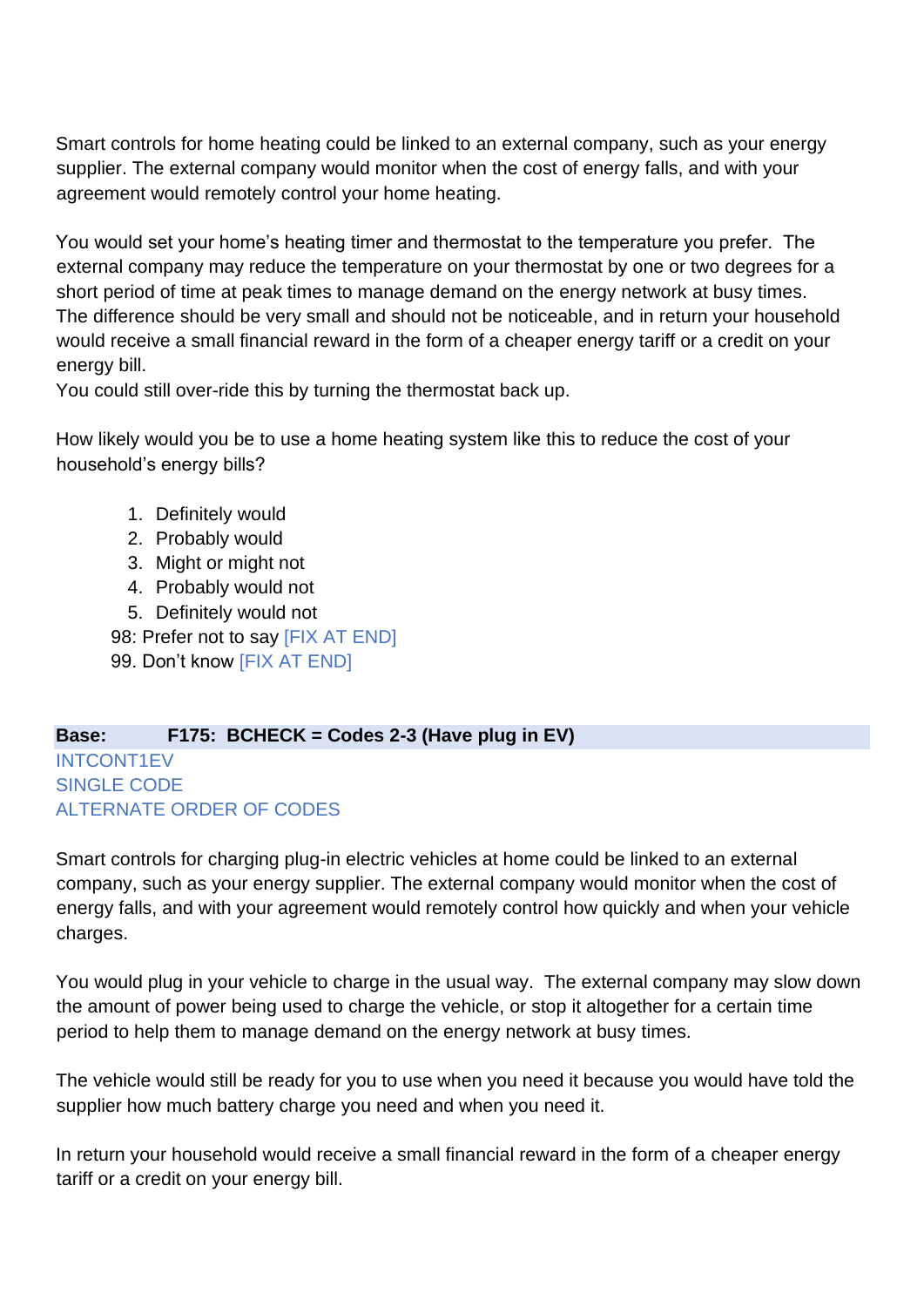How likely would you be to use a system like this to charge your electric vehicle in order to reduce the cost of your household's energy bills?

- 1. Definitely would
- 2. Probably would
- 3. Might or might not
- 4. Probably would not
- 5. Definitely would not

98: Prefer not to say [FIX AT END] 99. Don't know [FIX AT END]

# **Base: F149: APPLIANCE = Codes 1-5 (Have used any relevant appliances)**

INTCOMF SINGLE CODE ALTERNATE ORDER OF CODES

How comfortable or uncomfortable would you feel about an external company controlling when your <SUBSTITUTE DEPENDING ON WHICH QUESTIONS ASKED ABOVE appliances or heating run or when plug-in electric vehicles charge>?

- 1. Very comfortable
- 2. Fairly comfortable
- 3. Neither comfortable nor uncomfortable
- 4. Fairly uncomfortable
- 5. Very uncomfortable
- 98. Prefer not to say [FIX AT END]
- 99. Don't know [FIX AT END]

### **Base: F152: INTCOMF = 4/5 WHYCOMF MULTICODE** DO NOT ROTATE

Why do you say you would feel uncomfortable about using the service we've just discussed? (This is a service where you would allow an external company to control when household <SUBSTITUTE DEPENDING ON WHICH QUESTIONS ASKED ABOVE appliances or heating run or when plug-in electric vehicles charge>)

- 1. Concerns around data sharing
- 2. Wouldn't trust external company with this information
- 3. Concerns around cost of appliances
- 4. Concern that the company may not switch the appliance on/things wouldn't be done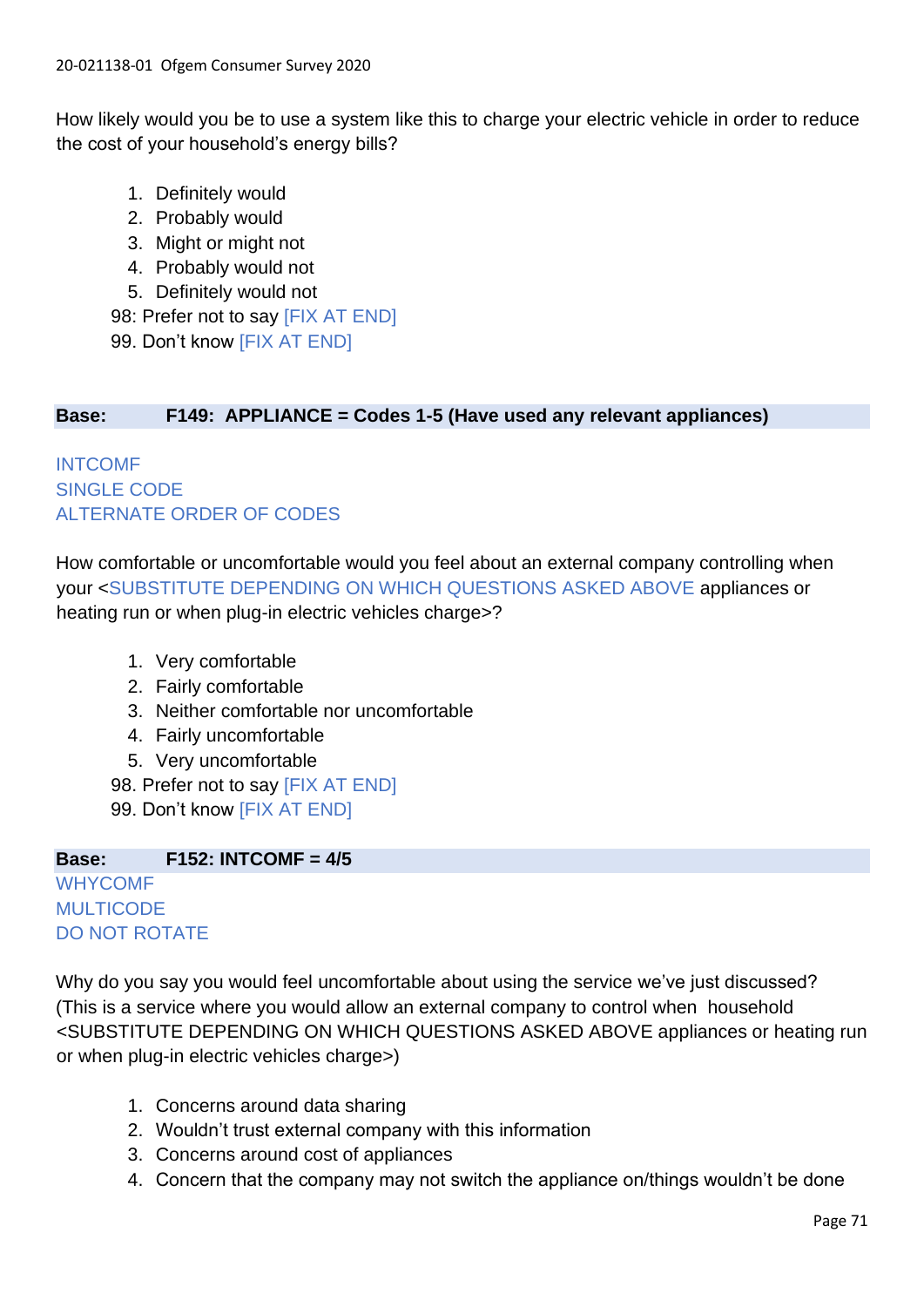- 5. Concerns about when they would switch it on/like to run appliances when I'm at home (e.g. risk of fire, flooding, noise)
- 6. Concerns around internet access / using it / I do not have internet access
- 7. Other reason (please specify)
- 98. Prefer not to say [EXCLUSIVE]
- 99. Don't know [EXCLUSIVE]

## **Heating**

# **Base: F2: Q1 = Codes 1-3 AND Q2 = Codes 1 or 2 (Has gas and/or electricity supply and responsible for it)**

# QHEAT1 MULTI CODE ROTATE CODES

Which of the following types of household heating systems had you heard of before today?

- 1. Electric storage heaters (usually attached to walls)
- 2. District heating networks or communal heating networks
- 3. Air source heat pumps
- 4. Ground source heat pumps
- 5. Hydrogen powered central heating (using a hydrogen powered boiler to heat radiators or warm air system)
- 6. Smart heating controls (Nest/Hive etc)
- 97. None of these [EXCLUSIVE AND FIX AT END]
- 98. Prefer not to say [EXCLUSIVE AND FIX AT END]
- 99. Don't know [EXCLUSIVE AND FIX AT END]

# **Base: F2: Q1 = Codes 1-3 AND Q2 = Codes 1 or 2 (Has gas and/or electricity supply and responsible for it)**

### QHEAT2 SINGLE CODE DO NOT ROTATE

And which is the main heating system that your household uses to heat the majority of your home in the winter? Is it…

- 1. Gas central heating (standard or combi boiler to heat radiators or warm air system)
- 2. Electric storage heaters (usually attached to walls)
- 3. Gas fires
- 4. Electric heaters (e.g. electric fires, fan heaters and plug in radiators)
- 5. Coal / wood / smokeless fuel fires or stoves
- 6. District heating
- 7. Communal heating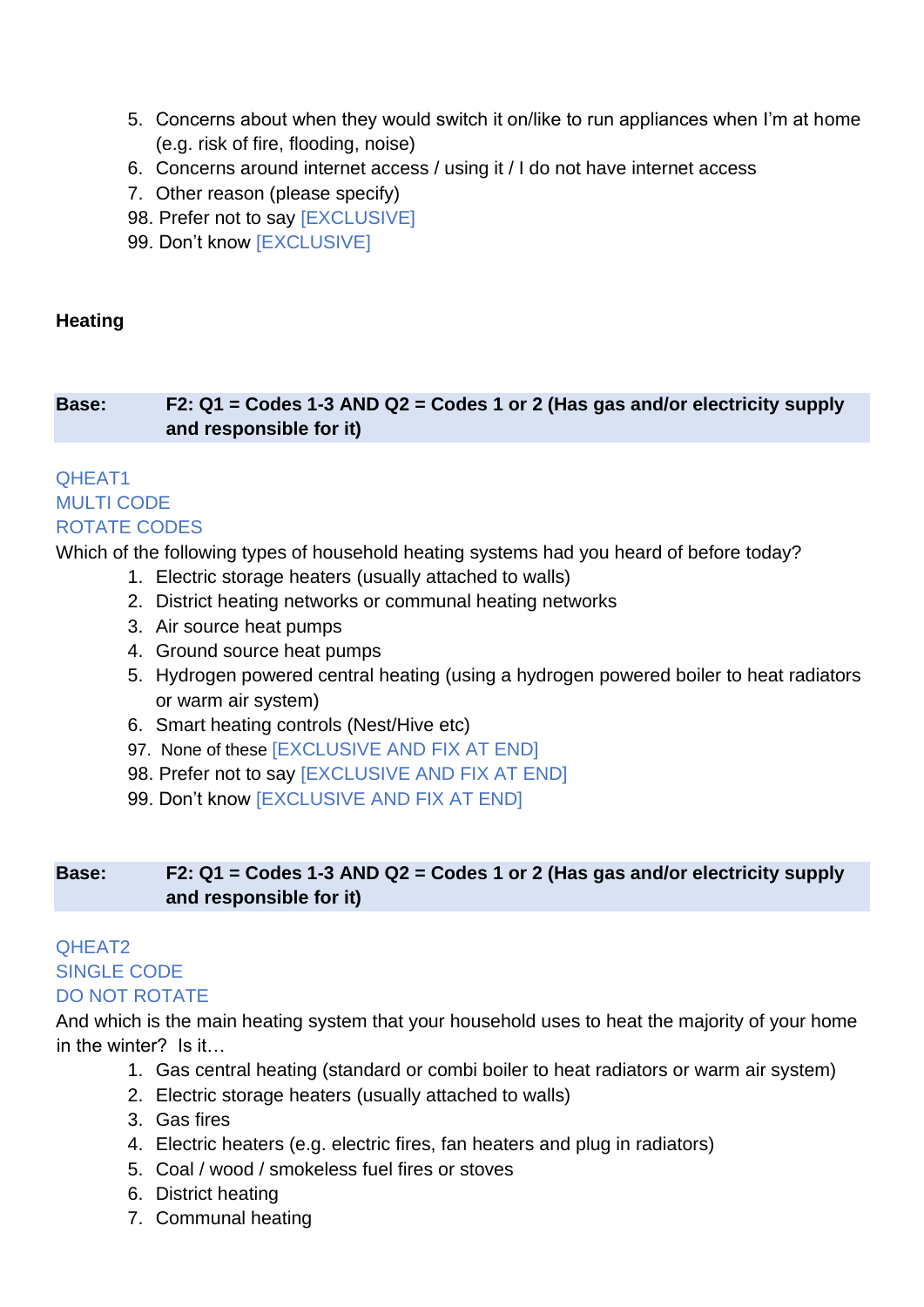- 8. Air source heat pump
- 9. Ground source heat pump
- 10.Micro-Combined Heat and Power system
- 11.Hydrogen powered central heating (hydrogen boiler to heat radiators or warm air system)
- 12. Other (please state (including type of fuel)
- 13.No heating system
- 98. Prefer not to say
- 99. Don't know

#### **Base: F2: Q1 = Codes 1-3 AND Q2 = Codes 1 or 2 (Has gas and/or electricity supply and responsible for it)**

## CHANGES1 SHOW AS GRID SINGLE CODE PER ROW DO NOT ROTATE COLUMNS

Thinking realistically, how likely are you or your household to do these things?

## ROWS

- 1. IF TENURE = CODES 1-6 AND QHEAT2 DOES NOT = CODES 6-11 (IF OWNER OCCUPIER AND DOESN'T HAVE EFFICIENT HEATING) Install a heating system to your property that produces fewer carbon emissions (e.g. a heat pump or hydrogen boiler)
- 2. IF TENURE = CODES 1-6 (OWNER/OCCUPIER) Upgrade or improve how energy efficient your property is (e.g. installing insulation, draught proofing, new windows)
- 3. IF TENURE = CODES 1-6 (OWNER/OCCUPIER) Install solar panels, turbines, combined heat and power system, or some other way of generating electricity for your household

#### COLUMNS

- 1. I/we have already done this
- 2. Definitely will
- 3. Probably will
- 4. Might or might not
- 5. Probably will not
- 6. Definitely will not
- 7. Not enough information to say
- 97. Not applicable
- 98. Prefer not to say
- 99. Don't know

#### **Base: F167: CHANGES1 = Codes 5 or 6**

#### CHANGES2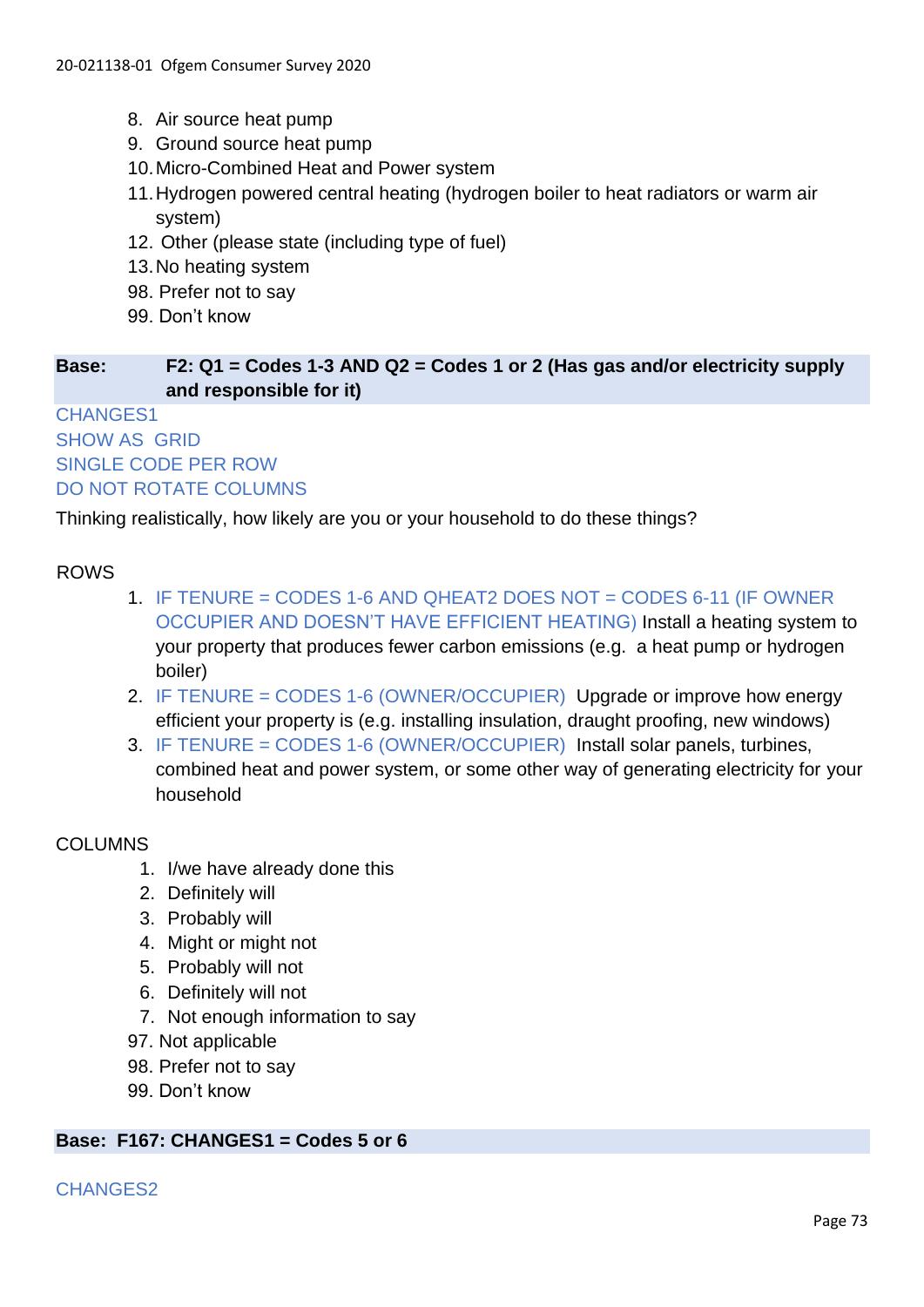ASK FOR EACH ITEM SELECTED AT CHANGES. IF MORE THAN ONE ITEM SELECTED AT CHANGES1, ROTATE ORDER HERE MULTICODE PER ITEM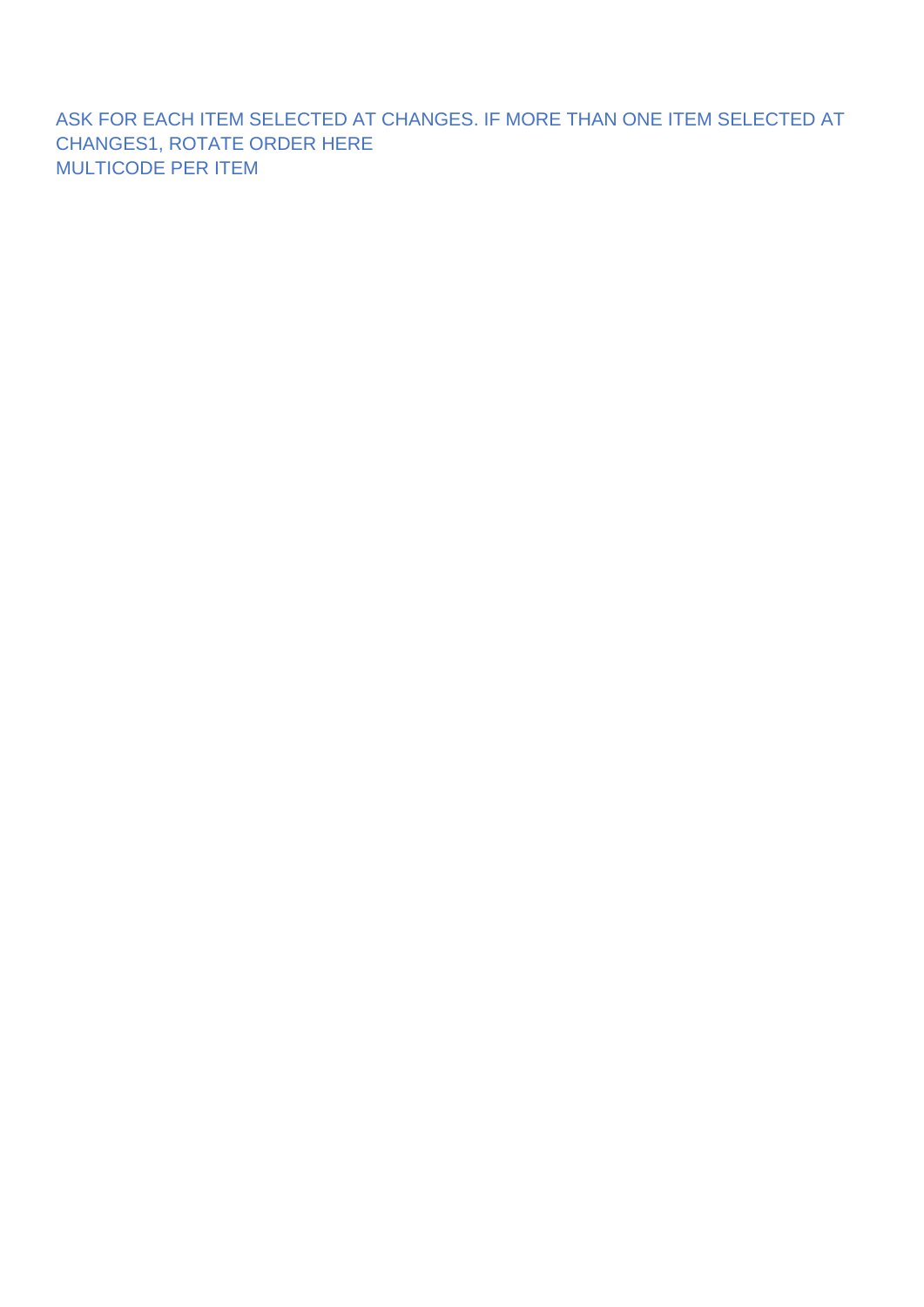Is there anything in particular that stops you and your household from <MAKING CHANGES AT CHANGES>?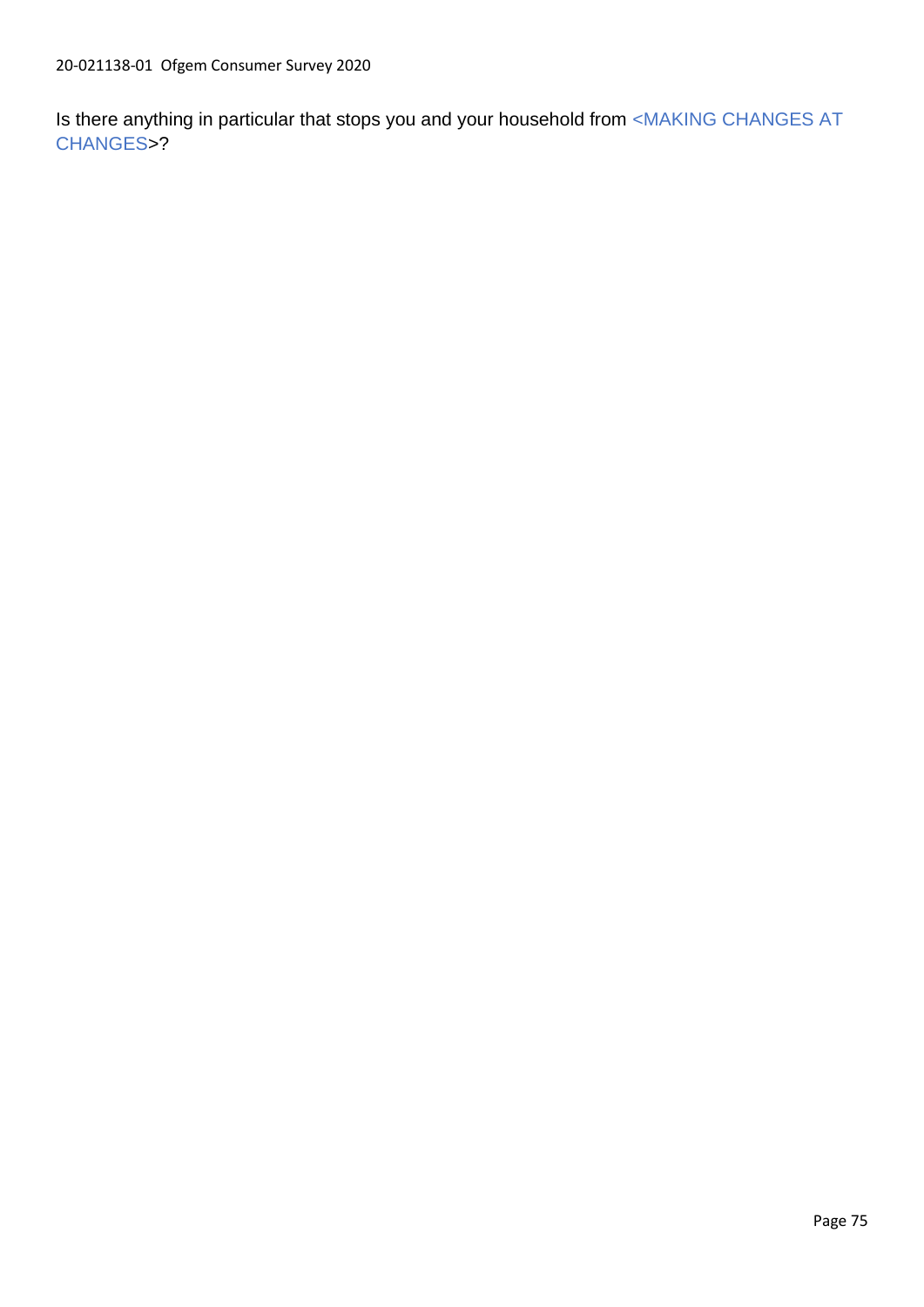| <if (heating)<="" 1="" 3="" changes1="" or="" row="" th=""><th></th><th><if (insulation)="&lt;/th" 2="" changes1="" row=""></if></th></if> |                                                                               |                      | <if (insulation)="&lt;/th" 2="" changes1="" row=""></if>                     |  |
|--------------------------------------------------------------------------------------------------------------------------------------------|-------------------------------------------------------------------------------|----------------------|------------------------------------------------------------------------------|--|
| $=$ CODES 5/6 $>$                                                                                                                          |                                                                               | <b>CODES 5/6&gt;</b> |                                                                              |  |
| <b>FOR HEATING</b>                                                                                                                         |                                                                               |                      | <b>FOR INSULATION</b>                                                        |  |
|                                                                                                                                            | 1. Cost of improvements is too high                                           |                      | 1. Cost of improvements is too high                                          |  |
| 2.                                                                                                                                         | No guarantee that it will save me money                                       | 2.                   | No guarantee that it will save me money                                      |  |
|                                                                                                                                            | 3. Don't know what to do / where to get<br>information                        |                      | 3. Don't know what to do / where to get<br>information                       |  |
|                                                                                                                                            | 4. Don't trust installers/suppliers to give me<br>unbiased information        |                      | 4. Don't trust installers/suppliers to give me<br>unbiased information       |  |
|                                                                                                                                            | 5. Confused/received conflicting<br>information                               |                      | 5. Confused/received conflicting<br>information                              |  |
|                                                                                                                                            | 6. Hassle/disruption of making<br>improvements                                |                      | 6. Hassle/disruption of making<br>improvements                               |  |
|                                                                                                                                            | 7. Structural considerations (e.g. lease<br>restrictions, planning permission | 7.                   | May change character/appearance of<br>my home                                |  |
|                                                                                                                                            | needed, period features in home, live in<br>conservation area)                |                      | 8. May lose space (e.g. room space,<br>storage space in loft)                |  |
|                                                                                                                                            | 8. Concerns about safety                                                      |                      | 9. Structural considerations (e.g. shared                                    |  |
|                                                                                                                                            | 9. Concerns about new technologies / not<br>proven to work                    |                      | walls, lease restrictions, planning<br>permission needed, period features in |  |
|                                                                                                                                            | 10. May make it more difficult to sell home                                   |                      | home, live in conservation area)                                             |  |
|                                                                                                                                            | in the future                                                                 |                      | 10. No interest in energy efficiency/green                                   |  |
|                                                                                                                                            | 11. No interest in energy efficiency/green                                    |                      | issues                                                                       |  |
|                                                                                                                                            | issues                                                                        |                      | 11. Lack of time                                                             |  |
|                                                                                                                                            | 12. Lack of time                                                              |                      | 12. Other priorities at the moment (e.g.                                     |  |
|                                                                                                                                            | 13. Other priorities at the moment (e.g.                                      |                      | work, new baby)                                                              |  |
|                                                                                                                                            | work, new baby)                                                               |                      | 13. Already doing enough                                                     |  |
|                                                                                                                                            | 14. Already doing enough                                                      |                      | 14. I'm renting/freeholder/owner will not<br>allow                           |  |
|                                                                                                                                            | 15. I'm renting/freeholder/owner will not<br>allow                            |                      | 15. Won't stay here long enough                                              |  |
| 16. Won't stay here long enough                                                                                                            |                                                                               |                      | 16. Other (please specify)                                                   |  |
|                                                                                                                                            | 17. Other (please specify)                                                    |                      | 97. None of these [EXCLUSIVE AND FIX                                         |  |
|                                                                                                                                            | 97. None of these [EXCLUSIVE AND FIX                                          |                      | <b>AT ENDI</b>                                                               |  |
|                                                                                                                                            | AT END]                                                                       |                      | 98. Prefer not to say [EXCLUSIVE AND FIX                                     |  |
|                                                                                                                                            | 98. Prefer not to say [EXCLUSIVE AND FIX                                      |                      | <b>AT END]</b>                                                               |  |
|                                                                                                                                            | <b>AT END]</b>                                                                |                      | 99. Don't know [EXCLUSIVE AND FIX AT                                         |  |
|                                                                                                                                            | 99. Don't know [EXCLUSIVE AND FIX AT<br>END]                                  |                      | END]                                                                         |  |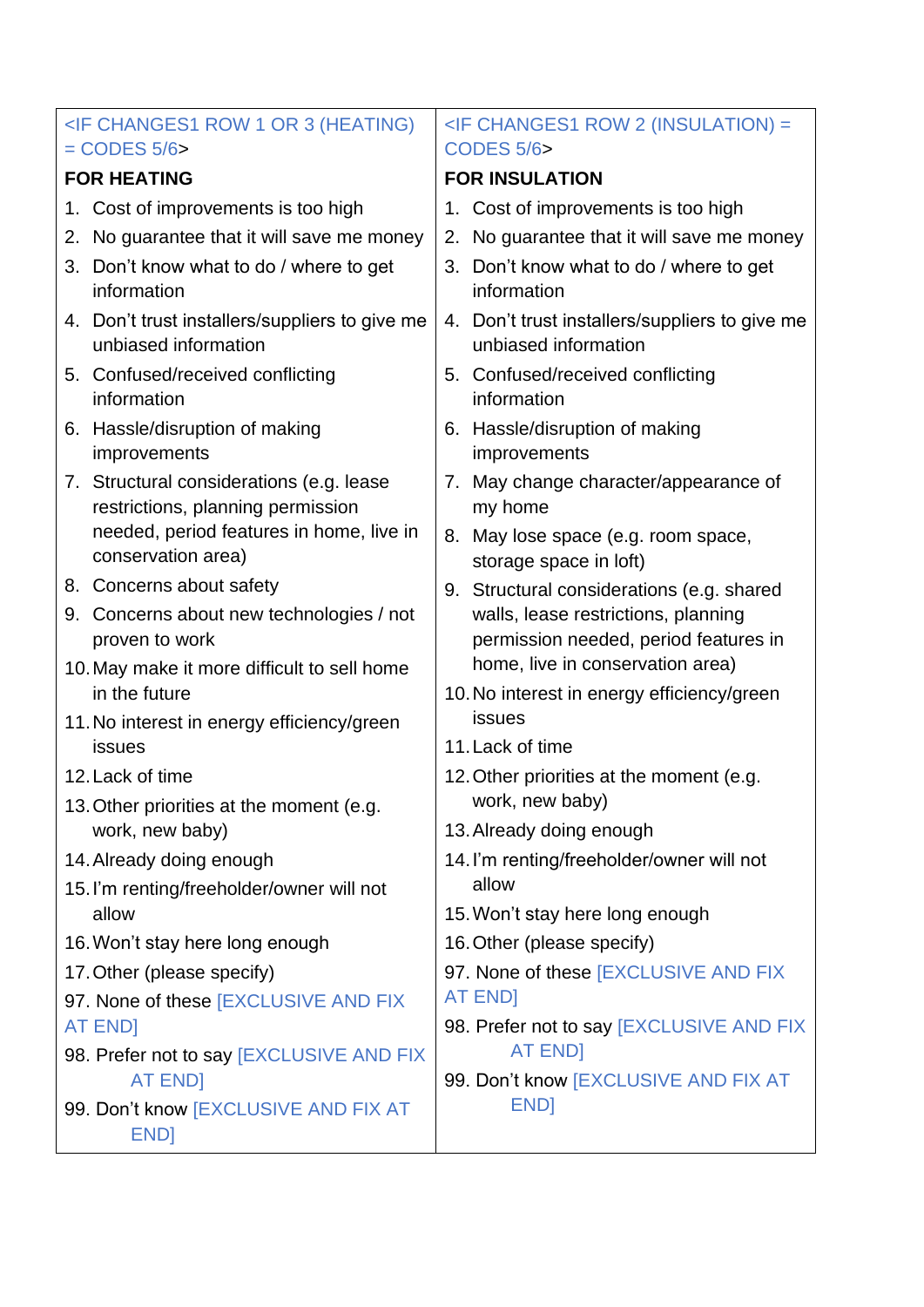#### **Base: F169: all non electric vehicle owners (BCHECK <> CODES 2/3)** QEV2

SINGLE CODE

## ALTERNATE ORDER OF CODES

How likely would you be to change your household's car or van to an electric or plugin hybrid one in the next five years?

- 1: Very likely
- 2: Quite likely
- 3. Neither likely or unlikely
- 4. Quite unlikely
- 5. Very unlikely
- 98. Prefer not to say [FIX AT END]
- 99: Don't know [FIX AT END]

#### **Base: F170: all unlikely to buy an electric vehicle (EV2 = 4/5)**

# QEV3 MULTI CODE ROTATE CODES

Why do you say your household is unlikely to change to an electric or plug-in hybrid car or van in the next five years?

Please select all that apply

**EVS**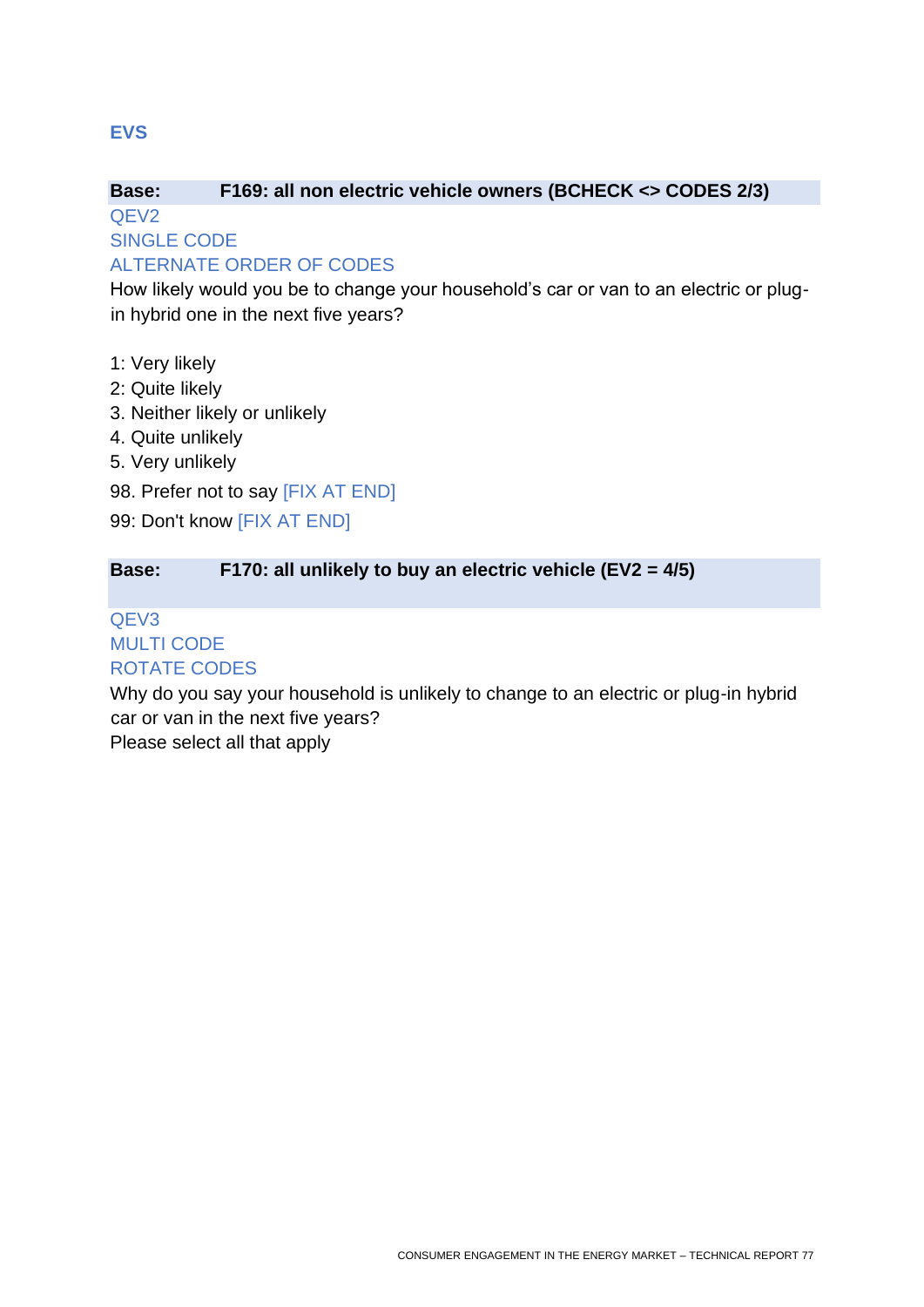19-006937-01 Ofgem Consumer Survey 2019

- 1. The purchase price is too high
- 2. The range on a full charge is too short
- 3. It takes too long to recharge
- 4. I don't have anywhere to recharge near my home
- 5. There's not enough choice of models
- 6. I don't know if the technology is reliable
- 7. I don't know how much it will cost to run
- 8. I don't know how much it will cost to maintain it
- 9. I don't know enough about them
- 10.Other (please specify)

98. Prefer not to say [EXCLUSIVE AND FIX AT END]

99. Don't know [EXCLUSIVE AND FIX AT END]

## **Demographics**

**Base: F2: Q1 = Codes 1-3 AND Q2 = Codes 1 or 2 (Has gas and/or electricity supply and responsible for it)**

## INTRO10

NOW SOME QUESTIONS ABOUT YOU AND YOUR HOUSEHOLD, SO WE CAN LOOK AT YOUR ANSWERS ALONGSIDE THOSE OF other people like you.

Please note: some of the following questions may be considered personal. We would like to remind you that your participation is strictly voluntary and that your responses are used for research purposes only. The answers that you provide will be presented in aggregate form and none of them will be linked back to you in any way. All data will be collected and processed in adherence to the Market Research Society's Code of Conduct and the General Data Protection Regulation (GDPR).

## **Base: F2: Q1 = Codes 1-3 AND Q2 = Codes 1 or 2 (Has gas and/or electricity supply and responsible for it)**

Q128 SINGLE CODE DO NOT ROTATE How often do you use the internet?

- 1: Roughly every day
- 2: At least once a week
- 3: At least once a month
- 4: Less than once per month
- 5: Never but I do have access
- 6: Never and I do not have access

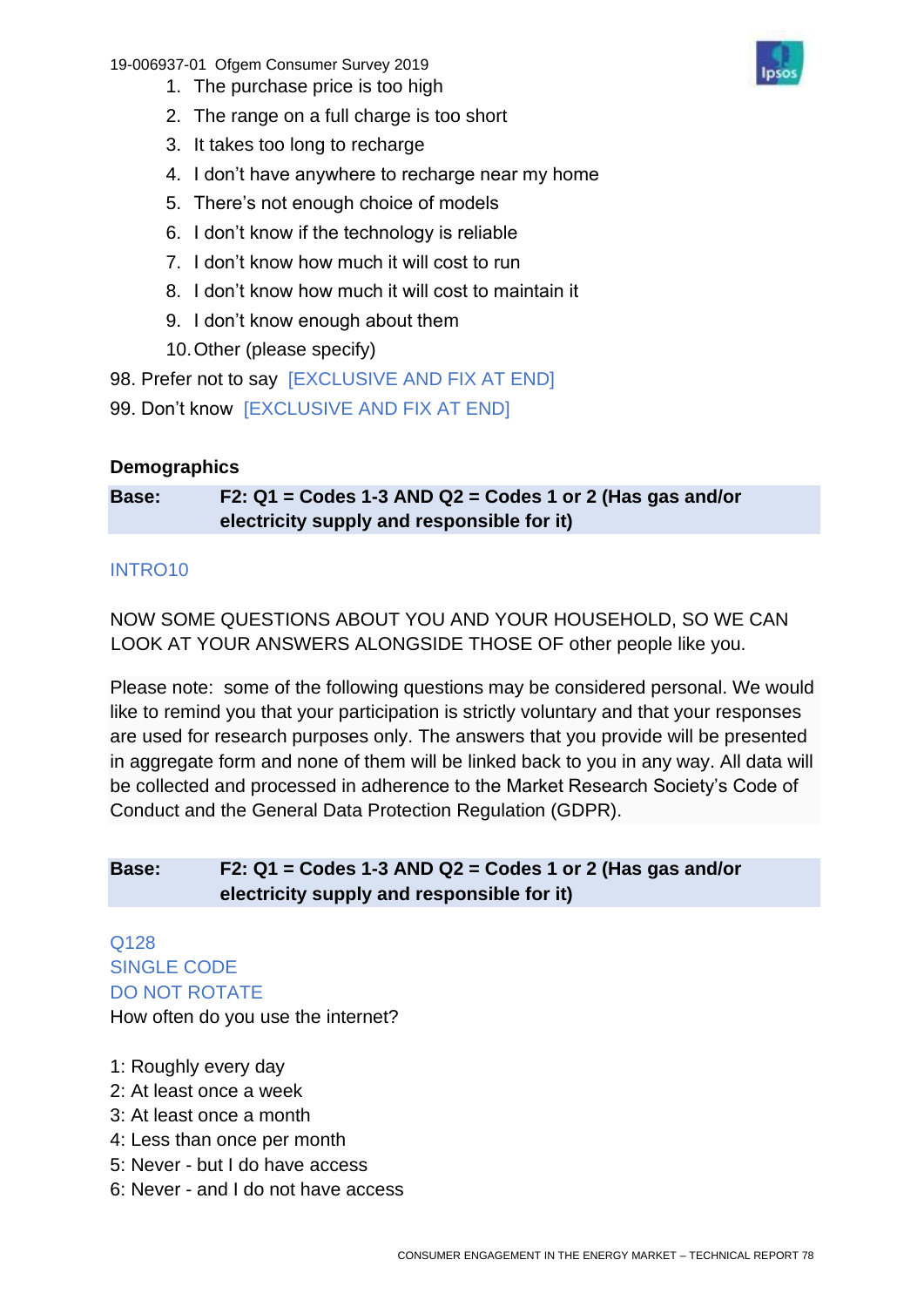

## **Base: F2: Q1 = Codes 1-3 AND Q2 = Codes 1 or 2 (Has gas and/or electricity supply and responsible for it)**

#### UK02ETH.

#### SINGLE CODE

Some questions can be sensitive in nature. We would like to remind you that your participation is strictly voluntary and that your responses are used for research purposes only. A "Prefer not to answer" option is available for you to select, if the case.

#### What is your ethnic group?

#### Select only one

- White [Expandable Header]
	- o \_1 English / Welsh / Scottish / Northern Irish / British
	- o \_2 Irish
	- o 3 Gypsy or Irish Traveller
	- o \_4 Any other White background
- O Mixed / multiple ethnic groups [Expandable Header]
	- o 5 White and Black Caribbean
	- o \_6 White and Black African
	- o \_7 White and Asian
	- $\circ$  8 Any other Mixed / multiple ethnic background
- O Asian / Asian British [Expandable Header]
	- o \_9 Indian
	- o \_10 Pakistani
	- o \_11 Bangladeshi
	- o \_12 Chinese
	- o \_13 Any other Asian background
- O Black / African / Caribbean / Black British [Expandable Header]
	- o \_14 African
	- o \_15 Caribbean
	- o \_16 Any other Black / African / Caribbean background
- O Other ethnic group [Expandable Header]
	- $\circ$  \_17 Arab
	- $\circ$  \_18 Any other ethnic group, please write in  $\equiv$
	- o \_19 Prefer not to answer

#### **Base: F2: Q1 = Codes 1-3 AND Q2 = Codes 1 or 2 (Has gas and/or electricity supply and responsible for it)**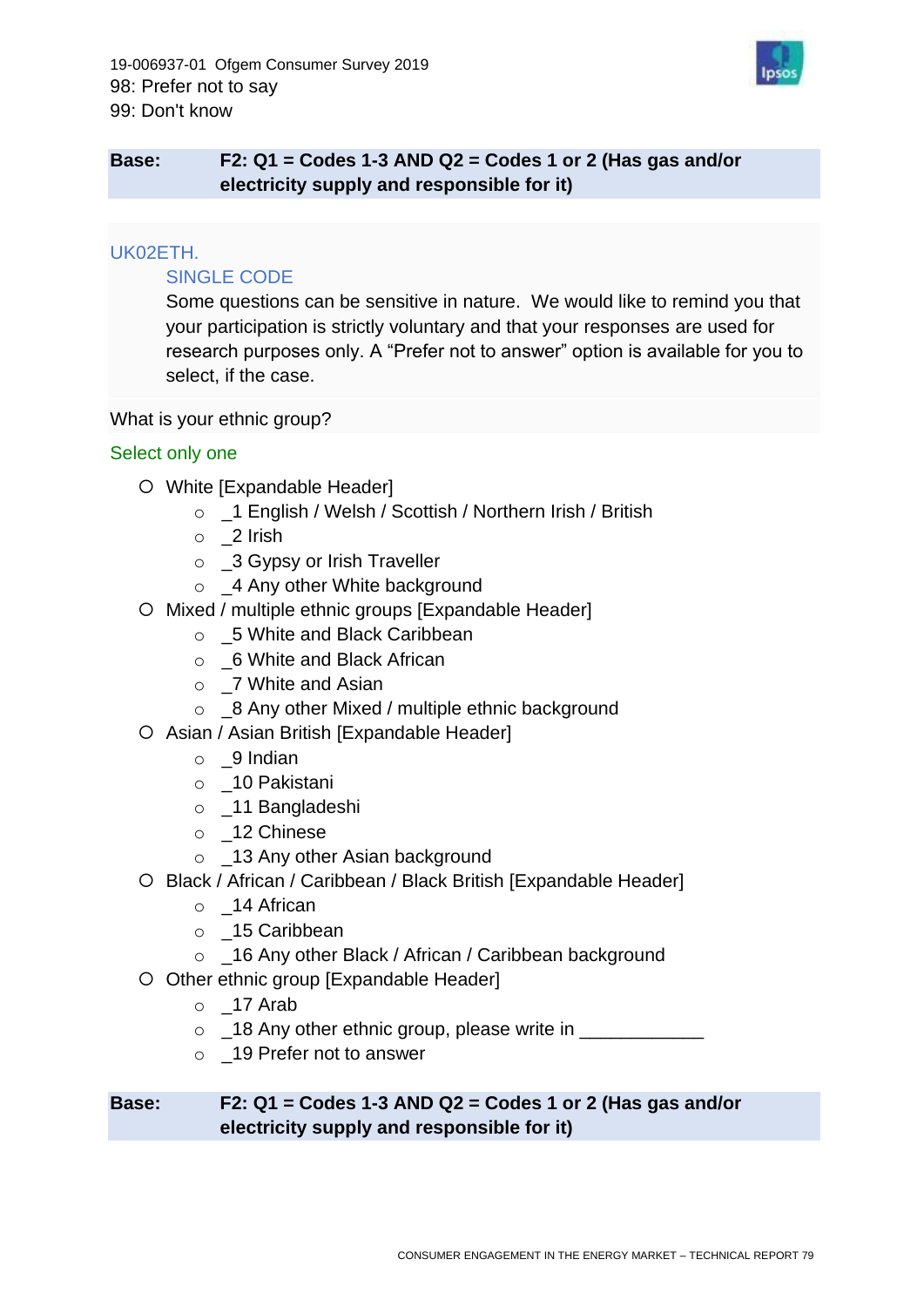

# UK02EDU.

SINGLE CODE

What is your highest level of education attained?

## Select only one

- \_1 Primary school
- \_2 Secondary school (age under 15 years old)
- O \_3 GNVQ / GSVQ / GCSE/ SCE standard.
- \_4 NVQ1, NVQ2
- \_5 NVQ3/ SCE Higher Grade/ Advanced GNVQ/ GCE A/AS or similar.
- \_6 NVQ4 / HNC / HND / Bachelor's degree or similar.
- \_7 NVQ5 or post-graduate diploma (e.g. Masters, PhD).
- 96: None
- 98: Prefer not to say
- 99: Don't know

## **Base: F2: Q1 = Codes 1-3 AND Q2 = Codes 1 or 2 (Has gas and/or electricity supply and responsible for it)**

#### Q131 SINGLE CODE

Do you or your husband / wife / partner have any long-term illness, physical or mental health problem or disability which limits your daily activities or the work you can do? This includes problems due to old age.

1: Yes 2: No 98: Prefer not to say 99: Don't know

## **Base: F110: Q131 = Code 1 (Respondent or spouse/partner with long term limiting illness/disability)**

DISA2 MULTIPLE CODE DO NOT ROTATE

Which of these best describes the impairment, illness or disability? PLEASE SELECT ALL THAT APPLY

- 1. Visual impairment
- 2. Other difficulties reading, speaking or understanding English
- 3. Hearing impairment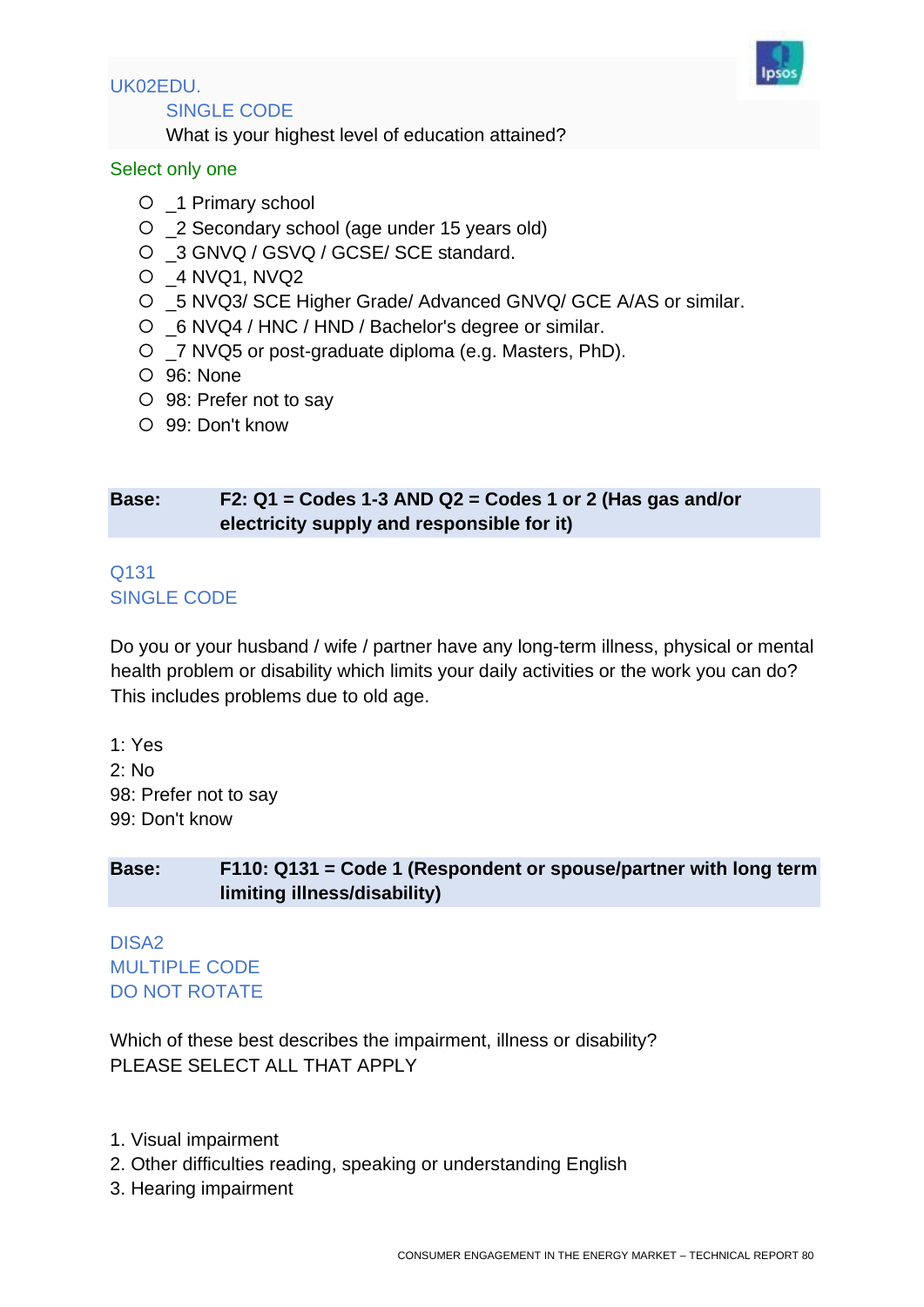19-006937-01 Ofgem Consumer Survey 2019

- 4. Mobility impairment
- 5. Mental health problems
- 6. Learning difficulties
- 7. Other health problem or disability
- 96. None of these [EXCLUSIVE AND FIX AT END]
- 98. Prefer not to say [EXCLUSIVE AND FIX AT END]
- 99. Don't know [EXCLUSIVE AND FIX AT END]

## **Base: F2: Q1 = Codes 1-3 AND Q2 = Codes 1 or 2 (Has gas and/or electricity supply and responsible for it)**

# Q132 SINGLE CODE

And do you or your husband / wife / partner have any caring responsibilities for a member of your immediate family, or, a close relative outside of your household who has any long-standing illness, physical or mental health problem or disability? This includes caring for relatives with problems due to old age.

1: Yes 2: No 98: Prefer not to say 99: Don't know

## **Base: F2: Q1 = Codes 1-3 AND Q2 = Codes 1 or 2 (Has gas and/or electricity supply and responsible for it)**

## Q133I MULTI CODE DO NOT ROTATE

Do you receive any of these?

Please include those you receive personally or jointly with your partner/spouse. PLEASE SELECT ALL THAT APPLY

- 1. Child Benefit
- 2. Any Tax Credit (e.g. Child Tax Credit, Working Tax Credit)
- 3. Any means tested benefit (e.g. Universal Credit, Housing/Council Tax Benefit, Income Support, Jobseeker's Allowance)
- 4. Warm Home Discount
- 5. Registered for the energy and water priority services register
- 6. Other benefits or schemes (please specify)
- 7. None of these
	- 98: Prefer not to say [EXCLUSIVE] 99: Don't know [EXCLUSIVE]

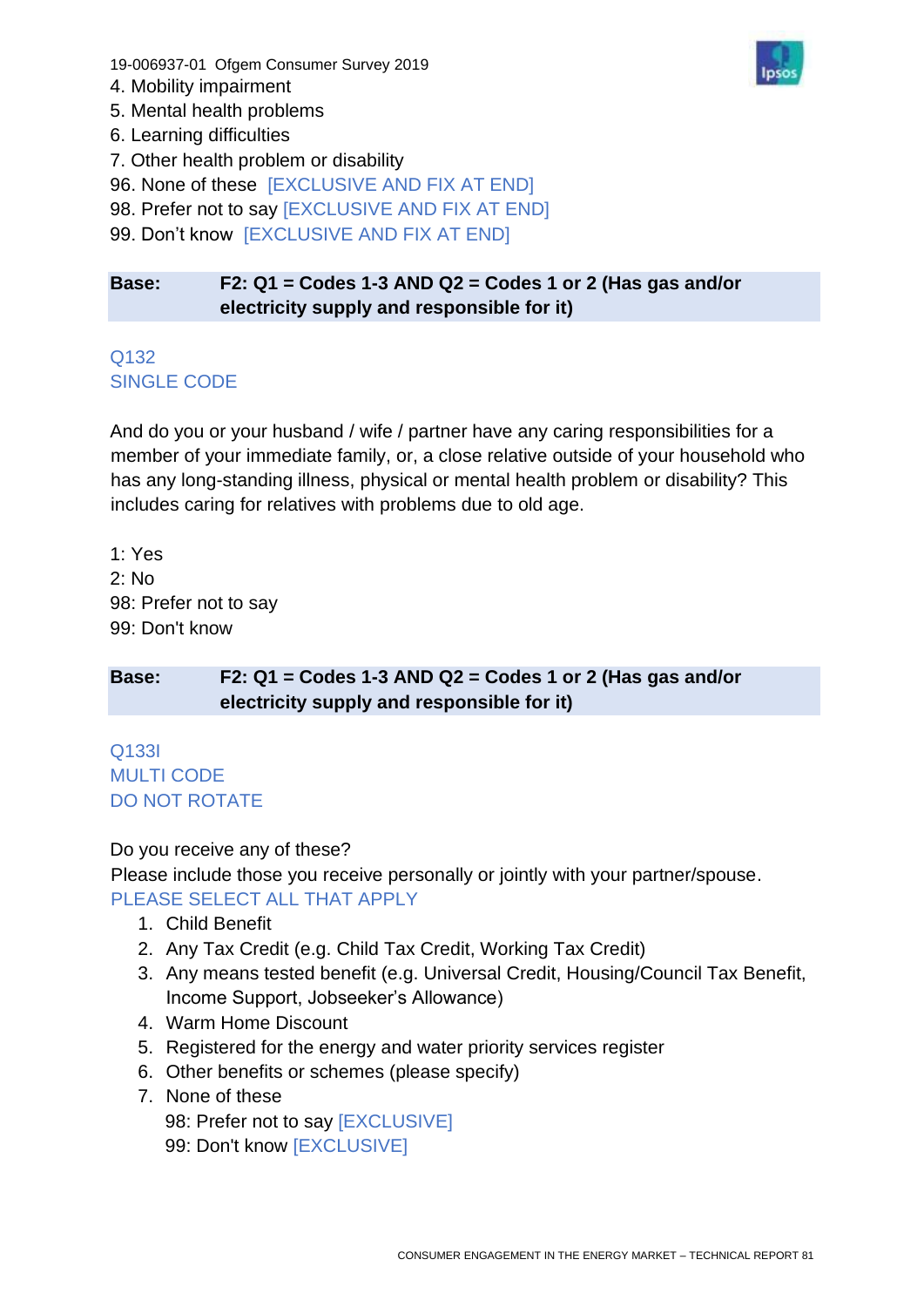# **Base: F2: Q1 = Codes 1-3 AND Q2 = Codes 1 or 2 (Has gas and/or electricity supply and responsible for it)**



#### Q134 SINGLE CODE

Is your own / your own and your partner's total income, before tax and any other deductions more or less than £16,000 per year? If you have a partner please tell us about your combined income.

1: Less than £16,000 2: £16,000 or more 98: Prefer not to say 99: Don't know

# **Base: F2: Q1 = Codes 1-3 AND Q2 = Codes 1 or 2 (Has gas and/or electricity supply and responsible for it)**

# **WELBI** SINGLE CODE ALTERNATE ORDER OF ANSWER LIST

Which one of the following statements best describes how well you are keeping up with all of your bills and credit commitments at the moment? Please include those you have personally or jointly with a partner or spouse. PLEASE SELECT ONE ONLY

1. I am / we are keeping up with all bills and commitments without any difficulties 2. I am / we are keeping up with all bills and commitments, but it is a struggle from time to time

3. I am / we are keeping up with all bills and commitments, but it is a constant struggle

4. I am / we are falling behind with some bills or credit commitments

5. I am / we are having real financial problems and have fallen behind with many bills or credit commitments

6. I / we don't have any bills or credit commitments

- 98. Prefer not to say [EXCLUSIVE AND FIX AT END]
- 99. Don't know [EXCLUSIVE AND FIX AT END]

## **Base: F2: Q1 = Codes 1-3 AND Q2 = Codes 1 or 2 (Has gas and/or electricity supply and responsible for it)**

COVID1 MULTICODE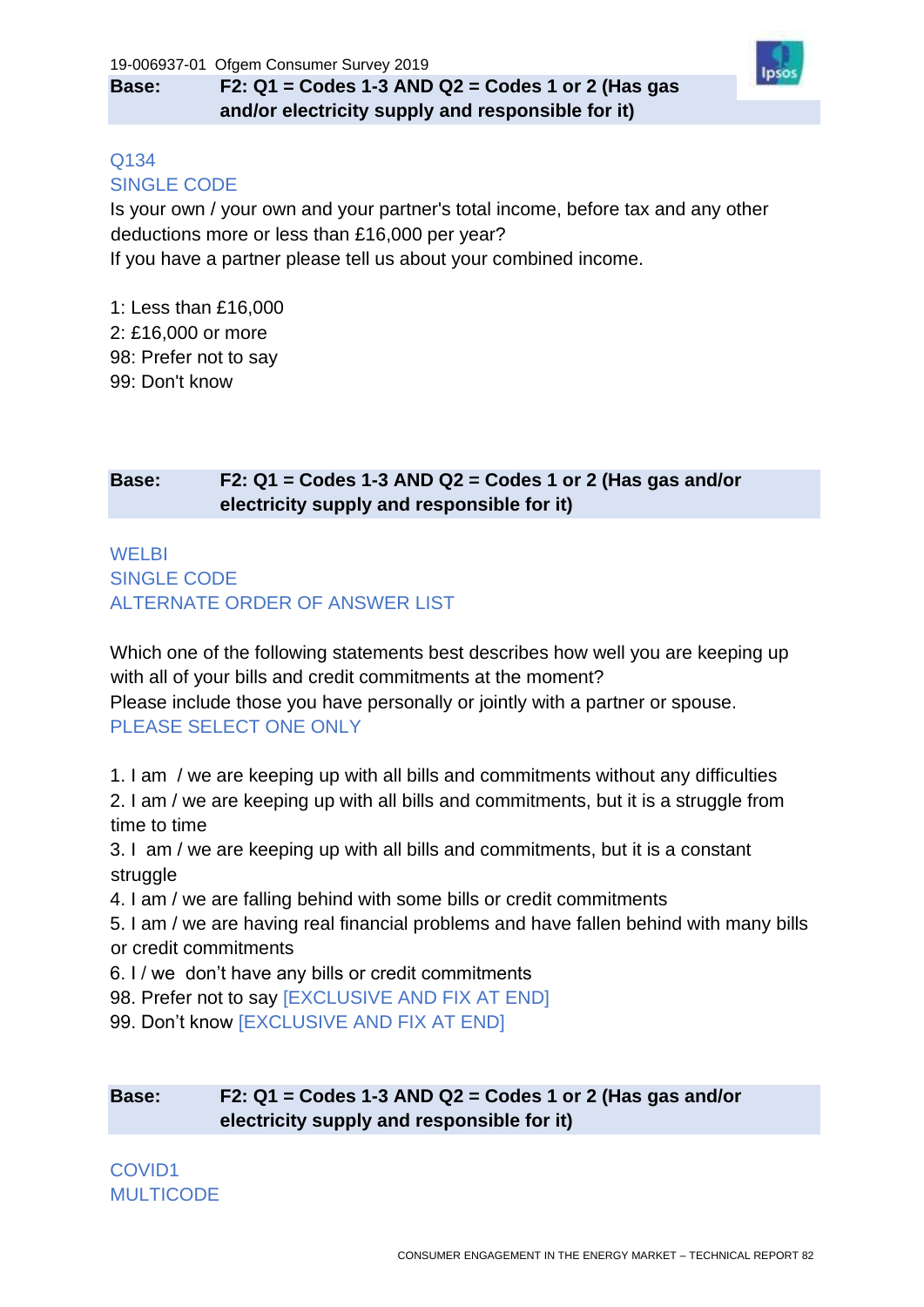#### 19-006937-01 Ofgem Consumer Survey 2019 DO NOT ROTATE



As a result of the COVID pandemic, have any of these happened to you or your household?:

- 1. Lost my job / partner lost their job
- 2. Been furloughed from my job / partner been furloughed from their job
- 3. Had to take a pay cut / partner had to take a pay cut
- 4. Have had another substantial loss of income (e.g. from self-employment or other activities)
- 97. None of these [EXCLUSIVE]
- 98. Prefer not to say [EXCLUSIVE]
- 99. Don't know [EXCLUSIVE]

#### **Base: F2: Q1 = Codes 1-3 AND Q2 = Codes 1 or 2 (Has gas and/or electricity supply and responsible for it)**

# ARREA

#### SINGLE CODE

In the last twelve months, has the household been in arrears on your gas or electricity bills?

That means that you have been unable to pay on time because of financial difficulties.

1 Yes, once 2 Yes, twice or more 3 Not at all 98: Prefer not to say 99: Don't know

#### **Base: F140: Q5a/b = Code 3 (Has Prepayment meter)**

## QPPM1 SINGLE CODE DO NOT ROTATE

How often, over the last year, would you say that you have been temporarily disconnected from your <Q1=1 gas/ Q1=2 electricity/Q1=3 gas or electricity> supply because the meter ran out of credit before you topped it up?

- 1: Once a week or more
- 2: Two-three times a month
- 3: 6-12 times in the last year
- 4: 3-5 times in the last year
- 5: 1-2 times in the last year
- 6: Never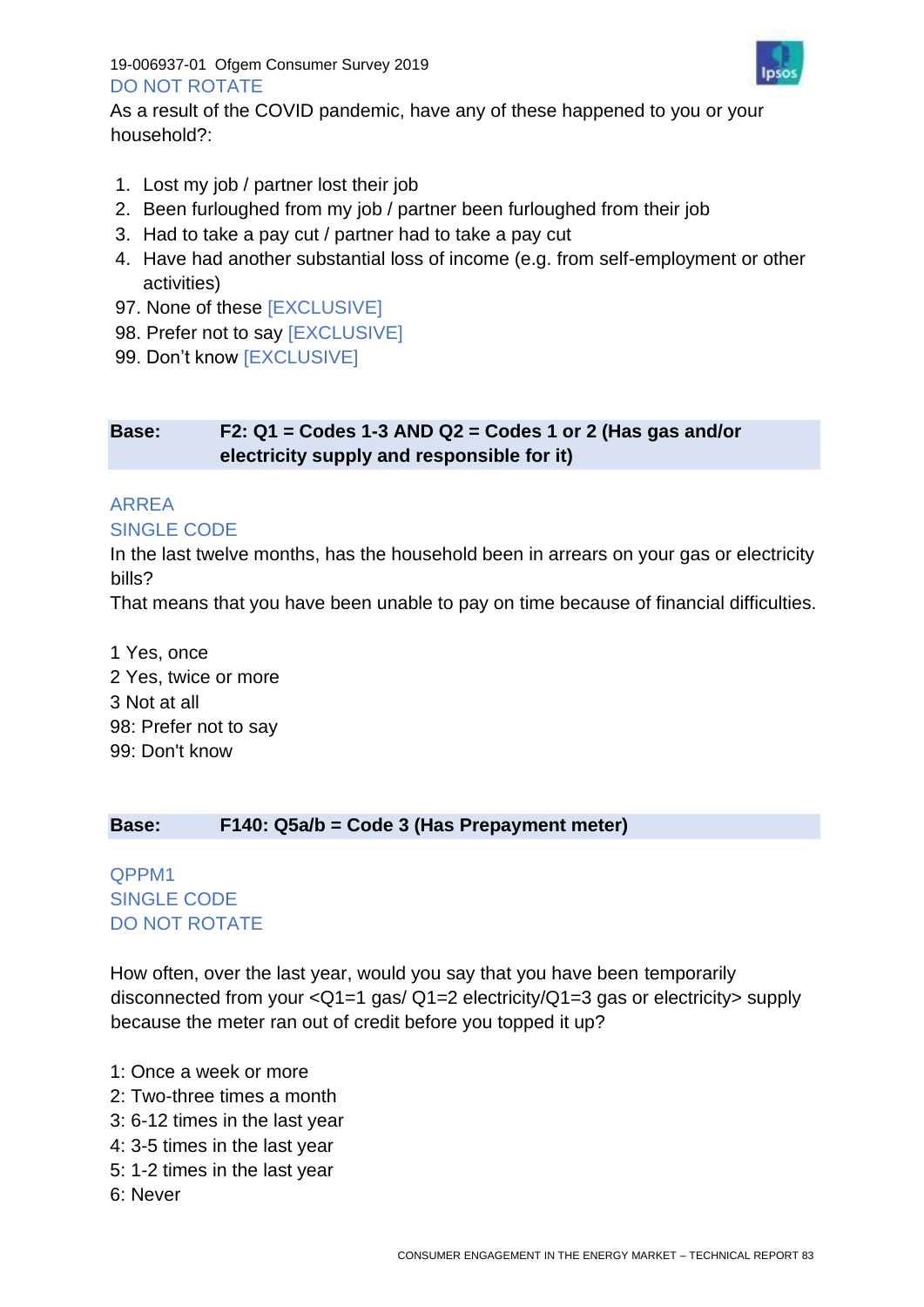

## **Base: F141: QPPM1 = Codes 1-5 (Has been disconnected from any fuel type on PPM in the past 12 months)**

## QPPM2 SINGLE CODE DO NOT ROTATE

And which is the longest period of time you have been disconnected from your  $<\Omega$ 1=1 gas/  $Q1=2$  electricity/ $Q1=3$  gas or electricity supply in the last year?

- 1: Less than an hour
- 2: Up to three hours
- 3: Up to seven hours
- 4: Up to twelve hours
- 5: Up to twenty-four hours
- 6: More than one day (24 hours) (ENTER NUMBER OF DAYS INTO BOX)
- 98: Prefer not to say
- 99: Don't know

#### **Base: F2: Q1 = Codes 1-3 AND Q2 = Codes 1 or 2 (Has gas and/or electricity supply and responsible for it)**

## ADULTS1 **MULTICODE** DO NOT ROTATE

We would like to look at your answers alongside those from other households like yours. Which, if any, of these groups of people live in your household?

- 1. Any children aged under 5
- 2. Any children aged 5-15
- 3. Any adults aged 65+
- 4. None of these [EXCLUSIVE]
- 5. Don't know [EXCLUSIVE]

#### **Base: F2: Has gas and/or electricity supply and responsible for it**

#### Q136 SINGLE CODE

Thank you for your help with this survey so far.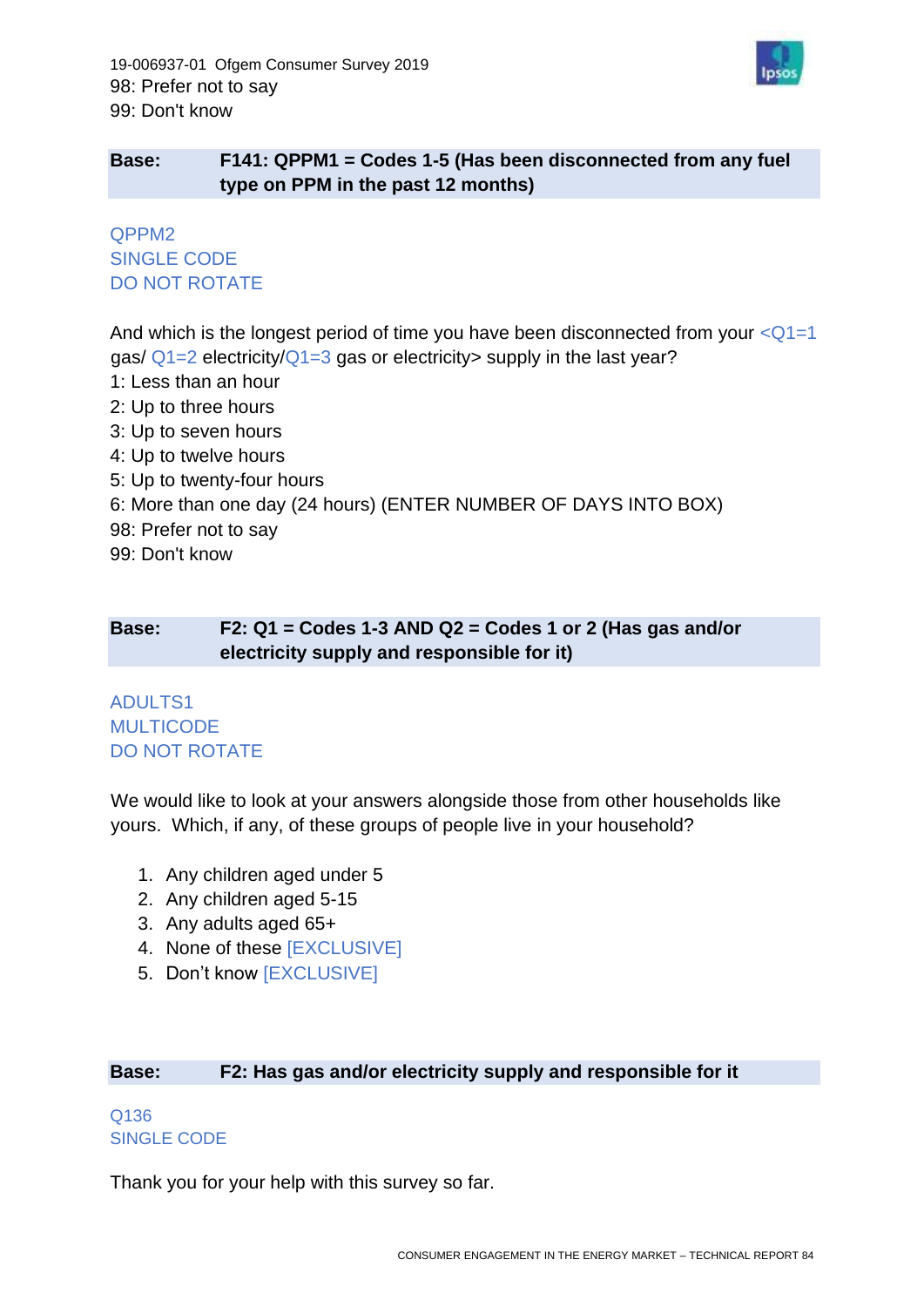19-006937-01 Ofgem Consumer Survey 2019



If you would like any more information about any of the topics we've discussed, please visit Ofgem at<https://www.ofgem.gov.uk/> or the Energy Saving Trust<https://energysavingtrust.org.uk/>

We may wish to get back in touch with some people in the next 12 months to take part in follow-up research as part of this research project. Which of these do you give us permission to do in the next year?

If you give your permission now, you can change your mind later. After 12 months, your contact details will be deleted and you will not be contacted again as a result of this survey for this client. Would you be willing to be recontacted again in the next 12 months?

- 1. Yes, willing to be re-contacted by Ipsos MORI as part of this research project
- 2. No, not willing to be re-contacted by Ipsos MORI as part of this research project

# IF PERMISSION TO RECONTACT GIVEN, TAKE CONTACT DETAILS – NAME, ADDRESS, TEL NUMBER AND EMAIL ADDRESS

# ADD\_COLLECT\_UK

Please make sure you enter correct and complete information.

first name: Last name: Street name: House/Flat number or Name: Post Town: Postcode: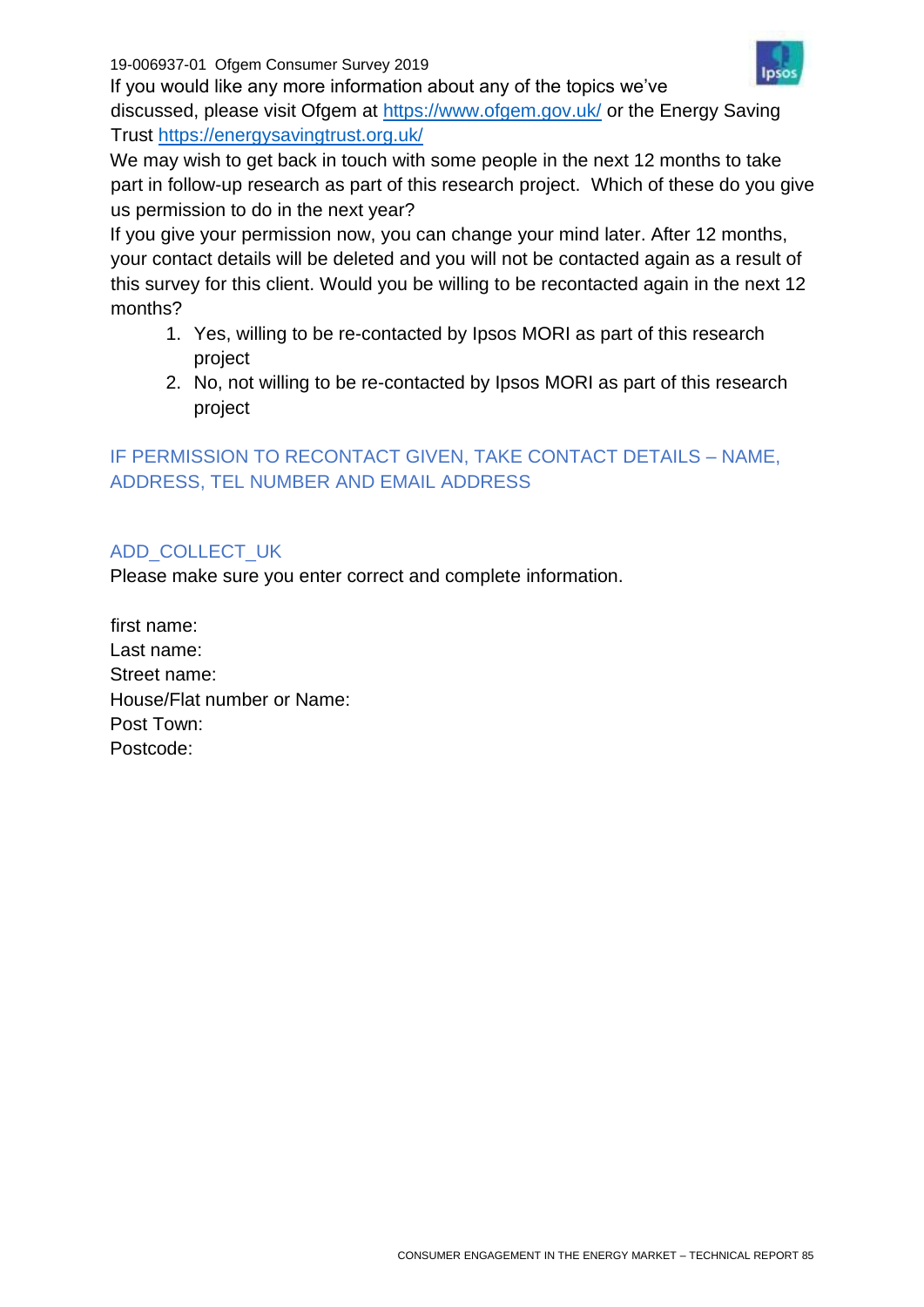## **4.5 Questionnaire filters**

| <b>Filter No.</b>     | <b>Description</b>                                                                                           | <b>Definition</b>                                                                                                                        |
|-----------------------|--------------------------------------------------------------------------------------------------------------|------------------------------------------------------------------------------------------------------------------------------------------|
| FO All<br>respondents | [All]                                                                                                        | All respondents                                                                                                                          |
| F <sub>1</sub>        | $Q1 =$ Codes 1-3 (Has gas<br>and/or electricity supply)                                                      | Has gas and/or electricity supply                                                                                                        |
| F <sub>2</sub>        | $Q1 =$ Codes 1-3 AND $Q2 =$<br>Codes 1 or 2 (Has gas and/or<br>electricity supply and<br>responsible for it) | Has gas and/or electricity supply and responsible<br>for it                                                                              |
| F108                  | F108 (COMPARE $2 = 1$ AND<br>ENGAGE2 <>1 OR 2) OR<br>$COMPARE2 = 2$                                          | Shopped around in energy market but not<br>switched supplier or tariff in P12M, or not shopped<br>around in energy market at all in P12M |
| F110                  | $Q131=1$                                                                                                     | Respondent or spouse / partner has long term<br>limiting illness/disability (Q131)                                                       |
| F129                  | $[SM4=1]$                                                                                                    | Says they have a smart meter                                                                                                             |
| F140                  | $Q5a / Q5b = Code 3$                                                                                         | Has PPM                                                                                                                                  |
| F141                  | $QPPM1 = Codes 1-5$                                                                                          | Has PPM and has been disconnected from any<br>fuel type in past year                                                                     |
| F145                  | (Methods = $3$ or 4)                                                                                         | Aware of scanning / auto switching                                                                                                       |
| F147                  | $(ENERGYOOB = codes 1-3)$                                                                                    | Aware of energy companies going out of business<br>at energyoob                                                                          |
| F148                  | ENERGYOOB=1                                                                                                  | Went through energy company failure themselves                                                                                           |
| F149                  | $(APPLIANCE = 1-5)$                                                                                          | Have used any relevant appliances                                                                                                        |
| F <sub>150</sub>      | $(WHENAPP = 1/2/3/4)$                                                                                        | Uses any of the four relevent appliance at peak<br>times                                                                                 |
| F151                  | $(LOADSH = 4 or 5)$                                                                                          | Difficult to load shift                                                                                                                  |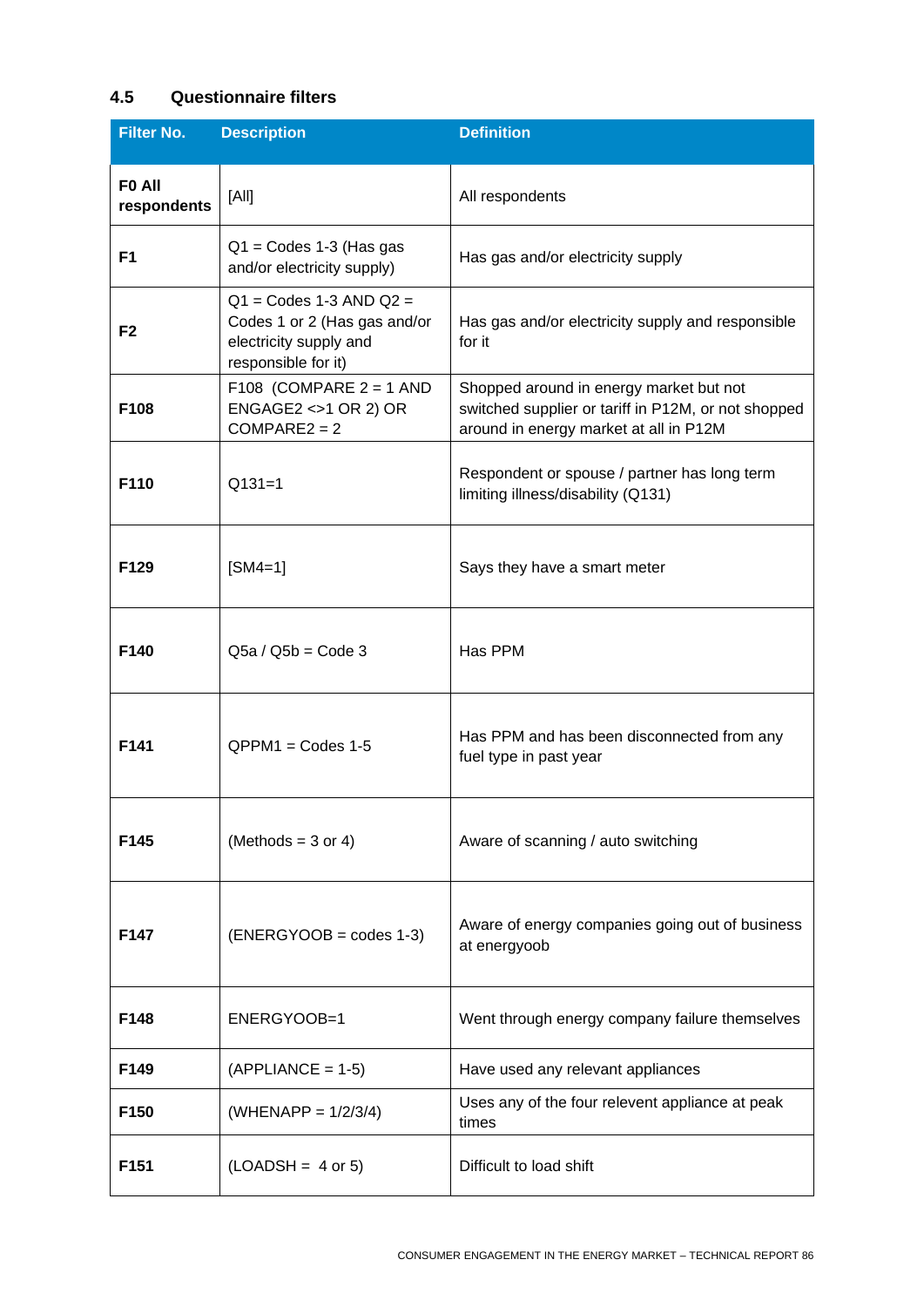

| F <sub>152</sub> | $(INTCOMF = 4/5)$                                                     | Has opinion either way on external company<br>controlling when appliances run                                |
|------------------|-----------------------------------------------------------------------|--------------------------------------------------------------------------------------------------------------|
| F <sub>155</sub> | $SM7 = 2$                                                             | does not have smart meter type A                                                                             |
| F157             | Compare $1 = 1$                                                       | Have ever compared deals                                                                                     |
| F158             | ENGAGE $1 =$ Codes 1 OR 2<br>(Have ever engaged)                      | have ever engaged                                                                                            |
| F <sub>159</sub> | $ENGAGE2 = 1$                                                         | Switched supplier p12m                                                                                       |
| F160             | COMPARE $2 = \text{Code } 1 \text{ OR }$<br>ENGAGE $2 =$ Codes 1 OR 2 | Compared suppliers or tariffs in the past 12<br>months OR switched gas or electricity supplier or<br>tariff  |
| F163             | $PEAK = Code 1$                                                       | Aware of peak and off-peak periods                                                                           |
| F165             | PEAK = Code 1 AND PEAK3<br>$\le$ code 1                               | Aware of peak and off-peak periods and not on a<br>time of use tariff                                        |
| F166             | PEAK = Code 1 AND PEAK3<br>$\le$ code 1 AND PEAK3A $\le$ 1            | Aware of peak and off-peak periods and not on a<br>time of use tariff and not in the process of<br>switching |
| F167             | CHANGES = $\text{Codes } 5 \text{ or } 6$                             | Not planning to make green changes to household                                                              |
| F169             | (BCHECK <> CODES 2 or 3)                                              | All non-electric vehicle owners                                                                              |
| F170             | $EV2 = 4/5$                                                           | All not likely to buy an electric vehicle                                                                    |
| F171             | $EU01HINC = 1/2$                                                      | Main / joint main income earner                                                                              |